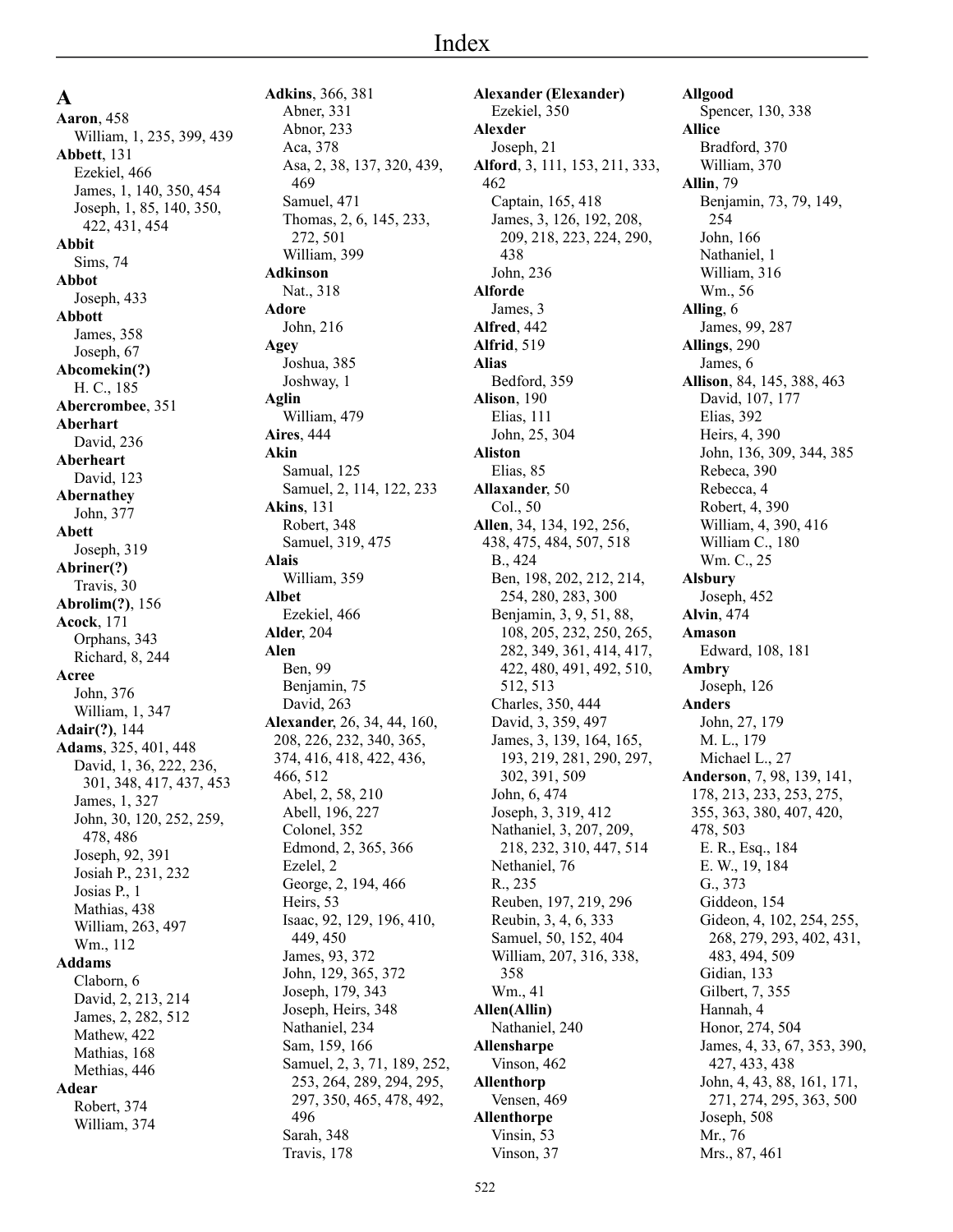**Anderson (cont.)** R., 392 Richard, 4, 107, 121, 157, 323, 340, 366 Sarah, 4 Thomas, 4, 135, 157, 176, 177, 183, 392 Widow, 104, 192, 271, 500 William, 4, 5, 207, 260, 274, 295, 298, 373, 392, 454, 487, 504 Wm., 107 Wm. Q., 122, 178 **Andres** Wm. G., 117, 185 **Andrews** M., Heir, 149 M., Heirs, 175 Michael, 178 **Andsley**, 360 Thomas, 238, 341, 353, 354, 441, 465 **Anglen** William, 483 **Anglin**, 31, 57, 65, 163, 190, 235, 267, 360, 382, 495 D., 380 D., Heirs, 78, 389 Daniel, Heirs, 389 David, 5, 33, 265, 271, 273, 379, 492, 500, 502 Evan, 5 Henry, 5, 19, 33, 228, 265, 328, 330, 469, 492 John, 5, 87, 286 Widow, 31, 389 William, 5, 251, 254 Wm., 31 **Angling** Wm., 31 **Anglins** John, 461 **Anguish**, 60, 208, 440 **Ansley**, 60, 208, 373, 472 Abel, 455 James, 405 Thomas, 5, 42, 59, 95, 130, 173, 272, 288, 402, 502, 515, 520 Thomas, Esq., 116, 455 William, 12 **Ansley(Andsley)** Thomas, 234 **Anthony**, 73, 81, 176 A., 52, 72, 389, 391 Anselm, 389 Austin, 72 Joseph, 94, 287, 298, 346, 397

**Anthony (cont.)** Joseph, Heirs, 355 Mark, 29, 387 Micajah, 244, 299, 323 Michael, 95 **Aplin** John, 6 **Apling** John, 20, 100, 134, 219, 398 **Applewhite** Ben, 364 Benjamin, 6, 64, 313, 314, 445, 447 **Appling** J., 6 John, 6, 124, 164, 172, 194, 198, 225, 239, 289, 290, 319, 399, 400, 429, 432, 444, 451 Martha, 6, 219 **Arant**, 364 **Ardin** David, 188 **Ares**, 43, 280, 290 **Arington**, 124, 306, 314 **Armer** A., 182 James, 6 R., 32 **Armes** Aaron, 125 **Armoer** Andrew, 6 **Armor** Andrew, 205 **Armore** John, 317 **Armour**, 15, 284 Andrew, 6, 14, 158, 204, 286, 292, 400 **Arms** Aaron, 268 Arron, 495 **Armstrong**, 49, 89, 91, 167, 203, 230, 305, 320, 335, 336, 359, 430, 431, 518 Alexander, 6, 242, 399 James, 6, 78, 79, 202, 214, 378, 410, 439 John, 89, 259, 307, 332, 377, 396, 437, 459, 488 P., 79 Robert, 6, 307 **Arnett** Ann, 408 Anne, 207 Samuel, 7, 354, 355, 393 Widow, 98, 448 William, 7, 178, 354, 355

**Arnol**, 122 **Arnold**, 150, 350, 358, 383, 451, 467 John, 99, 394 William, 7, 308 **Arnon**, 430 **Aron**, 345, 368, 474 William, 368 **Arons**, 116, 153 **Aronton**, 55 **Arrington** John, 7, 211, 318, 468 Thomas, 215 Widow, 105, 291 **Arrins**, 128 **Arron** L., 367 **Arrons** Lewis, 91 **Arthur**, 314, 374 Griggsby, 63 Lucy, 228, 229 Martha, 229, 287 Mathew, 419, 452 Matthew, 7 Moses, 66 William, 197, 287, 315, 447 **Asbury** Samuel, 502 **Asher**, 243 John, 49 **Ashfield** Dorothy, 243 Widow, 208 **Ashley**, 40, 322, 398 James, 7, 240 John, 7, 260 John Jr., 487 Mr., 38 **Ashmore** John, 7, 76, 344, 364, 419 Peter, 7, 306, 419 William, 7, 419 **Ashworth**, 74, 330 Benjamin, 7, 333, 408, 464, 488 **Athoney** Joseph, 27 **Atkin** Joseph, 231 **Atkins** Aca, 345, 349, 360 Arnold, 7, 172 Arthur, 7, 252 Asa, 2, 428, 429 Joseph, 1 **Atkinson** Nathan, 8 Samuel, 8, 245

**Attkins** Arthur, 479 **Auckler(?)**, 103 **Audry** Alexander, 451 **Aurik** James, 405 **Austin**, 53 John, 53, 220 Richard, 150, 248, 482 Richard, Heirs, 8, 186 **Auston**, 252 John, 8, 424, 466 **Autery** Alexander, 478 Jacob, 480 John, 480 **Autree** Alexander, 120 **Autrey**, 520 Alexander, 8 Jacob, 8, 204 John, 8, 165 **Autry**, 120, 402, 510 Absolom, 403 Alex, 87 Alexander, 230 Jacob, 173, 200, 484, 487, 492, 493, 498 James, 22 John, 418, 487, 490, 492 Simon, 173, 477, 487, 498 Simon, Heirs, 382 William, 462 **Avant** James, 192 **Avara** Samuel, 8, 130, 455 **Avasley** Edward, 383 **Avent**, 351 Joseph, 306 Joshua, 314 Josiah, 38 Thomas, 8, 252, 479 **Avera** Isaac, 8, 46, 276, 505, 512 Samuel, 466 **Averat(Averatt)** William, 358 **Averit** Isaac, 397 **Averitt** William, 356 **Avery**, 513 Mr., 284 **Avints(?)** Joseph, 497 **Awtre(Awtry)**, 481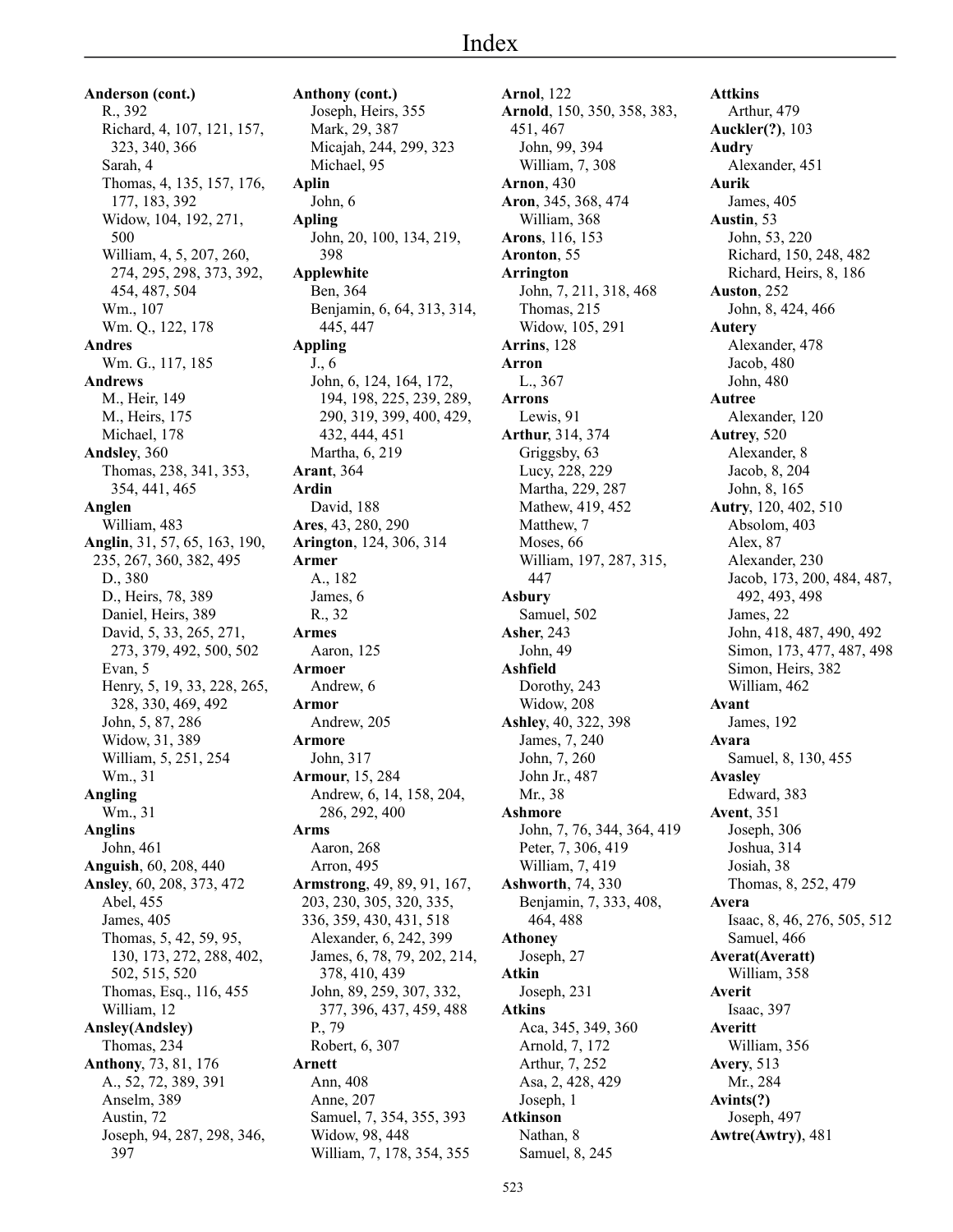**Awtry**, 249, 281 Absalom, 63 Alexander, 8, 172, 252, 481 Jacob, 8, 60, 199, 206, 250, 261, 263, 266, 269, 301, 491 John, 250, 254, 261, 263 Noland, 274 Samuel, 274 Simon, 60, 269 **Aycock**, 209, 225, 237, 391, 402 Ceborn, 391 Cebron, 16, 52 H., 361 James, 8, 94, 237, 263, 264, 288, 421, 497 James, Sr., 496 Joel, 165, 385 Michael, 50 RHeirs, 377 Richard, 8, 9, 21, 55, 68, 119, 140, 173, 224, 226, 229, 251, 255, 256, 258, 259, 262, 263, 296, 301, 329, 354, 356, 361, 370, 407, 416, 455, 479, 484, 488, 489, 490, 491, 492, 496, 521 Richard, Heirs, 374 Richard, Jr., 264 Rychard, 488 Selah, 8, 264, 496 William, 55, 415, 421 Wm., 71, 94 **Ayers** Abraham, 94, 499 Abraham, Heirs, 9, 14 Thomas, 9, 171 William, 70, 493 **Ayes**, 239 **Aylar**, 357 **Ayler** John, 9, 231 **Ayres** Abraham, 189, 191 Abraham, Heirs, 285 Daniel, 300 Hugh, 222 Thomas, 288 William, 9, 153, 235, 265, 298, 344 Wm., 63, 232 **Ayrs** Daniel, 101 Joseph, 25

**B Bacon**, 126, 165, 387, 389 **Bagbe** George, 15 **Bagby**, 33, 172, 250, 285 George, 9, 11, 33, 78, 108, 120, 247, 252, 254, 256, 259, 264, 265, 267, 268, 279, 283, 284, 479, 480, 482, 485, 486, 489, 490, 492, 495, 496, 508, 513 Joseph, 513 **Bagley** George, 18, 28, 33 **Bailes**, 419 **Bailey**, 3, 56, 79, 111, 125, 139, 349, 437, 438, 452 Azariah, 9, 204, 239 George, 184, 185 George S., 24, 184 Hezekiah, 461 Isham, 191 James, 9, 81, 103, 124, 423, 441 Jesse, 239, 378 John, 124, 126, 185, 200, 226, 336, 459 John G., 378 Joseph, 9, 18, 441, 442 N., 176 Nathaniel, 22 Richard, 384 William, 9, 143, 215, 279, 291 **Bailey(Baily)** James, 405 **Bailey(Baley)**, 408 **Bails** John, 12 **Baily**, 326, 366, 371 **Baird** James, 59, 175 William, 10, 59, 149, 175 **Bairfield** Soloman, 159 Solomon, 471 **Baker**, 155, 243, 304, 314 Absalom, 230, 254, 267, 277 Absolim, 10 Absolom, 17, 80, 506 Absolum, 495 Benjamin, 10, 54, 287, 313, 319, 336, 455 Charles, 236, 318 Christopher, 10, 243, 316 Jesse, 313

**Baker (cont.)** John, 7, 192, 313, 318, 336, 338, 342, 451, 455 Samuel, 105, 449 **Balay**, 80 **Baldin** Mordicai, 294 **Balding** Francis, 319 Widow, 235 William, 10 **Baldwin**, 41, 159, 227, 260, 339, 417 David, 166, 399 Edward, 311 Ephraim, 428 F., 382 Francis, 55, 145, 225, 311, 406 Mordacai, 248, 288 Mordecai, 41, 71 Mordica, 347, 353, 358 Mordicai, 10 Owen, 428 Widow, 312 William, 10, 46, 191, 203, 296, 311, 428, 445 **Bales** John, 87, 439 William, 77 **Baley**, 70, 214 John, 394, 396 William, 292 **Ball**, 16, 37, 90, 138, 212, 221, 296 Isaac, 10, 18, 37, 104, 129, 199, 226, 269, 294, 317, 353, 448, 453, 465, 498, 521 John, 10, 115, 277, 306, 314, 321 Nathan, 273 William, 363, 371, 453 **Ballard**, 57, 136, 149, 235, 280, 310, 337, 346, 360, 384 Benjamin, 130, 317, 407 G., 138 George, 424 Joshua, 10, 149, 339, 420 Reuben, 194, 302, 330, 364 Rueben, 511 **Balleme** Joshua, 425 **Banber**, 215 **Bancks** John, 263 **Banckson** Lou, 338

**Bank**

John, 44 **Banks**, 32, 61, 67, 98, 139, 147, 303, 361, 412, 427, 431, 448, 450 Charles, 40 George, 32, 394 Gerard, 10, 350, 363, 521 Gerrard, 10 Hugh, 162, 442 Isaac, 467 Jacob, 60 John, 10, 11, 61, 71, 131, 205, 213, 221, 238, 315, 343, 357, 446, 468, 473, 497 M., 388 Ralph, 408 Richard, 442, 460 Thomas, 411, 425 Y., 84 **Bankson** Daniel, 11, 234, 242 James, 300 John, 11 Lawrence, 10, 11, 278 Thomas, 277 Thos., 11 **Bankston**, 219, 325, 334, 454 Abner, 162, 340, 442 Daniel, 38, 101, 191, 195, 198, 215, 300, 401, 476 Elijah, 11, 300 Hiram, 381 Homer, 157 Jacob, 11, 217, 254, 296, 302, 490 James, 311 John, 10, 193, 198, 217, 272, 292, 332, 501 Larrence, 332 Launce, 501 Laurance, 183, 381 Laurence, 386, 391 Lawrence, 48, 53, 193, 278, 292, 507 P., 374 Peter, 298 Thomas, 101, 215, 506 William, 374 **Bankstone** Daniel, 410 Lawrence, 272 Peter, 410 **Bankton** Mrs., 339 **Banton** John, 350 Robert, 140, 350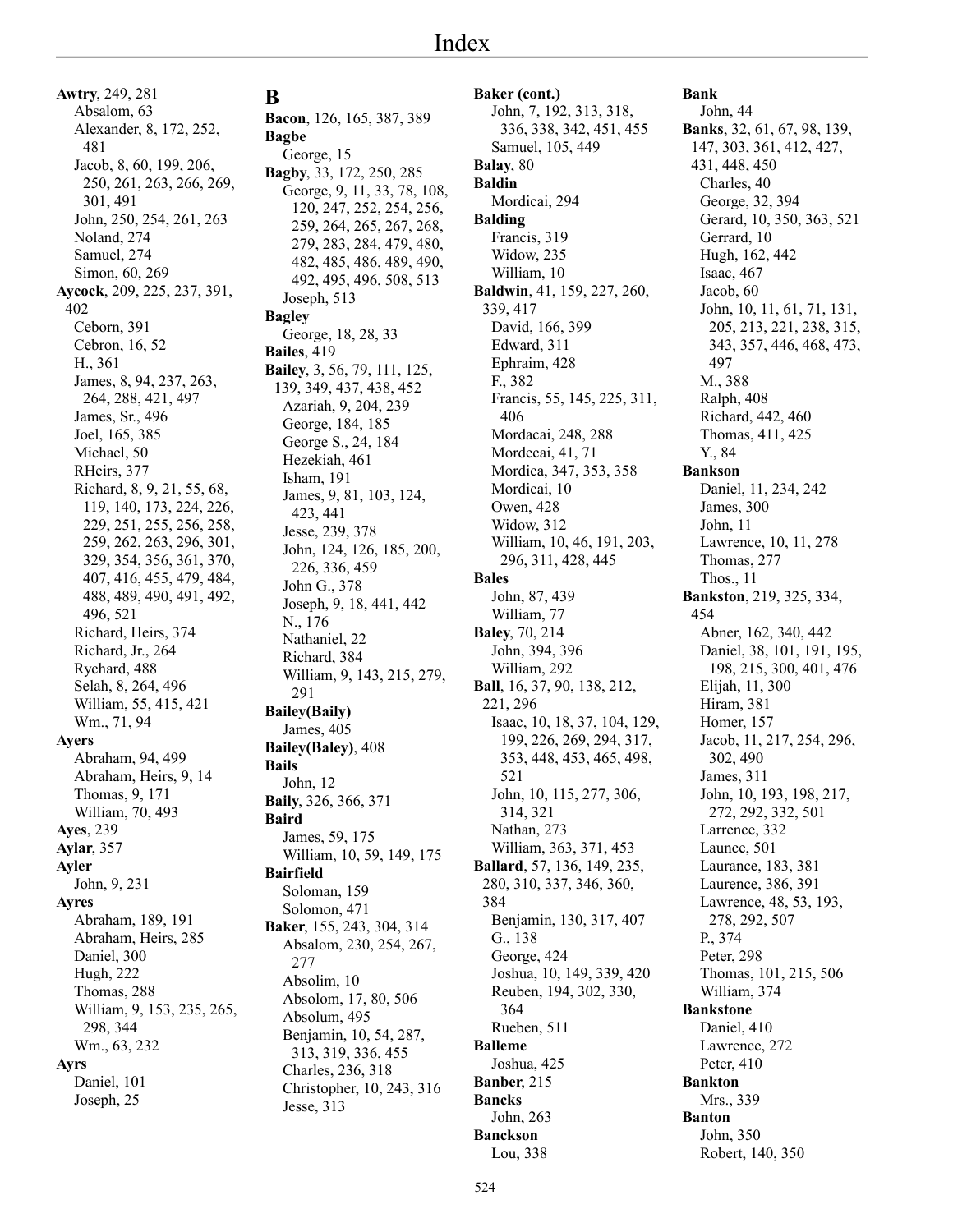**Barber**, 18 George, 11, 68, 120, 125, 130, 255, 260, 292, 341, 398, 488, 490 James, 120 **Barden** Gilbert, 408 **Barefield** Jesse, 71 Richard, 148 Robert, 284 S., 61 Soloman, 13, 215 Solomon, 71, 72, 284, 331, 408 **Barell**, 314 **Barfield** Jesse, 331 Richard, 513 Solomon, 513 **Barington** A., 91 **Bark** Thomas, 370, 462 **Barker** John, 25 **Barkesdale** Jefferry, 190 Nicholas G., 43 **Barksdale**, 72, 123, 194, 337 Hickerson, 375 Jeffery, 11 Nicholas, 131 Nicholas G., 183, 395 **Barkston** Mrs., 36 **Barkwell** Richard, 215 **Barnard** Nathan, 290 William, 11, 82, 484 **Barnatt**, 200 Nathan, 299 **Barnatte** Nathaniel, 196 Robert, 285 William, Heirs, 209 **Barnes**, 308 **Barnet**, 57, 110, 242, 311 John, 110, 326 Nathan, 290 Nathaniel, 446 **Barnett**, 32, 46, 173, 220, 227, 238, 242, 246, 288, 301, 328, 347, 351, 355, 361, 409, 421, 454, 462, 471 Daniel, 108, 146, 307

**Barnett (cont.)** John, 11, 37, 120, 129, 165, 173, 214, 221, 297, 303, 309, 318, 332, 418, 425, 462, 474, 514, 515 L., 356 Len, 356, 357, 358, 360, 361 Leonard, 318 Myal, 303 Myal J., 472 N., 135, 474 Nathan, 11, 12, 24, 31, 37, 81, 113, 297, 425 Nathaniel, 303, 403, 517 P., 93 R. J., 161 Robert, 45, 233, 334, 349 Samuel, 12, 138, 174, 230, 294 Senior, 471 William, 12, 211, 256, 294, 319, 329, 439, 461, 484 William, Heirs, 209 Wm., 12, 82, 90, 93, 155 Wm., Heirs, 12 **Barnette** John, 228, 297 **Barney** John, 17, 248, 276 **Barnwell** John, 135 **Baron(?)**, 309 **Barran** Thomas, 309 **Barrant**, 245 **Barren**, 167, 240, 343 Pendence, 344 **Barrenton** Nathan, 45 **Barret** R., 182 **Barrett** R., 82 Thomas, 462 **Barrington** Nathan, 349 **Barrneatt**, 138 **Barron** Arron(?), 115 Prudence, 412 Widow, 354 **Barrot** L., 372 **Barrow**, 12 Prudence, 45 Thomas, 313 Widow, 354 **Barshaba**, 403

**Bartlett** Robert, 446, 473 **Bartley**, 307 **Barton**, 331, 363, 433 Isaiah, 296 John, 104, 140, 240, 356, 433 Robert, 87, 233, 321, 433, 460, 515 **Barzell**, 343 **Bash** James, 321 **Bashale(Basler)**, 193 **Basor** Caleb, 470 **Bass** Alexander, 370 **Bass(?)** Ephriam, 90 **Bass** Melthread, 310 Moses, 165, 372 **Bassay**, 249 **Baston**, 122 **Bates**, 188, 383 J., 384 John, 96, 284 **Battle** Holiman, 50 Holliman, 316 La Berry, 335 Little B., 377 Littleberry, 49, 50, 316, 327, 353 Littlebury, 457 **Baty** Francis, 13, 215 **Baugas**, 316 **Baugh** Levi, 17, 182 **Bauldin** Mordica, 482 **Baulding** Widow, 1 **Bauldwin** David, 514 Mordicai, 10 William, 10 **Bawen** William L., 406 **Bawl**, 202 **Bawldwin**, 114, 486 Mordica, 91 William, 91 **Baxter** Andrew, 78, 419 **Baxton**, 348

**Bay** Joseph, 234, 427, 438, 515 Moses, 427 Zachariah, 376 **Bayaer** John, 446 **Baye**, 357 **Bayles** Isham, 12 J., 140 **Bayley**, 168, 285, 357, 417 Isham, 502, 520 **Bays** Joseph, 12 Moses, 12, 421, 438 Zachariah, 438 **Bazaril**, 521 **Bazdell** John, 12, 276, 505 **Beal** Howard, 395 Howell, 75 Jacob, Heirs, 12 **Beale** Archibald, 12 **Beall** Jacob, Heirs, 301 **Bealy** Francis, 316 **Beard**, 53, 198, 242, 257, 377, 456, 485 Ben, 290 Benjamin, 6, 404 Edmond, 12 Edmund, 114, 187, 421 Edward, 12, 415 Francis, 12, 415 Johnathan, 194 Jonathan, 101, 192, 195, 218, 226, 292 William, 45, 139, 154, 180, 226, 374 Wm., 392 **Beardan**, 129 **Bearden**, 47, 309, 348, 365 Absalom, 87 Absolom, 172, 439 **Beardin**, 50 Absalom, 12, 205 **Beardon**, 462 **Bearfield**, 448 Richard, 12, 194 Soloman, 13 Solomon, 284, 405, 422 **Beary** Joseph, 293 **Beasey** William, 453 Wm., 80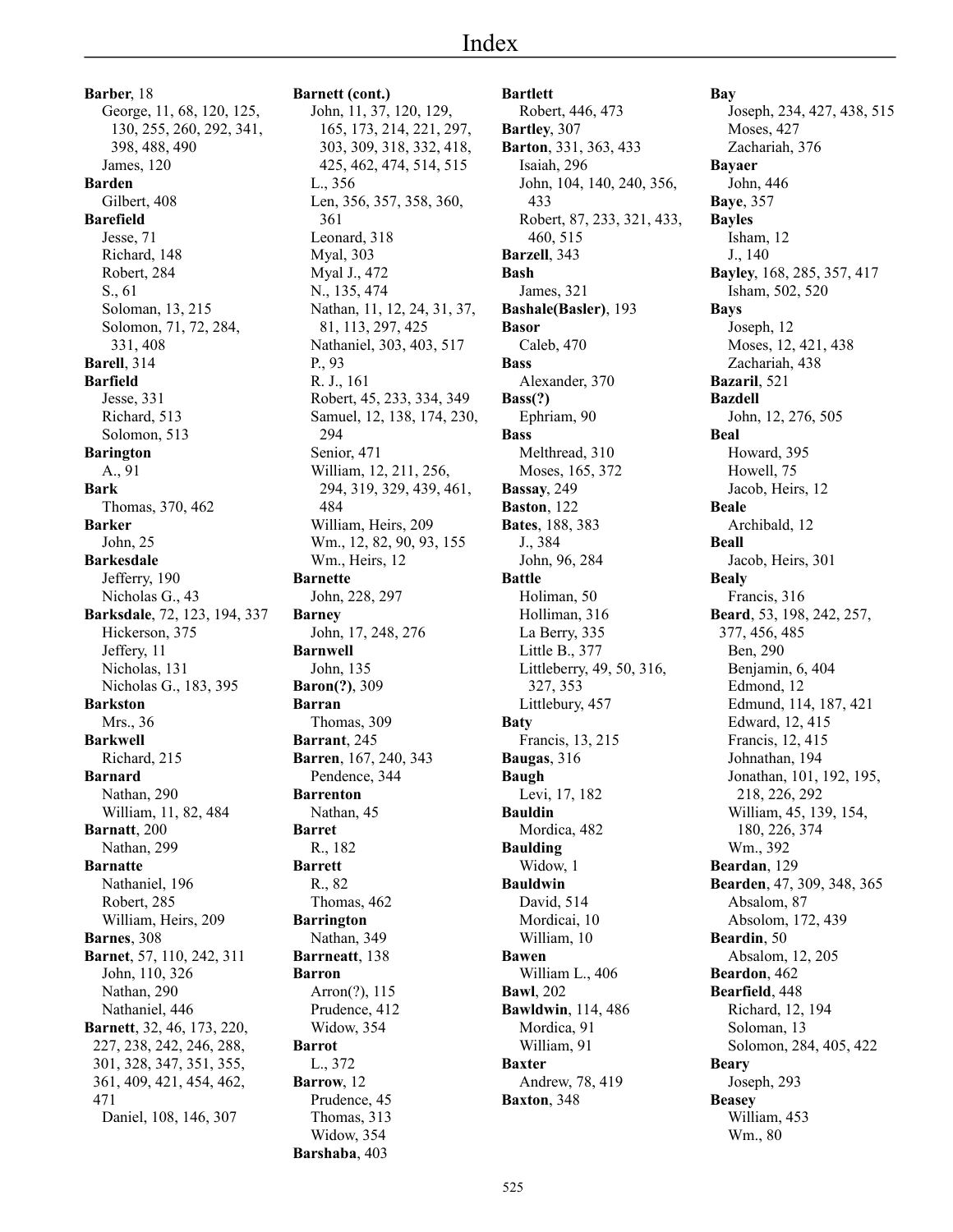**Beasley**, 35, 189, 296, 378, 430, 483 Joseph, 13, 360 Richard, 375, 378, 470, 471 **Beasly**, 96 William, 167 **Beaswell** Samuel, 222 **Beatty** Francis, 453 **Beaty** Francis, 90, 333, 400 **Beaver**, 453 **Beazley** William, 378 **Beckeoniel** Samuel, 342 **Beckham** Samuel, 453 Simeon, 13, 260, 486 **Beckum** Samuel, 80 **Beckwith** Lamech, 195 Lamuch, 13 **Becom**, 29 **Beddingfield** Charles, 13, 68, 241 **Beddingfiled** Charles, 244 **Beddle**, 320, 449 Major, 336 **Bedell**, 156, 467 Absalom, 15, 24, 218, 220, 274 Absolom, 13, 54, 163, 250, 251, 291, 441 Major, 468 **Bedingfield** Charles, 238, 455 **Bedle** Absolom, 441 **Bee** Christopher, 429, 430 **Beel** Christopher, 13 John, 14 **Beele**, 15 **Beesley**, 485 **Beesly** Richard, 117 **Begs** W. O., 43 **Beird** Jonathan, 405, 503 **Beirds** Jonathan, 142 **Beker**

Bev(?), 186

**Belemy** Richard, 61, 194 **Bell**, 55, 66, 219, 284, 286 Andrew, 13, 267, 362, 434, 494 B., 120 James, 13, 81, 225, 416, 428 John, 292, 368, 440 Joseph, 7, 13, 212, 354, 416 N., 63 Nathaniel, 13, 79, 81, 94, 197, 216, 258, 485, 502, 508 Natt., 280 William, 460 **Bellak** Samuel, 435 **Bellamy** John, 61, 457 R., 243 **Bellemy** Richard, 14, 243, 264, 497 **Bendy** Heirs, 370 **Benefield**, 404 Charles, 167, 267, 299 Joseph, 397, 490 **Benifield** Charles, 494 **Benjamin**, 145, 270 **Bennefield** Charles, 199 **Bennet(?)**, 76 **Bennet** Anne, 14 Reubin, 14 Rubin, 14 Widow, 464 **Bennett**, 316, 407 Anne, 191 C., 48 Captain, Heirs, 48, 388 J., 66 John, 439, 458, 520 Reuben, 43, 47, 294, 303, 375, 414 Richard, 48, 388 Robert, 375 Rueben, 240 Solomon, 188 Widow, 219 **Bennifield** John, 134 Joseph, 254 **Benningfield**, 368 **Bennott**

L., 144

**Benson**, 91, 113, 305 Isaac, 226 John, 14, 28, 213, 406, 425, 448, 520 **Benson(?)** John B., 380 **Benson** Joseph, 331 Martin, 14, 201, 209, 406, 425, 457 Thomas, 23, 113, 393 William, 393 **Bensson**, 95 **Bentley**, 80, 95, 156, 160, 289, 399, 405, 412, 428 (?), 222 B., 424 Baalam, 285 Balaam, 189, 426 Balam, 9, 14, 191, 341 Balason, 130 Balsam, 21 Humphrey, Heirs, 300 J., 383 James, 228 James, Heirs, 44, 359 Jeremiah, 14, 266, 364, 493 John, 14, 64, 93, 138, 145, 174, 186, 190, 235, 241, 279, 314, 320, 325, 341, 364, 403, 420, 424, 432, 508, 521 John, Heirs, 435 William, 14, 15, 188, 191, 193, 282, 283, 284, 292, 407, 414, 479, 512 Wm., 68, 89 **Bently** Jesse, 15, 405 William, 14, 15, 368, 513 **Bepeance** John, 198 **Berie**, 334 **Berry**, 155, 304 Elson(?), 318 Isaac, 320 William, 15, 236, 253, 274, 318, 324, 394, 461, 483, 503 Wm., 54, 124 **Bert** Daniel, 389 **Berwick** Francis, 477 **Besser**, 17, 363 **Best**, 168, 219 William, 15, 126, 144, 336, 352, 439

**Bethany** Thomas, 15, 253, 479 **Beves** William, 363 **Bewer** John, 441 **Beyden(?)** Meridith(?), 136 **Biard** Edward, 155 **Bibb**, 37, 128, 331, 335, 470, 472 James, 339 Robt., 1 William, 159, 347, 394 **Bibs**, 83 **Bickerstaff** John, 414 **Biddell** Absalom, 251 **Bieard** Jonathon, 15 **Bigg** Wm., 231 **Bilingsley** Johnson L., 84 **Bill** Joseph, 404 **Billingslea** Francis, 381, 393 J., 381 **Billingslee(?)**, 112 **Billingslew** Francis, 15 **Billingsley**, 385 Samuel, 378 **Binding** Clark, 178 **Binns** Augustine, 68 C., 4 Christopher, 376 William, 168, 362, 376 **Bins** Augustin, 355 **Binson** Martin, 170 **Bird**, 344, 471 Ben, 225 Ebenezer, 380 H., 346 Jonathan, 142 Phileman, 155 Philimon, 469 Phillimon, 119 Phillip, 2, 360 Philomon, 390 Price, 336, 346 W., 373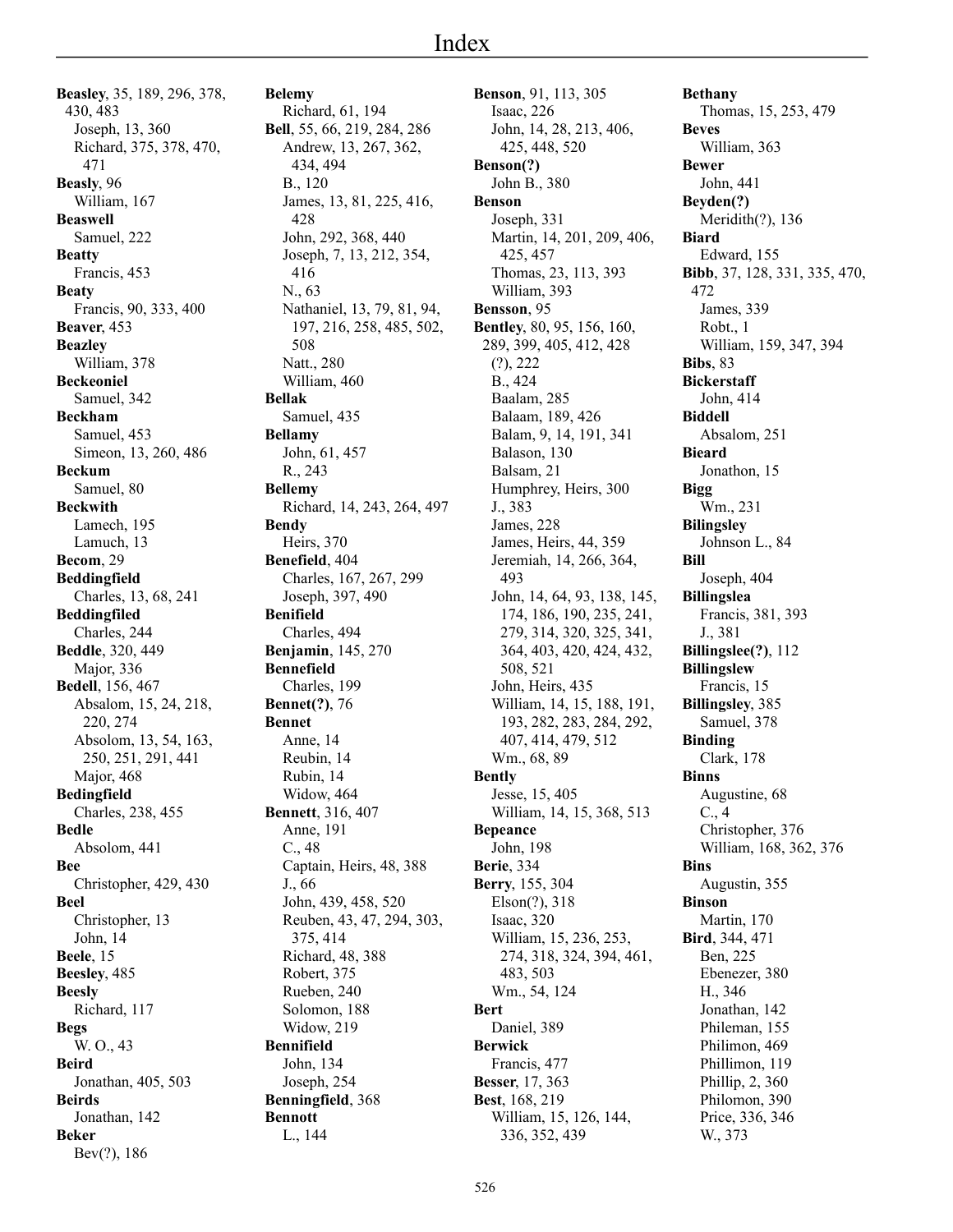**Bird (cont.)** William, 137 Williamson, 119, 371 **Bishop**, 72, 87, 107, 139, 154, 213, 233, 238, 253, 273, 274, 275, 283, 343, 399, 478, 503, 513 (?), 503 James, 15, 20, 80, 252, 258, 268, 279, 304, 478, 485, 508 Stephen, 9, 15, 33, 191, 271, 279, 285, 287, 341, 409, 440, 478, 508 William, 15, 156, 218, 277, 280, 346, 509 Wm., 77, 224 **Black**, 27, 140, 224, 307, 315, 341, 379, 405, 422, 433, 455, 514, 521 Andrew, 485 Edward, 15, 54, 117, 222, 251, 252, 255, 257, 479, 484 Henry, 1, 85, 437, 453 John, 15, 16, 54, 68, 86, 124, 163, 177, 220, 265, 271, 278, 288, 292, 372, 419, 493, 507 L., 313 Thomas, 99, 428 William, 16, 37, 269, 499 **Blackburn** Elijah, 16, 181 Nathan, 16, 336, 413 Nathaniel, 231 Nuchan, 387 **Blackey** Joseph, 312 **Blackhear** Hail, 416 **Blackley** Bland, 16 **Blackmote**, 93 **Blackshear** David, 16, 282, 511 **Blackwell** John, 311 Joseph, 139, 467 **Blair** John, 351 **Blak** John, 419 **Blake**, 78, 245 Benjamin, 88, 349, 460 John, 127, 316 Sessoms, 323 William, 16, 243, 316 Wm., 56

**Blakeley** Bland, 202 **Blakey**, 378, 391 Bland, 330 Christopher, 376 Churchill, 72, 376, 378, 383, 389, 391 Churchwell, 16 John, Heirs, 383 Joseph, 520 Reuben, 52, 391 Reubin, 16 Thomas, 16, 391 **Blanchard** Juda, 435 Robert, Heirs, 424 **Blanchett(?)**, 112 **Blanks** William, 6 **Blant** Christopher, 249 James, 307 **Blanto** Christopher, 477 **Blanton**, 26, 346, 370, 377 Charles, 149 Christopher, 16, 149, 444 **Bleacher** Peachey, 16 **Bleckey** Peachey, 325 **Bledsoe** Peachy, 230 **Blevins**, 518 **Bloodworth**, 420 Samuel, 16, 92, 400 **Blount** William, 509 **Bludworth** Samuel, 443 **Blunt** James, 307, 470 Turner, 58 **Bobbett**, 133, 474 Jacob, 274, 329, 502 **Bobbit**, 152, 337 **Bobbits**, 100 **Bobbles**, 371 **Bobitt(?)** John, 478 **Bobo** Lewis, 16, 229, 432 Samuel, 16, 432 **Boggess** Jeremiah, 16, 398 **Bogus** Jeremiah, 463 **Bohanan** Duncan, 24 John, 63

**Bohannon**, 15, 218, 226, 297 Dansack(?), 164 Duncan, 56, 109, 111, 241, 261, 278, 290, 346, 362, 429, 460, 491 James, 17 John, 48, 252, 268, 280, 293, 424 Joseph, 424 William, 215 **Bohanon** John, 17 **Boldwin** Heirs, 434 Mordacai, 296 **Boler** Hannah, 340 Joshua, 413 Widow, 285 **Boles** Widow, 67 **Boling**, 445 Archibald, 3, 438 **Bollim(?)**, 364 **Bolton**, 15, 352 Benjamin, 431 George W., 108, 181 John, 17, 363 **Boman** William, 17, 369 **Bonar**, 475 Charles, 17, 256, 260, 276 Rebecka, 17, 484 Rebeckah, 255 Ruth, 17, 296 Widow, 207, 230 **Bond** Charles, 432 Jesse, 17, 196 Thomas, 196, 198 **Boner**, 131 David, 371 John, 520 Ruth, 88 Widow, 23, 98 William, 17 **Bonner(?)**, 10 **Bonner**, 456 Charles, 17, 25, 69, 248, 266, 481, 487, 489, 496, 506 Henry, Jr., 347 Henry, Sr., 347 Richard, 347 Robert, 17, 262, 491 Ruth, 304, 414, 426 Widow, 80, 448 William, 267, 495

**Booker**, 118, 391 F., 382 R., 17, 34, 177, 182, 382, 393 Richardson, 17, 126, 176, 389 Thomas, 285 W., 380 William, 17, 385, 393 William F., 18, 306, 379 **Books** James, 22 **Boon**, 401, 470 John, 18 Joseph, 448 **Boone**, 29 Joseph, 456 **Booth** Abraham, 18, 189 John, 317 Micajah, 22 **Boothe**, 107 **Boran**, 350, 482 James, 18 Samuel, 258 Tanner, 19 Wm., 81 **Borcan** Samuel, 480 **Borean** James, 250 William, 505 **Boren**, 94, 205, 247 **Boren(?)** James, 390 **Boren** James, 496 **Borham** Benjamin, 390 Thomas, 390 **Borin** James, 264 Silas, 281 William, 264, 497 **Borley** Joseph, 298 **Borom** Benjamin, 18 Thomas, 18 **Borrel(?)** Arnold, 75 **Borren** Samuel H., 178 **Borrin** David, 114 **Bors(?)**, 447 **Borum**, 374, 375 **Bosaler(?)** Samuel, 283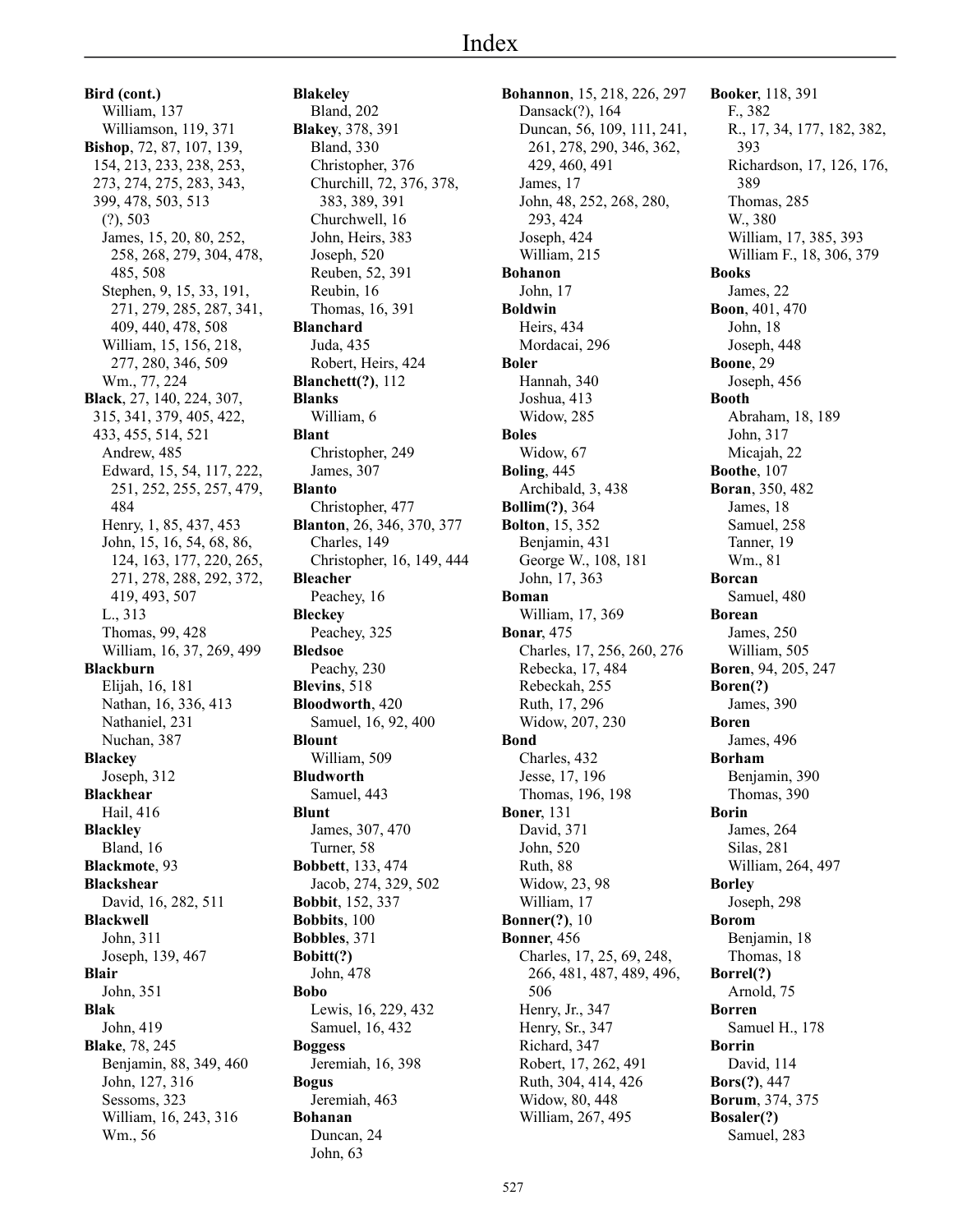**Bostick**, 54, 111, 200, 239, 322, 371 Little Berry, 340 Littleberry, 336, 468 Littlebery, 187 Nathan, 18, 287 Nathaniel, 199 William, 18, 441, 442 Wm., 9 **Boswell** George, 381 Samuel, 512 **Bosworth** Obadiah, 18, 208, 215 **Boulden** Thomas, 357 **Boun(?)** Mr., 74 **Bounds**, 280 **Bow(?)** Jesse, 352 **Bowan** William, 343 **Bowden** John, 384 **Bowdrie** Thomas, 16, 181 **Bowen**, 278, 507 Christy, 194 James, 377 John, 74 Lile, 30 Samuel H., 19 Samuel, Jr., 175 Seth, 102, 395 Silas, 270 Stephen, 175 **Bower** James, 140 **Bowers**, 335 Charity, 19, 262, 341, 497 Charley, 198 Cherity, 19 Orphans, 188 **Bowhanan** John, 19 **Bowhannan** Dunhan, 17 **Bowls** William, 400 **BoWm.an** William, 447 **Boycey** Isham, 272 **Boyd**, 194 John, 19, 164, 196, 401, 402, 466 Robert, 54, 206, 209, 241, 274, 316, 397, 454, 503

**Boyd(?)** William(?), 507 **Boyds** John, 196 **Boyinton** Moses, 383 **Boynton** Stadard, 125 **Boyston** Moses, 39 **Brachar** Jim, 22 **Bracken(?)** John, 496 **Brackin** John, 201 **Bracking**, 369 G., 31 **Braden**, 203 **Bradford**, 430 Elizabeth, 163, 184 N., 368 Nat., 324 Nathan, 117 Nathaniel, 19, 143, 166, 206, 223, 239, 241, 423 Richard, 19, 117, 184, 185 William, 19, 277, 453, 506 **Bradham**, 163 **Bradley**, 26, 40, 86, 159, 233, 239, 243, 416 Joshua, 19, 86, 199, 230, 247, 248, 464 Samuel, 192, 307 Wm. D., 185 **Bradly**, 86 **Bradshaw**, 199, 212, 351, 472 Jacob, 220 James, 5, 19, 57, 128, 172, 241, 328, 330, 360, 469 John, 5, 19, 201, 228, 264, 469, 492 William, 328 **Brady**, 172, 262, 491 Margaret, 264, 517 Margit, 19 Margret, 18, 150, 210, 496 Margrett, 19, 258 Widow, 93, 295 **Braken** John, 230, 237 **Branam** Thomas, 473 **Branan** R. D., 183 Richard D., 20 **Branch** Oliver, 490

**Brandon** Francis, 20 John, 165, 210, 483 **Brandun** John, 173 **Branham**, 359, 415 Ben, 381 Benjamin, 140, 390 John, 184 John T., 20 Spencer, 20, 409 Thomas, 443 **Brannam** Thomas, 305 **Brannan** Thomas, 92 **Brannon**, 43, 339, 352 Thomas, 235, 442, 447 **Branon**, 115 Widow, 188 **Brant** Phillip, 489 **Brantley**, 34, 84, 217, 227, 445 Philip, 256, 285 Phillip, 20 Thomas, 20, 158, 190, 248, 259, 260, 477, 488 **Brantly** Thomas, 93 Thos., 11 **Brarnet**, 137 **Brasel**, 69 **Brasel(?)**, 75 **Brasil** Henry, 118 **Brassel** S., 157 **Brasswell** Samuel, 514 **Braswell** Bird, 20, 217 Byrd, 1, 319 Fredrick, 311 James, 35, 446 John, 311 Samuel, 354, 429, 446 Valentine, 319 Volintine, 1 **Bratcher** James, 235 John, 247 **Brawner**, 318 Bazzal, 379 **Brayday** Samuel, 307 **Brazel**, 413 Byrd, 20, 348 Frederick, 345

**Brazel (cont.)** John, 342 Richard, 345 **Brazell** Federick, 20 John, 20 **Brazil**, 288 Nancy, 183 **Brazill** Lamentation, 20 Lamintation, 444 Samson, 71 **Breaden** William, 20 **Breed** James, 268 Joseph, 20 **Bret** Malham, 438 **Brewer**, 108, 168, 217, 232, 270, 351, 459, 500, 519 Bazell, 453 Burrel, 187 Burrell, 332 Burwell, 205 Charity, 310 Daniel, 383 Edmond, 25, 474 Edmund, 304, 312 Edward, 109, 306, 314 George, 20, 114, 147, 242, 298, 303, 317, 431 James, 146, 192, 372, 438, 456 John, 322 Nathan, 233 William, 21, 210, 213, 233, 349, 351, 422, 439 Wm., 12, 57, 225 **Briant**, 110, 342, 515 **Bridder** William, 439 **Bridger** David, 337 Thomas, 337 **Bridges**, 136, 156, 362, 417 Allin, 67 Benjamin, 21, 293 David, 318 James, 21, 67, 318, 342, 356, 369, 370 Jeremiah, 21, 370 Jonathan T., 318 Nathaniel, 81, 168, 198, 365, 398, 442, 516, 519 Thomas, 168, 171, 202, 364 Wiseman, 342, 364, 369 **Bridwell** Willis, 21, 179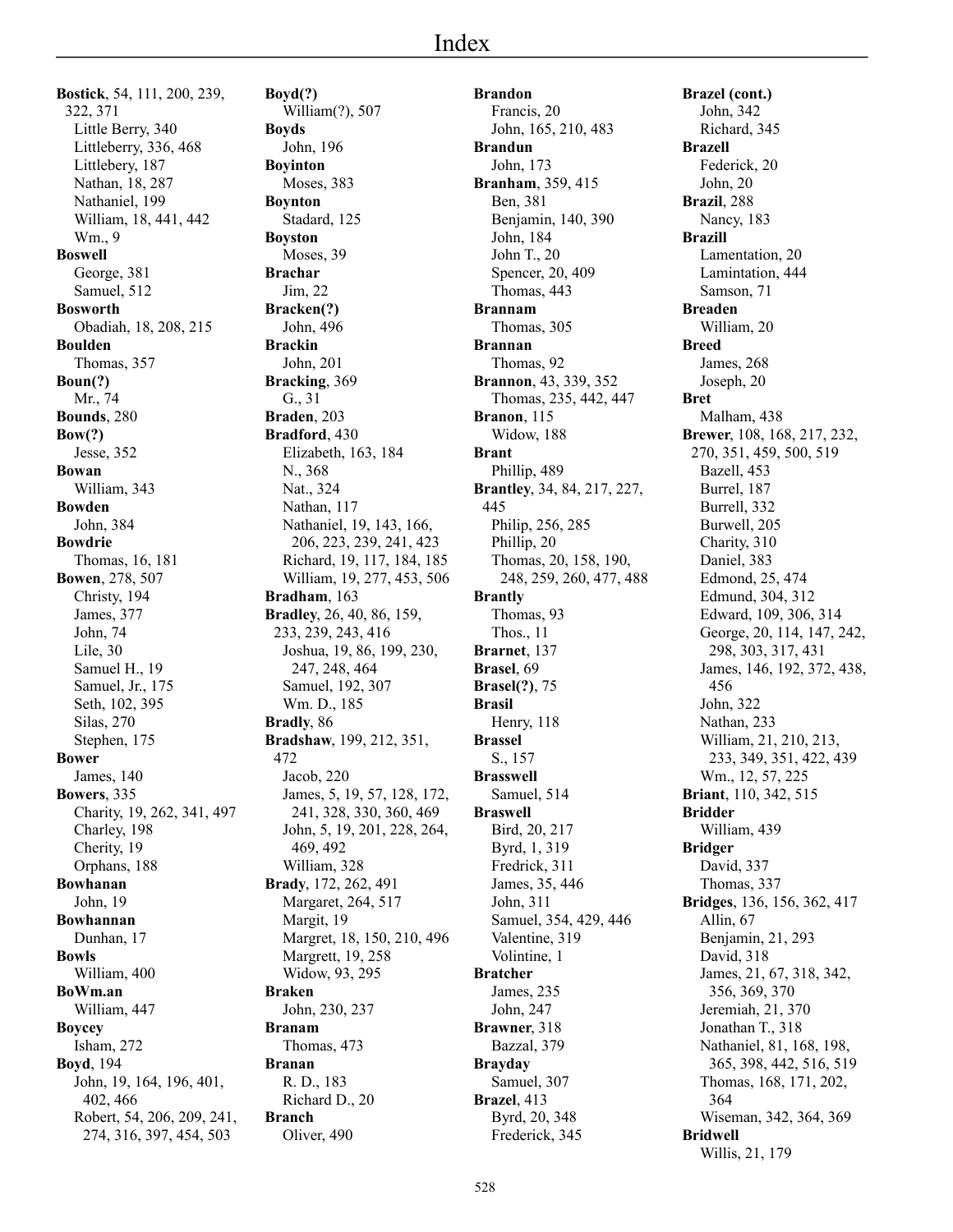**Brigg** Isaac, 318 **Briggs** Isaac, 21, 46, 63, 137, 329, 330, 340, 426, 431, 432, 439, 442, 445, 458, 459 **Brinson(?)** Jonathan, 453 **Brit** Nathan, 29 Nathaniel, 302 **Britain** Henry, 144 **Brocket**, 89 **Brook** Jarvis, 448 Roger, 418 **Brooke** Joseph, 22 Roger, 371 **Brookes**, 47, 373 **Brooks**, 47, 69, 121, 213, 233, 286, 339, 433, 443 Benjamin, 87, 461 C., 393 Christopher, 17, 126, 135, 388, 389 Covington, 22, 176, 177 Gilbert, 58, 358 Jack, 405 James, 10, 181, 214, 434, 444 Jane, 103 Jean, 22, 317, 320, 321, 515, 516 Joab, 413, 490 Job, 22 Joel, 22, 41, 259, 295, 488 John, 103 Joseph, 181 Joshua, 58, 358 Micajah, 103, 317, 462 Preston, 448 Providence, 22 Providene, 490 Roger, 22, 71, 294 Samuel, 22, 176, 177, 355, 462 Samuel W., 78, 179 Stephen, 171, 246 Widow, 344, 455 **Broom** William, 232 **Brother** John, 483 **Broughton**, 254, 483 John, 22, 220

**Brown**, 13, 21, 37, 83, 94, 100, 189, 195, 208, 220, 245, 286, 340, 409, 412, 428, 438, 442, 515 Aaron, 3 Alexander, 22, 39, 46, 53, 86, 181, 197, 206, 212, 213, 227, 263, 275, 348, 359, 461, 469, 475, 491, 505 Allexander, 139 Andrew, 221 B., 306, 342, 366, 474 Bedford, 18, 30, 89, 109, 134, 136, 162, 165, 167, 171, 173, 188, 196, 198, 236, 238, 306, 314, 316, 321, 331, 332, 399, 421, 430, 444, 449, 452, 458, 459 Benjamin, 83, 338, 367 Charles, 23, 306, 348 Daniel, 378 Eleanor, 22, 280 Elizabeth, 22 Ellexander, 502 Ephraim, 236 Gideon, 23, 383 Heirs, 452 James, 23, 64, 96, 109, 280, 309, 394, 417 James, Jr., 518 Jane, 22, 399, 400 Jeremiah, 138, 370, 379 Jesse, 230 John, 16, 23, 292, 295, 304, 398, 400 Joseph, 23, 41, 64, 98, 275, 280, 504 Meredith, 345 Meridith, 304 Mr., 74 Orphans, 294 P., 514 Patrick, 22 Peter, 56, 230 Robert, 144, 216, 226, 231 Samuel, 237 Silis, 498, 511 Stephen, 80, 326, 351 Thomas, 23, 75, 138, 139, 168, 185, 188, 247, 262, 267, 306, 313, 370, 379, 406, 427, 434, 446, 475, 491, 493, 498, 509 Thomas, Jr., 138 Thomas Rice, 23, 306 William, 23, 197, 270, 276, 342, 410, 460, 499 Wm., 63

**Browner**, 335 Brazel, 337 Jesse, 437 **Brownfield** James, 188 John, 23, 141, 188, 202, 217, 221, 223, 284, 411, 515 **Brownsfield**, 158 **Bruan(?)**, 244 **Bruce** Arnold, 23, 126, 147, 164, 404, 418, 424, 454 **Bruchet** Widow, 405 **Bruckner** Daniel, 23 **Bruer** David, 23 **Brumfield**, 206 **Brunson(?)**, 287 **Bruster**, 66, 286 Henery, 498 Henry, 270 **Bruton**, 429 **Bryan**, 26, 364, 388 **Bryan(?)** Catherine T., 176 **Bryan** David, 350 Robert, 224, 402 **Bryant**, 119 Archabald, 29 Christopher, 175 Robert, 197 Sarah, 265, 492 Thomas, 41, 338 William, 438 **Brynton**, 366 **Bryon** Robert, 23 **Buchanan** John, 24 William, 24 **Buchanon** John, 169, 521 **Buck** John, 364 **Buckalter** John, 104 **Buckannon** John, 208 **Buckelow**, 280, 509 **Buckhalter**, 70, 110, 196, 220, 270, 282, 349, 414, 499 Jacob, 468 John, 110, 240, 321, 459 John, 7 Sons of, 23, 271, 499

**Buckhalter (cont.)** John, Heirs, 23, 24, 320, 417 Josiah, 320 Michael, 24, 110, 270, 320, 499 William, 24, 33, 35, 118, 206, 305, 320, 343, 348, 417, 459 Wm., 23, 69 **Buckhan** John, 204 **Buckhanan** John, 17 **Buckhannan** John, 24, 35, 405, 441 **Buckhannon**, 226, 352 J., 43 James, 198, 310 John, 52, 97, 186, 189, 207, 212, 266, 310, 399, 479, 501, 508 Peter, 381 Punkin(?), 507 **Buckley** Hyram, 387, 388 Hyriam, 52 **Buckner** Daniel, 393 **Buckwith**, 57, 220 Lamech, 188 Lamich, 196 **Bugg** John, 3, 438 **Bugson**, 202 **Bukhannon** John, 511 **Bukles**, 269 **Bull** John, 505 William, 70, 180 **Bullard**, 406 Reubin, 186 **Bullock**, 153, 461 Nat., 321, 340 Nathan, 249, 298 Nathaniel, 24, 115, 200, 354, 468, 481 **Burck**, 417 **Burd** Buford, 393 **Burden**, 35 Archabald, 335 Richard, 341 **Burdett** John, 126 Thomas P., 24, 185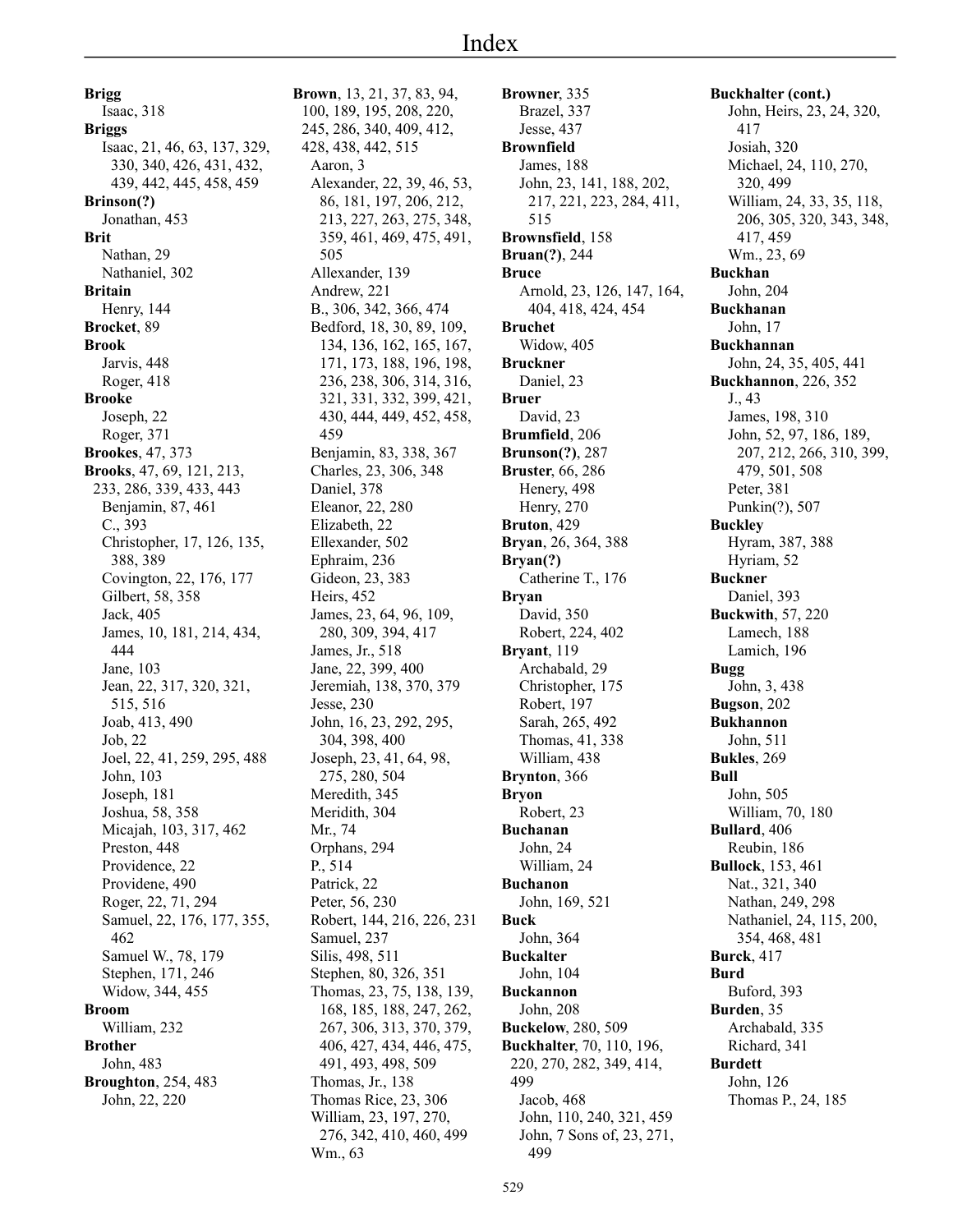**Burdette** Humphrey, 351 James, 351 Joseph, 184 Thomas P., 184 **Burford**, 43, 363 Daniel, 336 John, 215, 349 **Burgamy**, 151 Mary, 296 **Burk**, 4, 19, 52, 83, 156, 184, 367, 377, 426, 496 Benajah, 178 Benijah(?), 35 Boling, 474 Charles, 13, 21, 24, 25, 59, 60, 80, 115, 157, 251, 252, 356, 453, 469, 478, 486, 489, 511 D., 138, 394 David, 369 Flemen, 317 Hamen, 25 John, 25, 49, 126, 291, 296, 396, 407, 417, 440 John H., 180 Joseph, 25, 59, 68, 69, 121, 175, 245, 355, 394, 395 Robert, 165, 173, 321, 462 Rolin, 166 Thomas, 25, 165, 317, 321, 350, 515 Widdow, 245 William, 175, 367 Wm., 83 Wylie P., 180 **Burke**, 188, 266, 289, 416 Benajah, 175 Charles, 187, 210, 219, 220, 237, 257, 260, 282, 292, 293, 297 David, 232 J., 59 James, 209 John, 72, 95, 164, 268, 293, 300, 350, 494 John H., 175 Joseph, 395 Robert, 453 Thomas, 345, 453, 519 William, 356 Wylie P., 132 **Burkes** Charles, 25 John, 195 **Burkhalter**, 512 Jacob, 85 Wm., 185

**Burks** Charles, 25, 220 David, 31 John H., 25 Thomas, 84 Wylie P., 25 **Burkshaw**, 434 Dickie, 434 **Burlinson** Patty, Heirs, 460 **Burlison** Widow, 5 **Burnes** A., 232 Andrew, 258 **Burnett**, 56, 151, 241 Daniel, 25, 150, 151, 214, 250, 289, 290, 428, 453 Daniel M., 456 Jacob, 229 John, 25, 304, 307, 317, 362 Joshua, 311 Nathan, 151 **Burney** John, 25, 481, 506 **Burnley** Henry, 382 **Burnof** John, 489 **Burns**, 84, 92, 352 A., 133 Andrew, 25, 55, 98, 209, 217, 294, 329, 414, 416, 428, 488 John, 299 Lewis, 408 Peter, 51, 476 **Burnson(?)**, 285 **Burrel**, 253 **Burrell**, 306 **Burrington** A., 330 **Burrough** Aquilla, 373 **Burroughs** Aquila, 25 **Burson**, 20, 348 **Burt** Daniel, 32 Nicholas, 299 **Burten**, 174 **Burton**, 80, 84, 121, 170, 190, 302, 422, 449, 463, 482 **Burton(?)**, 513 **Burton** Arch(?), 65 Archabald, 25 Archer, 26, 202

**Burton (cont.)** Archibald, 2, 213, 260, 488 Arther, 421 Arthur, 172 D. H., 35 Isaac, 25 James, 465 John, 26, 92, 129, 136, 228, 316, 450, 467 Richard, 26, 436 Thomas, 26, 35, 193, 229, 248, 308, 309, 418, 454, 474, 475 William, 42, 275, 504, 508 **Busby**, 258 Joseph, 283 **Busey** Hezekiah, 246 **Bush**, 140, 159, 164, 192, 350, 465 Isaac, 26, 440 James, 237 John, 26, 50, 107, 181, 194, 282, 352, 364, 416, 512 Levi, 237 Nathan, 26, 513 Nathaniel, 431, 432 William, 507 **Buson** Isaac, 110, 339 **Bussam** Isaac, 221 Jonathan, 222 **Bussen** Enoch, 331 **Bussey**, 152, 415 David, 26, 370 H., 26, 370 Henry, 153 Hez, Jr., 26 Hez, Sr., 26 Hezckiah, 416 Hezeckiel, Jr., 370 Hezeckiel, Sr., 370 Hezekiah, 16, 26, 250, 266, 269, 270, 496, 498, 499 Hu, 344 Isaac, 378 Thomas, 26, 113, 288, 327, 406, 477 **Busson**, 69, 343 Isaac, 27, 37 Issaac, 148 John, 239 Jonathan, 27, 42, 341 Joseph, 27, 252, 479

**Bussy** Hezechiah, 480 **Buston**, 216 **Butler**, 13, 121, 127, 309, 325, 412, 416 Daniel, 33, 348 Edmund, 433 Edward, 27, 433 **Butler(?)** Edward, 218 **Butler** Ford, 144, 151, 455 Fort, 231, 329, 423 Hezekiah, 271 J., 121, 325 James, 130, 325, 338, 408 Joel, 27, 418 John, 381 L., 101 Patrick, 221 Wm., 90 Zac., 338 Zachariah, 1, 130, 171, 214, 221, 222, 325 **Butten(?)** William, 288 **Butter**, 212, 372 **Buttler**, 34 Ford, 398 **Byanton**, 56, 160 **Byars** David, 89, 169, 310, 454 William, 283, 512 **Bynn** Johnson, 121 **Bynns** Johnson W., 355 **C** Mathew, 168 Mr., 53 James, 27, 362

**Cacelour(?) Caching Caddenhead Cadderhead** James, 440 **Cade**, 61, 166, 313, 368, 403, 474 Bedford, 166, 183 Benjamin, 138 D., 496 Dianah, Robert Cade's Heir, 178 Diannah, 27, 179 Drury, 27, 94, 207, 241, 251, 265, 287, 377, 379, 440, 452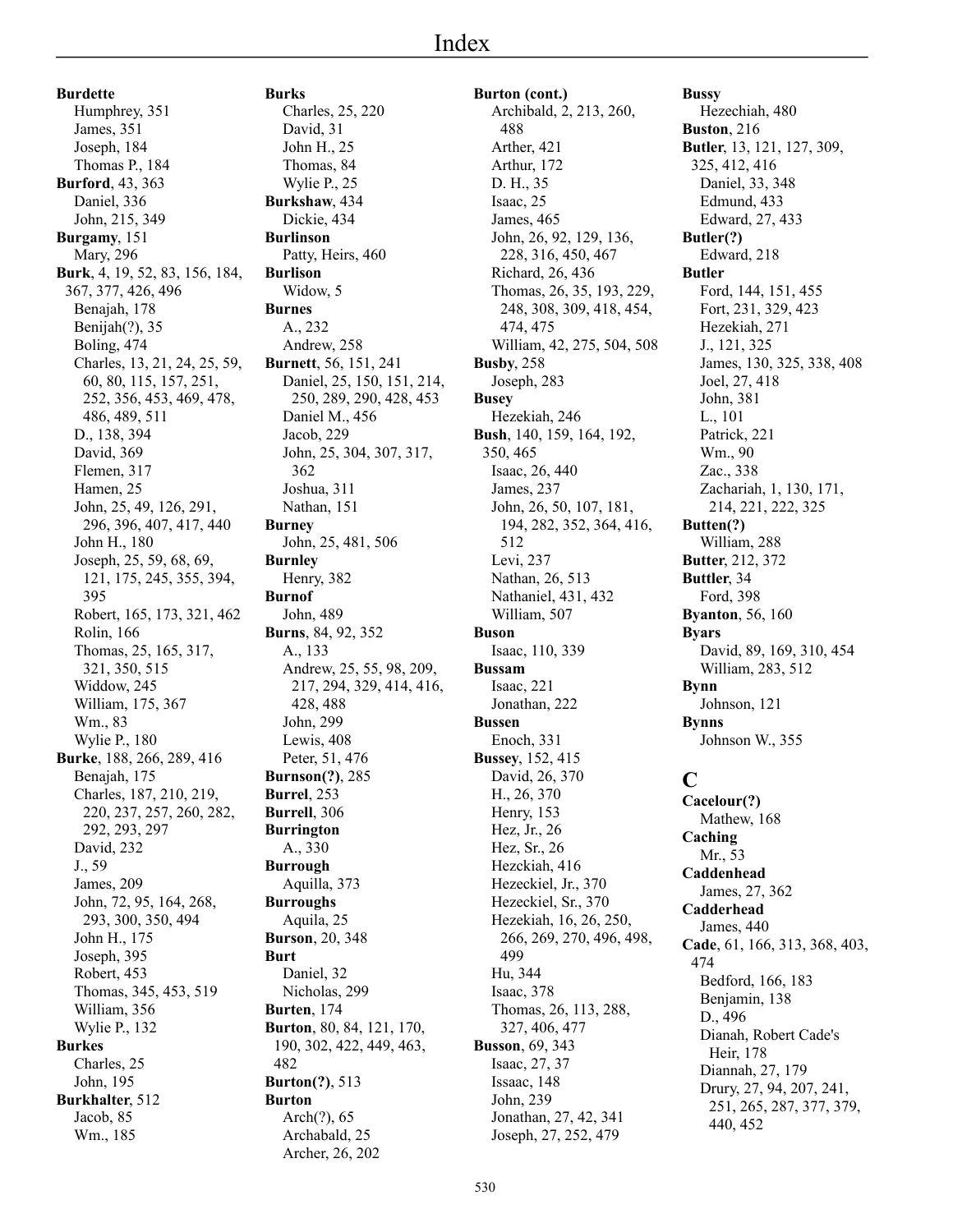**Cade (cont.)** James, 27, 61, 144, 149, 176, 177, 178, 354, 355, 377, 391 James, Jr., 27, 355 R., Heirs, 179 Robert, 27, 144, 178, 377, 379 Robert, Heirs, 27, 179 **Cadenhead** James, 410 **Cage** Colonel, 435 **Cahorn**, 226 **Cain**, 89, 137, 330, 336, 359, 409 Giles, 452 John, 98, 117, 249, 252, 255, 272, 402, 432, 477, 478, 484, 501 Warren, 468 Widow, 291 William, 105 **Caine** John, 386 **Calahan** Edward, 218 **Calaway** Francis, 410 Job, 51 John, 158 Joseph, 28 **Caldwell** Widow, 441 William, 405 **Calhoon** George, 217, 284 **Calhoone** George, 294 **Calhoun** George, 23, 188 **Call**, 1, 35, 89, 113, 135, 136, 192, 234, 303, 327, 337, 344, 347, 409, 411, 429, 454, 469, 518 Col., 99, 431 Hugh(?), 306 Major, 105, 139, 154, 189, 207, 232, 331, 419, 451, 466 Mayor, 235 Nicholas, 447 R., 22, 367, 370 R., Major, 173 Richard, 3, 17, 18, 20, 25, 28, 35, 36, 49, 64, 67, 68, 87, 92, 100, 105, 152, 170, 172, 173, 176, 197, 201, 208, 230, 231, 236, 249, 266, 272, 273,

**Call (cont.)** Richard (cont.) 280, 284, 287, 289, 293, 297, 304, 305, 306, 309, 311, 312, 313, 314, 315, 332, 342, 362, 380, 425, 428, 429, 430, 434, 437, 444, 450, 456, 457, 477, 501, 502, 507, 508, 514, 520, 521 Richard, Maj., 125 Richard, Major, 171, 199 **Callahan** David, 17, 182 Edward, 53, 196, 298, 399 William, 324 **Callaway**, 102, 161, 298, 299, 355, 370, 384, 467, 519 Enoch, 29, 182 Frances, 195 Francis, 21, 36, 458, 476 J., 65 James, 349 James(?), 495 Jesse, 166, 182 Joab, 295 Job, 28, 396, 410 John, 28, 102, 238, 276, 279, 394, 395, 432, 508, 513 Joseph, 349 Joshua, 267, 382, 467, 519 Mary, 179 Mary, Mrs., 183 Mr., 38 Mrs., 128 **Callier** J., 133 John, 133 **Calloway**, 198, 406 Francis, 204, 224 Jacob, 214 Jeab(?), 199 Jesse, 166 Job, 186, 196 John, 171, 188, 212, 505 Joshua, 36, 196, 222, 238 Mary, 147, 180 **Caloway**, 132 Henry, 393 Isaac, 30, 393 Noah, 30, 393 **Calton** Spencer, 7 **Calwell** James, 435 **Cambel**, 479 William, 505

**Cambell**, 137, 251, 423 Levy, 368 William, 28, 276 **Camble**, 198, 347 Samuel, 476 William, 468 **Cammett** William T., 462 **Cammins**, 387 **Camp**, 158, 420, 516 Joseph, 276, 281, 505, 511 S., 470 Samuel, 29, 234, 315, 318, 332, 342, 351, 467, 470 **Campbell**, 66, 146, 416, 443, 517 Agnes, 107 Heirs, 215, 416 Hugh, 273, 503 Levy, 119 William, 151, 265, 284, 513, 517 Wm., 186 **Camplett** John, 215 **Campole**, 97 **Camps** Samuel, 234 **Canaday** Campbell, 466 **Canady** Cambel, 136 Camlee, 449 George, 74, 323 **Candle** Richard, 19, 484 **Candler**, 2, 12, 13, 34, 61, 85, 120, 134, 243, 284, 315, 319, 397, 403, 405, 416, 417, 424, 428, 445 Colonel, 245 Henry, 50, 216, 308, 347, 352 John, 191 Richard, 248, 301 Widow, 206 William, 29, 32, 81, 147, 195, 214, 219, 249, 251, 256, 259, 261, 262, 270, 297, 299, 477, 479, 485, 488, 489, 497, 498, 499 William, Col., 129 Wm., 11, 173 **Candlor**, 63, 81 **Cane**, 193, 359 John, 114, 160, 193 Morrice, 29 Morris, 385 **Cane(Cone)** George, 193

**Canedy** David, 88 Joseph, 88 **Canes** Widow, 147 **Canler** William, 148, 341 **Cannon**, 16, 78, 243 Roger, 243, 267, 493 **Canon** James H., 2 Roger, 10 **Canterbury** John, 420 Joseph, 61 **Canther** Robert, 270 **Caps**, 9 **Car**, 58, 61, 126, 384 J., 387 Robert, 492 Widow, 498 Zach., 437 **Cardell**, 341 **Carden** Robert, 207 William, 263 Wm., 119 **Cardon** William, 497 **Carelile** John, 59 **Carenton** Bowling, 319 **Cargel** Charles, 245 **Cargile**, 99, 433, 464, 474 **Cargile(?)**, 135 **Cargile** Charles, 52, 475 John, 29, 66, 124, 152, 217, 233, 238, 245, 289, 303, 310, 346, 347, 357, 408, 426, 471 **Cargill**, 66, 313, 359 John, 137 **Cargils**, 370 **Carguile** John, 514 **Carleton** Henry, 139 **Carley** M., 472 **Carlile** John, 458 **Carlon**, 379 **Carlton**, 117, 365 Henry, 374 Spencer, 355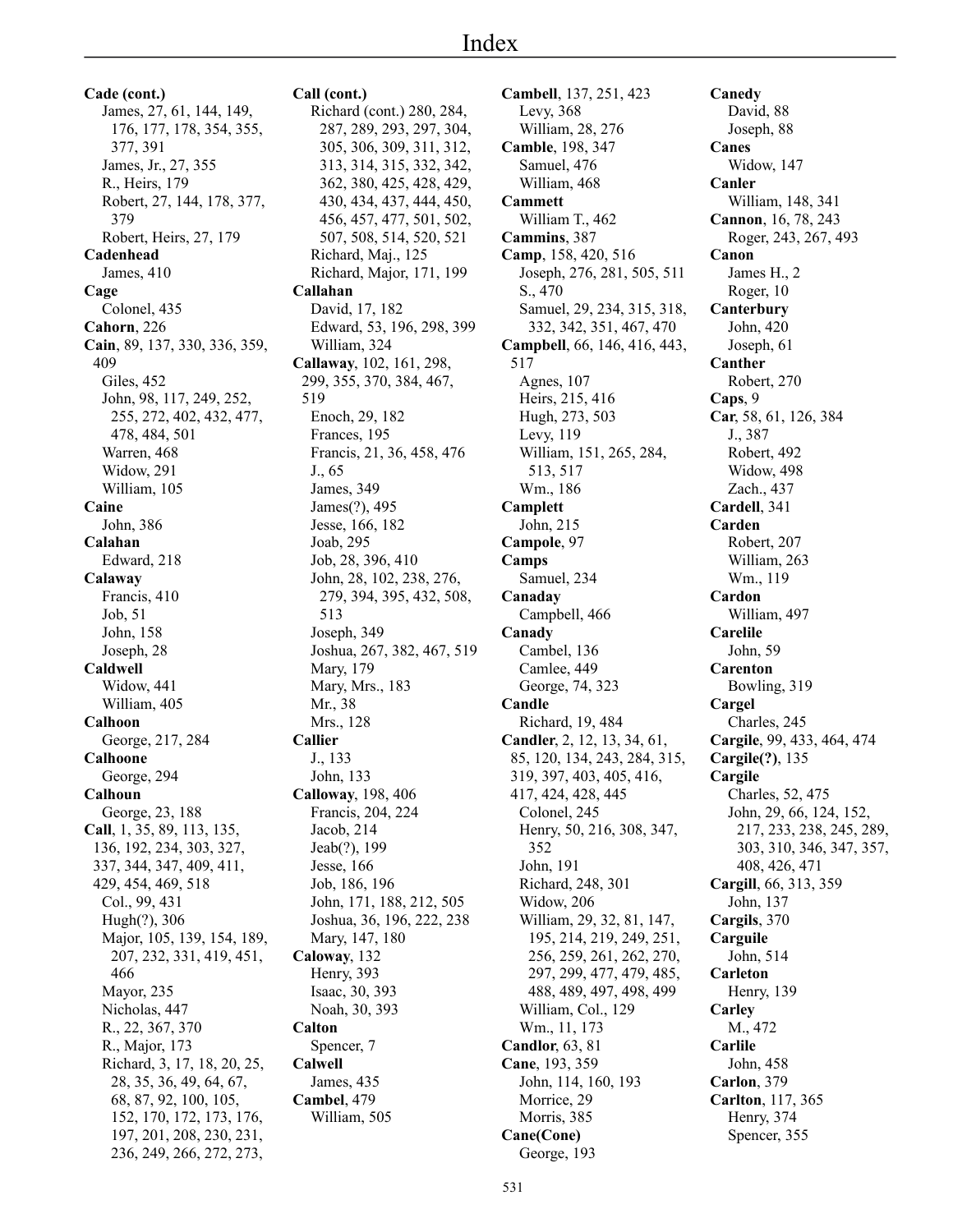**Carlton(?)** William, 360 **Carnbel** Samuel, 51 **Carnes**, 193 **Carnes(?)**, 417 **Carnes** John, 253, 478 **Carnett(Carnell)** Brittan, 438 **Carney**, 428 **Carns** John, 429 **Carothers(?)** John, 493 **Carothers** Wm., 125 **Carr**, 105, 111, 116, 205, 255, 303, 484 G., 165, 321 George, 90, 212, 458 Henery, 112, 486, 487 Henry, 13, 82, 116, 185, 217, 260, 261, 290, 291, 352, 418 John, 8, 29, 187, 301 Leanah, 301 Leanna, 29 Leannah, 29, 261, 301, 484, 487 Robert, 8, 60, 173, 187, 250, 263, 460, 477, 480, 498 William, 29, 301, 484 **Carrade(?)** Campbel, 19 **Carrah(?)**, 90 **Carrel** Brittan, 29 **Carrell** Charles, 38 Peter, 316 **Carrington**, 120 D., 394 Daniel, 29, 102, 182, 395 Felix, 132, 180 Richard, 440 Timothy, 60, 302, 322, 406 **Carroll** James, 208 **Carrot** Charles, 191 **Carson**, 66, 82, 203, 208, 211, 219, 253, 286, 397, 416, 483 Adam, 200 David, 200 Jane, 455

**Carson (cont.)** John, 29, 200, 259, 320, 486 Joseph, 29, 200, 259, 320, 347, 486, 502 Oster, 188 Thomas, 29, 59, 82, 97, 174, 201, 282, 301, 409, 419, 484, 511 William, 277, 506 **Carswell**, 13 C., 373 **Carter**, 16, 26, 27, 52, 59, 67, 175, 204, 226, 231, 376, 378, 418, 447 Archibald Bryant, 387 Augustus, 189 Charles, 379, 380, 382 Francis, 29, 376, 387 Isaac, 29, 387 Isaiah, 225 J., 440 James, 25, 30, 76, 178, 180, 218, 240, 308, 310, 412, 447, 514 James, Est., Heirs, 385 James, Heirs, 3, 338, 514 James, Heirs, Est., 29 Johah, 332 John, 29, 30, 39, 184, 329, 385, 386, 430, 434, 451, 468, 473 John W., 30 Joshua, 352 Josiah, 30, 40, 49, 122, 141, 164, 203, 227, 228, 247, 269, 331, 341, 403, 473, 498 Nancy Martin, 209 Richard, 156 T. S., 179 Thomas, 3, 39, 73, 75, 76, 109, 144, 203, 207, 209, 217, 229, 272, 306, 310, 312, 314, 317, 329, 337, 338, 341, 447, 473, 474, 502, 514 William, 30, 430 **Carton** Richard, 498 **Carton (Careton)** Bowlin, 308 **Cartwright** Peter, 225 **Caruthers** Robert, 329, 499 **Carvill** Peter, 56 **Cary**, 65

**Casey**, 329 Daniel, 3, 240, 317 John, 342 Robert, 226 Roger, 361 **Cash** M. T., 185 **Cashin** W., 58 Wm., 129 **Casper** John, 393 **Casselbury** Henry, 441 **Castelburry** Henry, 192 Stapler, 192 **Castle** William, 472 **Castleberry**, 69, 240, 343, 402, 414 Henry, 167, 239, 240 John, 30, 167, 239 Martha, 414 Peter, 172, 309 Richard, 12, 56, 349, 439 Thomas, 309 Widow, 309 **Castleburry**, 414 **Castlebury**, 167, 231 Henry, 333 John, 274, 503 **Catchin**, 14 **Catchine**, 283 **Catching**, 8, 52, 156, 173, 246, 273, 282, 289, 292, 378, 451, 467 Ben, 195, 222, 275 Benjamin, 2, 97, 122, 157, 158, 172, 173, 237, 272, 306, 336, 346, 399, 419, 477, 501, 504, 511 Edmund, Heirs, 306 James, 230 Joseph, 87, 160, 172, 186, 250, 261, 292, 481, 487 Meredith, 8, 216, 252, 300, 478 Meredy, 294, 412 Merida, 312 Merideth, 487 Meridith, 261 Moody, 14 Saymer, 129 Saymore, 430 Seay M., 29 Seemore, 8 Seymore, 250, 261, 269, 318, 405, 478, 487

**Catching (cont.)** Theder(?), 52 Widow, 475 William, 502 **Catchins**, 512 **Catchum** Hugh, 451 **Cates**, 412 L., 5 **Catledge**, 244 Edmund, 30, 251 **Caufer** John, 368 **Cauruthers** Robert, 52 **Causart** Elias, 443 **Cawhorn**, 10 **Cawl**, 35 **Cawthorn**, 475 **Ceasey** John, 322 **Ceassey** John, 20 Roger, 20 **Cellars** Christian, 42 Jacob, 383 **Ceser** John, 105 **Cesna** John, 322 **Chaffin** Isam, 386 Isham, 34 **Chafin** John, 105 **Chalton** George, 37 **Chambers**, 35, 77, 305, 404, 454 Robert, 297, 328, 412, 413, 518 **Chambless**, 420 Christopher, 428 **Chambliss** Alexander, 516 Christ(?), 99 Christopher, 189, 234 **Champion** Hart, 35, 54, 164, 168, 198, 211, 253, 267, 279, 341, 493, 509 Heart, 30 **Champman** William, 145 **Chancay** Samuel, 148 **Chandlar**, 156

Symore, 498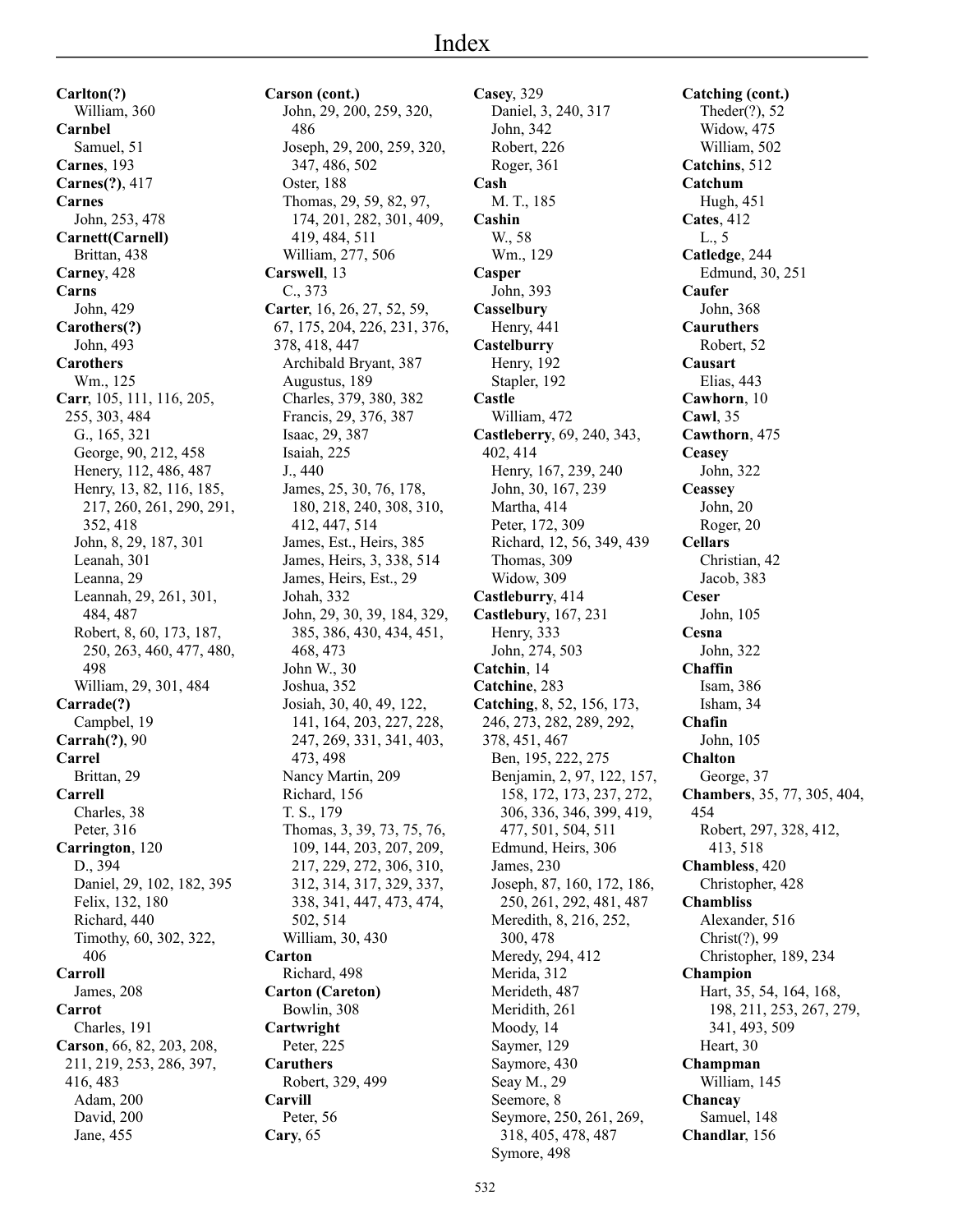**Chandler**, 77, 84, 155, 244, 335, 437, 452 Joel, 451, 457 John, 89, 128, 197, 346, 443 William, 251, 256 Wm., 154 **Chaney**, 142, 375 Moses, 88, 307 Samuel, 323 **Chapall** John, 92 **Chapman**, 136, 255, 351, 357, 397, 490 John, 128, 452 William, 30, 277, 281, 319, 415, 463, 471, 505, 511 Wm., 93 **Chappell** Abraham, 345 Jesse, 347 John, 428 John, Jr., 81 **Chapple** John, 237, 428, 443 **Chatfield** George, 31, 78, 389 **Chatham** J., 393 Josiah, 30 **Chaves** Jeremiah, 359 **Chavis** Jeremiah, 45 **Cheatam** Jonathan, 58 **Cheatham** Jonathan, 1, 231 Josiah, 393 **Cheser** John, 68, 434, 467 **Chess** John, 20 **Chesser** John, 100, 240 **Chester** John, 449, 450 **Chilbraith** Thomas, 253 William, 253 **Childer(?)** (?), 503 **Childers(?)** T ., 127 **Childree** F., 42 Thomas, 42 **Childres**

Widow, 242

**Childreth** Thomas, 478 William, 478 **Childrey**, 72, 341 **Childrick** Widow, 286 **Childrith** Widow, 5 **Childseth** Sarah, 15 **Chilrdree(?)**, 478 **Chis** F., 308 T., 465 Thomas, 516 **Chiselum**, 162 **Chislom**, 399 John, 241 **Chisolms** John, 209 **Chisom** John, 131 **Chratem** Jonathan, 423 **Chris** Robert, 122 **Christmas**, 92, 141, 339, 400, 421, 427, 442, 443 Nathaniel, 350, 438, 515 R., 163 Robert, 173, 243, 376, 412, 445, 448 **Christopher**, 85 **Chriswell** Daniel, 28 **Chumbly** John, 81 **Clack**, 37 James, 345 **Clackson** John, 320 **Clancey** George, 314, 439 **Clancy**, 137 **Clansey**, 303 James, 458 **Clarey**, 293 **Clark**, 20, 46, 58, 59, 78, 132, 138, 160, 190, 199, 214, 224, 226, 245, 272, 300, 309, 317, 328, 337, 348, 396, 408, 409, 412, 439, 474, 490, 501, 519 Boling, 418 Christopher, 243, 294, 317, 457 Col., 31, 151, 511 Colonel, 282 David, 242, 243, 457 E., 74, 322, 423, 473

## **Clark (cont.)** Elijah, 7, 11, 12, 16, 28, 30, 38, 58, 67, 95, 101, 102, 111, 134, 137, 139, 143, 149, 151, 155, 159, 167, 187, 192, 203, 204, 206, 213, 218, 235, 237, 239, 243, 254, 259, 260, 274, 281, 284, 296, 301, 343, 349, 361, 366, 374, 407, 419, 423, 427, 429, 434, 436, 440, 452, 483, 486, 487, 504, 510, 511, 513 Elijah, Col., 33, 246, 283, 294, 482 G., 74, 330 General, 168 James, 30, 292, 358, 452 John, 45, 109, 114, 221, 262, 273, 309, 334, 357, 493, 502 L., 74, 322 Lewis, 13, 30, 67, 74, 94, 209, 274, 285, 323, 330, 461, 503 Starling, 474 Sterling, 152 William, 448 **Clarke**, 203, 222, 225, 283, 346 Christopher, 219 Col., 215 E., 322, 476 Elijah, 215, 282, 518, 519 Les, 172 Lewis, 519 Thomas, 209 **Clarks** John, 491 **Clarkson** John, 121, 459 **Clary** John, 196 **Claseller**, 323 **Clashin** George, 243 **Claud** Noah, 154 **Clavan** Asy, 311 **Clay** Abia, 145, 191 Alvin, 302 Jean, 324 Jesse, 24, 46, 131, 191, 196, 203, 204, 218, 324, 333, 399, 408, 456, 461, 466 John, 237

**Clay (cont.)** Pueble(?), 319 Rayal, 466 Royal, 324 **Clayton** John, 17 **Cleaveland**, 475 **Cleenely** George, 357 **Cleghorn** James, 362 John, 362 Lettice, 362 **Clement** John, 30, 397 **Clements**, 445 Henry, 138, 369, 394 Martha, 232 Wm., 113 **Clemments** Henry, 31 **Clemmond** John, 240 **Clemmonds** John, 36 **Clemons** John, 21, 349 **Clemont** Henry, 138 **Clendall**, 221 **Clendemin** Wm., 99 **Clendenen** William, 426 **Clendening**, 386 Matthew, 334 William, 421 **Clendenning** Mathew, 421 **Clendennon**, 411 **Clendining(?)**, 93 **Clendon** Lurnston, 196 **Clendonen** Matthew, 325 **Cleviler** Churchill Francis, 446 **Clifton**, 60, 207, 396 William, 31, 433, 463 **Climen**, 10 **Clon** John, 494 **Cloud**, 7, 31, 47, 127, 187, 196, 204, 221, 229, 299, 310, 364, 411, 419, 517, 518 Ezekiel, 218, 302, 326, 329, 343, 452, 471 James, 293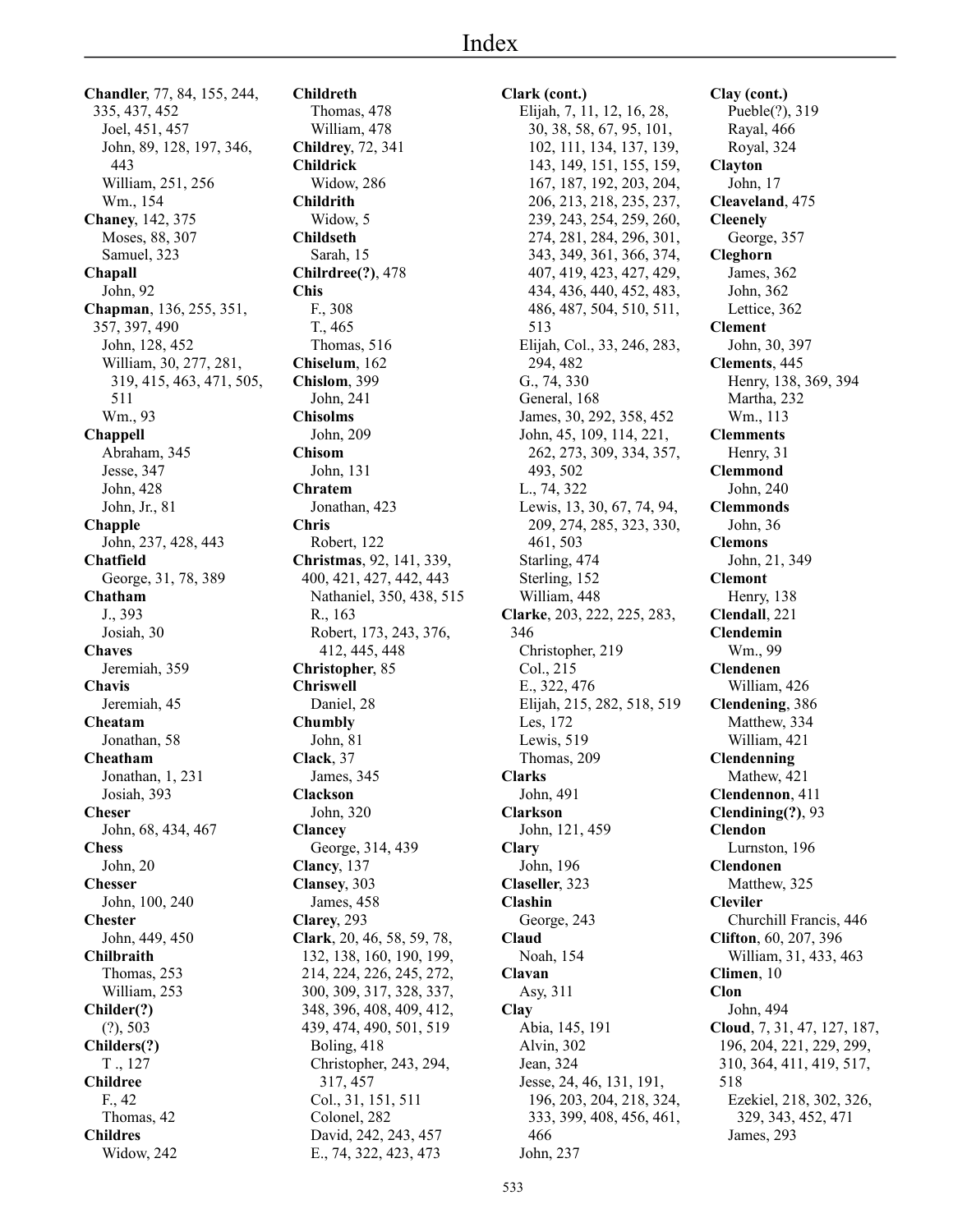**Cloud (cont.)** Jeremiah, 12, 31, 145, 154, 209, 210, 218, 225, 229, 250, 273, 302, 329, 361, 503, 520 Jerry, 12 Jery, 12 John, 31, 65, 137, 235, 250, 254, 294, 302, 329, 369, 480, 490 Noah, 110, 266, 290, 325, 329, 369, 464, 471, 496 Peter, 326, 369, 471 **Clower**, 222 Daniel, 31, 254, 401 George, 446 John, 31, 51, 249, 290, 477 **Clyma** Peter, 198, 199, 295, 297 **Coal** John, 75, 189 **Coams**, 156 **Coat** Henry, 198 Nathaniel, 198, 200, 213, 459 **Coates** Henry, 31 Nathaniel, 31, 33, 139 William, 31 **Coats**, 78, 163, 227, 389 Calvin, 48, 161, 182, 183 Henry, 265, 493 John, 31, 389 Lesley, 31, 389 Lesley, Heirs, 31, 389 Lesly, 78 Lesly, Heirs, 78 N., 451 Nathan, 483 Nathaniel, 254, 262, 265, 268, 491, 492, 495 Widow, 96, 394 William, 48, 183, 267, 495 **Cob**, 300 **Cobb**, 39, 348, 353, 420 Abel, 204, 411 Abell, 221 Abiel, 31, 111, 411 Absalom, 66, 356, 358, 443 Daniel, 66, 317, 443 Ezekiel, 457 George, 317 Rachael, 317, 320 Rachal, 83 Rachel, 429 Widow, 66, 443, 457 **Cochran**, 10, 326, 343 **Cock**, 41 **Cockburn**, 21, 442 **Cockran**, 347, 358

**Cochorn**, 418

**Cockrell** William, 150 **Cocks** Daniel, 330 Heirs, 343 James, 330 Richard, 367 Thomas, 367 William, 330, 367 **Cocksham** James, 211 **Coffee**, 29 **Coffer**, 347 **Cohalley(?)** Samuel, 106 **Cohein(?)**, 27 **Cohoran** Samuel, 189 **Cohorn**, 294 Cornelius, 145, 148, 194, 293, 365 James, 294 Samuel, 186 **Coil** John, 41, 338 Martha, 256, 485 Thomas, 255, 490 Widow, 228, 434 **Coke**, 102 **Coker** Thomas, 33 **Cokeser**, 17 **Colbert**, 337 Susannah, 169, 223, 402 Widow, 335 **Cole**, 9, 15, 126, 203, 219, 223, 352, 380, 441, 507 John, 9, 15, 24, 42, 166, 189, 237, 245, 275, 408, 412, 423, 444, 508 Michael, 473 **Coleman**, 35, 170, 172, 197, 227, 308

Cornelious, 31 John, 323 Samuel, 31, 97

Francis, 317 Richard, 115 Thomas, 115 William, 115 Wm., 115

Archibald, 330 George, 330

**Coleman (cont.)** Daniel, 22, 53, 172, 224, 227, 247, 254, 265, 276, 281, 390, 480, 483, 493, 498, 505, 510, 521 James, 214 John, 31, 113, 119, 148, 256, 264, 282, 310, 312, 404, 414, 436, 439, 463, 489, 496, 519 Michael, 125, 236 Samuel(?), 491 Thomas, 312, 463, 467 Thompson, 32, 389 **Coleman(?)** Widow, 437 **Colemance**, 459 **Colemon** John, 511 **Coleson** Abraham, 422 **Colhoon**, 423 **Colier(?)**, 64 **Colins(?)** Brice, 104 **Colins** Moses, 404 **Colis** John, 504 **Collan**, 149 **Colley**, 20, 318 Gabriel, 382 James, 317 John, 173, 382, 438 S., 161 Spain, 132, 180 **Collier** Edward, 328, 421, 440 John, 232 Robert W., 17, 176 **Collins**, 62, 170, 281, 345, 366, 422, 466, 473, 510 **Collins(?)**, 407 **Collins** Brice, 32, 112, 238, 256, 363, 364 Brin, 295 Brise, 238 Edward, 230 Gibson, 32, 182 James, 116, 352, 458 James(?), 485 John, 79, 335 Joseph, 299, 329, 362, 452 L., 108 Moses, 45, 127, 220, 281, 359, 388, 510 Peter, Heirs, 471 Zachariah, 7, 73, 229, 318, 338, 433, 447

**Collister**, 91, 288 **Colly**, 390 John, 140 **Colman** John, 44 **Colour(?)**, 141 **Colour** Miss, 334 **Colson**, 165, 321 Abraham, 170, 264 Jacob, Heirs, 264, 496 Nancy, 264 William, 55, 246, 275, 504 **Colt** John, 350 **Colyer**, 313 **Combs**, 307, 442 Enoch, 32, 138, 355 Enock, 174 Jacob, 244 James, 30 John, 32, 46, 52, 76, 114, 140, 166, 180, 192, 223, 237, 242, 244, 245, 302, 326, 336, 355, 384, 386, 394, 442 Mark, 32, 394 Philip, 32, 180, 289, 293, 442 Philip, Jr., 138 Phillip, 32, 76, 192, 205, 286, 293, 302, 326, 421 T., 234 **Commings**, 211 **Cone**, 400 James, 257, 489, 515 **Conel** Daniel, 33 Thomas, 42 **Conelison** Mrs., 184 **Connall**, 265, 496 Jese, 117 **Connar** Daniel, 259, 301 John, 259, 265 **Connaway** Philip, 36, 301 **Connay** Phillip, 1 **Connel**, 48, 103, 442 Jesse, 30, 253, 401, 498 Jessey, 279 Jessy, 508 Thomas, 102, 275, 406, 441, 504, 508 **Connell**, 18, 65, 228, 269, 340, 460 Daniel, 283, 512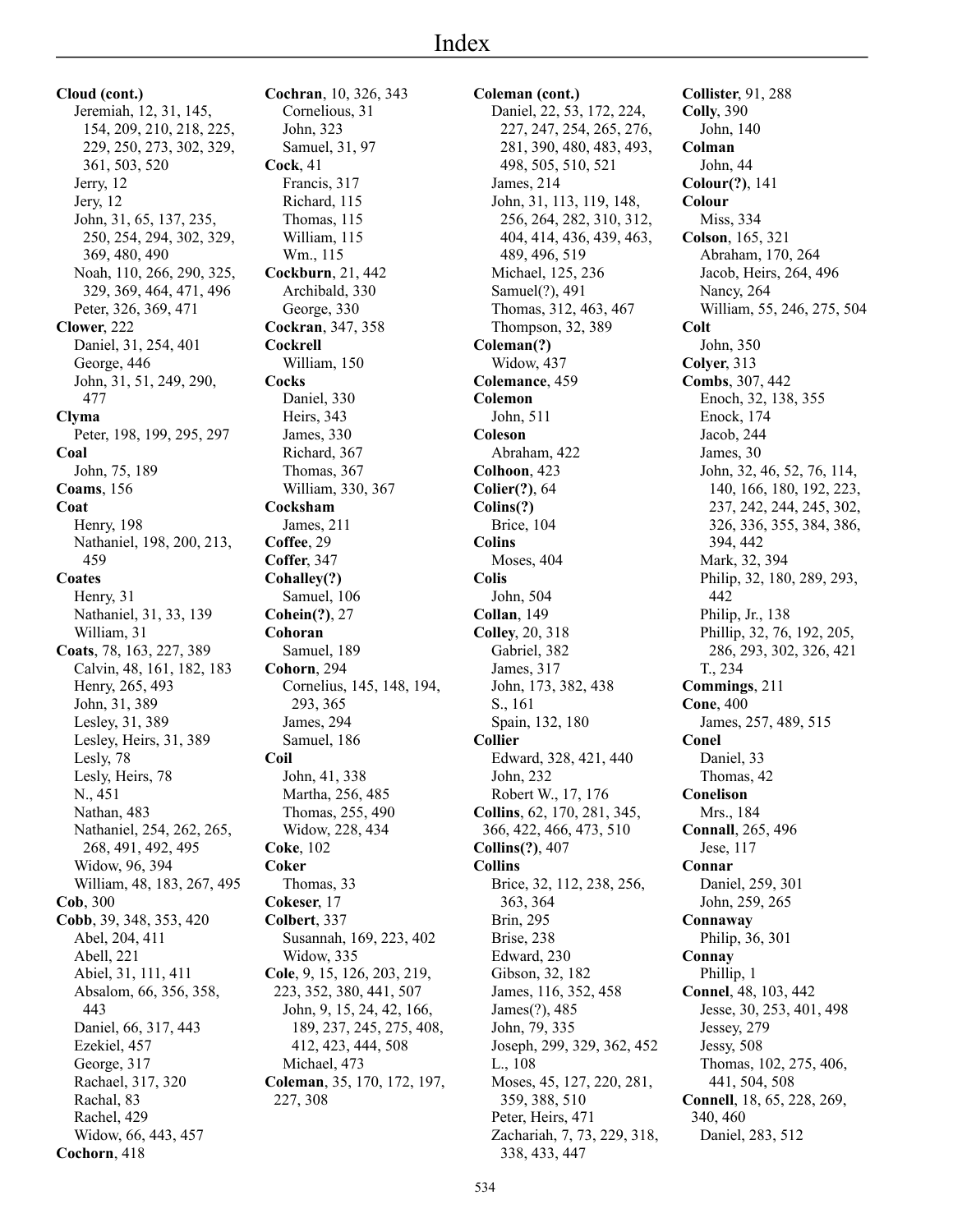**Connell (cont.)** Jesse, 287, 422, 424 Thomas, 9, 97, 346 **Connely** Thomas, 5 **Conner**, 85, 138, 284, 309, 336 Cader, 130 Daniel, 9, 33, 82, 283, 285, 486, 513 John, 43, 131, 307, 312, 354, 426, 480, 481, 486 Mr., 168 Wm., 334 **Conners**, 109, 394 Daniel, 484 John, 237 **Connor** John, 24, 249 **Connurpick** John, 403 **Conoley** Thomas, 145 **Conoly** Thomas, 122, 341, 446 **Conrad** Hanah, 22 **Conrod** Hanah, 206 **Conway** Philip, 301, 453 Phillip, 236 **Cook**, 1, 2, 14, 28, 89, 99, 113, 146, 174, 191, 211, 304, 327, 340, 382, 425, 434, 439, 445 Bedford, 177 Drury, 32 Dudley, 152, 285, 408 F., 240 Farabee, 380 Francis, 3, 32, 210, 212, 284, 313, 338, 342, 451 Frank, 26, 475 Isaac, 32, 380 James, 32, 358 John, 92, 160, 212, 237, 315, 330, 380, 441, 474, 475 Joseph, 148, 160, 231, 251, 430, 474, 509, 514 Joshua, 33, 285 Josiah, 132 Mark, 7, 419, 432, 435 Mary, 33, 285 Rachael, 33 Rachel, 259, 486 Sabathy, 380 Salathy(?), 32 Sarah, 33

**Cook (cont.)** Surney(?), 295 Thomas, 26, 33, 58, 81, 285, 428, 475 William, 489 Zadok, 432 Zeribee, 32 **Coonrod** Hannah, 33, 262 **Coop**, 329 **Cooper**, 9, 21, 86, 104, 213, 233, 447, 500, 513 Anthony, 31, 265, 483, 492 Benjamin, 57 Enos, 460 George, 57, 192, 213, 422 John, 123, 393, 395, 422, 451 John W., 33 Joseph, 340, 395, 451 Joseph W., 33 Solomon, 468 Thomas, 362 **Coopper** Anthony, 254 Antoney, 33 **Coopsey** William, 304 **Cope**, 247, 482 Aares, 384 Michael, 31, 33, 198, 265, 268, 283, 483, 492, 495 **Copeland**, 38 **Coplain** John, 464 **Copland**, 423 Elisha, 326 **Copp** Michael, 254 **Coram** William, 33, 348, 472 **Corbin** William, 391 **Corden(?)** Robert, 75 **Corly** William, 245 **Corneilison** Conrad, 111 **Cornelison**, 425 Andrew, 376 Conrod, 206 William, 376 **Cornell**, 201 **Cornilison** Conrad, 411 **Cornulison**, 411 **Corram** William, 361

**Corran** Thomas, 353 **Corson** Samuel, 60 **Cosbey**, 409 R., 20 Sydnor, 207 **Cosby**, 309 David, 185 J., 20 **Cosby(?)** John, 64 **Cosby** Sydney, 351 Sydnor, 50, 436, 458 **Cothron**, 118, 391 **Cots**, 434 William, 169 **Cotton** William, 279 **Coulridge(?)** Daniel, 363 **Coulter**, 472 Charles, 464, 518 Francis, 421 Grant(?), 422 John, 354 Richard, 421, 422, 430, 464, 518, 521 Richard, Jr., 518 **Courden** James, 374 **Course** John, 361 **Courton** Richard, 33 **Coutler** John, 354 **Coverton** George, 41 **Cowan**, 72 Edward, 301 James, 123, 337 John, 123, 337 Thomas, 33 William, 203, 475 **Cowden** Robert, 325, 402 **Cowden(Cowdin)**, 226 **Cowder** Robert, 309 **Cowdin** Robert, 446, 459 **Cowelley** James, 265 **Cowen**, 227 Edward, 33, 483 Elijah, 419 James, 33, 210, 323, 405, 429

**Cowen (cont.)** John, 42, 442 Widow, 341, 343 William, 330 **Cowin**, 159, 173, 194 William, 33 **Cox**, 13, 211, 306, 310, 313, 409, 415, 429, 430 Bartly, 414 Jesse, 159, 394 John, 341, 440 Nancey, 363 Philip, 403 Wm., 184 Zachariah, 96, 204, 205, 206, 241 **Cozart**, 121, 184 Elias, 143, 403 G. P., 20 **Crafford** Ambrose, 187 Andrew, 245 Lemuel, 214 Umbrose, 45 **Crain**, 281, 395, 510 Ambrose, 102, 427 George, 374 Jasper, 45 Joseph, 343 L., 374 Mr., 139 Spencer, 7, 61, 215, 374, 423 Spenser, 9 William, 55, 192, 260, 486 **Craiton** John, 34, 177 Sylvester, 34, 177 **Crane**, 70, 150, 285 Ambrose, 187 John, 155, 200 Lewis, 439 Silas, 109, 384 Spencer, 11, 205, 253, 292, 322, 419, 478, 479, 488 Thomas, 292 **Cranford** Phillip, 4 **Cransaw(?)** Widow, 367 **Cranshaw** Jesse, 352 Widow, 83 **Craton**, 386 **Craugh** John, 465 **Crave(?)**, 385 **Craven** James, 423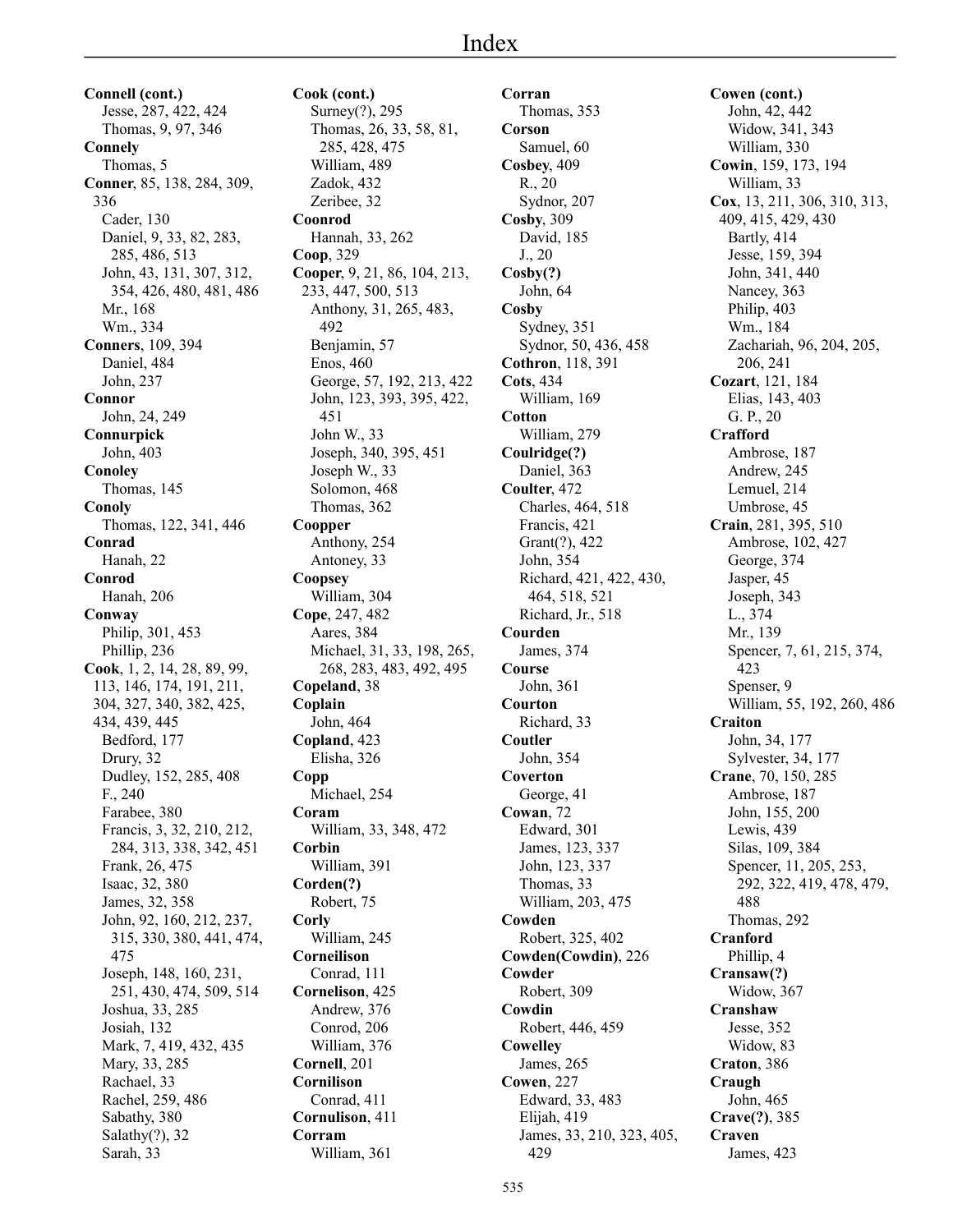**Crawford**, 217, 323, 344 Ambrose, 115, 301, 354, 412 Claborn, 131 P., 11, 303 **Crayton**, 106 John, 157, 176, 177 Sylvester, 157, 177 **Creef**, 84, 352, 388 Josiah, 88 M., 83 Massey, 88 Samuel, 468 **Creep** Josiah, 307 Maxey, 307 **Creetondon**, 413 **Crenshaw**, 384 M., 4 Miles, 388 **Cresmasor(?)**, 158 **Cresswell**, 304 **Creswell**, 106, 161, 172, 219, 234, 236, 241, 272, 287, 308, 328, 352, 368, 369, 377, 403, 422, 429, 430, 432, 436, 451 (?), 331 **Creswell(?)**, 360 **Creswell** D., 106, 230, 245, 339, 355, 356, 357, 358, 360, 361, 426, 431, 432, 437, 439, 442, 456 David, 198, 236, 316, 318, 335, 338, 340, 358, 382, 408, 410, 420, 452, 474, 513, 514 John, 304 John D., 451 Robert, 34, 113, 341, 359, 361 Samuel, 172, 173, 197, 207, 213, 215, 218, 225, 230, 242, 280, 288, 320, 327, 397, 402, 444, 457, 496, 508, 517 **Crew**, 106, 227 B. Jesse, 65 Jesse, 355 Littleberry, 361 Stanley, 38, 300 **Creyley** Joseph, 33 **Crief**, 2, 238, 345 **Criggs** John, 51 **Crismas**, 200 **Criswel**

D., 73

**Criswell**, 7, 38, 39, 71, 106 D., 21, 47, 49 David, 49, 90, 152 Samuel, 2, 34, 57, 63, 147, 169, 501 **Criswill**, 168 **Crocker**, 286, 515 Thomas, 158, 212 **Crocket**, 128, 434 **Crocket(?)** John, 382 **Crocket** Joseph, 34, 415 Samuel, 32, 34, 398, 415 **Crockett** Joseph, 77, 224, 226, 371, 372, 386 Samuel, 226 **Crofford(Crawford)** Ambrose, 403 **Croley**, 460 **Cromley** Anthony, 56 **Cromley(Crumley)**, 435 **Crookshank**, 45, 359, 380 **Crosbee**, 327 **Crosbey**, 359 **Crosby**, 318, 343 Atriel, 472 Baylie R., 102 Baylis R., 34, 179 John, 34, 179 Q. H., 34, 179 **Cross**, 69, 373 George, 69, 373 Michael, 129 Thomas, 122, 145, 446 **Crouch(?)**, 86 **Crouch**, 205 John, 136, 312 **Croutch**, 160, 222 James, 511 **Crow** James, 328 William, 374 **Crowder**, 327 **Crowdon** James, 377 **Crowle** Silas, 470 **Crowley** Ben, 212 Benjamin, 68, 230, 272, 435 John, 212 **Crucket** Samuel, 80 **Crumber(?)**, 259 **Crumbey**, 209

**Crumble** Anthony, 221 **Crumbles**, 299 **Crumby**, 221, 503 **Crumley**, 56 Valentine, 440 **Crumly**, 90, 92 Anthony, 400 **Cruser** John, 106 **Crutchfield**, 128, 159, 222, 233, 314, 408, 483 John, 64, 199, 207, 314, 428 Mr., 64 William, 258, 485 **Culbrath**, 373 **Culbreath**, 108, 149, 250, 480 Heirs, 327 James, 397 **Cullars** Charles, Heirs, 34 Matthew, 366, 379 **Cullers** Charles, Heirs, 397 John, 374 **Culley** Widow, 422 **Culpeper**, 371 **Culpepper**, 115, 120 **Culwell** John, 351 **Cumins** Alexander, 408 **Cumming**, 235 Alexander, 146 **Cummings**, 150, 203, 358 Alexander, 225 **Cummins**, 29 **Cundiff** J., 176 John, 393 T., 99 **Cuningham**, 482 Col., 165 Patrick, 34 **Cunningham**, 18, 28, 41, 84, 87, 94, 111, 144, 156, 190, 212, 217, 229, 237, 245, 278, 284, 303, 360, 381, 406, 415, 463, 465, 468, 470, 492, 497, 507, 513, 518 **Cunningham(?)**, 89 **Cunningham** Andrew, 129, 309 Franklin, 216 I., 1 J., 235

**Cunningham (cont.)** John, 37, 75, 95, 193, 197, 201, 211, 214, 247, 253, 263, 479, 483, 492, 510, 519 P., 7, 203, 388, 452 Pat, 91, 114, 367 Patrick, 200, 256, 278, 307, 311, 339, 446, 484 Robert, 381 Thomas, 453 William, 34, 241, 262, 265, 304, 308, 433, 452, 491, 492 **Cunnington**, 430 **Cup** Michel, 407 **Cupp** M., 78 Michael, 78 **Cure** David, 325 **Cureton**, 70, 217, 221, 231, 244, 276, 347, 445, 505, 509 B., 347 Boling, 34 Bowling, 2, 319 Richard, 34, 247, 252, 478 Thomas, 34, 445, 520 William, 207, 320 **Currey** Thomas, 425 **Curry(?)**, 72 **Curry**, 149, 176 Ruben, 382 Thomas, 28 Willis, 178 **Curtis** John, 367 Josiah, 370 **Curtise** John, 83 **Curton** Thomas, 347 **Custer** John, 25 **Cutter** William, 466 **Cuttey** Widow, 57 **D Dabney** Samuel, 68, 177 **Dacker**, 408

John, 34, 412 **Dade** Bedford, 90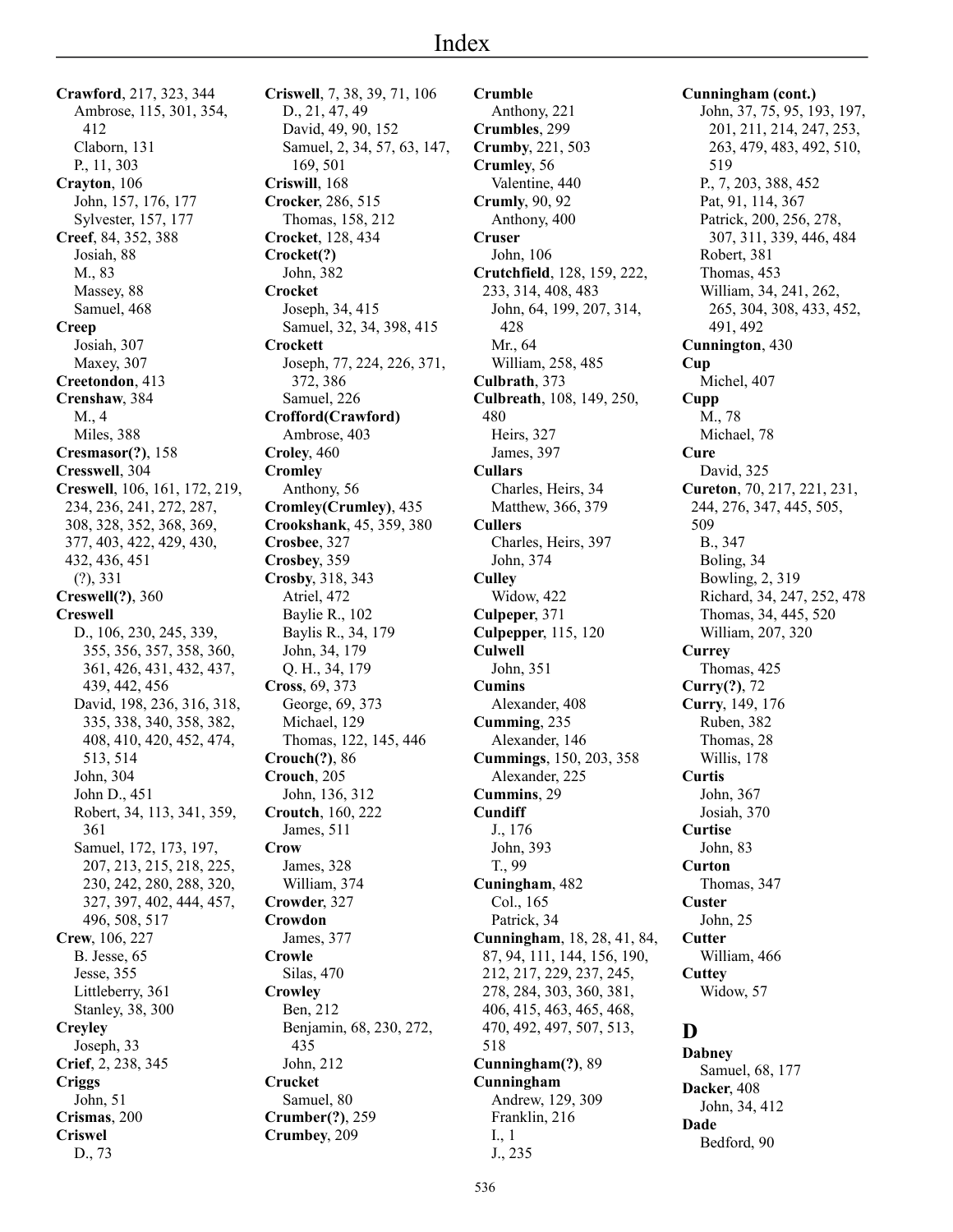**Daives** John, 328 **Dale** John, 38, 203, 220, 266, 290, 493, 514, 516 William, 34, 219 **Dalton**, 146 Thomas, 114, 492, 496 **Dameron** John, 34, 445 **Damion** John, 431 **Damron**, 430 **Dan**, 266 **Danavant** Elizabeth, 188 **Danby**, 298 John, 290 **Daned** Edmond, 350 **Daneley** James, 259 **Danell** Thomas, 129 **Danforth** Thomas B., 178 **Daniel**, 112, 123, 188, 309, 315, 361, 380 Edward, 235 James, 382 John, 102 John T., 65, 355 Joseph, 35 Thomas, 74, 189, 330, 398, 407 William, 28, 35, 172, 235, 247, 276, 279, 280, 305, 315, 316, 328, 363, 467, 505, 510 Wm., 185, 335 **Daniell** William, 170, 454 **Daniells(?)**, 198 **Daniels**, 7, 37 Cunningham, 102 William, 459 Wm., 131 **Daniely** James, 7 **Daniley** James, 204, 260 **Danily** James, 486, 487 **Danisen**, 174 **Danley**, 215 James, 144 **Dann**, 476

**Dannel** Cunningham, 179 Edmond, 135 John, 179 **Dannels** C., 34 John, 34 **Danniell** William, 452 **Dannil** William, 508 **Dansby** Jacob, 35, 99, 125, 164, 193, 253, 397 Joshua, 211 **Dansford** Thomas B., 35 **Dardain(?)**, 54 **Darden**, 93, 122, 139, 162, 239, 322, 340, 381, 386, 413, 440, 470 G., 419 George, 35, 36, 40, 73, 105, 133, 134, 146, 162, 170, 199, 234, 236, 240, 255, 305, 311, 322, 331, 399, 411, 420, 436, 463, 491 James, 36, 232, 366, 475 Jobe, 245 John, 36, 73, 105, 134, 196, 236, 240, 245, 305, 311, 322, 331, 383, 400, 410, 417, 436, 441, 465 William, 410 **Dardin**, 200, 220, 225, 227, 290, 300, 302, 512 George, 28, 36, 186, 187, 190, 195, 196, 222, 230, 251, 262, 270, 279 Isham, 217 John, 134, 187, 215, 218, 224, 230, 270, 301, 302 **Darington** Stephen, 273 **Darrah** James, 24 **Darral(?)** James, 19 **Darroug** James, 461 **Darten(Darden)** George, 500 John, 500 **Darton**, 128 **Daulton**, 409 **Davante** James, 68, 178 **Davat(?)** James, 249

**Davenport** Richard, 36, 339 William, 515, 520 **Daverson** David, 219 **Daveson** David, 329 James, 329 **Davey** Wiley, 432 **David** Jarrett, 84 **Davidson**, 101, 193, 224 Eli, 91 John, 105 Joseph, 129 Margaret, 507 Margret, 36, 278 William, 36, 461 Wm., 129 **Davis**, 11, 40, 41, 51, 56, 110, 117, 123, 151, 152, 204, 205, 211, 212, 245, 246, 255, 264, 290, 307, 311, 324, 330, 339, 348, 349, 361, 380, 451, 462, 469, 472, 474, 484, 492, 517 **Davis(?)**, 319 **Davis** Absalom, 37, 240, 453 Absalom, Jr., 201 Absolam, 66, 446 Absolom, 173, 247, 448, 470 Absolom, Sr., 95 Absolum, 483 Agustine, Heirs, 37 Augustian, 239 Augustine, 172, 317, 457, 481 Augustine, Heirs, 317 Austin, 223, 324 B., 440 Ben, 223 Benjamin, 37, 146, 159, 321 Brock, 4, 37, 39, 353, 438 Brook, 454, 455 Chesley, 455 Chesly, 310 David, 37, 226 Dennis, 445 Denniss, 244 Edward, 381 Eliz(Elizabeth), 194 Ford, 16 Gedeon, 455 Isham, 37

## **Davis (cont.)** James, 37, 99, 188, 252, 441, 462, 479 John, 37, 84, 135, 162, 202, 331, 346, 440, 473 Joseph, 103, 164, 201, 225 Lewis, 19, 178, 326, 338, 452 Lewis Cookson, 320, 517 Lewis L., 175 Richard, 98, 240, 379, 446 Samuel, 98, 188, 252, 258, 270, 478, 488, 499 Susannah, 202 Thomas, 432 Widow, 20, 349, 472 Wiley, 16, 128, 470 Wilie, 37 Willey, 37 William, 37, 38, 201, 262, 367, 387, 497 Wm., 115 **Davison**, 31, 224 David, 38, 43, 464 Ellis, 442 James, 38, 226 John, 97, 323 Joseph, 319, 465 William, 319, 465 **Daviss**, 210 **Davisson** William, 396 **Dawson(?)**, 85 **Dawson**, 138, 312, 322 George, 24, 219, 235, 241, 336, 468 Martin, 38, 234 Robert, 145, 180, 388 Robert T., 53 **Dawster** Margret, 47, 286 **Day**, 210, 266, 496 Nathaniel, 38, 89, 104, 227, 310, 364, 373, 516 Robert, 63, 75, 82, 89, 101, 208, 227, 260, 263, 289, 293, 296, 310, 486, 491, 516, 521 Robert, Sr., 257, 489 **Dayley** James, 38 **Dayly** John, 116, 441 **Dayton** Robert, 68 **Deadwilder**, 227, 239, 247, 254, 271, 274, 319, 335, 418, 483

Joseph, 228, 242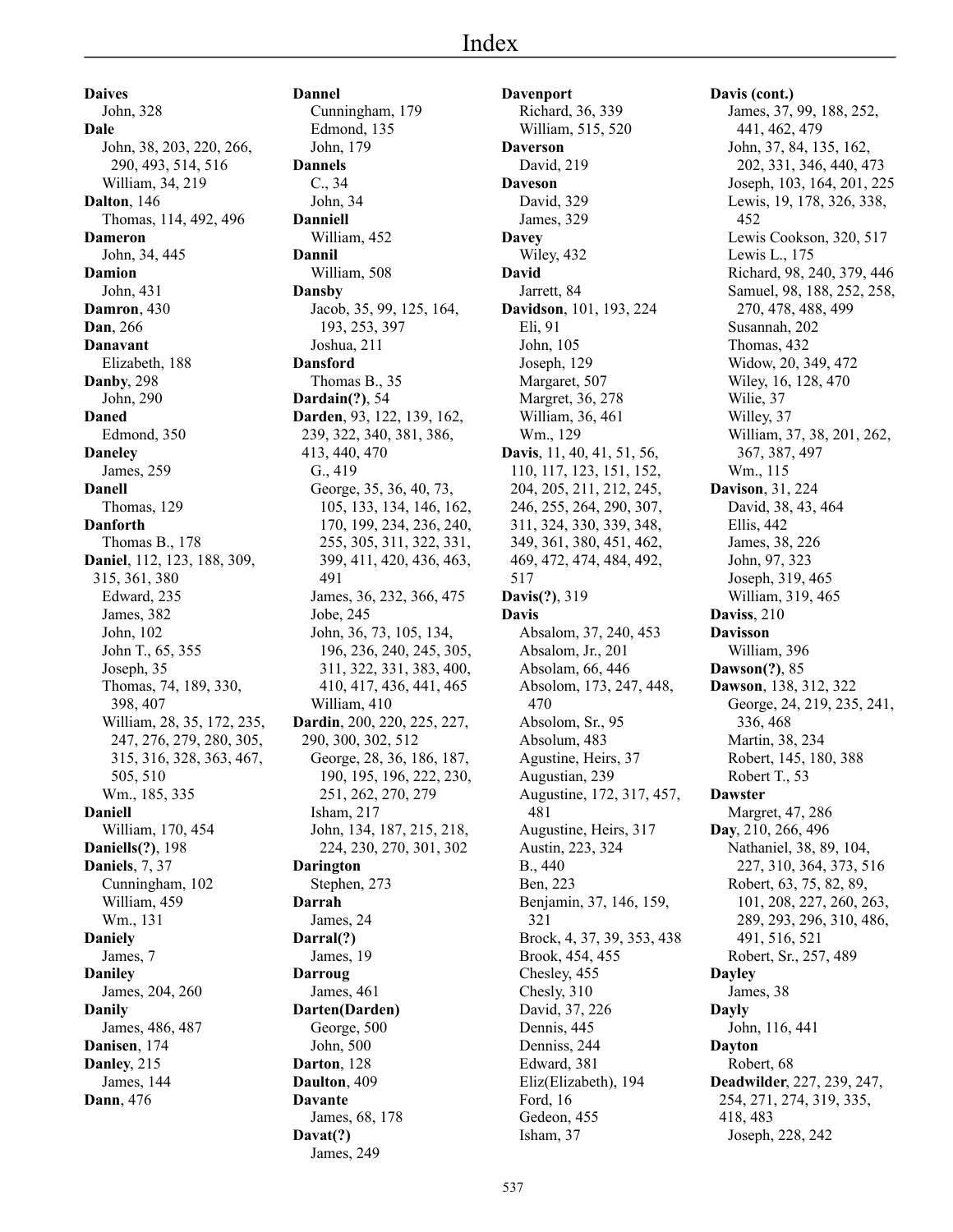**Deadwilder (cont.)** Martin, 38, 198, 203, 204, 265, 414 Mr., 37 **Deal**, 47, 323, 369 N., 74 William, 47, 415, 463 Wm., 74 **Deamon** John, 468 **Dean**, 170, 206, 439 Burkett, 2, 38, 345, 349 C., 381 Charles, 2, 12, 38, 112, 169, 234, 345, 349, 357, 363 George, 12, 234 William, 38, 128, 240, 250, 432, 465, 480 Wm., 37 **Dearing** Harlin T., 19 John B., 19 Thomas, 38 **Debairberrange** G., 374 **Decker**, 13 **Decklor** John, 460 **Deen** Charles, 88 **Deerring** Hardin, 178 John B., 178 **Deflour**, 86, 416 **Degan** Jeremiah, 320 **Dejarnel(?)** Rubin, 75 **Dejernall**, 416 **Dejernatt** Reuben, 38 **Delana** William, 279 **Delancy**, 85 **Delaney** Heirs, 201, 453 Wm., 40, 95 **Delany**, 40, 88, 267, 495, 508 William, 238, 445, 506 **Deling**, 267 **Denbey** Joshua, 3 **Deneley** James, 171 **Dengrove** James, 3 **Denis**

Richard, 427

**Denison** John, 436 **Denley** James, 38, 198, 215, 273, 276, 300, 417, 427, 501, 506 John, 215 **Dennis**, 428, 470 Isaac, 39, 160, 395, 520 **Dennis(?)** James, 74 **Dennis** John, 17, 69, 248, 255, 256, 260, 297, 405, 481, 487, 490, 520 **Dennisin(?)**, 37 **Dennison**, 12, 40, 415 **Denniss** Isaac, 426 **Dent**, 185 Joseph M., 39, 159, 180, 181 Oscar A., 117 **Depree**, 471 Joe, 198 **Deprees** James, 129 **Depreist** John, 356 **Depries** John, 456 **Depriest**, 161, 317 James, 309 John, 173, 361 **Deprist** John, 347, 358 **Depues** Joseph, 223 Josh, 223 **Desmuck** Peter, 352 William, 352 **Devenport**, 87, 319 John, 317 William, 189, 286, 299, 411 **Diamond** John, 28, 191, 218 **Dick**, 319, 320, 360 Robert, 39, 329, 420, 515 **Dickens**, 348 **Dickens(?)** Jeremiah, 353 **Dickens** John, 25, 39 **Dickey**, 148 John, 79 **Dickins** John, 328

**Dicks** R., 62, 368 Robert, 1 **Dickson** John, 39, 321 Michael, 39, 158 **Dicresugh(?)** James, 153 **Digbey**, 232 **Digby** William, 257, 489 **Dijernatt(?)** Ruben, 491 **Dimond** John, 101 **Dinsby** Josiah, 198 **Diorcey(?)** James, 500 **Disart** George, 350 **Dismuck** Peter, 383 William, 332, 370 **Dismuke** John, 233 **Dismukes** John, 122 Peter, 39, 40 William, 40, 49 **Dixon**, 102 J. L., 435 John, 40, 165, 195, 418, 440 John L., 242 Michael, 438 Silas, 40, 104, 373, 378 Solamom, 373 Soloman, 40 **Dobbins** Heirs, 40 John, 257, 489 **Dobbs** John, 40, 450 Joshua, 450 Josiah, 40 Lott, 40, 450 Silas, 40, 450 **Dobins**, 309 **Dod**, 236 **Dodd**, 123, 153, 333 Jesse, 40, 396, 414 **Dodds**, 120 **Dode** Jesse, 439 **Dodson** John, 39, 181 John, Jr., 39, 181 Samuel, 181

**Dogget** Chatthain, 162 **Dole(?)**, 204 **Doling** John, 66 **Dollin** Heirs, 373 **Dolling** James, 462 John, 464 **Dolton**, 264 Thomas, 40, 265 **Donald**, 457 **Donaphin** Widow, 128 **Donathy** Widow, 18 **Donavant** Darber(?), 114 Widow, 168 **Donavert**, 334 **Donevent**, 114 **Donivant**, 168 **Donurant** Widow, 372 **Dooby** George, 215 **Dood**, 371 **Dool** Ephraim, 231 **Doolen** Jane, 313 John, 441 **Doolen(Doolen)** John, 234 **Dooley**, 60, 72, 96, 159, 197, 319, 327, 331, 345, 405, 464, 519 George, 24, 208, 243, 344, 416, 453, 470 Henry, 7, 318 John, 173, 344 John, Heirs, 339, 344 **Doolin** John, 42 **Doolin(Doolen)** John, 40 **Doolley**, 474 **Doolling** J., 105 **Doolly** John, 322 **Dooly**, 85, 87, 124, 226, 233, 240, 306, 312, 314, 409, 417, 483 Ephriam, 104 George, 37, 40, 41, 86, 188, 201, 244, 250, 267, 272, 280, 480, 495, 501, 507, 508, 509

William, 181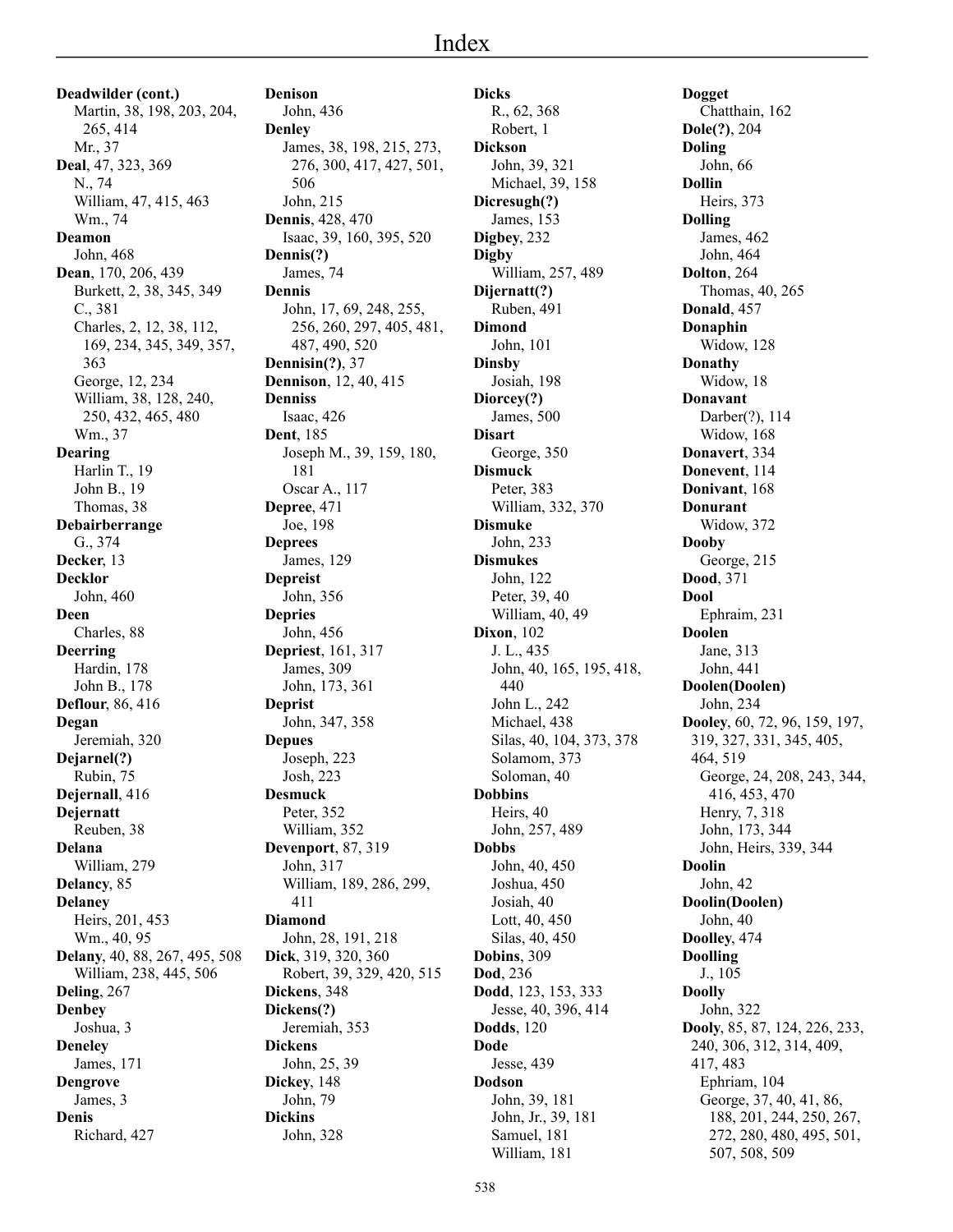**Dooly (cont.)** John, 41, 238, 267, 445, 481, 495 John, Heirs, 41, 245 John, Orphans, 36 William, 279 **Dorough** James, 169, 265, 298 James R., 183 Samuel, 454 **Dorsey** Caleb, 158, 358 Calib, 357 **Dorton**, 439 **Doss**, 88, 453 Jack, 75 Joel, 41, 194, 195, 197, 284 John, 518 Stephen, 41, 80, 353, 417, 445 **Doster** Margaret, 41 Margret, 291 **Doster(?)** Samuel, 41 **Doster** Widow, 98 William, 23, 275, 504 **Dotson**, 123 **Dougher** Charles, 196 **Dougherty** Charles, 423 **Doughterty** Charles, 47 **Doughtery** Charles, 41 **Doughty** Joseph, 41, 338 **Douglas**, 69, 226 George, 369, 398 George, Capt., 150 William, 216, 275, 504 **Douglass** George, 41, 201, 206, 208 **Dougless** George, 170 **Dourough** James P., 52 **Dover**, 184 Burk, 185 **Dover(?)** Burks, 117 **Dowdel**, 164, 401 **Dowdle** James, 172 **Dowdy** H., 386 Henry, 69

**Dowgal** M., 476 **Downer** Wm., 10 **Downing**, 98 George, 98, 355 **Downs**, 78, 85, 156, 336, 417, 430, 496 Col., 163, 230 Colonel, 234, 245, 347, 455 Henry D., 251, 479 Jonathan, 72, 251, 261, 479, 487 Widow, 220 William, 17, 23, 41, 69, 116, 189, 248, 253, 256, 257, 259, 260, 275, 295, 296, 297, 357, 369, 405, 414, 453, 478, 481, 487, 489, 504, 520 Wm., 31, 80, 225, 229 Wm., Col., 38 **Dozer** James, 394 John, 108 **Dozier** John, 42, 311 **Draner(?)**, 154 **Dreadwilder**, 316 **Dredwilder** Martin, 493 **Drey** Prewer, 192 **Drumond** John, 455 **Drury**, 368 **DuBairberrangor** Gilbert, 375 Peter, 375 **Duck**, 499 Jeremiah, 26, 36, 42, 94, 291, 515 Joseph, 341 **Duck(Duckworth)** Jeremiah, 5 **Ducker**, 334 **Duckworth**, 308, 341 Jacob, 42, 234 James, 127 Jeremiah, 5, 42, 234, 308, 402, 455, 465, 516 Joseph, 353, 354 Randell, 42 William, 520 **Dudley**, 25, 37, 304, 457 James, 431 John, 170, 173, 230, 275, 503

**Dudley (cont.)** William, 40, 42, 197, 234, 236, 250, 403, 441, 442, 453 Wm., 1 **Dudly** William, 477, 478 **Duglas** M., 305 William, 42 **Duglass**, 26, 80, 97, 406, 436 George, 41, 416 **Dugles**, 408 **Duglis(?)** William, 508 **Duke**, 138, 156, 157, 208, 219, 239, 298, 306, 313, 417, 426, 518 Charles, 42, 83, 302, 309, 319, 363, 451 Charles Wm., 208 Henry, 208 Henry, Heirs, 42 James, 62, 384 Jeremiah, 173, 508 Joel, 297 John, 42, 367 Nicholas, 270 Orphans, 226 Taylor, 250, 293, 480, 490, 496 Thomas, 42, 113, 174 Thomas, Esq., 365, 367 Widow, 403 William, 42, 168, 229, 252, 299, 426, 436, 479, 517 **Dukes**, 48, 151, 223, 430, 439 Bucknar, 42 Buckner, 186 Charles, 77, 87, 100, 371 Charles W., 18 Henry, 18 Henry, Heirs, 77, 371 Jeremiah, 279 Robert, 231 Widow, 211 William, 15, 319, 444 Wm., 21, 97 **Dukey**, 344 John, 214 **Dumphey** William, 181 **Dun**, 108, 373, 412 Charles, 307 James, 309 John, Jr., 365 John, Sr., 365 N., 133

**Dun (cont.)** Nehemiah, 42 Thomas, 303, 304 William, 309 **Dunagan** William, 384 **Dunahon** Joseph, 36 **Dunahurst** Darbe, 187 **Dunaphin** Widow, 152 **Dunavan** Widow, 339 **Dunavent**, 326 **Dunaway**, 144, 181, 473 Benjamin, 117, 185 James, 384 John, 221, 319, 461, 515 L., 108 William, 387, 453 **Duncan**, 253, 303, 319, 329 Allen, 112 David, 43, 47, 407, 414 Henry, 408 John, 376 Miles, 111, 316, 493 Robert, 43, 363 Samuel, 188, 199, 233 William, 43, 363 **Dunham**, 38 **Dunkean** Miles, 266 **Dunken** David, 97 **Dunkin**, 53, 273, 349, 502 John, 266, 493 Samuel, 43 **Dunn**, 120, 141, 233 **Dunn(?)**, 400 **Dunn** John, 359 John, Jr., 2, 44, 366 John, Sr., 2, 44, 366 Joseph, 43, 164, 339 N., 232 Nehemiah, 49, 201, 223 Simon, 452 William, 43 **Dunnan** Miles, 402 **Dunnaven** Widow, 232 **Dunnaway**, 171 George, 360 John, 239 William, 29 **Dupree**, 84 Joseph, 147, 157, 162 William, 29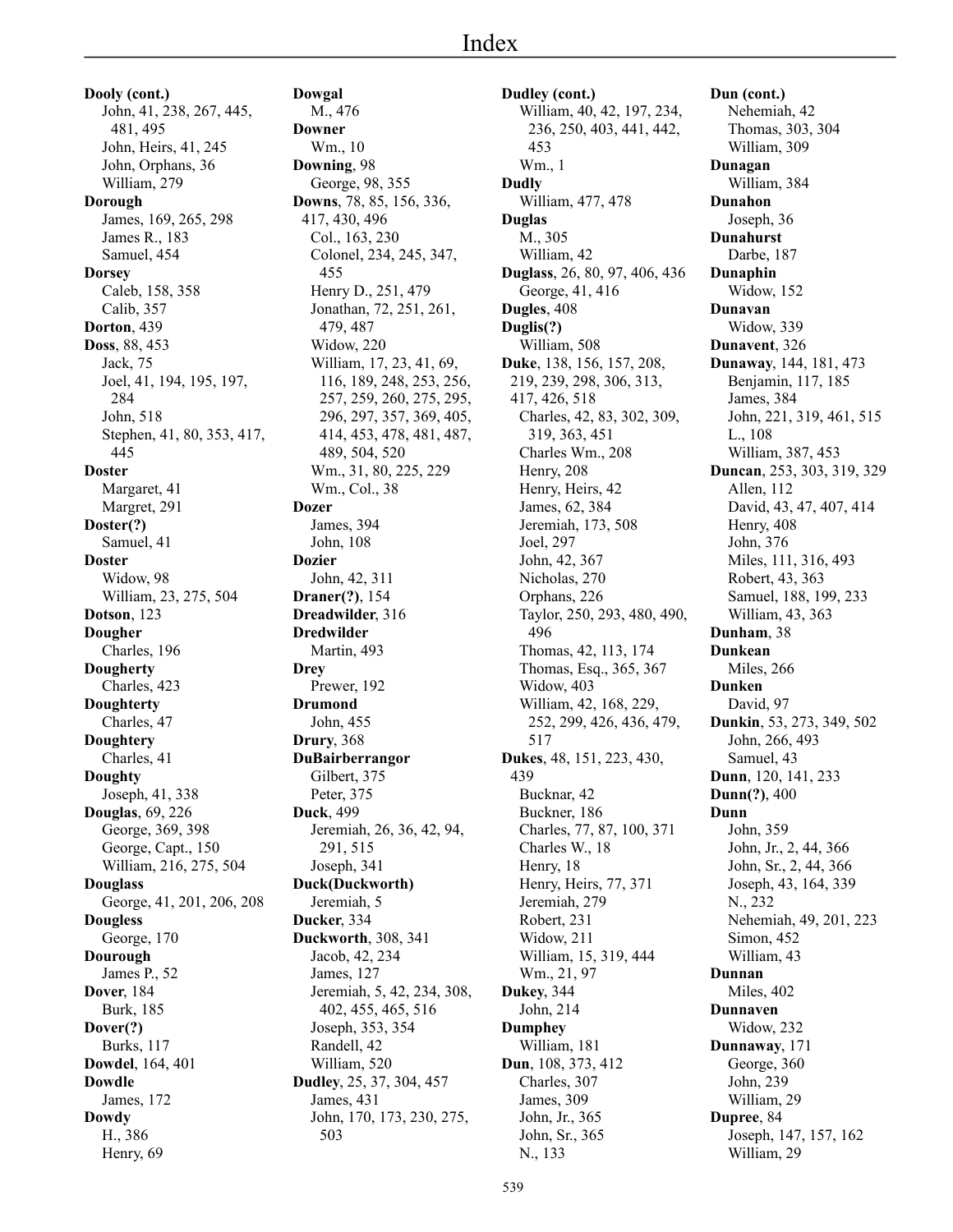**Dupries**, 433 **Durden** John, 93 **Dyarnatt** Reuben, 192 **Dyaruatte** Reuben, 262 **Dyce**, 213 Thomas, 212 **Dycee** John, 18 **Dye** Jesse, 25 **Dyece** Thomas, 86 **Dyometts**, 364 **Dyorneth(?)**, 26 **Dypree** Joseph, 323, 340 **Dysart**, 153, 456 John, 43, 339, 363

## **E**

**Eachols** James, 325 Joseph, 106 **Eacols**, 76, 323, 454 **Eades**, 135, 397, 420 Abolsom, 147 Abraham, 43, 290 Jesse, 43 John, 43 Joseph, 43, 290 Mary, 43, 208, 209 **Eads** Jesse, 353 John, 337 Mary, 115, 333, 341 **Eady**, 432 John, 43, 82, 208, 498 **Eager** Hugh, 43, 64, 143, 216, 314, 434, 464 **Earley**, 486 Jacob, 161, 218, 293, 300, 415 **Earlson** Thomas, 340 **Early**, 520 J., 398 Jacob, 43, 44, 186, 228 Jeffery, 2, 44, 312, 359, 365 Jeffry, 240 John, 455 Widow, 372 **Early(Earley)** Jeffery, 366 **Earwin**, 352

**Easler**, 308 **Eason** Joseph, 44, 407 **East**, 119 James, Jr., 119, 368 James, Sr., 119, 368 Joseph, 44, 364, 457 Wilkins, 368 **Easter**, 475 James, 44, 223, 263, 267, 370, 404, 494, 497 Samuel, 282, 511 **Easters**, 193 **Eavans** William, 248 **Eberhard** David, 204 **Eberhart** David, 44, 91, 294 **Echols**, 83, 224 Edward, 157 James, 44, 338, 382, 463 Mack, 184 **Ecklas** Edward, 288 **Eckles** Edward, 45, 77, 298, 521 Elijah, 82, 392 Mack, 103 V. A., 161, 182 Van Allen, 45 **Ector** Hugh, 45, 103, 200, 343, 369, 444 **Eddes** Jesse, 290 **Edenton** Nicholas, 289, 429 **Edes**, 77, 170, 242, 243, 244, 277 James, 243 John, 265 John, Sr., 45 John Sr., 496 Mary, 71, 113, 245, 270, 500 **Edge** Nathaniel, 115 Nathaniel, Jr., 115 Nehemiah, 45, 273, 354, 412, 502 **Edger** Hugh, 440 **Edies**, 242 **Edjiniah** Verdend, 245 **Edminson** John, 422

**Edmond**, 168 Francis, 371 John, 371 **Edmonds**, 62, 345, 360 Francis, 18 John, 45, 83, 229, 244, 404 Mr., 161 Richard, 239 S., 229 **Edmondson** John, 45 **Edmons** John, 208 Joseph, 208 **Edmonson** John, 57 Joseph, 45 **Edmund**, 318, 437 **Edmunds**, 326, 360 Francis, 111, 229, 239, 442 John, 45, 111, 239, 359, 456, 473 Richard, 239 Wm., 182 **Edmundson**, 351 John, 349 Joseph, 349 **Edon** Shelton, 153, 248, 481 **Edward**, 506 James, 210 **Edwards**, 37, 77, 170, 247, 250, 286, 387, 474, 478 A., 391 Ambros, 415 Ambrose, 186 Augustin, 46, 354 Heirs, 54, 394 James, 46, 140 John, 106, 149, 247, 249, 368, 480, 482 M., 474 Matthew, 347 Peter, 46, 74, 94, 274, 285, 503 Reuben, 408 Ruebin, 46 Thomas, 98, 200, 390 W., 113 William, 297, 380, 453 William, Sr., 46 Wm., 1 **Edy** John, 270 **Eidson** Thomas, 30, 386 Thomas R., 141

**Ekles** Edward, 340 **Elden** J., 146 **Elder**, 342 T., 373 William, 312 **Elexander**, 515 **Eley** William, 333 **Elington** Limual, 58 **Eliot** James, 461 John, 239 William, 205, 292 **Eliott** Benjamin, 46 **Elison**, 132 Elias, 82 William, 235 **Eliss** William, 258 **Ellenton**, 377 **Ellington**, 382, 385 J., 84 Josiah, 84 **Elliot**, 170, 337, 449 Alexander, 65, 326 Arthur, 337 Benjamin, 282, 311, 318 George, 306, 314, 326 James, 293 John, 69 Robert, 326, 449 Thomas, 10 William, 337 **Elliott** Benjamin, 46, 397, 459, 512 George, 46 George, Jr., 46 Lewis, 46, 186 Thomas, 46, 203 **Ellis**, 169, 253, 376 Nathan, 422, 424 Robert, 50, 514 William, 58, 61, 119, 210, 253, 263, 434, 479, 485, 497 **Ellison**, 134, 332 William, 135 **Elliss** William, 46 **Ellitt**, 422 **Elmore**, 264 **Elrod** Hannah, 46, 469 James, 46, 469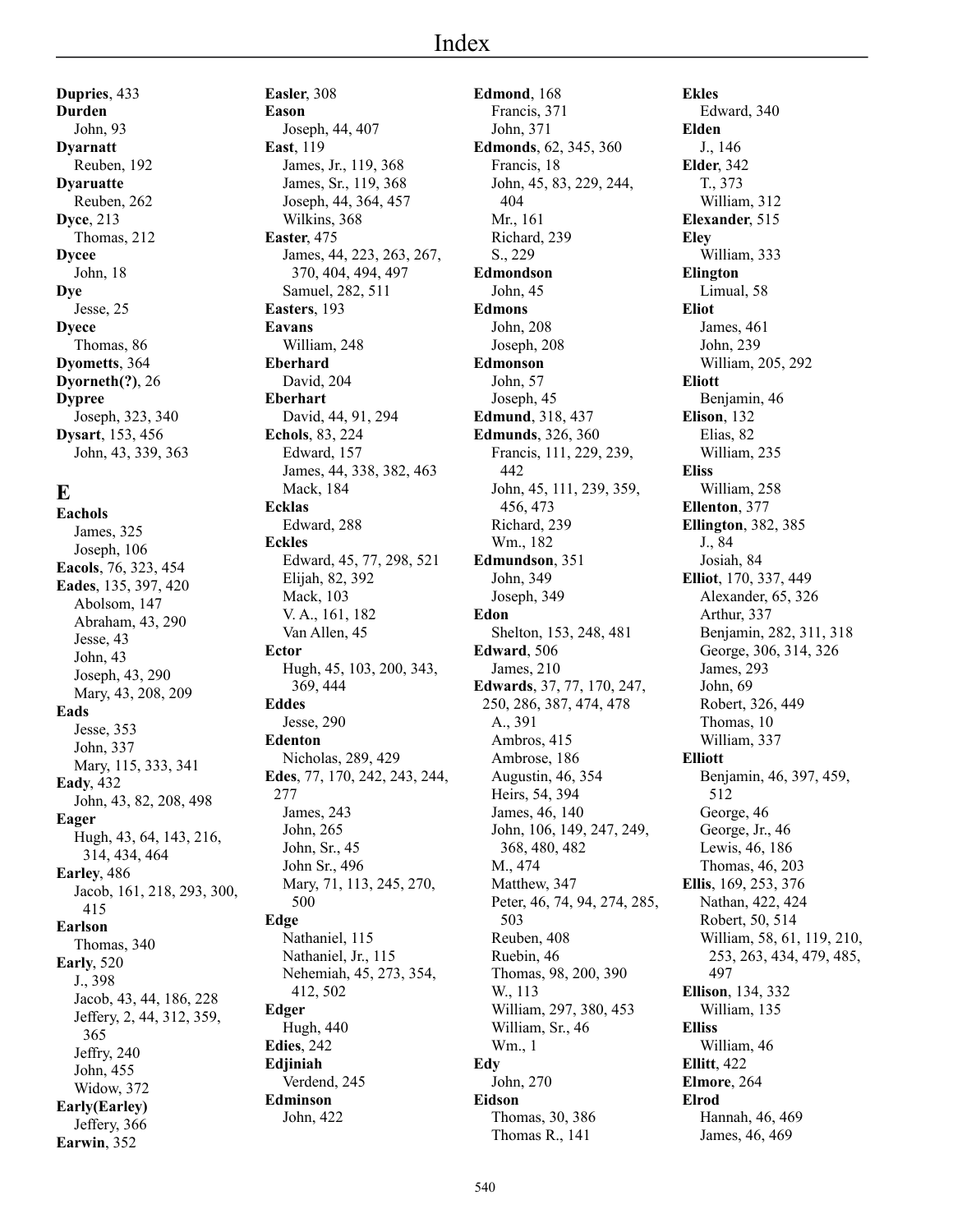**Elsberry**, 89, 517 Jacob, 242 Joseph, 516 Michael, 516 Michal, 46 **Elsbery** Michael, 90 **Elsbury**, 318, 409, 410 Benjamin, 46, 411 Jacob, 46, 57, 224 James, 150 Jeremiah, 47, 326 Joseph, 47, 196 Michael, 47, 99, 228, 332, 426 **Embre** John, 283 **Embree** John, 512 **Embrey** John, 47 William, 47, 323 **Embrie** Joseph, 356 **Embry** John, 415, 475 Joseph, 47, 198, 359, 398, 475 William, 415 **Emery** John, 33 **Emey** John, 463 **Emitt**, 123, 326 **Emory** John, 74 **Epperson** S., 161 **Ernest** William, 233 **Erwin**, 47 D., 520 David, 47, 348, 352 **Eseley** Roderick, 350 **Espey** James, 47 **Ester** J., 140, 286 James, 113 **Etherice(?)** John, 9 **Eubank** Richard, 38, 110, 220, 266, 437, 493 **Eubanks** Richard, 47, 154, 325, 326 **Evans**, 80, 217, 241, 301, 382, 399, 444, 470 Arden, 96, 402, 410

**Evans (cont.)** Ardin, 47 Daniel, 47, 286, 339, 504 David, 6, 247, 302, 316, 399, 482 Elijah, 28, 349, 377 Jesse, 47, 303 John, 14, 375 Stephen, 14, 48, 375, 388 Thomas, 48, 216, 385 Thomas, Jr., 48 William, 19, 48, 189, 198, 213, 216, 268, 279, 280, 281, 285, 296, 297, 312, 494, 509 **Evens**, 445 **Everett** William, 435 **Evey** Charles, 165 **Evins** Ardin, 458 **Evins(Evans)** David, 188 **F** Peter, 10 **Fail**, 309 Edward, 472 Ephraim, 460 Ephram, 48

# **Fagler**

**Fair**, 5, 151, 469, 471 **Fairless** Elisha, 348, 361 **Fairley** Elisha, 20 **Fallen** C., 180 Charles, 22, 107, 125, 181, 182 Fleet, 22, 107, 180, 181 **Falls** George M., 186 **Falsom** Widow, 422 **Fanning** Bryan, 147, 180 William, 185 **Fanny** Lochlon, 309 **Farber** James, 325 **Farbin**, 223 **Farel** John, 48, 426 William, 48 **Farguson** Abner, 264

**Faris** Josiah, 394 **Farland** W., 32 **Farmer**, 351 Thomas, 48, 276, 505 **Farrel** John, 403 **Farrell**, 169 Joseph A., 183 **Farrew** John, 370 **Farrington**, 197 **Farris**, 32 Josiah, 32 **Farrow** John, 49 Perren, 302 Perrin, 242 Person, 246 **Faulk** Widow, 188 **Faver** J. W., 182 John, 94, 378, 385 S. W., 82 William, 378 **Faver(Favour)** John, 380 **Favor** Mathew, 4, 183 Nathan, 183 T., 161 **Favors** Mr., 74 **Favour**, 109, 384, 427 John, 273, 296, 325, 430 William, 380 **Favours**, 215 John, 49, 502 **Favr** John, 49, 386 Mathew, 49 Matthew, 386 Reuben, 386 Rubin, 49 **Fayn** Charles, 338 **Feanguay** William, 274, 503 **Feangueay** William, 273 **Fee** Thomas, 49 Wm., 23 **Feetwell** Richard, 332 **Feildor**, 269 **Felden** John, 378

**Fellow**, 282 **Felphs**, 166 **Felpps**, 416 **Felps** David, 40, 49, 50, 51, 332, 352, 369, 403 **Fendley**, 194, 196 James, 230, 261, 300 Samuel, 273 **Fenley** James, 270, 276 **Fenney** Ben, 213 Benjamin, 418, 473 Lauflin, 173 Laughlin, 316 **Fergus**, 462, 470 John, 6, 49, 50, 137, 228, 302, 307, 316, 335, 336, 352, 353, 436, 437, 441, 453, 457, 458, 459, 464, 470, 514 Thomas, 436 **Ferguson**, 67, 249, 398, 477 Abner, 50, 479 **Fernan** Martin, 193 **Fernell** William, 182 **Ferrel** John, 53 Peter, 147 **Ferrell** John, 391 Joseph A., 48 Mrs., 161 Peter B., 145 **Ferrington**, 415 Jacob, 56 **Ferry** Harland, 425 **Fever** Jacob, 463 John, 50 **Few**, 12, 33, 66, 71, 116, 128, 136, 155, 165, 219, 221, 223, 249, 252, 297, 300, 305, 311, 317, 320, 349, 353, 372, 373, 376, 396, 406, 409, 411, 427, 478 Agness, 201 Ben, 97, 258, 262, 271, 272, 374, 500 Ben, Col., 199 Benjamin, 50, 51, 57, 71, 86, 115, 156, 162, 249, 258, 269, 271, 303, 304, 338, 346, 350, 422, 446, 447, 454, 481, 488, 497, 500, 513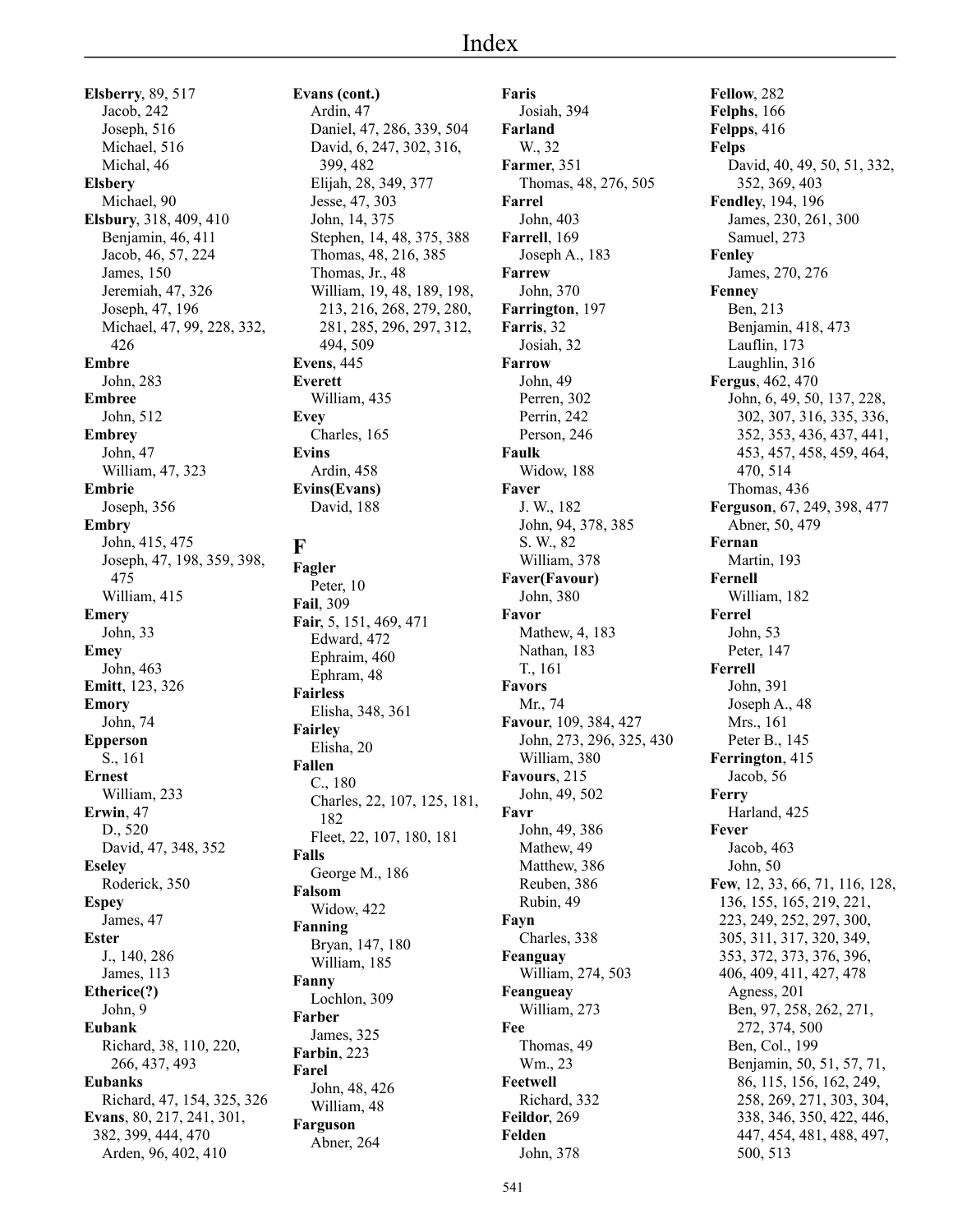**Few (cont.)** Benjamin, Col., 331 I., 239 Igantius, 169, 170 Ignatious, 218, 486 Ignatius, 13, 40, 43, 50, 51, 100, 106, 173, 234, 247, 248, 249, 252, 260, 262, 271, 285, 295, 296, 309, 325, 334, 338, 339, 352, 353, 360, 361, 378, 401, 403, 404, 422, 448, 454, 465, 468, 476, 477, 478, 482, 491, 500 N., 120 Thomas, 313 W., 56 William, 51, 79, 164, 188, 194, 205, 246, 254, 299, 339, 357, 438, 482, 491, 497 William, Jr., 51, 246, 264, 283, 482 William Jr., 513 William, Sr., 51, 267, 494 Wm., 3, 95 **Fidler(Fielder)** John, 202 **Field** Peter, 328 **Fielder**, 205, 206, 459 Catherine, 134, 204, 408 David, 49, 458 John, 49, 88, 119, 168, 186, 200, 214, 229, 269, 314, 437, 498 William, 265 **Fielding** William, 492 **Fieldor**, 498 **Fin** Charles, 313, 338 **Finch** Charles, 51, 221 William, 339, 448 **Findlay**, 47, 93, 423 P., 51 Thomas, 51 **Findley**, 210, 421, 455 James, 93, 376, 379, 386, 410 John, 63, 514 Joseph, 465 Samuel, 405 Thomas, 28, 51, 340, 365, 376, 396, 411, 460, 465, 468 William, 28 **Findly** Thomas, 51

**Finley**, 38 **Finley(?)** J., 146 **Finley** James, 52, 70, 387, 498, 499, 505 Samuel, 52, 387, 502 T., 373 **Finn**, 410 **Finney**, 11, 89, 351, 352 Benjamin, 164 James, 39, 383 Laughlin, 116, 327 Lowder, 380 **Finny** Laulin, 327 **Fisk** Jacob, 410 **Fitsgarell** William, 397 **Fitsgerell** William, 256 **Fitz Jarrell** William, 410 **Fitz Jarrold** Wm., 124 **Fitzgarrall** William, 201 **Fitzgarrell** William, 289 **Fitzgeril** William, 484 **Fitzpatrick** Ben, 363 Joseph, 134, 305, 332, 363 **Flagler** Peller, 59 Peter, 11, 105, 420, 431 **Flanagan**, 145 John, 325 **Flanigin** Phillis, 506 **Flaningham** John, 191 **Flannagan**, 314, 315 John, 52 **Flannangan**, 64 **Flannegin** John, 114 **Flannigan**, 440 John, 407, 447 **Flemin**, 347 **Fleming**, 34, 340, 430, 445 Robert, 336 **Flemister** James, 52, 391 John, 46, 391 William, 16, 52, 391 **Flemmen**, 324 John, 52

**Flemmester** Lewis, 376 **Flemmin**, 124 John, 436 **Flenigen** Phillis, 277 **Fletcher**, 115, 120, 205, 244, 245, 323, 327, 352, 412, 423 **Fletcher(?)**, 521 **Fletcher** Jeremiah, 52, 475 **Fletcher(?)** John, 92 **Fletcher** Owen, 14 William, 52, 132, 137, 237, 246, 293, 300, 353, 405, 419, 429, 462, 463, 475 Wm., 63, 112, 185, 223, 230 **Flewkur**, 75 **Fling**, 486, 520 D., 82 Daniel, 52 Jasper, 182 John, 28, 29, 44, 53, 140, 191, 196, 218, 286, 293, 298, 324, 390, 515 William, 189 **Flint** Augustus, 176 George, 176 J., 32 Tapley, 53, 167, 319, 434 Taply, 398 **Florance**, 83 Thomas, 485 **Florence**, 130, 451 **Florence(?)** George, 184 **Florence** Good, 24 Thomas, 114, 187, 257, 343, 428 **Flourance** Thomas, 53 **Flourney** Samuel, 354 **Flournoy**, 8, 53, 466 Obadiah, 33, 395 R., 53 Robert, 286, 466 Samuel, 7 **Floyd** Perimon, 515 William, 121 **Flucker**, 464

**Fluker**, 38, 43, 300, 329, 414, 493 Jabez, 65 Owen, 53, 75, 97, 258, 266, 273, 294, 407, 493, 502 Owin, 489 Toby, 183 **Flurry** Henly, 21 Hurley(?), 179 **Flynt** James, 185 John, 32, 394 **Foggey** John, 360 **Foldler**, 243 **Folk**, 59, 396, 475 Lusinda, 23 Richard, 60 **Folks** Richard, 267, 495 **Follks** Lucenda, 284 **Forbs** John, 220 **Ford**, 209, 375 Arthur, 452 Elizabeth, 209, 269, 499 Joseph A., 118, 182 William, 27, 71, 377 **Forester**, 234 Thomas, 53, 137, 325 **Forgeson**, 113 **Forgis** John, 66 **Forgus**, 25, 304 John, 36, 73, 79, 236, 242, 380 **Forguson**, 197 Abner, 8 **Forister** Thomas, 414 **Formby**, 21 Aaron, 53, 391 Larkin, 53, 180 Roland, 53 Rolin, 180 **Forrester**, 293, 457 Thomas, 53, 409, 439 **Forrister** Thomas, 224 **Forsyth** Robert, 53 **Forsythe** Robert, 227 **Fort**, 90 A., 306, 314 Althea, Esq., 504 Arthor, 53, 469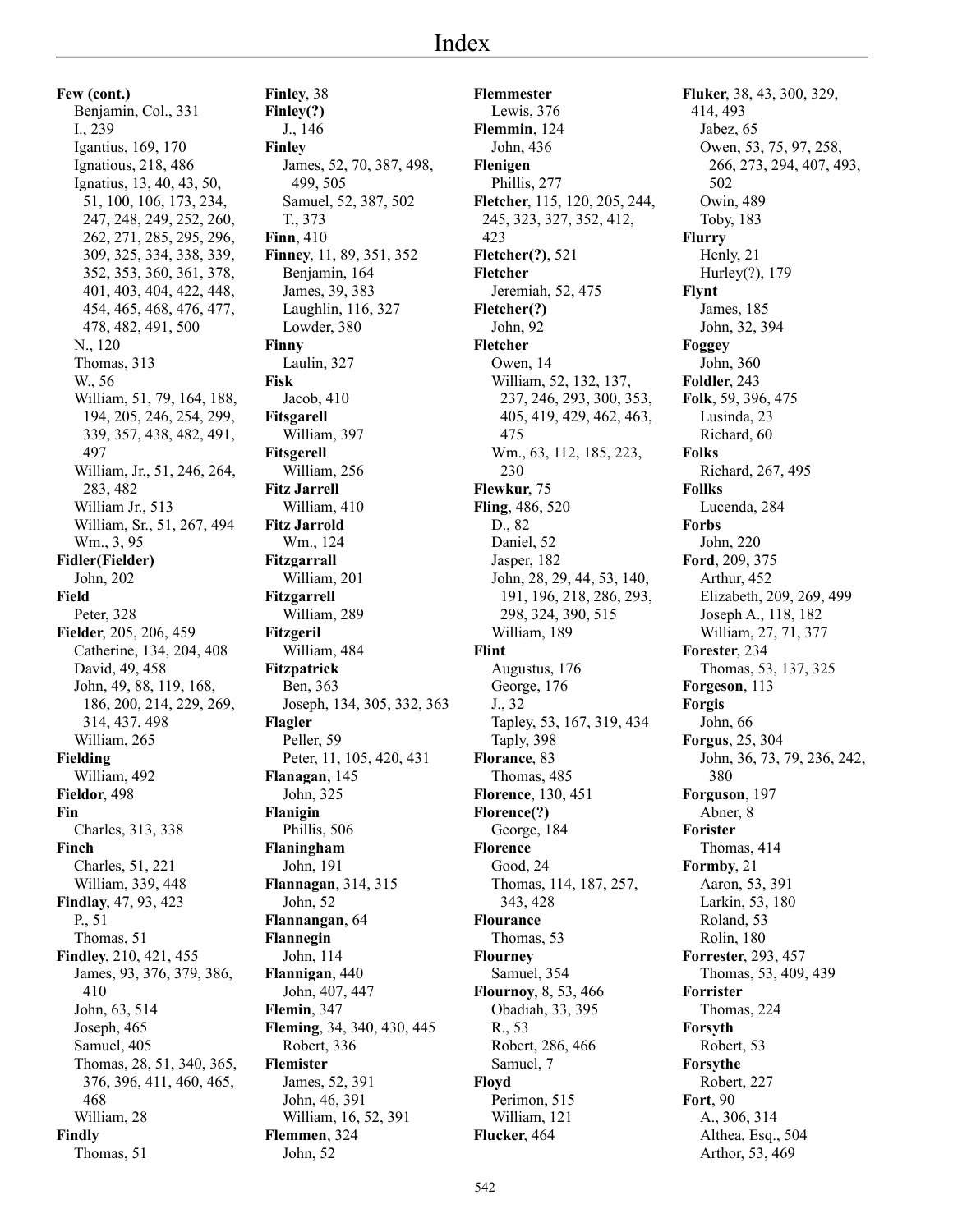**Fort (cont.)** Arthur, 99, 347, 428 Arthur, Esq., 275 William, 53, 425 **Foster**, 88, 89, 93, 118, 146, 207, 284, 289, 334, 381, 386, 434, 450, 518 Alexander, 281, 510 Dempsey, 171 George, 51, 460, 468 John, 163, 507 John H., 54, 189, 209, 210, 257, 278, 293, 382, 444, 485, 507 John Harden, 200 John Henry, 427 Jonathan, 54 L., 373 Richard, 194 Samuel, 54, 186, 195, 246, 297, 300, 301, 335, 451, 482, 519 William, 13, 15, 54, 68, 169, 177, 251, 252, 255, 265, 274, 288, 379, 419, 454, 479, 490, 493 **Fosters** Orphans, 202 **Fouch** David, 18 **Fouche**, 78, 393 J., 394 Jonathan, 54 O., 390 Thomas, 78, 393 **Fouler** Nathan, 262 **Fowler**, 100, 155, 226, 304 N., 318 Nathan, 54, 413, 491 Nathaniel, 57, 305, 420 **Fraiser** John, 169 **Frank**, 377 Jacob, 53, 229, 241, 324 Peter, 324 **Frankland**, 173 **Franklin**, 23, 208, 211, 328, 347, 424 Philemon, 197 Phillimon, 56 William, 56, 333 **Frankling**, 82, 236 **Franklyn**, 18 **Franks** Jacob, 117 Peter, 117 **Fraser**, 269 Andrew, 446

**Frasher** George, 237 **Frasier** John, 22, 176 **Frazer** Andrew, 54, 63, 122, 189, 195, 233, 370, 473 Arthur, 390 Dyar, 466 John, 390 **Frazers** Andrew, 164 **Frazier**, 50, 272, 431, 501 Andrew, 211, 218, 246, 287, 352, 401, 402 Jeremiah, 17, 182 John, 125 **Frazor** Andrew, 40, 397 **Freck** Francis, 513 **Fredrick**, 363 **Freeman**, 29, 78, 102, 127, 133, 195, 206, 214, 226, 259, 265, 281, 308, 342, 362, 376, 378, 393, 404, 431, 438, 476, 488, 496 Daniel, 123, 129, 310, 320, 440 George, 14, 61, 147, 212, 294, 497 H., 239, 370 Holden(?), 134 Holeman, 55, 96, 220, 222, 246, 256, 260, 286, 374, 377, 382, 433, 434, 482, 489 Holiman, 432 Holman, 13, 21, 55, 486 Holoman, 55 James, 55, 65, 98, 121, 207, 240, 246, 262, 275, 301, 310, 330, 407, 408, 412, 416, 430, 450, 482, 491, 504 John, 9, 21, 30, 55, 93, 94, 101, 102, 117, 139, 145, 168, 203, 223, 225, 255, 256, 261, 277, 286, 287, 324, 351, 356, 370, 380, 407, 416, 427, 433, 455, 465, 484, 489, 491, 507 Martin, 229 Samuel, 482 Thomas, 99, 176 William, 393 Wm., 113 **Freemon**, 397 **Freman**

John, 395

**Fretle(?)**, 51 **Friey(?)** Widow, 364 **Frigit** Sarah, 55 **Frilwell(?)** Richard, 49 **Fromby**, 389 **Frutwell(?)**, 477 **Frye** Jese, 63 **Fugate** Sarah, 261, 487 **Fulgham** Mathew, 56 Matthew, 230 **Fulgum** Matthew, 356 **Fullalove** John, 459 **Fullar** Mathis, 66 **Fuller**, 25, 221 John, 56, 209, 309 Joseph, 213 Thomas, 56 Thomas, Heirs, 110 **Fullilove**, 151, 324 John, 56, 57, 111, 120, 231, 246, 346, 361, 424 L., 159, 361 S., 394 Thomas, 56, 346 **Fullolove** John, 320 **Fullowlove** John, 121 **Fulsom**, 50, 56, 209, 258 Benjamin, 263, 492 John, 56, 311, 422 Nathan, 400 **Fulsome** Nathaniel, 56 **Fulton**, 41, 494 David, 56, 316, 338 **Furgason** Abner, 492 **Furgerson** Abner, 251 **Furlow** William, 405 **G**

**G.(?)** Salley, 384 **Gafford** Stephen, 224, 229 **Gail** Widow, 100

**Gainer**, 419 **Gaines** Henry, 56 Thomas, 198 William, 56 **Gains**, 46, 396, 457 Daniel, 287 Francis, 466, 467 Henry, 215, 225 **Galaspy** James, 361 **Galbrath** William, 419 **Gale** John, 222 **Galispey** James, 516 **Galispy** John, 158 **Gallaway** James, 81 **Galler**, 187 **Gallott** P., 391 **Galss** Joshua, 419 **Gamage** William, 56, 57, 360, 366, 442, 446, 519 **Gambage**, 310 **Gambell** John, 57, 208, 270, 499 Thomas, 57, 233 **Gambill** Thomas, 422 **Gamble**, 65, 203 John, 120, 231, 361 **Gamel** Daniel, 193 **Gammage** Thomas, 26, 364 William, 310 Wm., 123 **Gammon** Smith, 378 **Gangadere** John, 359 **Gardener** Isham, 172 Samuel, 334, 476 **Garder** Samuel, 487 **Gardiner** Christopher, 449 L., 516 S., 516 Samuel, 230 William, 323

**Gardner(?)**, 155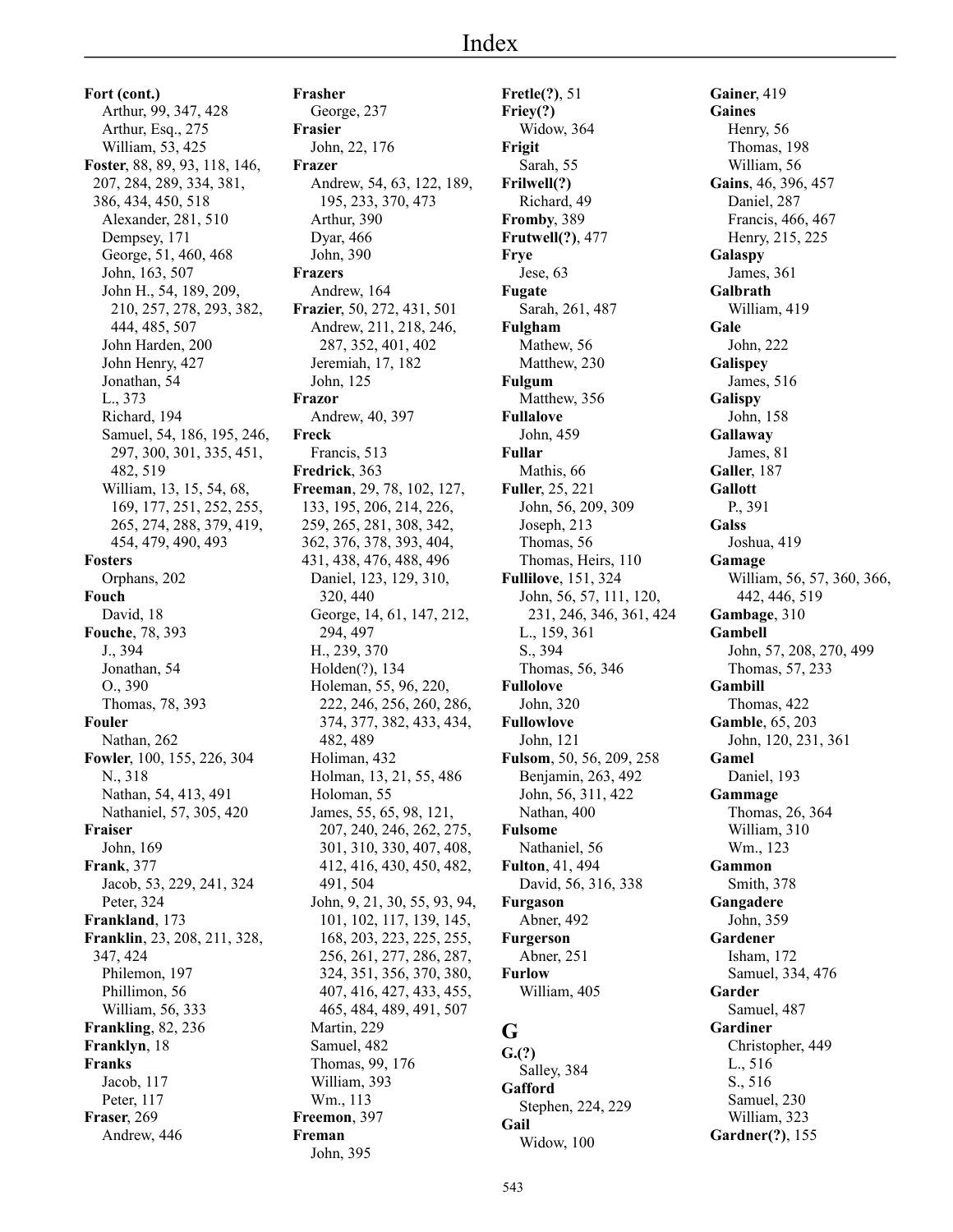**Gardner**, 304, 364 Christopher, 57, 327, 335, 446 Isham, 57, 420 L., 90 Limmly(?), 90 Samuel, 46, 57, 93, 163, 230, 242, 325, 332, 348, 361, 386 Thomas, 57, 420 **Gardners** Samuel, 369 **Gardnier** Susannah, 369 **Gargil**, 417 **Garlett** Francis, 440 **Garner**, 130, 168, 365 Samuel, 224, 260 Smith, 200 Stephen, 188 **Garnett**, 152 John, 149 Stephen, 433 **Garnitt**, 147 **Garrell**, 124, 410 **Garret**, 225, 496 John, 58, 231 **Garrett**, 431 Daniel, 39, 383 Henry, 324, 466 John, 1, 58, 122, 227, 325, 423, 426, 430, 514 **Garrot**, 427 Widow, 32 **Garrott**, 98, 521 Jacob, 455 John, 455 Nicholas, 122 Widow, 394 **Garson(?)** Cherty(?), 75 **Gartrel** Joseph, 78 **Gartrell**, 344 F., 63, 342 Frances, 58 Francis, 308 Jeremiah, 388 Jerimiah, 135 Joseph, 179 W., 176 William, 388 Wm., 22, 135 **Garvie** William, 258 **Garvis** William, 142 **Garvoice** Charity, 514

**Gary** Edward M., 41 **Gasten** Mathew, 400 **Gaston** Mathew, 58 **Gaterey** Robert, 271 **Gates** Josiah, 13, 58, 285, 416 **Gatewood** Larkin, 58, 67, 90, 204, 412, 447 **Gatford** Stephen, 15 **Gathright** Miles, 58, 239 **Gatral** James, 368 **Gatwood**, 421 Larkin, 238 **Gauzilere** John, 89 **Gay** Allen, 130 Hillery(?), 79 **Geasling** William, 58, 348 **Geason**, 2 **Gedion**, 123, 469 **Gelser(?)**, 247 **Genky** Elijah, 151 **Gennings** John, 425 **Gent** William, 57 **Gentry** Elijah, 229 Ely, 307 Simon, 64, 285, 289, 315 **Gentry(?)** William, 499 **George**, 74, 323 James, 138, 145, 375, 394 John, 16, 58, 111, 221, 237, 251, 297, 301, 325, 411, 429, 480, 490 John, Esq., 111 **Germaney** James, Dec., 58 Robert, 58 William, 58 **Germany**, 161, 240, 289, 300, 396 James, 263, 492 John, 268 **Gerrey(?)** William, 488

**Gess**, 148, 326 Thomas, 148, 341 **Gest** Adam, 58, 472 **Gey** Mr., 72 **Ghoalson**, 44 **Gholson**, 303 John, 47, 58, 511 **Ghoston** John, 303 **Ghostton** John, 47 **Gibb**, 247 **Gibbions** Joseph, 58 **Gibbons** J., 386 Joseph, 76, 271 **Gibbs**, 135, 170, 425, 452 Philip, 58, 331, 470 **Gibions** Randall, 128 **Gibson**, 54, 95, 131, 216, 302, 305, 393, 394 Benjamin, Heirs, 70, 107, 180 George, 234 Henry, 214 Henry B., 267, 299, 350, 495 John, 48, 58, 174, 222, 298, 350, 460 L., 372 Randal, 48, 444, 460 Randall, 174 Randolph, 172 Silvanus, 486 Springer, 58, 394 Sylvanus, 259 William, 257, 485 **Gidder** Francis, 429 **Gideon** F., 386 Francis, 152, 391 Frank, 106 Ruebin, Heirs, 513 William, 45, 404, 406 Wm., 26, 302 **Gidian** Wm., 97 **Gidwell** John, 447 William, 447 **Giedings**, 385 **Gil** Philip, 414

**Gilbert**, 29, 73, 221, 382, 383, 385, 405 F., 382 G., Mr., 76 Samuel, 58, 189, 324, 358 T., 311 Thomas, 58, 59, 167, 311, 319, 329, 331, 337, 419, 426, 432, 434 W., 1, 386 Wade, 385 William, 1, 154 William G., 122, 178 Wm., 392 **Gilbreath** John, 132 William, 59 **Gilden** Reuben, Heirs, 284 **Gilem**, 423 **Gilemore** Henry, 208 Humphrey, 59 **Giles**, 18, 111, 239, 326, 371, 400, 442 **Giles(?)**, 514 **Giles** James, 56, 71, 346, 415 John, 59 Robert, 72, 274, 503 Thomas, 59, 426, 472 Wm., 25 **Gilespey**, 158 **Gilespy**, 189 **Gilham**, 191, 365 Ezehiel, 59 Thomas, 59 **Gilhort**, 299 **Giliam**, 351 **Gilim**, 41 Charles, 59 Thomas, 59 **Gilispey**, 85 **Gilispy** Alexander, 59, 426 **Gilium**, 47 **Gill**, 148 **Gill(?)**, 482 **Gill** Stephen, 214 William, 10, 30, 59, 118, 121, 175, 177, 178, 276, 355, 395 Wm., 117 **Gillam**, 117, 455 Peter, 377 **Gillaspie** Alexander, 6 **Gilleland** Heirs, 246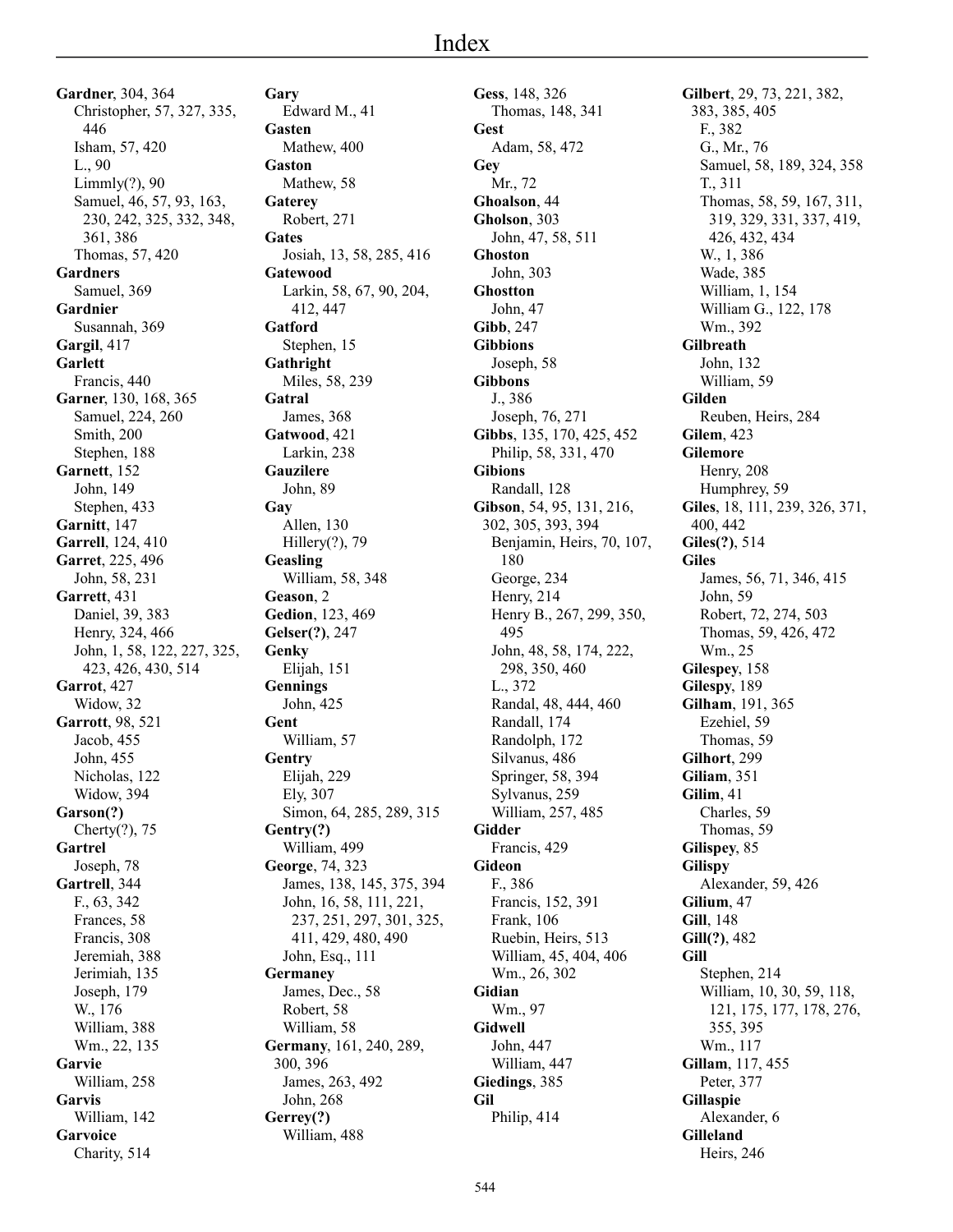**Gillem** Ezekiel, 458 **Gillen** Hugh, Heirs, 26 **Gilleon** William, 436 **Gillespie** James, 59, 298 **Gillespy** James, 59, 334, 452 John, 452 **Gilliam**, 365 Peter, 382 **Gilliland** Ann, 486 Hugh, Heirs, 377 William, 377 **Gillim**, 196, 472 Charles, 187 Thomas, 187 **Gillin**, 346 Henry, Heirs, 153 **Gillispey** Samuel, 226 **Gillmore**, 124 **Gillon** Hu, Heirs, 344 **Gillum**, 226 Thomas, 458 **Gilmer** Thomas, 287 **Gilmore**, 47, 80, 124, 225, 287, 306, 310, 314, 356, 417 George, 59, 247, 253, 396, 475, 478, 482 Hugh, 188 Humphrey, 361, 377 Humphry, 187, 250, 470, 480 James, 5, 10, 41, 59, 60, 80, 173, 208, 417, 445, 472, 475 John, 10, 60, 91, 150, 191, 248, 253, 296, 479, 482, 517 Mathew, 472 Matthew, 59 Samuel, 59, 60, 80, 159, 172, 188, 267, 396, 397, 475, 481, 495 Stephen, 23, 60, 262, 427, 491 Thomas, 333 Umphry, 65 Uriah, 60, 210 **Gilpin**, 3 John, 381 **Gimmons**, 337

**Ginnings** Precilla, 60 **Gipsow** John, 470 **Girard** Joseph, 162 **Glainsher**, 317 **Glaisner**, 374 **Glascock**, 65, 88, 135, 241, 248, 256, 436, 453, 470, 489 Alias, 19 Charles, 3 General, 365 Thomas, 29, 60, 190, 197, 207, 241, 286, 295, 296, 297, 299, 301, 342, 343, 396, 432, 484, 521 William, 208 **Glasman** George, 248 **Glass**, 6, 200, 289, 292, 344 James, 291 Joel, 60, 302 John, 33, 60, 214, 301, 377, 406, 435, 483 Joseph, 343 Josha, 369 Joshua, 45, 60, 103, 161, 195, 214, 302, 435 William, 52, 60, 112, 190, 270, 300, 405, 499 Wm., 96, 112 Zachariah, 48, 213, 297 **Glasscock**, 172, 460 Thomas, 60, 100, 173, 269, 477, 498 **Glen**, 158, 294, 295 Thomas, 298 **Glenn** Duke, 277, 506, 517 William, 517 **Glolding**, 138 **Glover**, 130, 132, 345, 450 James, 74, 159, 210, 304, 344, 519 John, 81, 210, 223, 242, 243, 345, 428 William, 60, 345, 410 **Glynn** Peter, 295 **Goalden** Richard, 114 **Godbee** Isiah, 11 **Goding** John, 404 **Godwin**, 317 Jonathan, 364 **Gold**, 518

**Golden**, 312, 399, 472 B., 168 Henry, 6, 320 R., 62 Richard, 108, 168, 232 Widow, 167 William, 368 Wm., 62, 128 **Goldin** John, 449 Richard, 441 Widow, 430 William, 233, 409 **Golding**, 35, 185, 242, 305, 409 John, 41, 74, 130, 169, 268, 288, 404, 495 Richard, 326, 453 Sarah, 24, 206 William, 60, 199, 239, 243, 439 Wm., 40 **Goldon** Wm., 88 **Goldre** Heirs, 155 **Goldsbay** Josiah, 205 **Goldsberg**, 80 **Goldsbey**, 381 Richard, 303 **Goldsby**, 26, 97, 119, 140, 243, 361, 406, 436 Bird, 310 Isaiah, 297 Isiah, 468 J., 238 James, 357, 432 James, Jr., 334 John, 61, 220, 360 M., 506 Peter, 61, 220, 360, 420, 429 Richard, 202, 437 Sarah, 23, 417 W., 103 Wade, 357 **Goldsby(Goolsby)** Peter, 353 **Goldson**, 262 Sarah, 206 **Goldwire**, 14, 288, 308, 368, 407 C. E., 58 Heirs, 89, 191, 244 James, Heirs, 294 John, 197 R., 368 **Golisby** John, 357

**Golsbay** Peter, 61 Petter, 61 **Golsby**, 290, 310, 410 Bird, 123 Burgis, 60, 208 Isaiah, 61, 303 James, 57 Jonathan, 254, 483 Josiah, 206, 418 **Golshoon**, 312 **Golson**, 473 John, 61, 205, 240 Widow, 83 William, 208 **Gon(?)**, 319 **Gonder** Abi, 61 **Gone** Thomas, 172 **Gonley** James, 493 **Goocher** Andrew, 34 Davis, 177 **Good**, 96 William, 88, 363 **Goode** Samuel, 141 **Goodgen** William, 258 **Goodgion** William, 142 Wm., 94 **Goodgreen(?)** William, 488 **Goodion** William, 288 **Goodman** Charles, 114, 328 **Goodrum** Allen, 17, 393 **Goodson**, 491 **Goodwin**, 366 **Goolbe** Isaiah, 61 **Goolber** Berguis, 440 **Goolbie** James, 364 **Goolby** James, 44 Peter, 43 **Gooldsby** Peter, 368 **Gooles**, 223 **Goolsbee** Isaiah, 61, 68, 164 **Goolsbey**, 27 James, 61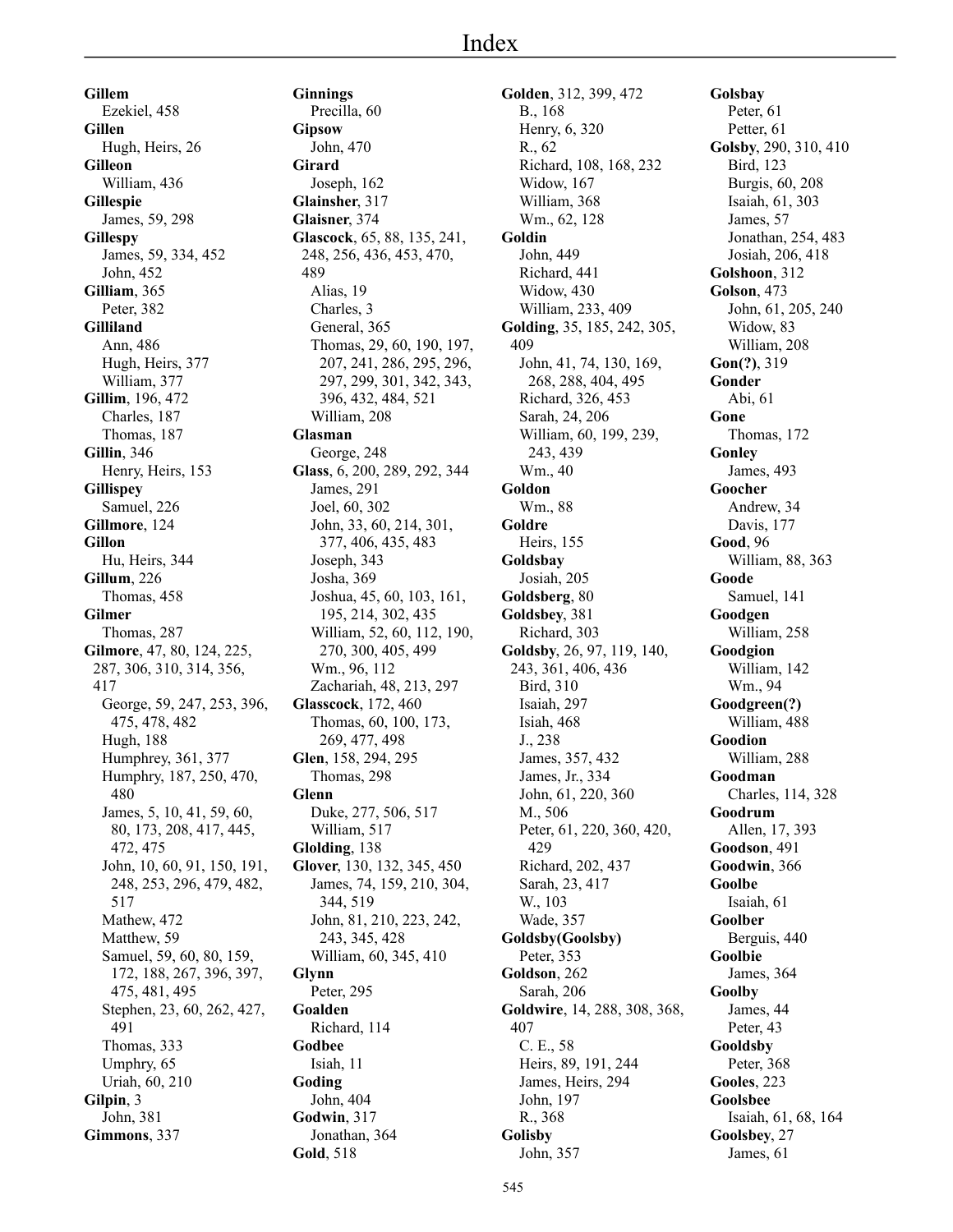**Goolsby**, 61, 142, 354, 407 Aaron, 468 Isaac, 61, 149, 176 Isaiah, 61, 129, 245 J., 144, 178 James, 244, 364 John, 61, 243, 353 Peter, 43, 337 Wade, 44, 364 **Goper** Calp, 344 **Gordan** James, 94 **Gordin**, 318 **Gordon**, 312, 318, 418 Alexander, 340 Benjamin, 61, 409 Jacob, 64 James, 27, 251 John, 362 Moses, 17, 363 Samuel, 16, 64 Thomas, 238 William, 339 **Gore**, 511 Thomas, 61, 286 **Gorely** James, 9 **Gorham**, 158, 510 John, 61, 148, 229, 246, 468 William, 312, 520 **Gorley** James, 191 **Gosding**, 162 **Gosdon** John, 27, 28 **Goss**, 387 Benjamin, 37, 61, 354 **Gottes** Wade, 440 **Gouldsby**, 84 **Gowen** Abell, 213, 376 James, 373 **Gowers** Abele, 62 Abell, 362 **Goyer** John, 163 **Grabel**, 46 **Graff** James, 301 **Gragg**, 518 Silas, 384, 385 Thomas, 173 **Graham**, 365 J., 70, 342 John, 145, 388

**Graham (cont.)** John, Esq., 388 Thomas, 48, 62, 345, 437 **Gramblin** Isaias, 20 **Gramel** William, 442 **Granade**, 471 James, 447, 520 John, 5, 62, 447 **Grande** S., 173 **Granshear** Jesse, 238 **Grant**, 15, 210 Daniel, 171, 224, 229 John, 430 Sandford, 472 Thomas, 381 William, 270 **Grantham**, 241, 318, 339, 399, 400, 459 John, 6, 56, 62, 242, 408, 414, 448 John, Sr., 62, 288 Nancy, 310 Thomas, 62, 244 Widow, 29, 470 William, 448 **Graves**, 19, 24, 39, 74, 84, 114, 167, 189, 271, 284, 328, 330, 428, 475, 500 Carney, 99 H., 368, 380 Humphrey, 62, 137, 291, 368 Humphry, 93, 203, 371 James, 10, 51, 62, 109, 149, 248, 287, 346, 420, 425, 430, 482 John, 62, 100, 109, 114, 146, 174, 177, 188, 241, 284, 328, 384, 416, 430, 431 John, Col., 388 Lewis, 62, 287 Richard, 28, 63, 170, 201, 215, 232, 425, 430 Robert, 285 Thomas, 26, 195, 416 W. R., 6 William, 17, 46, 63, 64, 173, 192, 204, 224, 289, 293, 310, 313, 314, 315, 342, 352, 357, 399, 403, 443, 447, 456, 457, 461, 462, 466 Wm., 63 **Graves(?)** Wm., 179

**Gray**, 84, 137, 151, 235, 282, 306, 310, 314, 317, 373, 375, 381, 444, 511 Edward, 253 George, 17, 205, 224 Hillory, 248 James, 63, 104, 231, 305, 321, 417, 419, 453, 518 John, 104 Joseph, 63, 237, 250, 302, 361, 375, 480 Richard, 63, 129, 214, 264, 357, 364, 446, 492 Richard, Jr., 44 Thomas, 24, 59, 219, 257, 489, 515 William, 52, 246 **Graybill**, 195, 205, 403 Henry, 30, 63, 79, 164, 228, 248, 249, 253, 273, 279, 290, 401, 477, 502, 509 **Grayham**, 46, 434 **Grayson(?)** J. M., 184 **Grear**, 158, 192 **Greason**, 397 **Greaves**, 331 James, 323 William, 63, 64, 303, 315, 469 **Grebill**, 408 **Greeg**, 436 **Green**, 26, 63, 92, 112, 116, 131, 198, 225, 278, 315, 322, 326, 347, 416, 429, 436, 456, 482 **Green(?)**, 507 **Green** Amos, 64, 280 Aron, 365 Ben, 196 Benjamin, 2, 64, 216 D., 385 Elisha, 384 Frederick, 65, 496 Fredrick, 382 Henry, 64, 92, 122, 237, 305, 315, 341, 343, 443, 445, 473 Henry, Jr., 64, 445 Hester, 387 Isaac, 130 J. R. Frederick, 265 James, 64, 65, 247, 305, 315, 384, 445, 473 John, 240, 470 John Roger, 65 Joseph, 178 Mary, 192

**Green (cont.)** Roger, 65, 382 Susannah, 199 Susannah, Widow, 65 Thomas, 63, 65, 68, 130, 272, 342, 355, 384, 414 Thomas, Jr., 65 **Green(?)** W., 75 **Green** W., 385 Widow, 406 William, 21, 126, 138, 161, 219, 220, 261, 308, 336, 342, 346, 424, 426 **Green(?)** William, 491 **Green** William, Jr., 63, 130 William, Sr., 424 Wm., 80 Y. C., 445 **Greenberry**, 419 **Greench** Francis, 28 **Greene** Henry, 92 Hester, 128 Lukey, 517 **Greenman** James, 466 **Greenstreat** James, 430 **Greenstreet** James, 65, 329, 330, 424 John, 101 **Greenwood**, 56, 421 John, 3, 7, 33, 73, 89, 229, 230, 285, 313, 317, 318, 327, 338, 433, 459, 464 John, Jr., 127, 420 John, Sr., 127, 420 **Greer**, 34, 297, 350 Aaron, 129, 340 Aron, 347 John, 357 Moses, 347 Robert, 65 Thomas, 65, 340 Vinson, 150 William, 65, 291 **Greg** Thomas, 26 **Greg(?)** Thomas, 187 **Gregg**, 192, 342 Thomas, 26, 65, 92, 94, 194, 196, 197, 206, 228, 246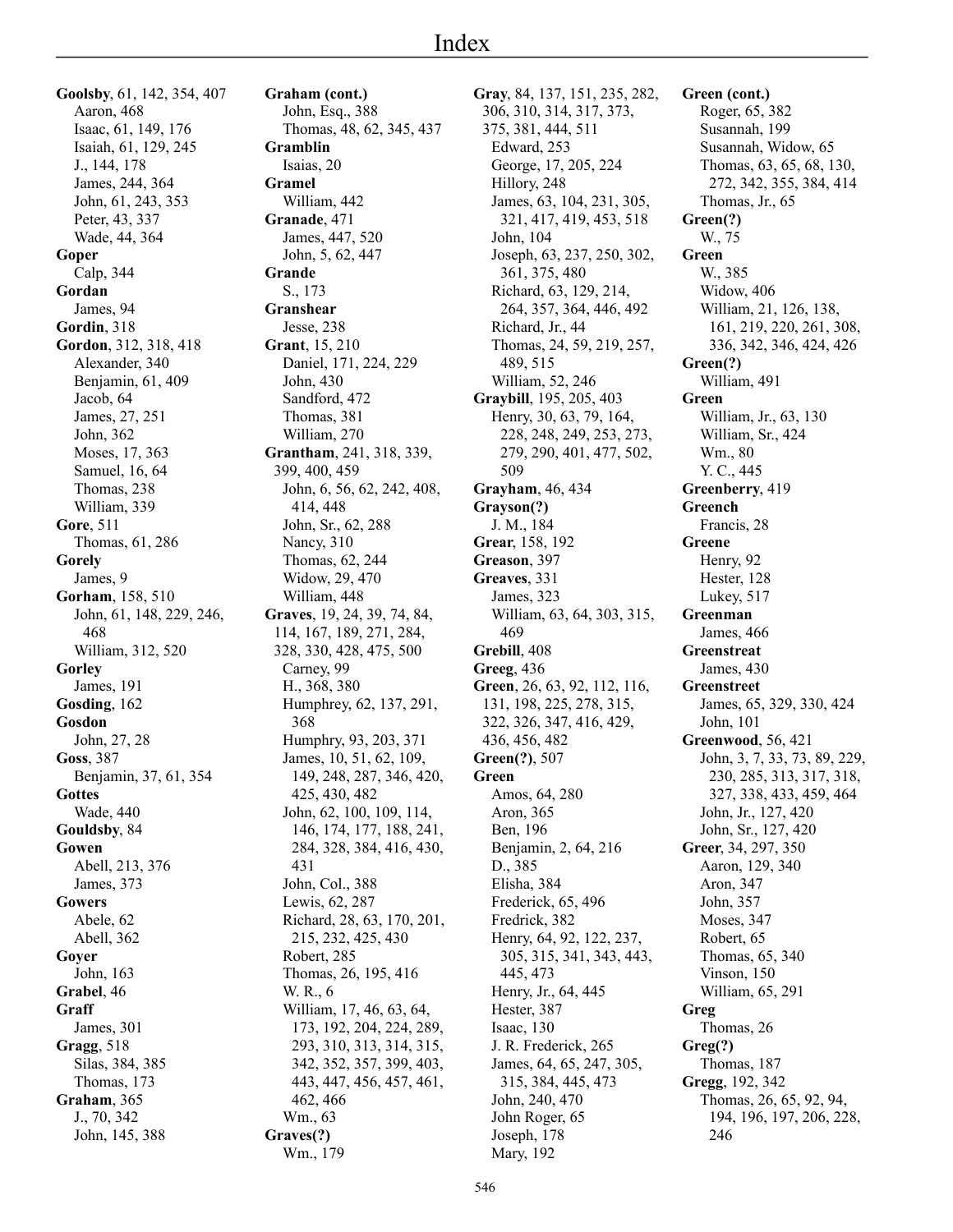**Greggard** Joseph, 470 **Gregg(Grigg)** Thomas, 155 **Gregsby**, 455 **Grenshaw** M., 392 **Gresham**, 72, 98, 332, 360, 442, 448, 491 Benjamin, 349 Charles, 65, 183 G., 380 George, 76, 105, 154, 205, 215, 242, 291, 402 Harris, 52, 475 John, 118, 391 Thomas, 58, 388 **Grev(?)**, 85 **Grey**, 47, 470 Edward, 284 George, 199, 363 James, 12 Joseph, 65 William, 225 Wm., 229, 230 **Grier**, 66, 430, 449 Aaron, 65, 257 Aaron W., 125 Aron, 489 James, 64, 482 John, 297, 309 Robert, 65, 257, 272, 489, 500 Thomas, 431 William, 65, 257, 263, 431, 489 William, Jr., 431 **Griffen**, 245, 343 James, 484 John, 8 **Griffeth**, 361 George, 65 **Griffey(?)** J., 514 **Griffey** John, 65, 326, 513 Robert, 326 **Griffie**, 412 **Griffiey** John, 360 **Griffin**, 37, 76, 84, 172, 174, 250, 266, 317, 331, 480, 493, 505 Elizabeth, 480 George, 210 John, 161, 261, 301, 305, 339, 355, 487 John, Heirs, 402 Joseph, 65, 81, 106, 276, 505

**Griffin (cont.)** Mrs., 200 Owen, 175 Randolf, 344 Thomas, 263 Widow, 185, 213, 247, 498 William, 459 **Griffith**, 69, 227, 239, 299, 303, 334, 374, 375, 432, 464 David, 136 Edward, 312 George, 66 James, 374 John, 61, 66, 75, 91, 112, 165, 202, 203, 214, 237, 291, 317, 325, 347, 409, 414, 418, 492, 514 John E., 373 Robert, 66, 203, 298 **Griffy**, 57 **Grifin** Widow, 126 **Grifith**, 405 **Grigard**, 456 **Grigg** George, 73 Thomas, 65 **Griggs**, 52, 240, 301, 340, 408, 436, 445 Charles, 3 George, 26, 426 Thomas, 55, 143, 337, 476 **Griggsby**, 314 **Grigs**, 103, 199 Edward, 384 George, 152, 237, 425, 426 Thomas, 242 **Grigsby** James, 66, 286 John, 192, 226 **Grigsley** James, 101 **Grimes** John, 66, 304, 461, 464 Thomas, 66, 100, 396 **Grimmitt** Robert, 66 **Grimsley** William, 468 **Grincey(?)**, 143 **Grisham**, 134 **Grissom** Little B., 272, 502 **Griswell** Robert, 57 **Grizard**, 172 Joseph, 122, 340, 440

**Grizzard** Joseph, 29 **Groham**, 280 **Gross** Benjamin, 457 **Groves** Charity, 207 **Grub** Francis, 443 **Grubb**, 404 Francis, 66, 220 Peter, 1 **Grubel**, 244 **Gruson** John, 440 **Grusson** Abraham, 440 **Grymse**, 469 **Gudgeon** Wm., 224 **Guess** Adam, 80, 351 **Guice**, 312 J., 66, 293 John, 66, 213, 366, 458 John, Jr., 66 Nicholas, 66 P., 107, 409 Peter, 66 Philip, 458 Phillip, 457 **Guilder**, 517 **Guillam**, 199 **Guin** Aaron W., 182 **Guise**, 16, 114, 144, 219, 413 John, 66, 303, 314, 332, 424 Nicholes, 446 P., 429 Peter, 458 Philip, 297, 424 Phillip, 66, 67, 218, 328, 332, 400, 401, 458 **Gully** Arthur, 456 **Gulpeney**, 173 **Gummet** Robert, 235 **Gummit** Robert, 416 **Gun** Elisha, 102 **Gunder** Abe, 405 **Gunel** Joseph, 73 **Gunels** Daniel, 102

**Gunn** Nathan, 401 **Gunnald** Daniel, 264 **Gunnalds** Daniel, 497 **Gunnals**, 20 Daniel, 291 **Gunnel**, 210 **Gunnell** Daniel, 250 N., 370 Nathaniel, 370 **Gunnells**, 311 Daniel, 45, 343 J., 138 John, 294 Joseph, 294 **Gunnels**, 74, 409 Daniel, 288, 435, 480 **Gunnels(?)** Joseph, 9 **Gunnels** Joseph, 67, 215, 220, 462 Nathan, 67 **Gunnils** Nathan, 21 **Gunnold** Daniel, 14 Joseph, 441 **Gunnolds**, 330 John, 291 Joseph, 291 **Guse**, 290, 293 **Gussant**, 244 **Gussart**, 155 **Guterey** Robert, 55 **Gutherry** Robert, 299 **Guthery** Robert, 210 **Gutrey** Robert, 71 **Guy** Widow, 155, 325, 378 William, 73 **Guynse(?)**, 123

## **H**

**Haboard** Thomas, 152 **Habvard** Thomas, 496 **Hackel**, 81 **Hackins** Thomas, 294 **Hackle**, 387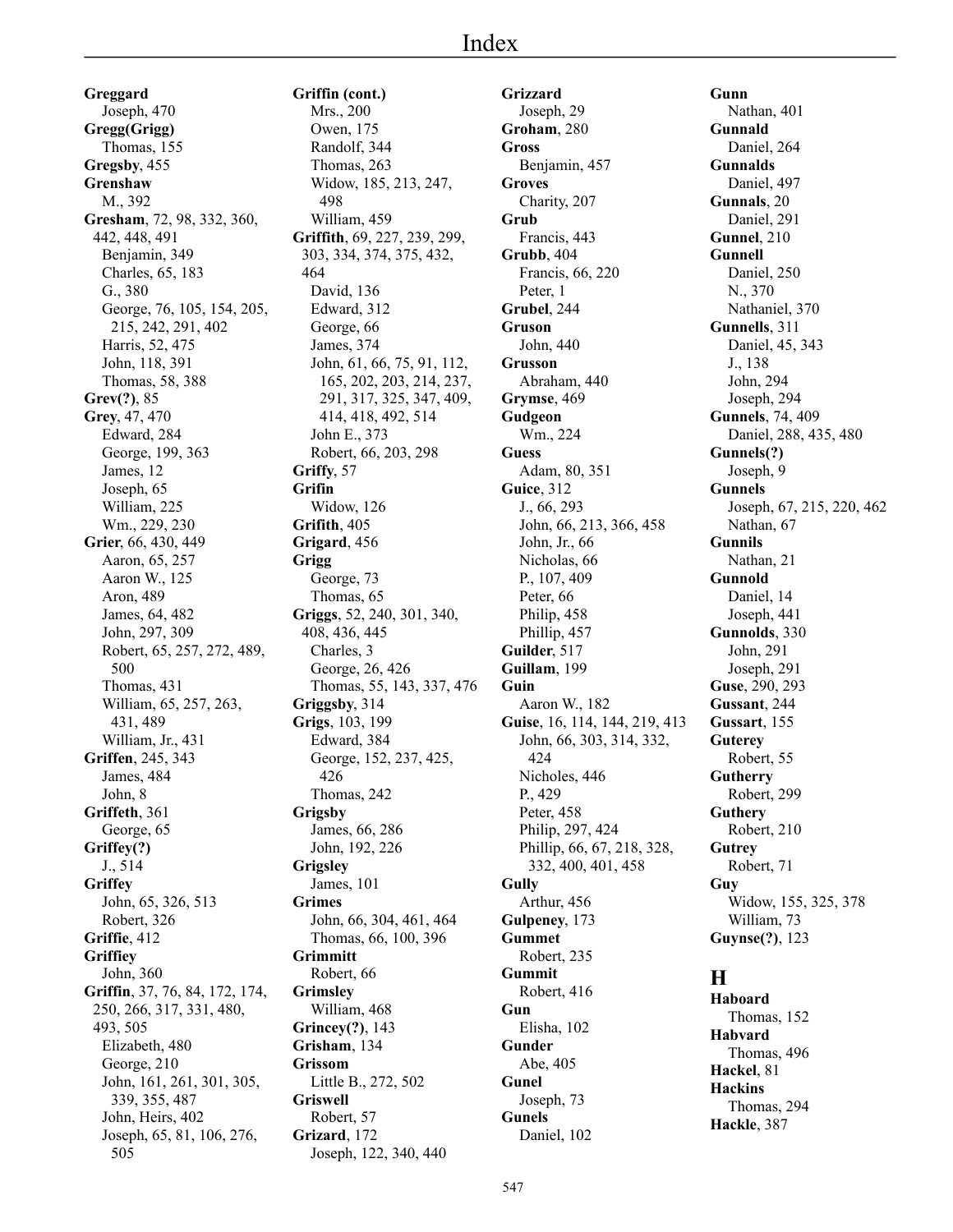**Hadaway** Jese, 388 Jesse, 119 **Hagan** Edward, 75 **Hagar** E., 310 Edward, 296 **Hager** Hugh, 199 **Haggeon** John, 455 **Haghman** Basil, 436 **Hagin(?)** Peter, 26 **Hagler** Peter, 35, 215, 450, 476 **Hail**, 26, 50, 352, 364 Thomas, 75, 198, 202 Widow, 359 **Haile** Thomas, 99 **Hailey** Thomas, 290 **Haines** Ellis, 108, 151 James, 189 **Hainey** B., 328 **Hains** Ellis, 250 Elsis, 517 Henery, 75 Henry, 412 John, 157, 396 W., 165 **Hair** John, 7, 176 **Hairbuck(?)**, 69 **Hairbuck** Michael, 459 William, 459 **Hale** Jese, 75 Joshua, 75 Thomas, 12, 108, 361 **Haley** William, 518 **Hall**, 116, 353, 363, 433 Alexander, 322 Edward, 42, 288, 291 George, 322 Henry, 35, 342, 459 Humphrey, 278 John, 112, 322, 342, 350, 439 Joshua, 350 Nathan, 88

Thomas, 74, 319

**Hall (cont.)** William, 46, 50, 75, 170, 316, 318, 325, 352, 356, 402, 437, 459 Wm., 89, 231, 334 **Halton**, 516 **Ham(?)** James, 365 **Hamabrick**, 426 **Hamack**, 110 Benedick, 282 **Hamblen** Richard, 519 **Hambleton**, 341, 453 Andrew, 75, 497 Luck, 75, 109 R., 138, 424 Robert, 146, 325, 443 **Hamblin**, 186 **Hambrick**, 21, 105, 139, 291, 417 Benjamin, 319 John, 155, 390 Robert, 407, 408 William, 213 **Hamelton**, 488 **Hamet** James, 48, 75 John, 48, 75 William, 75 Wm., 75, 116 **Hamillton** Luke, 197 **Hamilton**, 21, 41, 113, 139, 172, 197, 226, 229, 249, 259, 442, 447, 451, 477 **Hamilton(?)**, 84 **Hamilton** Andrew, 19, 75, 194, 209, 249, 262, 263, 284, 470, 477, 497 Colonel, 444 George, 8, 50, 75, 251, 277, 323, 336, 385, 395, 439, 479, 492 Jacob, 75, 77, 285, 406 James, 462 John, 87, 458 Walter, 302 **Hamit** William, 255 **Hamitt**, 205 William, 258, 261 **Hamlin** Richard, 75, 161, 172, 201, 295 **Hammack**, 16, 89, 286, 346, 351, 371 Benedick, 192, 193 John, 174, 206

**Hammack (cont.)** Robert, 89, 134, 205, 206, 294, 340 William, 440 **Hammak**, 49 **Hammet**, 61, 253 John, 505 Samuel, 505 **Hammett**, 202 James, 44, 188, 228, 229 William, 76, 119, 207, 229, 268 Wm., 120, 153, 228 **Hammil** Wm., 53 **Hammit**, 240, 479, 485 Samuel, 493 Susannah, 272 Widow, 465 William, 273, 398, 484, 485, 487, 493, 494 **Hammitt**, 258 James, 266, 267, 268, 276, 312 John, 268, 276, 494 Samuel, 494 Simon, 502 Susan, 76, 506 Susannah, 277 William, 266, 268, 494, 502 **Hammock**, 169, 266, 326, 399, 413, 417, 419, 442, 496 B. Dick, 447 Benedick, 76, 154, 242, 501 Benedict, 511 Bennedick, 402 Elijah, 76, 364 James, 233 John, 7, 76, 109, 114, 170, 323, 328, 364, 431, 447 Robert, 16, 76, 360, 387, 402, 442 Samuel, 76, 364 William, 21, 52, 191, 308, 407, 416, 426, 447, 456 Wm., 89 **Hammon**, 13, 128, 144, 211, 360 Abraham, 297 Isaac, 9 Jacob, 66, 386 John, 9, 66, 385, 440, 458 Joseph, 429 Martin, 14

**Hammond**, 47, 452 Isaac, 231, 463 Jacob, 67, 76, 400, 401, 458 John, 1, 67, 231, 332, 401, 407 Martin, 188 Salvester, 437 Silvester, 404 **Hammonds** Isaac, 440 **Hammons** Abraham, 468 J., 107 John, 76 **Hamock** Lewis, 39 **Hamond** Sylvester, 76 **Hamoth** Lewis, 383 **Hampleton** Gorge, 506 **Hampton**, 124, 312, 331, 337, 417 Benjamin, 420 Thomas, 76, 495 **Hamrick** James, 311 Jesse, 127 Joseph, 310 **Hamton** Thomas, 267 **Hanah** James, 18 John, 45 **Hanbleton** George, 126 **Hancock** Richard, 372 Thomas, 113 **Handley**, 300 **Handsard** William, 76 **Handson** John, 374 **Hanes**, 272 Elias, 190 **Haney** William, 37 **Hannah**, 335 James, 6, 43, 147, 170, 219, 237, 306, 307, 458, 476 John, 298, 454 **Hannah(?)** John, 512 **Hannah** Thomas, 76, 365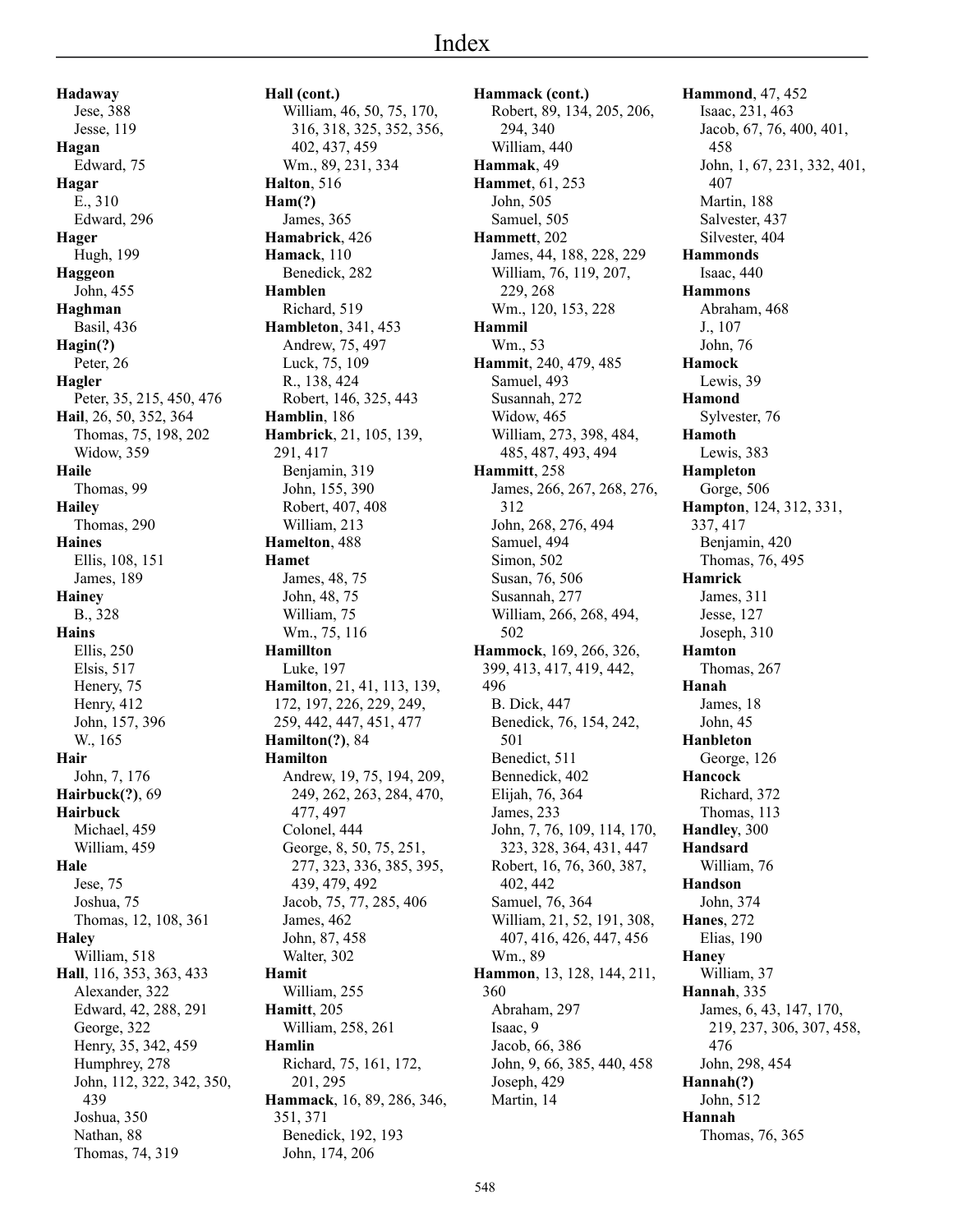**Hannar** John, 348 **Hannart(?)**, 113 **Hanner**, 365 **Hansand** William, 447 **Hansard** William, 1, 3, 209, 231, 232, 310 Wm., 1 **Hansbiger**, 15, 393 **Hansburger** Stephen, 42, 77, 371, 381 **Hanson** John, 158 **Harber** Esaias, 343 **Harbert**, 324 **Harbert(Herbert)** Isaac, 349 **Harbin** Thomas, 41, 338, 519 William, 437 Wm., 335 **Hardee** Isaac, 111 **Hardeman**, 397 Charles, 242 Uriah, 242, 243 William, 44 **Hardiman** John, 266 Michael, 219 Uriah, 219 William, 212 Wm., 334 **Hardimore**, 147 **Hardin(?)**, 41 **Hardin** Adam, 319 John, 241 Valentine, 157, 323 **Hardman**, 309, 326, 457 Charles, 43, 77, 84, 244, 337 John, 493 Uriah, 77, 244 William, 337, 457 Wm., 43 **Hardmon**, 244 Charles, 170 Micah, 170 **Hardwick** James, 277, 286, 401, 429, 506 William, 145, 379 **Hardy** Isaac, 312, 316 **Hardyman**, 142, 407

**Harington** John, 113 **Hariston** William, 20 **Harking**, 369 **Harkins**, 232 Benjamin, 145 James, 35 John, 31, 369 Thomas, 71, 77, 294 **Harky** John, 424 **Harland**, 454 Erekiel, 207 **Harley** John, 461 **Harlin** Heirs, 454 **Harling** Ezekiel, Heirs, 463 **Harmon** James, 160 Thomas, 179 **Haroman** George, 256 **Harp** Henry, 350, 358 **Harper**, 12, 98, 105, 109, 110, 115, 135, 160, 168, 172, 187, 192, 193, 205, 235, 257, 288, 296, 309, 344, 355, 357, 426, 427, 432, 438, 446, 489, 513, 515 Alexander, 334 Edmond, 77, 165, 321, 473 Edmund, 217 George, 77, 277, 379, 506 James, 102, 334, 394, 395 Jesse, 167, 202, 233, 237, 239, 240, 243, 283, 289, 457 John, 77, 223, 277, 307, 506 John Patterson, 77 John Peterson, 77, 226 Robert, 17, 22, 30, 72, 77, 88, 119, 143, 165, 198, 224, 251, 260, 264, 277, 296, 304, 307, 331, 334, 414, 418, 479, 480, 486, 492, 506 Robert, Sr., 277 S., 82 Samuel, 77, 88, 131, 248, 266, 267, 276, 279, 304, 307, 312, 313, 414, 456, 482, 495, 496, 505, 508, 516

**Harper (cont.)** Thomas, 201 William, 238 **Harpers**, 438 **Harragan**, 415 **Harrel**, 166 **Harrel(?)** William, 105 **Harrell**, 347, 415 Zecky, 470 **Harrigton** Thomas, 203 **Harrill** (?), 456 Zachariah, 29 **Harrington** David, 521 John, 77, 229 **Harris**, 25, 44, 46, 52, 65, 74, 132, 161, 162, 165, 225, 228, 229, 241, 250, 282, 304, 316, 365, 372, 416, 429, 431, 434, 464, 472, 511, 512, 520 Archelus, 394 Archilus, 32 B., 95, 215, 222 Buchner, 28 Buckner, 18, 43, 54, 66, 77, 157, 186, 189, 190, 210, 246, 371, 398 David, 45, 77, 288, 298, 301, 484 David., Heirs, 417 Emily D., 185 Ezehiel, 78 Ezekiel, 179 Free, 379 George, 59, 108, 184, 347, 373, 419 Gidian, 95 Giles, 374, 377 Henry, 99 Jacob, 203 James, 7, 253, 355 John, 17, 77, 99, 207, 253, 297, 383, 388, 456, 478 Moses, 421, 427 Mrs., 184 Nat., 393 Nathan, 282, 512 Nathaniel, 78 Peter, 78, 389 R., 387 Richard, 317 Robert, 16, 138, 173, 174, 387 Sampson, 161 Samuel, 78, 97, 116, 297, 478

**Harris (cont.)** Thederick, 444 Thomas, 78, 204, 278, 393, 507 Timothy, 372 W., 107 W. L., 181 Walton, 8, 28, 54, 78, 198, 199, 200, 217, 232, 250, 261, 263, 272, 277, 402, 480, 492, 501, 506 Wes L., 48 West, 385 **Harris(?)** William, 63 **Harris** William, 200, 274, 317, 320 Wm., 156 **Harrison**, 125, 145, 365, 389 Edward, 78, 283, 396, 512 **Harriss** W., 28 **Hart**, 36, 85, 136, 210, 281, 287, 344, 417, 422 Ben, 221 Benjamin, 78, 105, 243, 245 Elijah(?), 64 Galfrey, 294 Geofrey, 228 Henry, 190 James, 78, 79, 101, 136, 214, 215, 291, 353, 396, 438, 439 J.H., 193 John, 42, 492 Patrick, 101 Samuel, 79, 85, 110, 276, 321, 417, 468, 505 **Hartfield** Godfrey, 455 James, 398, 405 Richard, 192, 436 **Harthon**, 53 **Harthorn** William, 467 **Hartsfield**, 74, 330, 375 G., 373 Godfrey, 79, 329 Gotfrey, 33 Richard, 356, 359 **Harvey**, 100, 271, 283, 298, 508 Baker, 84, 302 Evan, 13, 79, 81, 116, 161, 197, 216, 248, 280, 482, 508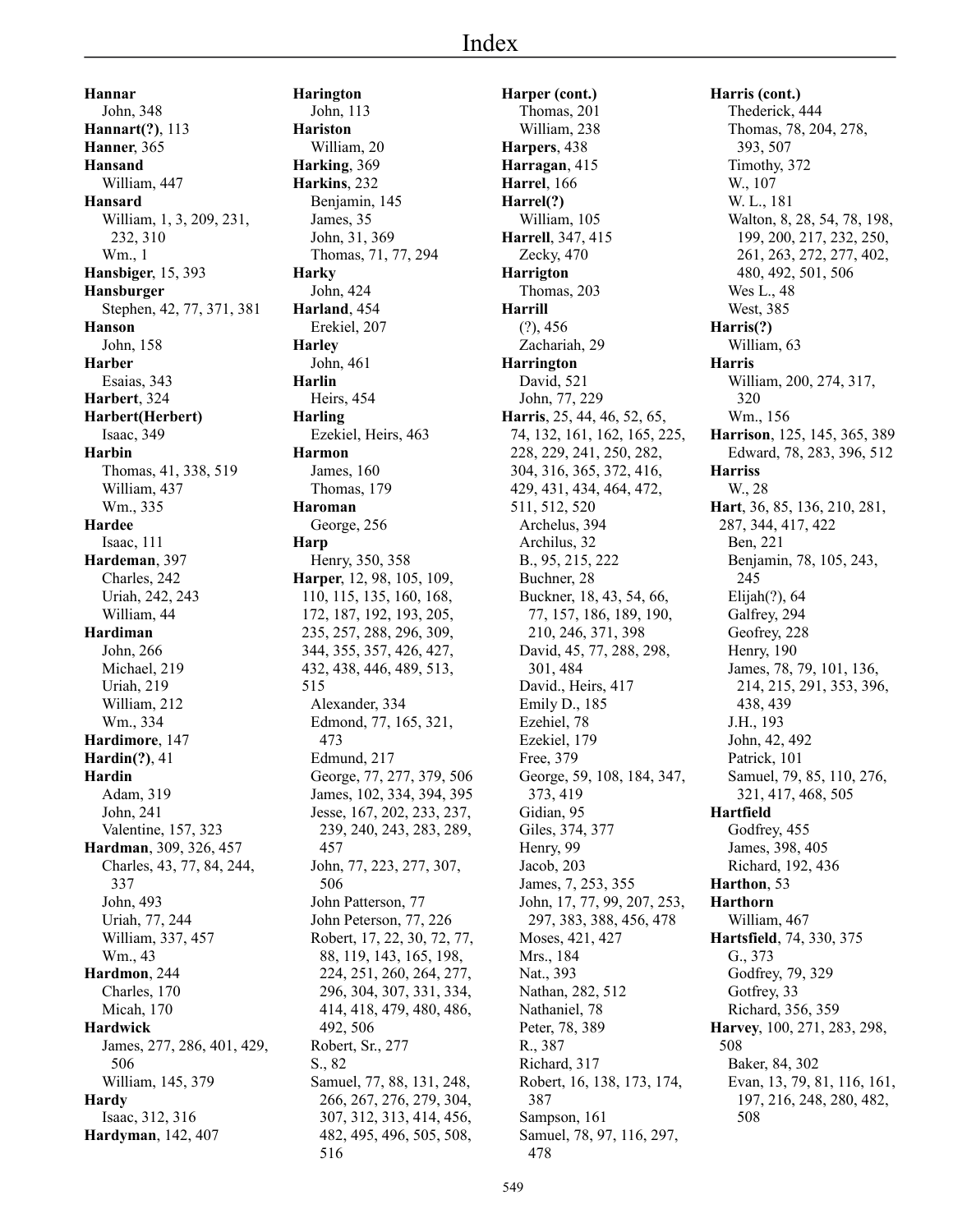**Harvey (cont.)** James, 19, 63, 75, 79, 164, 196, 201, 247, 248, 249, 401, 418, 476, 477, 484, 519 John, 47, 69, 79, 117, 248, 249, 274, 275, 279, 339, 418, 436, 477, 482, 503, 508 Michael, 18, 20, 79, 93, 94, 141, 197, 250, 257, 258, 259, 260, 401, 477, 480, 485, 488 Michal, 488 Richard, 249 **Harvey(?)** Richard, 477 **Harvey** Thomas, 13, 79, 94, 116, 117, 186, 197, 216, 248, 258, 276, 300, 485, 505 **Harvy** John, 263, 497 William, 504 **Harwick** William, 382 **Hatcher** Henry, 307 Hillary, 353 John, 50, 404 Josiah, 324 William, 50, 316 Wm., 90, 221 **Hathhorn** John, 339 Thomas, 87, 359 **Hathorn**, 10, 199, 466 John, 354 **Hatley** Sherod, 132, 407 **Hatton**, 332 **Haugh** Samuel, 296 **Hausey** John, 79, 333 **Havey** James, 171 **Hawkin** Samuel, 397 **Hawkins**, 119, 224, 469 Francis, 79, 297, 298 James, 186 John, 181 Nicholas, 187, 305, 396 Samuel, 54, 164, 198, 211, 512, 514 Thomas, 23, 400 **Hawsey** John, 195

**Hawthorn**, 399 John, 332 Robert, 79, 335 Thomas, 241, 332, 448 William, 332 **Hawthorne** William, 79 **Hay**, 195 Gilbert, 363 John, 176 Moses, 79, 194, 195, 197, 410, 458 Sanders, 371 William, 302, 343, 356, 466 Wm., 123, 145 **Hayle** Jesse, 89, 340 Joshua, 89, 340 Susannah, 89 **Hayler** Susannah, 340 **Hayly** John, 406 **Haynes**, 89, 104, 149, 340, 364 E., 366 Ellis, 134, 360 John, 58, 358 **Hays**, 13, 99 Joseph, 134, 331 **Hazey**, 142 **Head**, 103, 340, 457, 476 Absolam, 452 Richard, 164, 460 Thomas, 98, 452 William, 44 Wm., 131 **Heanes**, 449 **Heard**, 10, 31, 41, 47, 60, 103, 134, 136, 156, 167, 169, 172, 186, 201, 216, 234, 249, 254, 277, 280, 294, 302, 310, 332, 346, 347, 358, 383, 406, 411, 417, 490 Abraham, 97, 134, 319 Absolom, 315 **Heard(?)** B., 185 **Heard** Barnabas, 362 Barned, 298 Barney, 102 Barny, 192 Barry, 181 Bernard, 80 Charles, 8, 150, 248, 250, 252, 254, 271, 379, 482 Epharaim, 375

**Heard (cont.)** Ephraim, 106 George, 12, 108, 146, 167, 170, 206, 211, 234, 247, 295, 373, 452, 480 J. F., 181 Jesse, 10, 39, 80, 180, 197, 366, 445 Jesse F., 159, 181 John, 41, 100, 132, 167, 175, 200, 232, 249, 261, 273, 299, 353, 375, 378, 383, 469, 470, 480 John G., 73, 389, 395 John H., 134 John, Jr., 80, 375, 390, 428, 445 Joseph, 80, 134, 315, 326, 332, 351, 394 Margaret, 383 Mathew, 184 Mr., 19 Richard, 80, 226, 275 Stephen, 10, 12, 14, 34, 41, 60, 70, 71, 80, 114, 149, 150, 159, 162, 173, 197, 200, 203, 230, 247, 248, 251, 255, 257, 258, 259, 261, 269, 273, 294, 296, 304, 320, 353, 378, 379, 390, 397, 399, 402, 453, 481, 482, 485, 495, 509 Stephen G., 80, 390 Stephen, Jr., 46, 80, 381 Stephen, Sr., 80, 275, 381, 390 Thomas, 80, 88, 134, 170, 200, 247, 305, 315, 327, 351, 392 William, 9, 42, 80, 252, 254, 269, 275, 315, 357, 423 **Hearn**, 121 D., 313 Drury, 64, 81, 94, 285, 304, 421, 461 **Heart**, 97, 148 Samuel, 81, 264, 497 **Hearthhorn** Thomas, 115 **Heath** Abraham, 351 **Hedgepeth**, 116 **Heeth** Abraham, 81 John, 81 **Heighman** Basil, 441 Bazdill, 441

**Helton** Abraham, 15 James, 81 **Hembrick** Thomas, 124 **Hembride** Thomas, 396 **Hembry**, 429 **Hemby**, 103 Dennis, 405 Richard, 506 **Hemphill**, 11, 303, 446 Thomas, 81, 107, 196, 392 **Henby** Dennis, 81, 124 **Henby(?)** Dennis, 398 **Hender** Joshua, 386 **Henderson**, 207, 299, 302, 373, 401, 520 Colonel, 102, 394, 395 H., 500 Isham, 192 James, 238 John, 63, 81, 186, 373 Joseph, 36, 81, 110, 134, 139, 141, 146, 164, 182, 188, 195, 197, 199, 222, 255, 279, 309, 319, 331, 359, 381, 424, 438, 463, 483, 515 Josiah, 518 Major, 37, 81, 381, 387 Samuel, 81, 193, 194, 277, 506 Simeon, 102, 394, 395 Thomas, 127, 146, 179, 271 Widow, 294 William, 374 Zachariah, 255, 263, 397, 490 **Hendice(?)**, 353 **Hendley**, 189, 316 Jacob, 316, 490 John, 293, 521 **Hendon** Isham, 81, 251, 323, 435, 479 James, 400 R., 519 Roberson, 81 Robison, 398, 442 Thomas, 81, 243, 305, 364, 398, 405 **Hendrick** Elbert, 70, 180 G., 121 Hillery, 428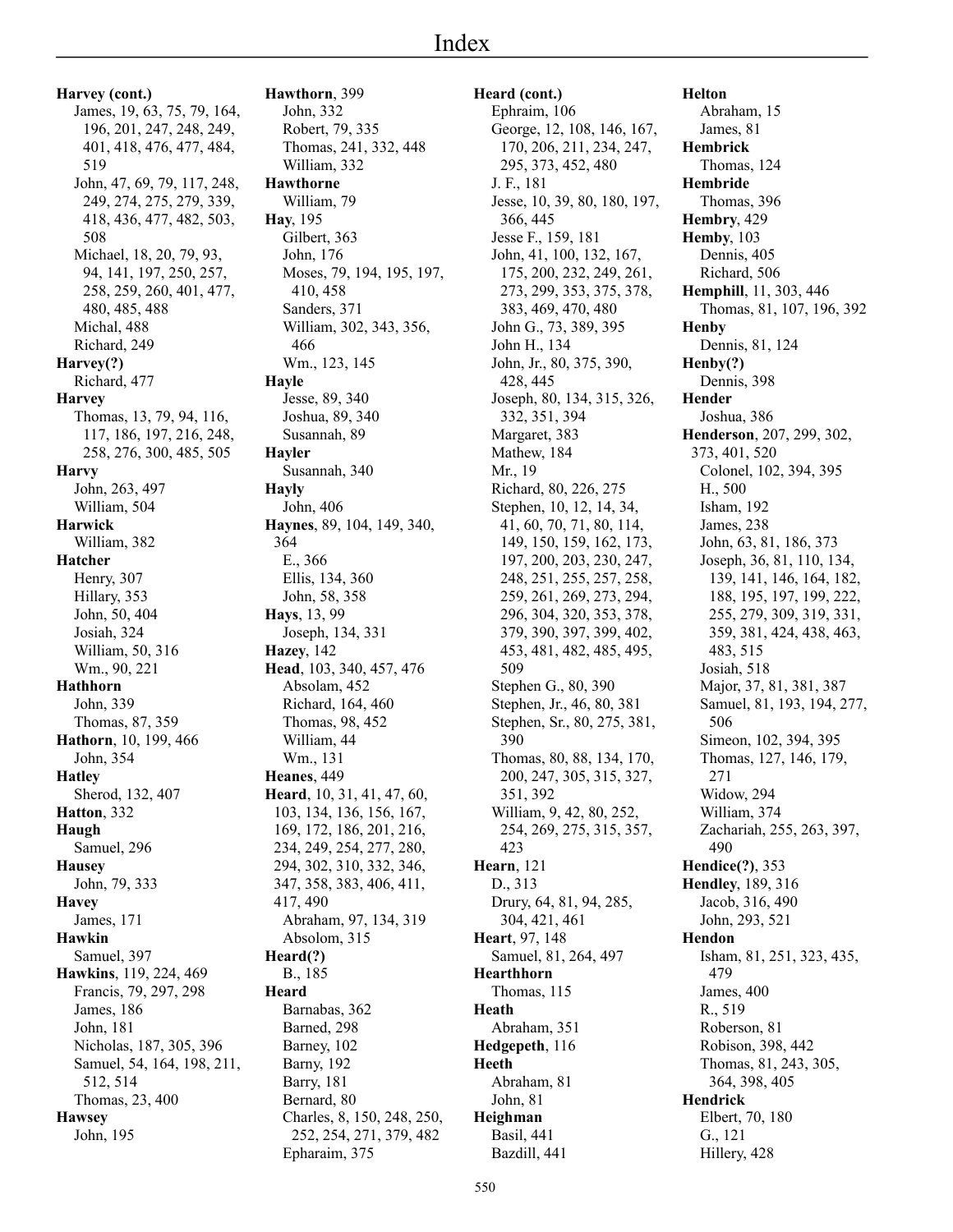**Hendrick (cont.)** Jesse, 342 John, 118 **Hendricks**, 58, 95, 191, 242, 365, 393, 394 G., 392 Hillery, 33, 81, 243, 285 James, 219 John, 84, 388, 391 **Hendson** Robeson, 342 **Henley**, 54, 277 Davis, 220 Dennis, 423 Jacob, 82 **Henry**, 368 Baker, 306 Dexter, 166 **Herbert**, 151, 465 Monaah, 476 **Herd**, 89, 203, 480, 481 Barnabas, 73 Charles, 480, 483, 500 John, 491 Richard, 38, 504 Stephen, 96, 481, 482, 485, 486, 490, 493, 494, 502 William, 479, 483, 504, 508 **Herden** Moses, 379 **Heresy** James, 171 **Herison**, 133, 404 **Heriston** William, 129 **Herndon** George, 82, 198 **Herring** Benjamin, 444 David, 444 John, 444 **Hester** Simeon, 184 **Hett** Thomas Daniel, 371 William, 82 **Heugepeth**, 345 **Hewbanks** Richard, 117, 439 **Hewes** William, 194 **Hewet**, 494 **Hewett**, 268 William, 244, 293, 344, 346, 443 Wm., 155 **Hewitt** William, 253

**Hews**, 232 **Hichcock**, 446 **Hickenbottom**, 223 **Hicks** Edmond, 238 Edmund B., 238, 466 Josiah, 81 **Hickson** Elizabeth, 67, 299 **Hickumbottom** Joseph, 97, 147 **Hide**, 18, 442 **Hidel** John, 412 **Higanbottom** Francis, 204 Joseph, 204 **Higganbothom** Joseph, 433 William, 433 **Higganbottom** Ben, 229 Benjamin, 204, 238 Francis, 231, 238 **Higgenbotham**, 456 Frank, 1 **Higgenbothom** Francis, 341, 423 Joseph, 145 **Higginbotham**, 464 Benjamin, 67 Francis, 67 Joseph, 67 William, 67 **Higginbothom**, 123 Benjamin, 122, 325, 346, 447 Francis, 58, 122, 325, 346, 447 Joseph, 447 **Higginbottam** William, 184 **Higginbottom**, 335 Jacob, 358 Oliver, 350 William, 163 **Highnole** Phillip, 41 **Highsmith**, 464 Thomas, 460 **Hightour** John, 209 William, 170 **Hightower**, 46, 121, 274, 449 John, 67, 461 William, 67, 285 **Higtower**, 503

**Hilhouse**, 20 **Hill**, 13, 127, 164, 168, 190, 203, 214, 222, 236, 315, 341, 362, 426, 428, 430, 515 Abraham, 67, 206, 348, 406, 460 Absolom, 343 Alin, 379 Benjamin, 4, 392 Christopher, Heirs, 300 Colonel, 229 Edward, 32, 380 Elizabeth, 187 H., 164 Henery, 398 Henry, 61, 67, 129, 214, 246, 251, 268, 303, 322, 392, 494 Humphrey, 507 Isaac, 53, 67, 261, 282, 374, 419, 424, 435, 491, 511 J., 164 Jacob, 124, 430, 461 James, 67, 98, 124, 291, 319, 324, 392 John, 3, 32, 67, 95, 194, 209, 380, 387, 399, 433, 460, 475 Joshua, 32, 380, 452 Moses, 33, 239, 319, 348, 448, 453, 461, 521 Mosses, 462, 463 R., 463 Richard, 132 Robert, 347, 421 Theophilus, 68, 341 Theopholis, 374 Thomas, 53, 67, 68, 166, 167, 212, 256, 265, 279, 282, 398, 406, 434, 435, 484, 493, 508, 511 Travis, 361 W. Henry, 82 Wiley, 387 William, 238 Wylie, 4, 67, 108, 162, 181, 183, 184 **Hilley**, 208 John, 354 **Hillhouse** David, 68, 99, 394, 434, 444 David P., 68, 99, 176, 178 David T., 177 **Hilly** Edward, 151 Jesse, 12 John, 380

**Hillyard**, 308 **Hilton**, 409 Abraham, 263, 341, 492 Absolom, 440 James, 323, 427 **Hilyar(?)**, 63 **Hilyar**, 342 **Hilyard** Richard, 68, 130, 179, 414, 431 **Hinbro**, 283 **Hinden**, 423 **Hindlay**, 41 **Hindley**, 101, 189, 513 Jacob, 68, 210, 256, 260, 289 John, 210 **Hindman** Michael, 256 Michal(Michael), 260 **Hindon** Isham, 452 **Hinds**, 441 James, 333 **Hindsman** Israel, 389 Michael, 68, 82, 132, 289, 316, 389, 486 Richard, 490 **Hinduer(?)** James, 427 **Hineley**, 189 John, 6, 68 **Hines** J., 413 James, 68, 189, 333 **Hinley** Dennis, 9 **Hinman** James, 285 William, 372 **Hinsman** Michel, 399 **Hinson** Dudley, 175 Richard, 176 **Hinton**, 25, 120, 180, 238, 371 Acak, 395 Demcy, 407 Dempsey, Heirs, 377, 380 Dempsey, Orphans, 366 Dempsy, 455 Demsey, 55, 486 Elizabeth, 185 Elizabeth, Mrs., 117 F. L., 181 Fieldon L., 39 Jacob, 342, 424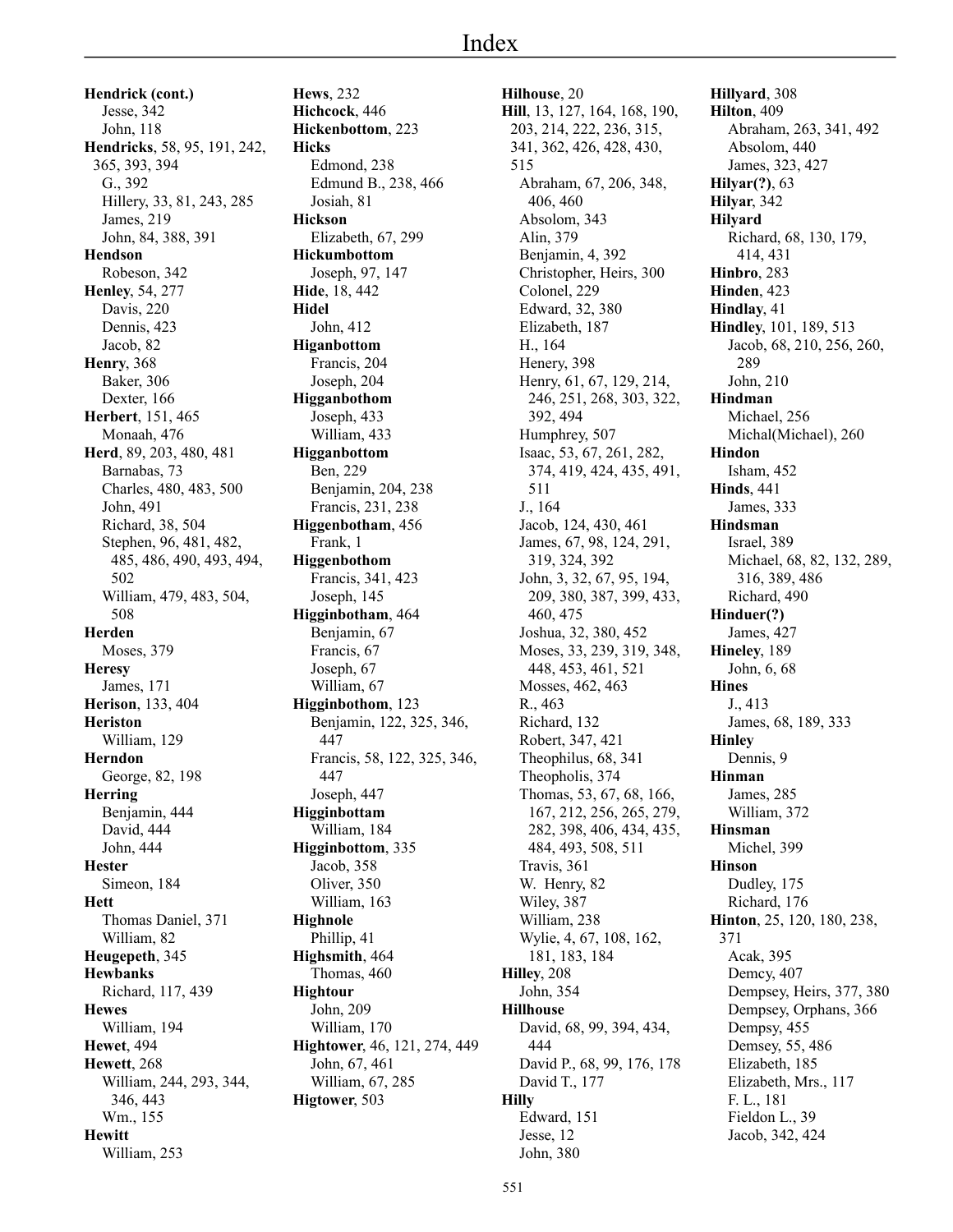**Hinton (cont.)** James, 68, 102, 176, 178, 181, 355, 374 Joab, 398 Jobe, 68, 244 John, 27, 35, 55, 148, 175, 354, 355, 374, 382 Macajah, 406, 431 Mecajah, 444 Meig, 341 Micajah, 322, 435 Noah, 25, 59, 69, 394 **Hire(?)**, 299 **Hitchcock** James, 69, 373 William, 69, 373 **Hitchhorn** John, 467 **Hite** George, 389 **Hitt**, 422 John, 78, 398, 460 **Hixon** John, 32, 389 **Hocket** Patty, 13 **Hockett** Patty, 284 **Hode** Julen(?), 118 Richard, 118 **Hodge**, 24 Arch, 469 Archbald, 69 Archibald, 201, 444 Archiblad, 396 Archille, 187 Isaac, 69, 201, 444 John, 46, 306, 314, 326 William, 239, 328 Wm., 69 **Hodges**, 409 Jacob, 395 James, 123 William, 372 **Hodgins**, 5, 173 John, 69, 95, 288 **Hodgs** William, 363 **Hodo**, 348 Peter, 69, 343, 348, 349, 361, 471 Peter, Jr., 463 Peter, Sr., 463 Richard, 69, 343, 349, 463, 471 **Hodos** Peter, 20, 33, 58 **Hoff** Samuel, 257

**Hoff(Huff)** Samuel, 202 **Hog**, 249, 481 James, 157, 163, 191, 218, 248, 255, 276, 490 John, Heirs, 330 Samuel, 506 Stephen, 79, 248, 260, 421, 481, 487 **Hogan** Isham(?), 134 Isham, 315 **Hoge** Jacob, 69, 295, 349 James, 245 Jonathan, 349 Stephen, 69 **Hogg**, 224 Jacob, 158, 190, 193, 294, 400 James, 69, 171, 172, 195, 272, 323, 470, 502 James, Sr., 69 Stephen, 17, 295, 405, 520 William, 433 Wm., 67 **Hoggeons** John, 5 **Hoggs**, 85 **Holdgescrow** Timothy, 70 **Holeman** Absolom, 421 David, 150, 244, 421 **Holiday**, 57 Ambrose, 505 Ambrosia, 70 Owen, 182 Thomas, 70, 289, 328, 492 William, 9, 265, 311 William, Jr., 493 William, Sr., 311 **Holifield** Daniel, 70, 142, 281, 510 **Holiman** Samuel, 479 **Holiway** Amy, 61 **Holladay** Abrous, 473 Amy, 115 Owen, 70 **Holland**, 46, 163, 230 Charles, 70, 300 John, 142, 225, 264, 497 Margret, 70 Margrett, 300 Thomas, 392

**Hollaway** Amey, 285 Amy, 398 Benjamin, 247 Buckner, 234 Maomy, 9 **Hollefield** Daniel, 404 **Holliday**, 242, 516 Ambrose, 276 John, 70, 106 Margaret, 70 Margret, 255, 483 Owen, 180 R. J., 78, 179 Richard J., 179 Thomas, 150, 264, 397 Widow, 169 William, 169 William, Sr., 70 **Hollifield** Daniel, 238, 320, 353, 464, 468, 473 **Holliman**, 20, 33, 84, 213, 227, 231, 252, 276, 285, 478, 505 Absalom, 70, 226 David, 70, 221, 228, 347 Marcus, 440 Mark, 70, 213, 251, 479 Orphan, 70 Samuel, 70, 213, 221, 251 **Holling** Jesse, 10 **Hollingshead**, 351 John, 307, 325 **Hollingsworth**, 192, 464 Jacob, 272, 501 Mary, 70, 282, 512 **Hollinshead** John, 307, 514 **Hollis** Widow, 39, 383 **Holliway**, 206 Amay, 205 **Hollonfield** Daniel, 61 **Holloway**, 170, 215 Amey, 70 B., 170, 452 Barnes, 12 John, 3 **Hollowday**, 419 Abner, 162 Widow, 419 **Hollowfield** Daniel, 220 **Holmes**, 53, 278, 329 Ben, 376 Benjamin, 376, 384

**Holmes (cont.)** Captain, 454 Ichabad, 22 Ichabod, 177 John, 248, 251, 255, 269, 281, 511 Joseph, 32, 142, 178, 394 Mr., 32 Richard, 330, 413 **Holms**, 148, 224 John, 70, 101, 114, 269, 490, 495, 509 Richard, 70 **Holsclaw** Timothy, 365 **Holt** Jesse, 262 Jessee, 497 Joshua, 262 Josua, 497 **Holyday** Thomas, 39 **Homes**, 507 Benjamin, 70, 140 Capt., 76 John, 71, 482 William, 63 **Homs**, 439 **Honsly** Welden, 164 **Hood**, 125, 365 Richard, 489 **Hoof** Samuel, 71, 141, 320 **Hooge** Archabald, 36 **Hook**, 382, 519 Asy, 264, 492 **Hooker**, 329 **Hooks**, 41 Asay, 71 **Hooper**, 272 Absalom, 328 Absolom, 303 Chuchwell, 71 Churchel, 71 Churchhill, 271 Churchwell, 415, 500 Churcwell, 209 George, 331 Jesse, 71, 303 Thomas, 71, 208, 270, 330, 500 **Hoopper**, 215 **Hoot** Benjamin, 483 **Hooten** Thomas, 70, 169 **Hooton** Thomas, 419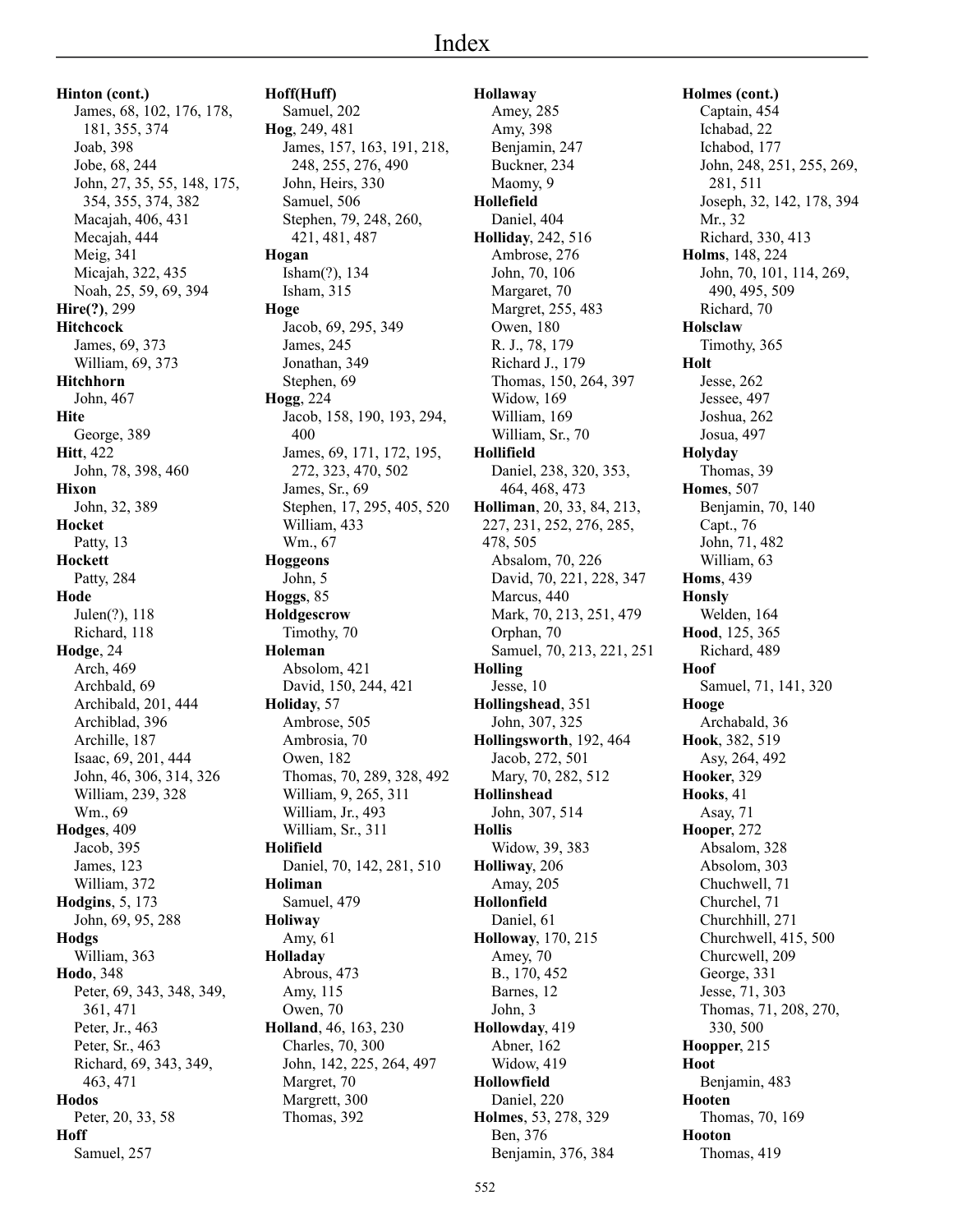**Hopkins**, 28, 210, 501 Gilson, 16, 181 Green, 78 Greens, 179 Lambert, 462 Lambeth, 71, 198, 300 Samuel, 63, 403 Thomas, 16 Thomas F., 181 **Horn**, 515 Absalom, 275 Absolum, 504 John, 375, 379, 381 Pamela, 452 **Horne**, 91 **Horney** Moses, 227 **Horten** William, 504 **Horton** Thomas, 446 **Hose** Stephen, 41 **Hoton** Thomas, 446 **Hough** Samuel, 4 **House**, 131, 315, 368 **House(?)**, 132 **House** Briten, 384 Burton, 342 James, 299, 342 L., 118 Lot, 183 Lott, 43 **Housley** Newgate, 276 Welden, 401, 418 Widow, 276 **Hously** Newdigate, 506 William, 506 **Houston**, 236 Samuel, 300 Thomas, 92, 125, 136, 206 William, 100, 131, 174, 240, 449, 450, 466, 467 Wm., 68, 92, 125, 434 **Howall** John, 370 **Howard**, 10, 27, 33, 37, 166, 169, 175, 188, 202, 214, 223, 252, 270, 285, 298, 404, 415, 454, 499 Alexander, 479 Benjamin, 71, 95, 110, 254, 272, 407, 490, 501 Doctor, 312

Guleaus, 81

**Howard (cont.)** James, 122, 162, 340, 440 John, 125, 165, 193, 194, 211, 219, 268, 283, 321, 433, 495 Jules, 186 Julie, 494 Julious, 241 Julis, 71, 267 Julius, 170, 173, 196, 422 Julyus, 246 L., 177 Nehemiah, 329 Rhasa, 486 Rhesa, 71, 156, 260, 331, 346 Thomas, 103, 194, 340 **Howbal**, 319 **Howel** D., 451 John, 87, 233 **Howell**, 120, 316, 476 David, 123, 321, 433 James, 71, 77, 117, 201, 237, 294, 365, 418 Jenny, 335 John, 234, 445 Nathaniel, 72, 97, 261, 300, 403, 487 Thomas, 251, 335, 479, 509 Walter, 120 **Howels**, 161 **Howey** John, 218 **Howington**, 337 **Howsley** Nuday, 195 **Howtower (Hightower)** William, 201 **Hubard** Benjamin, 381 **Hubbard**, 45, 74, 270, 330, 343, 409 Ben, 161, 222, 253, 369, 378 Benjamin, 71, 72, 86, 103, 159, 295, 296, 388, 429, 435, 479 David, 351 Jacob, 4, 183 James, 381 John, 90, 126, 164, 191, 265, 266, 447, 454, 460 Manoak(?), 103 Mathew, 5, 62, 341, 406, 408, 479, 503, 516 Matthew, 15, 72, 213, 252, 273, 298 Thomas, 266, 415

**Hubbart**, 228 Benjamin, 84, 500 Hyoriam, 84 John, 496 **Hubberd** Benjamin, 137 **Hubbert** Benjamin, 95 **Hubert(?)**, 72 **Hucham** William, 360 **Hucheson** William, 232 **Huchins** Richard, 196 **Huchison** William, 133 **Huckabay**, 22, 220 **Huckabee** Isome, 72 **Huckabey** James, 72 **Huckaby** Phillip, 182 William, 72, 360 **Huckby** William, 432 **Huckeby** Phillip, 70, 180 **Huckins** John, 318 **Huckoby** Philip, 72 **Huddleston**, 160 **Huddlestone** John, 362 **Hudgins** John, 223, 224 **Hudson**, 142, 338, 403, 413, 418 C., 518 Charles, 72, 139, 187 Cuthbert, 72, 262 James, 218, 514 Lamack, 128 Mary, 72, 404 **Hudspeth**, 460 David, 464 **Hueman** Basdil, 73 **Huff(?)**, 16 **Huff**, 164, 243, 267, 333, 356 Charles, 69, 386 Daniel, 339 Elizabeth, 72, 294 Samuel, 253, 400 Widow, 243 **Huges**, 455

**Huggens** Dosech(?), 153 **Huggins** Jonah, 461 **Hugh**, 174 **Hughes**, 5, 80, 114, 128, 335, 471, 474 B., 7 Barnard H., 73 Barney, 7, 178 Blackey, 328 Captain, 476 James, 72, 474 Peter, 331 Richard, 72, 474 Robert, 72, 474 Samuel, 298 William, 7, 72, 73, 178, 291, 336, 376, 395, 474 Wm., 80 **Hughindall** James, 332 **Hughman** Basil, 36, 73 **Hughs**, 116, 246 Barnard H., 389 Buck, 345 Elijah, 134, 315 James, 312, 429 Peter, 311 Samuel, 73, 416 William, 41, 73, 194, 267, 353, 378, 384, 389, 401, 445 Wm., 100 **Hughston** William, 466 **Hughy** James, 107 **Hugth** Thomas, 360 **Hull** Peter, 302 Thomas, 206 **Human**, 420 Alexander, 73, 296, 462 Basil, 73, 239, 285, 462 **Humby** Denniss, 432 **Hummillen(?)** George, 78 **Hummond** John, 416 **Hunk**, 260 **Hunsman** Michael, 6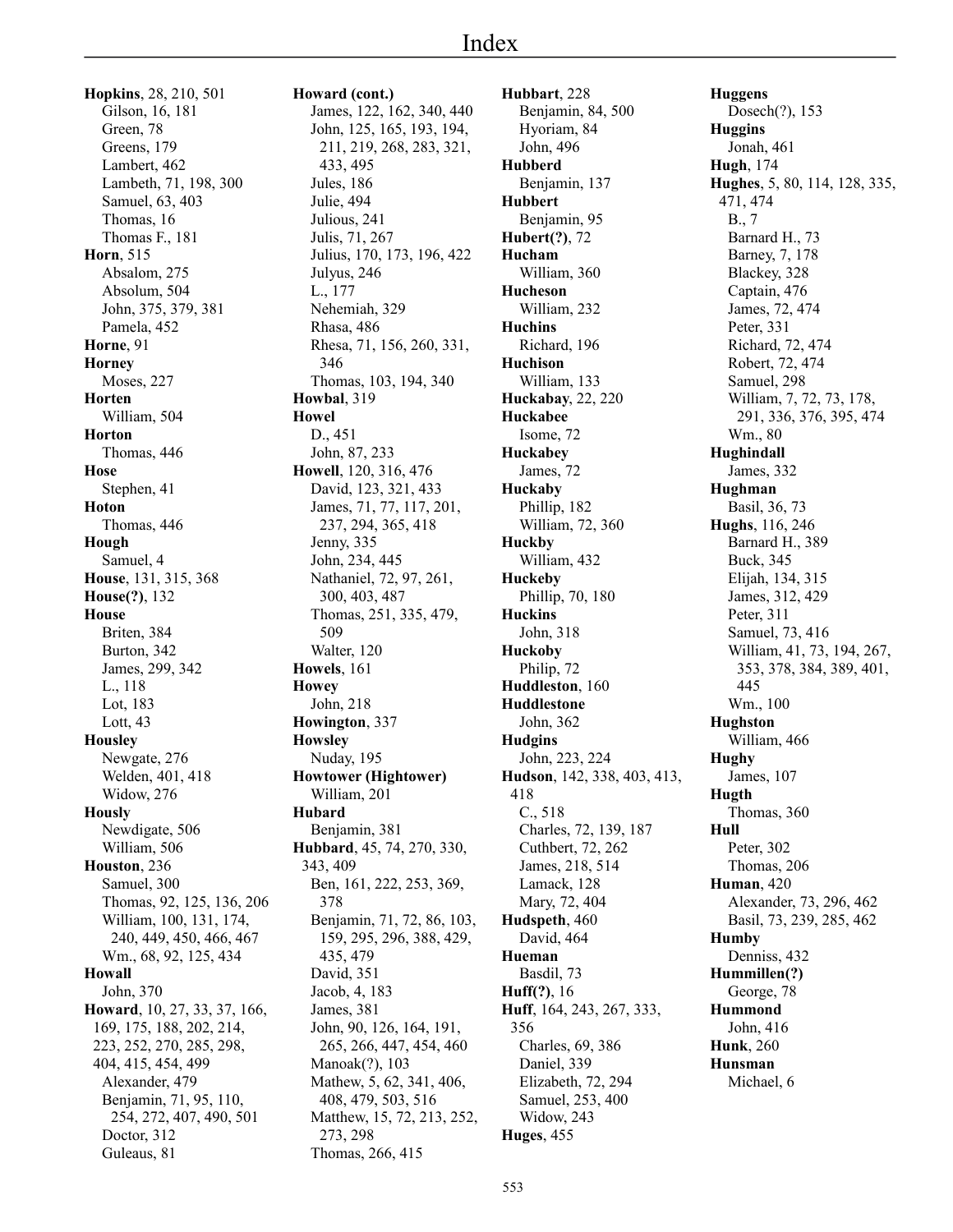**Hunt**, 4, 10, 17, 21, 47, 154, 171, 187, 225, 252, 258, 277, 297, 309, 328, 403, 413, 421, 438, 464, 473, 479, 514 **Hunt(?)**, 38 **Hunt** Elisha, 237, 315 Fitz Maurice, 73 Fitzmorris, 288 Henery, 73, 510 Heniry, 511, 512 Henry, 25, 51, 60, 73, 116, 210, 257, 258, 275, 278, 281, 283, 301, 488, 489, 495, 504, 507 Herrod, 267 James, 36, 78 Nathaniel, 450 R., 1, 21, 442 Richard, 412 Richardson, 1, 58, 73, 90, 144, 207, 209, 212, 216, 217, 218, 229, 231, 292, 310, 358, 430, 447, 514 Richardson, Sr., 231 William, 483, 503 **Hunter**, 41, 83, 272, 367, 449, 475 Dabriel, 28 Dabzeal, 73 Dabziel, 73, 170, 201, 425, 426 Dalzeal, 456 F. L., 181 Jacob, 486 Samuel, 73, 74, 87, 123, 171, 274, 281, 369, 404 William, 502 **Huntsman**, 81, 195, 387 Michael, 93, 224 Michel, 417 **Huntson**, 228 **Hurley**, 200, 298 John, 74, 153, 189, 276 William, 461 Wm., 153 **Hurly**, 505 John, 35 **Hurshone** Thomas, 367 **Hurt** Elisha, 92, 443 **Hurt(?)** Elisha, 92 **Hurt** Joel, 324 Wm., 336

**Huse** Sharp, 215 Tharp, 74 **Huseton** Thomas, 40 William, 40 **Huston** Fielden L., 39 **Hutching**, 5 James, 448 **Hutchings**, 459 John, 74, 202 **Hutchingson**, 432 James, 344 **Hutchins**, 436 John, 113 **Hutchinson**, 141 J., 322 James, 67, 74, 322, 323, 330, 335, 463 Jonathan, 74, 221 Joseph, 319 William, 74, 292 **Hutson** Culbird, 75 James, 151 Lamuch, 387 **Huytch** Thomas, 75 **Hytch** Thomas, 424 **I Indine(?)** John, 104 **Inloe** Lavastin, 62 **Inlore** Savastin, 345 **Inlow** Silvester, 425 **Inskitt(?)** John, 503 **Irvee(?)** Benjamin, 50 **Irvin**, 40, 431, 462 Issiah T, 19 **Irvin(?)** J. T., Sr., 103 **Irvin**

James, 378 John, 378 **Irvine**, 373 James, 214

Samuel, 104

**Irving**

## **Irwin**

D., 92 I. T., 184 Isaiah T., 175 Isiah T., 178 John, 385 Josiah, 385, 386 **Island**, 167, 414 Abraham, 272, 501 Absalom, 87, 167, 207, 240, 274 Absolum, 503 Dugless, 496 **Issiac** Samuel, 75 **Ivey** Charles, 387 Mrs., 380

## **J**

**Jack**, 137, 217, 380, 409, 438 Captain, 213 James, 82, 128, 135, 197, 275, 301, 304, 351, 388, 434, 452, 455, 484, 502, 505 John, 11, 82, 140, 211, 256, 266, 288, 294, 395, 406, 451, 455, 484 Samuel, Heirs, 135, 388 **Jackson**, 3, 25, 34, 51, 54, 87, 104, 131, 133, 148, 166, 169, 176, 186, 211, 231, 232, 280, 338, 351, 356, 374, 378, 396, 415, 420, 434, 445, 466, 470, 509, 512 A., 451, 467 Ab., 513 Absalom, 82, 105, 193, 205, 213, 218, 235, 236, 395, 456 Absolam, 426 Absolom, 432, 435, 449, 455 Amasa, 426 B., 28 Benjamin, 82, 95, 208, 236, 341, 411, 426, 438 Capt., 22 Charles, 82 Daniel, 82, 172, 251, 254, 338, 392, 480, 491 David, 21, 179 E. John, 82 Harris C., 52, 82, 182 James, 22, 405, 448

**Jackson (cont.)** John, 73, 82, 83, 85, 90, 111, 389, 392 Joseph, 42, 83, 119, 275, 367, 449, 504 Joshua, 83 Lucey, 186 N., 82 Nathaniel, 32, 38, 83, 104, 148, 238, 256, 263, 341, 352, 364, 373, 485 Norris C., 183 Peter, 13, 63, 83, 94, 147, 205, 216, 248, 258, 401, 485 **Jackson(?)** Peter, 482 **Jackson** Reuben, 83, 193, 347, 425 **Jackson(?)** Richard, 107 **Jackson** Richard, 205 Robert, 56, 83, 109, 148, 307, 309, 320, 333, 426, 430, 438, 451, 471 Robt., 25 Ruben, 53 S. Daniel, 82 Walker, 341 Walter, 82, 438, 456 Widow, 378 William, 250, 276, 401, 478, 505 Wm., 83, 100 **Jacon(?)**, 117 **Jacson** George, 40 **Jakson** Absalom, 21 **Jamasson(?)**, 506 **Jamenson**, 118 **James**, 88, 168, 194, 229, 271, 437, 438, 475 Bailey, 397 **James(?)** Barnard, 291 Edward, 267 **James** Elias, 376 Enoch, 45, 83, 111, 124, 208, 229, 239, 360, 371, 372, 376, 397, 404 Enock, 146, 473 Samuel, 360, 362, 376 Sarah, 83, 250, 478 William, 52, 246, 462 Wm., 230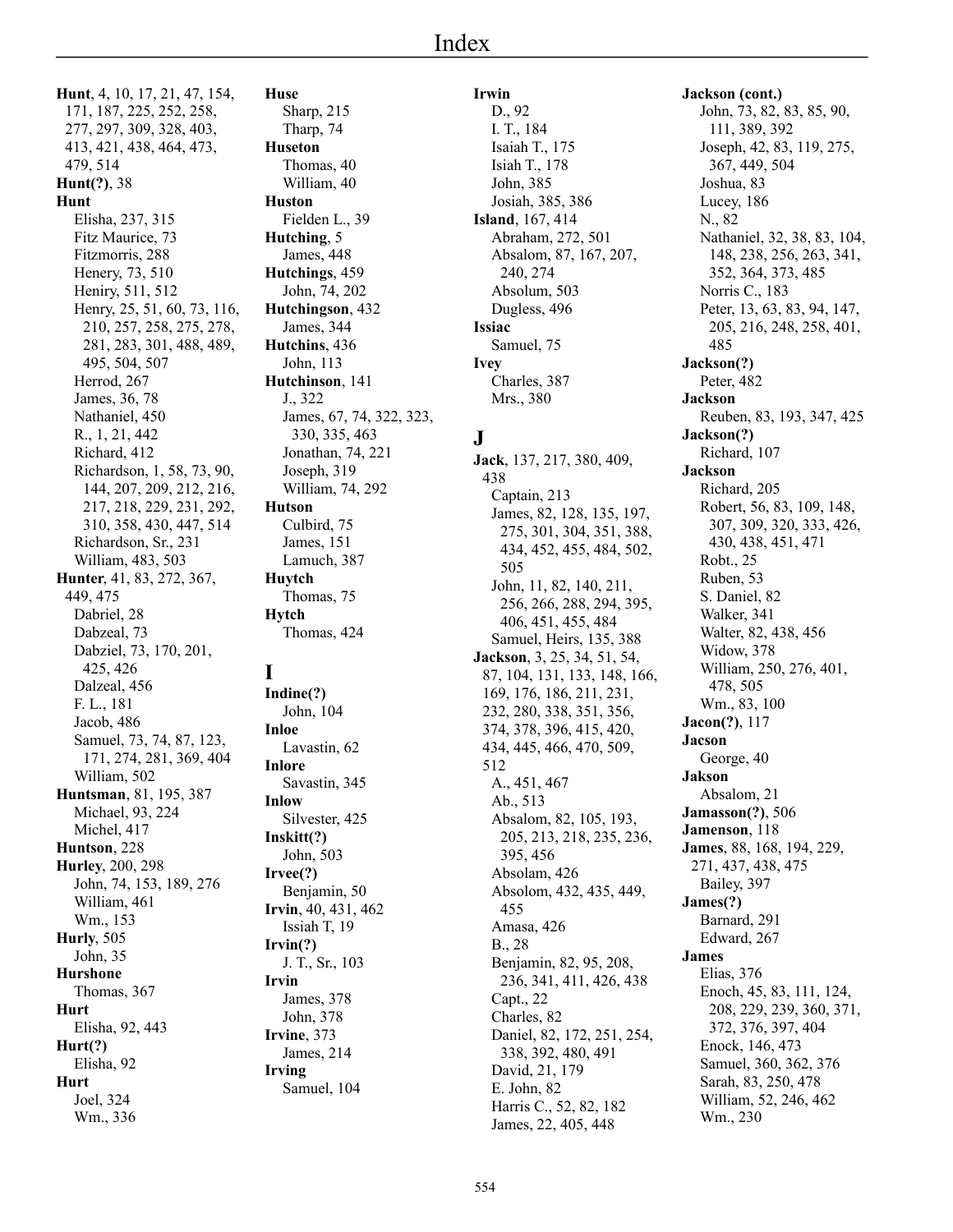**Jamison**, 163 Robert, 83, 209, 238, 404, 410 **Janning(Jennings)** Willis, 204 **Janott** Howell, 472 **Jaret(?)** Darrick, 481 **Jarist(?)** William, 48 **Jarmanie**, 81, 277 **Jarmany** William, 376 **Jarmeney** William, 132 **Jaroson(?)**, 147 **Jarrel**, 264 **Jarrell** John L., 45 John S., 182 **Jarret** Faddy, 371 **Jarrett** Deavereux, 228 Devereux, 249 Faddy, 77 George W., 65 Howel, 227 **Jarrott**, 316 George W., 183 Nicholas, 383 **Jarvis**, 203 Wm., Heirs, 84 **Jarvoice** Charity, 3, 240 **Jary**, 336 **Jeaver** Jacob, 387 **Jenings**, 319 Persillen, 490 **Jenison** E., 376 **Jenkins**, 156, 217, 242, 275, 278, 302, 362, 381, 482, 507 Caleb, 37 Mrs., 34, 177 Robert, 67, 84, 204, 209, 227, 493, 513 Sterling, 84, 190, 277, 314, 463, 506 William, 245 Zachariah, 307 **Jenkins(Jinkins)**, 144 Sterling, 306 **Jennings**, 59, 170, 226, 244, 359, 441, 457 Caleb, 331 Miles, 142, 244, 407, 468

**Jennings (cont.)** Penella, 254 Presella, 302 William, 425 **Jennining** James, 149 **Jennins** John, 435 **Jeraigan(?)** Needham, 63 **Jermany**, 193 **Jernigan** Nedham, 401, 418 Needham, 218 **Jerril** Wm., 60 **Jersellay**, 189 **Jewell(?)**, 437 **Jewell** Henry, 121 **Jiles**, 142, 305, 421 Robert, 187 **Jinee** William, 467 **Jinkins** Robert, 84, 266, 283 Sterling, 84 **Jinning(Jenning)** Kaleb(Caleb), 331 **Jinnings** Caleb, 84 Miles, 84 **John** Dennis, 489 Hineley, 399 Isaac, 55 John, 204 **Johnson**, 84, 124, 163, 198, 217, 228, 256, 270, 279, 323, 324, 337, 357, 358, 361, 484, 499 Abraham, 467 A.C.S.(?), 350 Adam, 335 Alexander, 84, 105 Andrew, 84 C., 138 Caleb, 85, 133, 336, 358 Daniel, 188, 350, 385, 501, 519 E., 161 George, 221, 411 Israel, 266 J., 184 Jacob, 5, 62, 84, 173, 388, 447, 515, 520 James, 84, 488 **Johnson(?)** Joel, 481

## **Johnson** John, 14, 80, 109, 149, 170, 173, 225, 278, 362, 399, 417, 421, 493, 507 John H., 350, 516 John Huchings, 256 John Hutchings, 398 John Hutchins, 84, 220 John P., 103 Joseph P., 84 McGill, 174 Nancy, 108, 181 Nathan, 126, 299, 305 Nathan, Sr., 299 Nathaniel, 250, 477, 491 Reuben, 18, 286, 361 Reubin, 140 Richard, 85 Samuel, 107, 180 Thomas, 36, 85, 107, 180, 236, 239, 301 W. William, 111 William, 85, 95, 102, 140, 200, 206, 279, 327, 333, 349, 392, 508, 520 Willis, 85 Wilson, 85, 87, 349 Wm., 85, 90, 127, 224, 335 **Johnston**, 5, 34, 40, 49, 100, 131, 203, 217, 222, 225, 228, 265, 309, 313, 315, 316, 317, 369, 378, 386, 400, 439, 508 Absalom, 140 Adam, 79, 327 Alexander, 210, 229, 449 Andrew, 25, 317, 327, 422, 453, 462 B., 374 C., 31, 369, 394 Daniel, 85, 140, 188, 273 Edmond, 453 Edward, 319 G., 385 George, 85, 189 James, 259 John, 18, 65, 85, 166, 196, 231, 266, 320, 359, 388, 406, 442, 517 John H., 440, 489 John Huchings, 29 John Hutching, 85 John Hutchings, 425 Joseph, 427 Joseph B., 152, 391 Joseph P., 385 Mathew, 347 Moses, 66, 218 N., 317, 326, 374

**Johnston (cont.)** Nathan, 85 Reuben, 86, 212, 376 Reubin, 62 Richard, 224 Thomas, 113, 236, 291, 301, 303, 453, 463 Welborn, 435 William, 201, 203, 218, 219, 295, 305, 356, 372, 377, 406, 427, 437, 453, 467, 496 Willie, 85 Willis, 417, 422, 468 Wilson, 79, 85, 417, 468 Wm., 21, 69, 79, 86, 225 Zachariah, 283, 512 **Johnstons** William, 145 **Johsnon** Joseph, 4 **Joiner(?)**, 7 **Joiner**, 8, 261, 333, 356, 488 Jonathan, 259 Sarah, 519 **Joles** John, 78 **Jones**, 5, 8, 16, 24, 41, 45, 56, 62, 76, 77, 88, 95, 97, 121, 138, 141, 145, 154, 155, 156, 159, 160, 166, 169, 186, 199, 208, 222, 238, 242, 245, 258, 298, 307, 324, 345, 363, 367, 371, 382, 388, 399, 403, 404, 407, 408, 413, 414, 415, 426, 449, 451, 453, 454, 469, 471, 476, 499, 507, 510, 513 Adam, 158 Barnard, 25 Col., 212 Darlin, 38, 444 Darling, 414 David, 113, 275, 427, 504 Edward, 86, 91, 103, 149, 153, 221, 227, 257, 268, 273, 314, 360, 458, 489, 495, 501, 517 Edward, Esq., 272 Edward, Esq,, 501 Gabriel, 379 H., 316 Henrey, 169 Henry, 19, 24, 41, 64, 73, 86, 87, 130, 149, 228, 230, 233, 248, 251, 288, 314, 344, 371, 407, 425, 441, 447, 449, 456

Henry, Dr., 24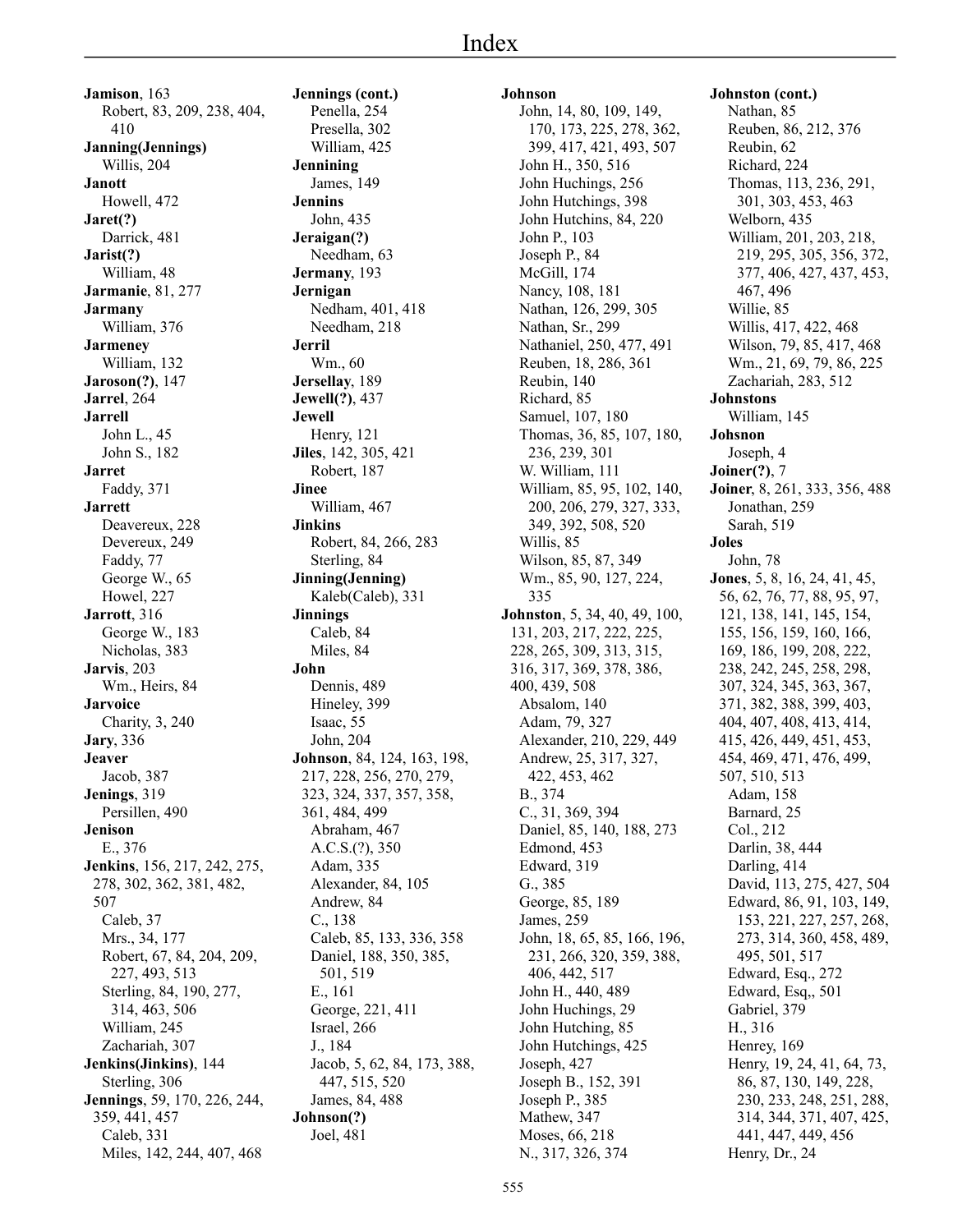**Jones (cont.)** Henry, Esq., 86, 416 Hugh, 86, 96, 111, 205, 229, 295, 418 Isaac, 21, 240, 246, 301, 430, 442, 444 James, 64, 71, 173, 191, 331, 445, 473 John, 5, 15, 27, 32, 33, 54, 64, 78, 86, 87, 100, 126, 146, 192, 202, 204, 212, 233, 250, 251, 257, 265, 283, 286, 288, 292, 303, 313, 348, 416, 422, 433, 441, 447, 461, 480, 485, 492, 493 Jonathan, 87, 289 Joseph, 87, 116, 230, 323, 399, 423, 434, 435 Lewis, 200, 341 M., 405 Marshall, 213, 218 Mason, 131, 183 Michael Wm., 44 Moses, 42, 87, 283, 379, 383, 512 Mrs., 96 Nathan, 217, 218 Nathaniel, 193, 429 Phil, 73 Philip, 192, 456, 463 Phillip, 86, 87 Presiller, 274 Priscilla, 87 Prisiller, 503 R., 409 Randolph, 383 Richard, 73, 87, 274, 281, 316, 510 Robert, 501 Russel, 87, 129, 145, 458 Russell, 120, 197, 356, 360, 460 S., 106 Samuel, 127, 168, 333, 391, 414 Simon, 57, 327 Thomas, 24, 87, 104, 231, 270, 321, 351, 359, 383, 417, 427 W., 96, 381 Widow, 173, 207, 272, 433, 501 William, 6, 87, 103, 237, 242, 295, 319, 323, 331, 349, 352, 389, 394, 464, 495 William(?), 86 Wm., 31, 115

Wyley, 157, 177

**Jons** William, 188 **Jonson** William, 490 **Jonston** Bartlet, 132 Caleb, 87 William, 301 **Jordan**, 50, 99, 122, 309, 348, 410, 428 Absalom, 196 Baxton, 87, 224, 233, 439 Baxtor, 87 Charles, 28, 149, 252, 403, 478 Edmond, 88, 349 Jacob, 6, 364 Joshua, 314 Josiah, 88, 99, 202, 214, 349, 437 Mr., 30 Nathan, 239 Richard, 87, 439 Samuel, 43, 63, 199, 222 Zachariah, 6, 64, 403, 425, 445 Zachariah L., 28 **Jordin**, 269 **Jordon** Baxton, 413 Edmond, 357, 440, 459 Edmund, 432 Jacob, 87, 314, 447 Josiah, 49 Nathan, 88 Samuel, 314, 434 Solomon, 88, 363, 471 Zachariah, 171 **Jordon(Jourdon)** Edmund, 88 **Jorkins(?)** Zachry(Zachariah), 88 **Jornatt** R. D., 472 **Jornigan** Nathan, 248 Nedham, 482 **Jory**, 468 **Josee** Henrey, 129 **Joseph** John, 148 **Josey** Henry, 45, 108, 245, 322, 341, 343, 398, 406 **Josiah** Carter, 370 **Jossey** Henry, 40, 236, 398, 424

**Jossy(?)** Henry, 68 **Jourden**, 358 **Jourdon** Zachariah, 313 **Joy**, 373 Alexander, 108 C., 179 **Joyner** Jonathan, 485 **Juel** Joseph, 169, 334 **Jules**, 223 **Jurdin**, 498 **Justice** Archy, 234, 473 John, 234, 473

## **K**

**Kain** John, 124 Richard, 88, 327 **Kanabrew**, 341 **Kannaday** Robert, 88 **Karr**, 144 George, 518 Henry, 88, 131, 237, 238, 275, 307, 312, 414, 426, 504 John, 316 **Karr(Carr)** Henry, 88, 413 **Karrel**, 236 **Kasey** William, 242 **Kay(?)** Edward, 89 **Keath** James, 403 **Keating** Edward, 88, 95, 478 **Kedde** James, 458 **Keellor** John, 96 **Keelor**, 241, 460 Isaac, 205, 223 **Keelough** David, 89 **Keen** Gilbert, 280, 281, 510 Mary, 281, 510 Massey, 280, 282, 510, 512 William W., 249 **Kees**, 35 James, 446 John, 89, 434

**Keese**, 35 **Keeth** Abraham, 443 James, 63, 232 **Keeting** Edward, 251 **Keith** Abraham, 427, 428 James, 246, 425 John, 428 Samuel, 428 **Keliough** Samuel, 89 **Kellay** John, 89 **Kellee**, 215 **Kelley**, 18, 38, 137, 145, 188, 193, 217, 225, 229, 262, 265, 286, 293, 415, 443, 475, 503 Barnard, 232, 236, 332, 459 Edward, 137, 307, 324, 443 Hugh, 174 James, 89, 340, 351, 516 Joel, 342 John, 14, 43, 52, 68, 82, 140, 153, 154, 197, 211, 223, 255, 262, 266, 276, 281, 288, 290, 311, 317, 339, 354, 363, 407, 422, 440, 447, 448, 491, 505, 520 John(?), 179 Loyd, 219, 334 Peter, 46 Robert, 89, 351 Thomas, 262, 491 Widow, 104, 134, 360, 367 William, 89, 169, 188, 234, 273, 306, 310, 317, 332, 341, 342, 409, 516, 520 William, Jr., 234 William, Sr., 89, 501 Wm., 100 **Kellie**, 97, 308 **Kellogh** John, 483 **Kellough**, 134 Allen, 89, 332, 408, 409 David, 359 John, 254 Samuel, 359 **Kelly**, 56, 151, 246, 493, 497, 515 Barnard, 89, 90 Edward, 424, 443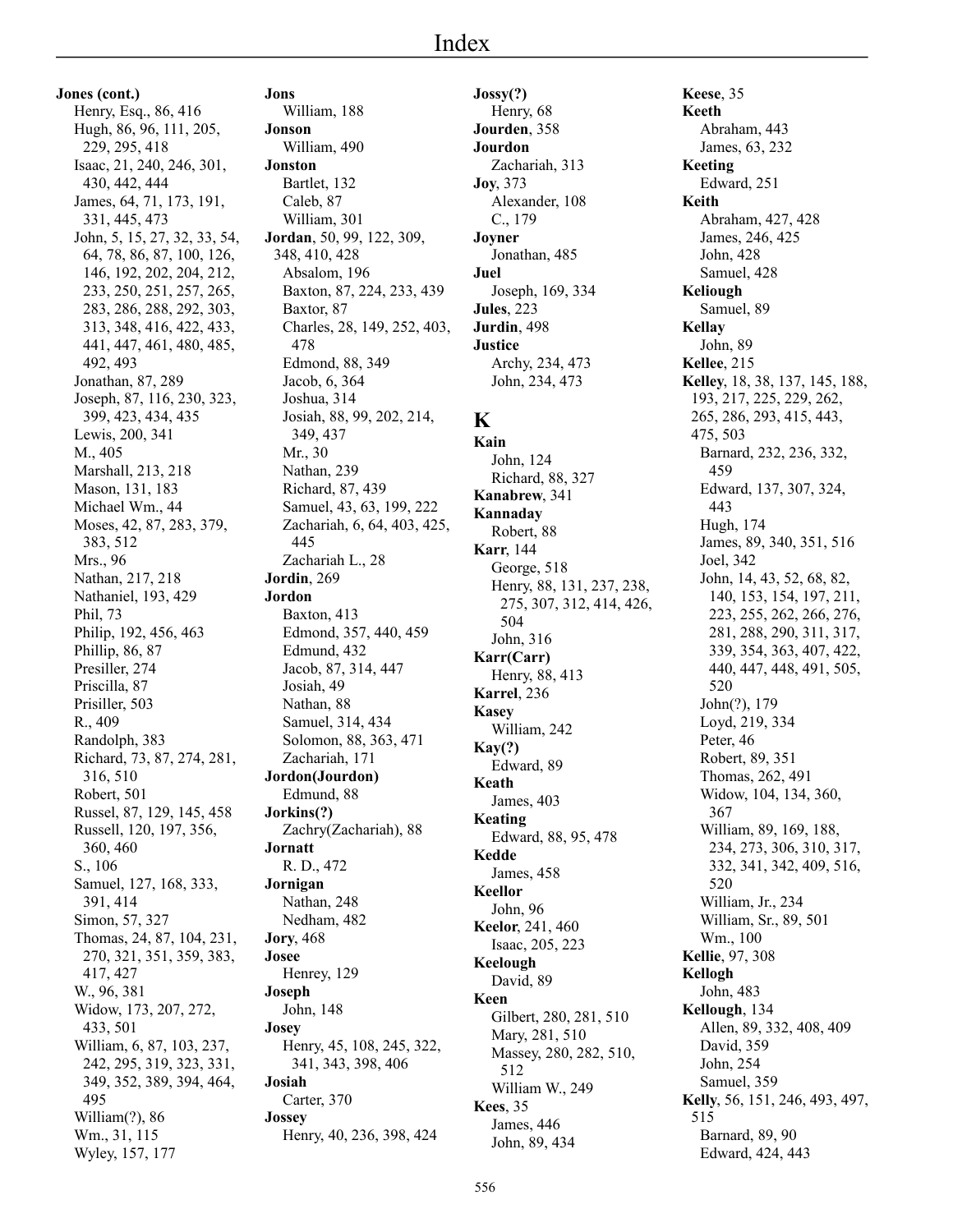**Kelly (cont.)** Elijah, 83, 367 Hugh, 428 James, 149 Joel, 63 John, 50, 56, 90, 102, 337, 398, 402, 414, 483, 510 Loyd, 397 W., 420 Widow, 83 William, 51, 249, 454, 477, 516 **Kelly(Kelley)** James, 366 **Kelough** Allen, 407 **Kembru** William, 469 **Kemp**, 66, 174, 199, 286, 332 Joseph, 30, 79, 110, 207 Thomas, 10, 79, 110, 122, 145, 207, 252, 299, 446, 478 William, 222 **Kenalley**, 465 **Kendall**, 378 Reuben, 117 Reubin, 185 William, 456 Wm., 73 **Kendrick** John, 173 **Kenebrew**, 420 Jacob, 277 Shadrack, 512 **Kener** Michael, 469 Michael T., 446 **Kenman** John, 472 **Kennada** Widow, 151 **Kennaday**, 146 **Kennebrew**, 14, 229, 508 Jacob, 14, 521 **Kennedy**, 316 David, 453 Jacob, 190 Joseph, 453 Robert, 90, 327, 335, 453 Thomas, 79 Trawick, 495 **Kenney** William, 368 **Kenny** James, 366 **Kent**, 110, 118, 371 Abraham, 197 Alison, 46

**Kent (cont.)** Allison, 391 D., 98 Gilbert, 391 James T., 90, 177 Peter, 90, 177 Thomas, 98, 390 William L., 177 Wm. L., 90 **Keoghandol(?)** Johnathan, 79 **Keough** John, 121 **Kerns** Nancy, Widow, 3 **Kerr**, 56 David, 372 James, 417, 518 **Kersey**, 327, 340 Stephen, 73, 90, 229, 447 **Keterue** Jonathan, 355 **Ketteral** Jonathan, 98 **KeyKindall** James, 202 **Keykindall** James, 386 Jonathan, 386 **Kid**, 435 **Kidd** Andrew, 90, 221, 440 James, 90 Webb, 217 Widow, 220 **Kilgo**, 153, 456 Linchfield, 90, 303 **Kilgore**, 40, 72, 75, 123, 267, 293, 294, 320, 325, 337, 356, 402, 410, 472, 495 Allen, 305 Heirs, 388 John, 91, 256, 262, 324, 328, 330, 469, 472, 484 Lonefield $(?)$ , 36 Peter, 66, 73, 91, 203, 441, 464 R., 91, 330 Ralph, 442, 469 Robert, 91, 200, 203, 256, 262, 275, 278, 484, 504, 507 Samuel, 305 William, 66, 91, 203, 344, 464 Wm., 41 **Kilgore(Killgore)**, 307 **Killgore**, 360 John, 34, 91, 367 Linchfield, 360

**Killgore (cont.)** R., 34 Ralph, 91 Robert, 91, 360, 367 Robert, Heirs, 100, 177 **Killigore** John, 91 **Killough** Allen, 91, 150 Isaac, 91, 305 Samuel, 91 **Kilton**, 443 **Kimbree** John, 10, 91, 191 William, 10, 91, 150, 191, 517 Wm., 123 **Kimbro**, 513 John, 415 William, 415 **Kimbrough**, 38 John, 10, 91, 288, 294, 347, 358 William, 288, 296, 347, 358 Wm., 91 **Kimbrow** Jacob, 508 John, 321 **Kindal** Jeremiah, 171, 421 **Kindall** James H., 6 James Key, 215 Jeremiah, 189, 198, 199, 202, 212, 225, 241, 402 Jonathan Key, 214, 216 **Kinebrew**, 279 Jacob, 91, 279, 506, 519 **King**, 6, 43, 50, 115, 120, 210, 276, 279, 332, 336, 339, 351, 352, 367, 434, 435, 447, 505 A., 443 Alexander, 92, 125, 136, 206, 449, 450, 467 Andrew, 17, 81, 92, 122, 315, 369, 427, 428, 441, 443, 445, 447 Benjamin, 23 H., 125 Henry, 95 Hugh, 65, 92, 173, 196, 206, 214, 408, 410, 450, 466 Jacob, 221 Joel, 92, 110, 207 John, 92, 103, 133, 136, 188, 202, 206, 262, 267, 274, 278, 366, 411, 425,

**King (cont.)** John (cont.) 441, 449, 458, 467, 491, 495, 501, 503, 508 John, Esq., 273, 279, 298 Kincher, 70, 180 Mr., 28 Richard, 89, 92, 340, 431 William, 64, 239, 313, 314, 343, 508 Wm., 88 **Kingson** Richard, 391 **Kingson(?)** W. Richard, 92 **Kinman** James, 92, 352 Mary, 189 Samuel, 352 Wm., 93 **Kinmon(?)** Widow, 74 **Kinnbrew** Jacob, 93 **Kinnebrew**, 10, 225 Jacob, 109, 186, 431 Shadrick, 283 **Kinny(?)** Ruebin(?), 182 **Kinsman**, 47, 348 Widow, 221 **Kirk**, 486 Caleb, 93 Edward, 461 John, 11, 20, 93, 190, 198, 259, 260, 461, 488 Joseph, 20, 93, 259, 260, 488 Richard, 261 Samuel, 82 **Kirkendal**, 134 **Kirkendall**, 408 **Kirkland** Richard, 498 **Kirksey** Edward, 64, 313 John, 64, 313 **Kitchens**, 160 Joseph, 8 **Kiven** Richard, 98 **Knight** Arthur, 175, 183 William, 494 **Knox**, 127, 187, 222, 438 Abraham, 460 Absalom, 93, 100, 195, 203, 259, 287, 332 Absolom, 55, 102 Absolum, 488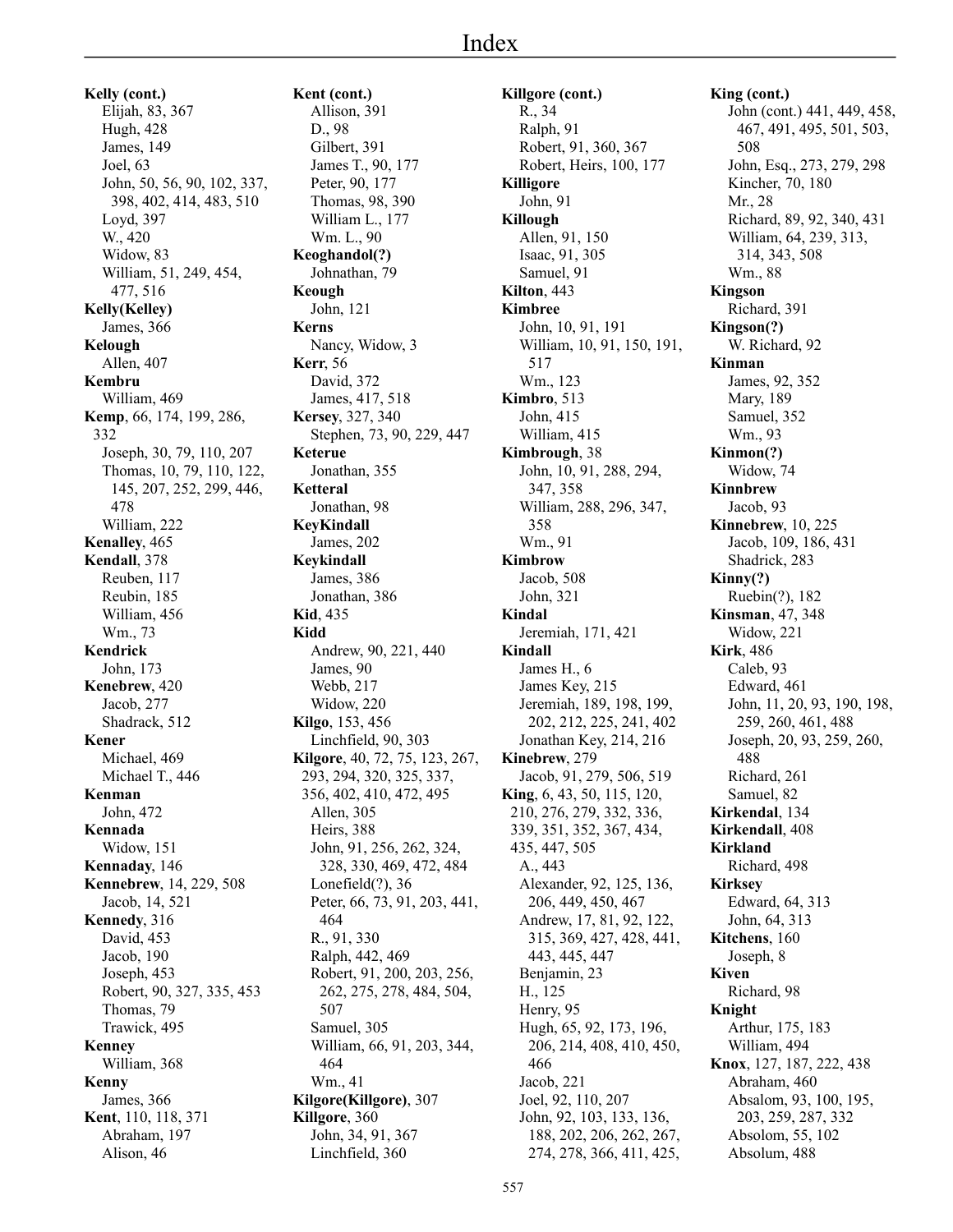**Knox (cont.)** Ben, 260, 266, 493 Benjamin, 2, 57, 117, 186, 439, 476, 487, 515 Charles, 518 James, 203 John, 93, 210, 319, 463 John, Heirs, 126 Joseph, 93 S., 242 Samuel, 57, 93, 375, 516 William, 168 Wm., 334 **Koan**, 148 **Kof(?)**, 413 **Konly(?)**, 480 **Korum(?)** Wm., 59 **Kurrey**, 63, 232 **Kuykindale** James, 93 Jonathan, 93

### **L**

**Lace**, 136 **Lacey** William, 452 **Lachey** William, 19 **Lackey**, 133, 161, 406 Alexander, 203 Thomas, 93, 201, 206, 216, 217 William, 75, 93, 151, 258, 289, 295, 396, 509 Wm., 38 **Lackie**, 263, 497 Thomas, 251 William, 299 **Lacky** William, 254, 280, 407 **Lacy**, 101 William, 504 **Ladner** Daniel, 93, 224 **Lain** Barnard, 340 **Lait**, 35 **Lake**, 282 **Lamar**, 194, 412, 434, 452, 519 Arthur, 415 B., 74 Basil, 9, 27, 64, 81, 94, 152, 171, 209, 268, 270, 277, 285, 287, 288, 291, 304, 313, 314, 322, 325, 361, 421, 456, 461, 499, 506, 508

**Lamar (cont.)** Bazil, 465 Daniel, 219 John, 54, 94, 100, 191, 211, 216, 246, 298 L., 203 Samuel, 198 Thomas, 9, 18, 107, 172, 480 William, 13, 18, 79, 94, 118, 197, 271, 401, 480, 485, 488, 500 Wm., 216 Z., 130 Zachariah, 8, 11, 17, 27, 55, 71, 94, 171, 207, 277, 287, 288, 299, 415, 421, 435, 496, 497, 499, 507 **Lamar(Lamarr)** Basil, 251 **Lamar(Lemar)** Zachariah, 409 **Lamarr**, 227 Basil, 230, 270, 278 William, 268 Zachariah, 255, 265, 270 **Lamb**, 143, 441 John, 94, 242 **Lambed(?)** James, 309 **Lambert**, 79, 359, 471 G., 385 James, 94, 133, 213, 223, 261, 325, 372, 385, 487 **Lammon** Heirs, 339 **Lamon** William, 248 **Lampkin**, 306 **Lampkin(Lamkin)**, 190 **Lampkin(Lumpkin)** George, 278 **Lancaster**, 213, 252, 479 Levi, 251, 258 Levy, 81, 94, 147, 479 **Lance**, 6 **Land** Thomas, 407 **Lander** James, 299 **Landers** Abraham, 72, 95, 97, 262, 278, 403, 497, 507 Jacob, 29, 53, 103, 274 Thomas, 259, 486

**Landrum**, 5, 60, 173, 211, 243, 407, 414, 429 Elizabeth, 95, 202 John, 5, 69, 95, 138, 149, 173, 176, 192, 223, 288, 368, 399, 429 Samuel, 144, 391 Widow, 224, 395 William, 210, 395 Wm., 95 Zachariah, 123, 471 **Lane** Archiable, 487 Archibald, 424 Archible, 261 Arthur, 354, 434 Barnabar, 259 Barnabas, 488 Ezekiel, 332 Gabriel, 95, 386 Garland, 366 James, 240 Joseph, 95, 386 Moses, 381 Richard, 95, 327, 332, 411 Turner, 95, 222 William, 139, 374 **Laney** Archer, 13 **Lanford**, 2 **Lang** John, 86, 95, 157, 249, 275, 298, 504 **Langdon**, 112 John, 58, 95, 393, 394 Samuel, 391 **Langford** John, 267, 495 **Lanhesteer**, 369 **Lanier** Isham, 357 **Lankaster** Levy, 482 **Lankester** Levi, 248 **Lankford**, 87, 192, 463 Ben, 373 Benjamin, 33 John, 95, 425 **Lansicum** James, 515 **Lanton** Joseph, 152, 362 **Laremoore**, 472 **Larence** John, 359 **Larkin(?)** David, 482 **Larnier**, 339

**Larremore** John, 173 **Larrimore** John, 95 **Lary** William, 274 **Lasen(?)** D. J., 178 **Latner** Daniel, 132 **Laudardail** John, 329 **Laudder**, 63, 375 **Lauder** James, 95 **Lauramoore**, 324 **Laurence** Zachariah, 434, 436 **Lavenat(?)**, 119 **Law** Thomas, 100 **Lawray** John, 163 **Lawrence** John, 452 Stephen, 349 Zachariah, 398 **Lawrey**, 406 **Lawry** Jan, 313 **Lawson**, 141, 310 James, 290 John, 52, 376, 387 William, 95, 276, 505 **Layner(?)** Adam, 117 **Layson**, 47 James McLane, 95, 433 James Mihorn, 444 John, 444 Oliver, 444 William, 218, 402 **Le Farland** James, 483 **Lea** George, 95, 96, 157, 418, 449 Johathan, 338 John, 199, 300 Jonathan, 463 Soloman, 463 William, 325, 338, 463 **Leach** Pouditt(?), 134 **Leapham**, 140 Aaron, 47 Fredrick, 98 **Leason** Wm., 96 **Leather**, 399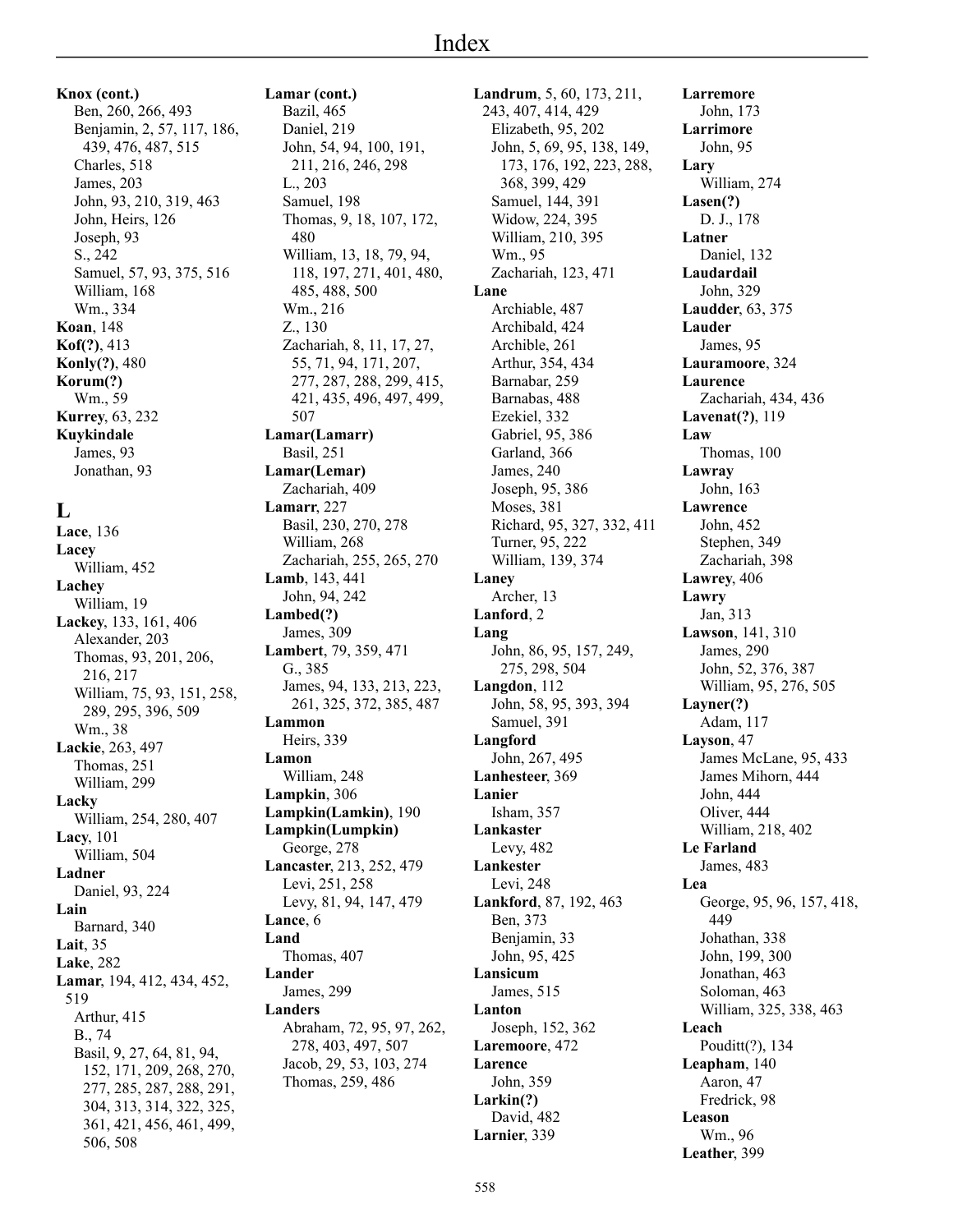**Leavens** Richard, 60 **Leavin** Richard, 9 **Ledbetter**, 241, 315, 332 Arthur, 208, 426, 449 Frederick, 470 Isaac, 234, 470 J., 516 John, 96, 293, 420, 470 Joseph, 172 Major, 99, 428 Mathew, 96 Matthew, 204 **Lee**, 84, 143, 146, 374, 388, 420, 516 A., 391 Drury, 350 G. B., 271 George, 86, 88, 298, 413 Giles, 126, 417 Greenberry, 51, 63, 495 Humphrey, 428 James, 96, 232, 387 John, 2, 87, 127, 180, 215, 387 John, Esquire, 96 Joshua, 55, 96, 220, 239, 448 Soloman, 55 Timothy, 99 **Leeder** John, 384 **Leflar** Philip, 466 **Leflar(?)** Phillip, 8 **Leflar** Phillip, 466 **Leftar** Phillip, 53 **Leftch** John, 44 **Lefton** Elenore, 96 **Leftrich(Leftwitch)** John, 316 **Legate**, 286, 481 Abner, 272, 501 **Leget** Abner, 480 **Legett** Abner, 149 **Leggan** W., 30 **Legget**, 106 **Leggett** Abner, 96 **Leggin** Elisha, 376

**Leggins** Elisha, 376 **Legit** Abner, 106 **Leides** John, 385 **Leids** S., 385 **Leigh** Thomas G., 159, 394 **Leigh(Lee)** Ansyl, 144 **Lemar**, 46, 503 Basil, 494 James, 397 John, 401, 418 William, 495 Zachariah, 484 **Lemarr** Bazel, 127 William, 250 Zachariah, 263 **Len** Giles, 209 Lorin, 487 William, 456 **Lenton** John, 428 **Leonard** E., 461 Elijah, 319, 360, 520 John B., 96, 394 **LePayton** James, 178 **Lepham**, 245, 405 Frederick, 403, 486, 494 Frederik, 478 Fredrick, 96 Mrs., 176 **Lephane**, 9 **Lepratt(?)**, 316 **Lets**, 92 **Lett**, 430 Daniel, 93, 117, 365, 372 Samuel, 478 **Letts**, 92 **Leven** Widow, 299 **Levens** Richard, 498 **Leverate(?)** Robert, 14 **Leveret**, 224, 400 Henry, 308 Joel, 52 John, 96, 132 Thomas, 8, 43, 318, 447 William, 146, 237

**Leverett**, 60, 190, 355, 385 Henry, 96, 344, 419 Joel, 387 John, 96, 190, 327, 387 Mrs., 355 Robert, 78, 96, 97 Thomas, 15, 97, 155, 170, 206, 296, 328, 390, 407, 414, 512 William, 97, 170, 171, 189, 206, 210, 283, 306, 344, 419, 512 Wm., 122 **Leverette**, 22 Henry, 7, 288 Mrs., 7 Robert, 219 William, 7, 292, 293 Wm., 222 **Leverit** Wm., 86 **Leveritt** Thomas, 39, 97, 114 William, 188 Wm., 31, 97 **Levester** Aaron, 215 **Levin** Richard, 480 **Levingston** Abraham, 426, 427 **Levins** Jean, 97 **Levins(Sevins)** Jean, 444 **Levirette** Henry, 155 **Leviston**, 204 Abraham, 421 Robert, 66, 416 **Levrett**, 158, 176, 216 Henry, 244, 317 William, 253 **Levrette** Thomas, 282 **Lewis**, 77, 388 Elijah, 80 George, 4, 392 Jacob, 39, 383 N., 4, 392 William, 4 Wm. W., 104 **Lewiston** Elenor, 405 **Liasy(Layson)** Wm., 95 **Liberty**, 138 **Liftridge** John, 465

**Liggins** W., 386 **Lile** Henry, 28, 349 **Liman** William, 258 **Lin**, 67, 433 Leather, 188 **Lincecum** Merium, 291 **Linch** Richard, 443 **Lindsay**, 170, 175, 212, 247, 275, 332, 337, 469, 472 Abraham, 362 Edmund, 375 Edward, 369 Jacob, 215, 361, 362, 406, 429 James, 341 John, 97, 158, 199, 238, 250, 254, 258, 268, 288, 289, 295, 341, 350, 412, 452, 480, 488, 495, 507 Thomas, 314, 369, 375 Thomas, Heirs, 375 **Lindsey**, 123, 329, 400, 408 Elijah, 65, 382 Jacob, 231 James, 184 John, 10, 62, 151, 508 Leletia, 184 M., 118, 177 Mrs., 19, 184 T., 149 Thomas, 65, 382 Willis H., 184 **Linn**, 134 Abner, 185 **Linns** William, 97 **Linsacom**, 503 **Linsacomb** Widow, 402 **Linsacum**, 155, 229, 304 Merium, 339 **Linsay** Abraham, 97, 278 Edward, 97 Elijah, 97 Jacob, 120 John, 278, 280, 319 **Linsay(Lindsey)** Thomas, 97 **Linscum(?)**, 224 **Linsecom** Widow, 3 **Linsey**, 117, 498 Abraham, 109, 361 Jacob, 57, 97, 109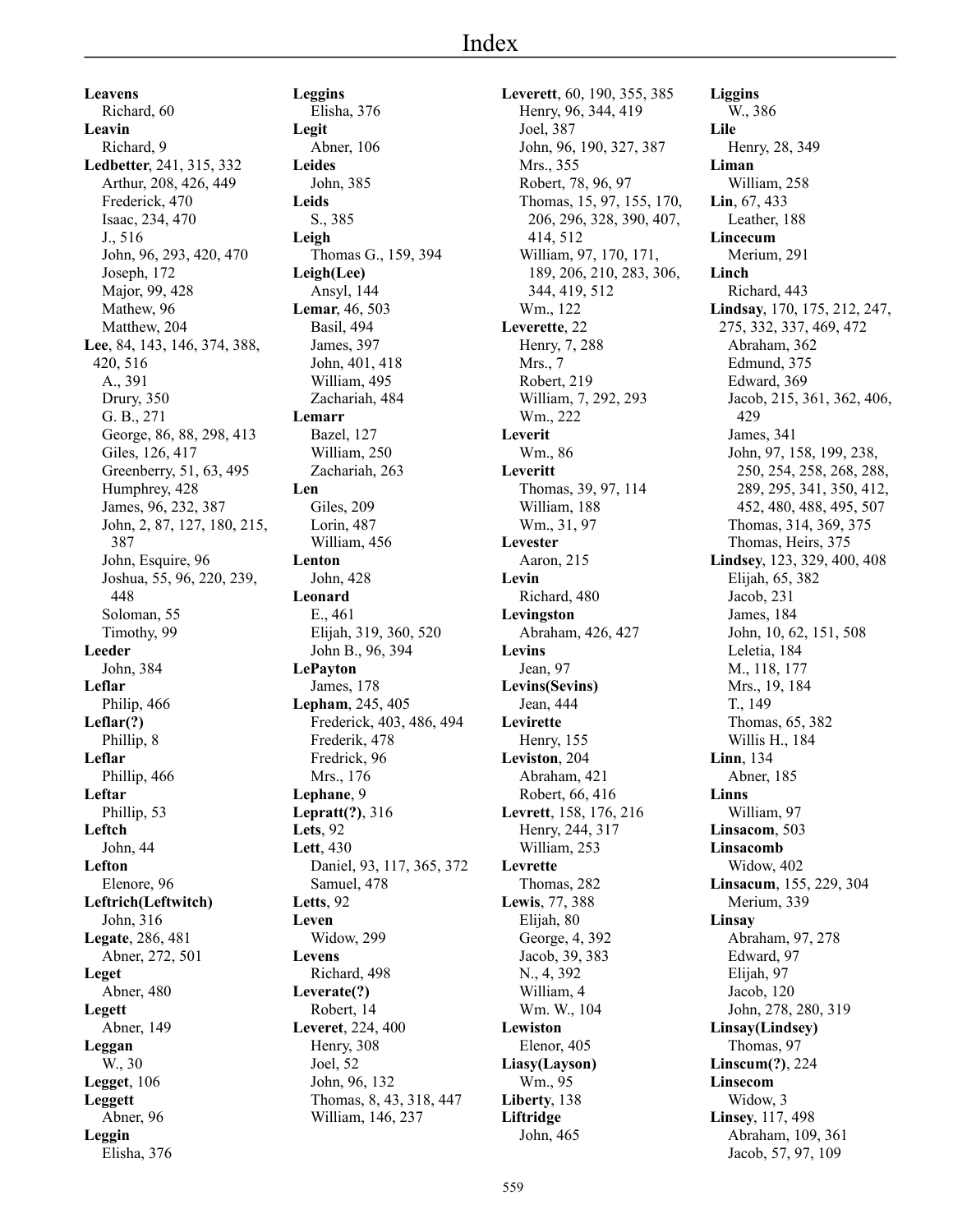**Linsey (cont.)** John, 92, 384, 496 T., 175 Thomas, 86, 361 Thomas, Dec., 97 Thomas, Heirs, 97 **Linsicum** Mereum, 429 Widow, 309 **Linsoome** Hezekiah, 271 **Linsor** John, 276 **Linsy** Abraham, 507 **Linton** John, 98 William F., 466 **Lipham**, 160, 187, 207, 216, 284, 365, 400, 513, 521 Aaron, 98, 339 Aron, 98, 427 Aron(Aaron), 448 Capt., 98 Captain, 448 Frederick, 204, 205, 252, 256, 259, 263, 268, 287, 289, 484, 491 Fredrick, 98, 252, 446 Mrs., 68, 99, 177, 178 **Little**, 112, 172, 335, 363, 379 Col., 98 James, 98, 207, 246, 285, 477 John, 98 John E., 98, 390, 392 John E.,Col., 355 Joseph, 372 M., Heirs, 390 Micajah, Heirs, 98, 392 Thomas, 71, 94, 105, 251, 270, 415, 499, 500 Thomas, Heirs, 99 Thos., 8 Widow, 215 William, 98, 337, 390 **Littleton**, 299 Heirs, 107 James, 438 Mark, 45, 99, 218, 229, 244, 256, 317, 404, 452, 473, 485 William, 320, 378, 449 Wm., 96 **Liturck**, 312 **Liverett**, 58 **Livers** Widow, 138

**Liveston**, 78 Aaron, 97 Robert, 97 **Livingston**, 12 Abraham, 99 **Liviston** Aaron, 416 Robert, 198 **Livistre(?)**, 57 **Lochlon** Savig, 333 **Lock**, 37 John, 99, 351, 445 **Locket** D., 384 Daniel, 4 **Lockey** William, 483 **Lockhart**, 338, 388 Brittain, 371 D., 370 David, 132, 463 Richard, 99, 418, 433, 475 **Locklin** John, 159, 394 **Loe** John, 349 William, 42, 363, 371 **Loes** William, 77 **Lofland**, 292 William, 16 **Loftend** William, 278 **Loftland** William, 507 **Loftlen**, 433 William, 278 **Loftlin** Widow, 27 **Logan**, 420 Philip, 132, 412, 428, 446 Phillip, 99 **Logue** William, 341 **Lomas** Samuel, 99, 202 **Lonat(?)** James, 481 **Lonberd** William, 306 **Long**, 68, 199, 232, 241, 467, 517 Evan, 443 J., 20 John, 295, 480 Joseph, 507 Major, 105, 124, 295 N., 3, 217, 234, 345

**Long (cont.)** Nicholas, 99, 193, 207, 287, 289, 297, 315, 428, 516 Nicholas, Jr., 518 Richard, 176 Richard A., 394 Richard H., 99 **Longstreet** D., 232, 428 Daniel, 21, 63, 99, 100, 131, 431, 432, 439, 467 William, 146, 372 **Lookout** Thomas, 308 **Loper** Jonathan, 100 **Lorance**, 337 John, 100 **Lord(?)**, 85 **Loreman**, 152, 474 **Lorwry** Joseph, 171 **Loson(?)** John, 295 **Losson**, 158 John, 47 **Lott**, 352, 431 **Lourman** John, 100, 190, 301 **Lourmon** John, 60 **Loutheran**, 220 **Love**, 37, 76, 317, 450 David, 100 Davis, 245 John, 36, 105, 218, 400, 449 William, 46, 267, 339, 469, 495 Wm., 36 **Lovel**, 324 **Lovele**, 436 **Lovelis**, 52 **Lovell** John, 236 William, 100 **Loves**, 41 **Lovett**, 351 Richard, 12, 100, 406, 439 **Lovret** George, 157 **Low**, 220 Ebenezer, 90 Elem, 510 Isaac, 283, 512 John, 69, 283 Salley, 62 Vincent B, 388

**Lowden** John, 316 **Lowder**, 244 **Lowe**, 105 Sarah, 100, 177 Thomas, 177 Vincent, 175 **Lowel** John, 34 **Lowell** Zadock, 379 **Lower(Sower)**, 442 **Lowry** Henry, 360 James, 336 John, 203 **Loyd**, 302 Daniel, 359 David, 42, 202, 302 James, 100, 195, 295 John, 100, 171 Samuel, 401 Thomas, 461 **Loyld(Loyd)** David, 100 **Lucey**, 427 **Luckett**, 225 Childress, 208 John, 274 **Luckey** Alexander, 16, 33, 44, 325, 435 D., 392 James, 325 Thomas, 35 William, 51, 100, 228, 332 Wm., 100 **Luckie** Alexander, 68, 101, 261, 364, 491, 516 David, 101, 247 James, 100, 101 Samuel, 491 William, 100, 123 Wm., 101 **Luckky** Samuel, 261 **Lucky** Alexander, 68, 255, 256, 262, 357, 484, 490, 491 James, 256, 262, 490 William, 197, 256, 301, 490, 491 **Ludner** Daniel, 417 **Luke(?)** Robert B., 179 **Lukette** John, 273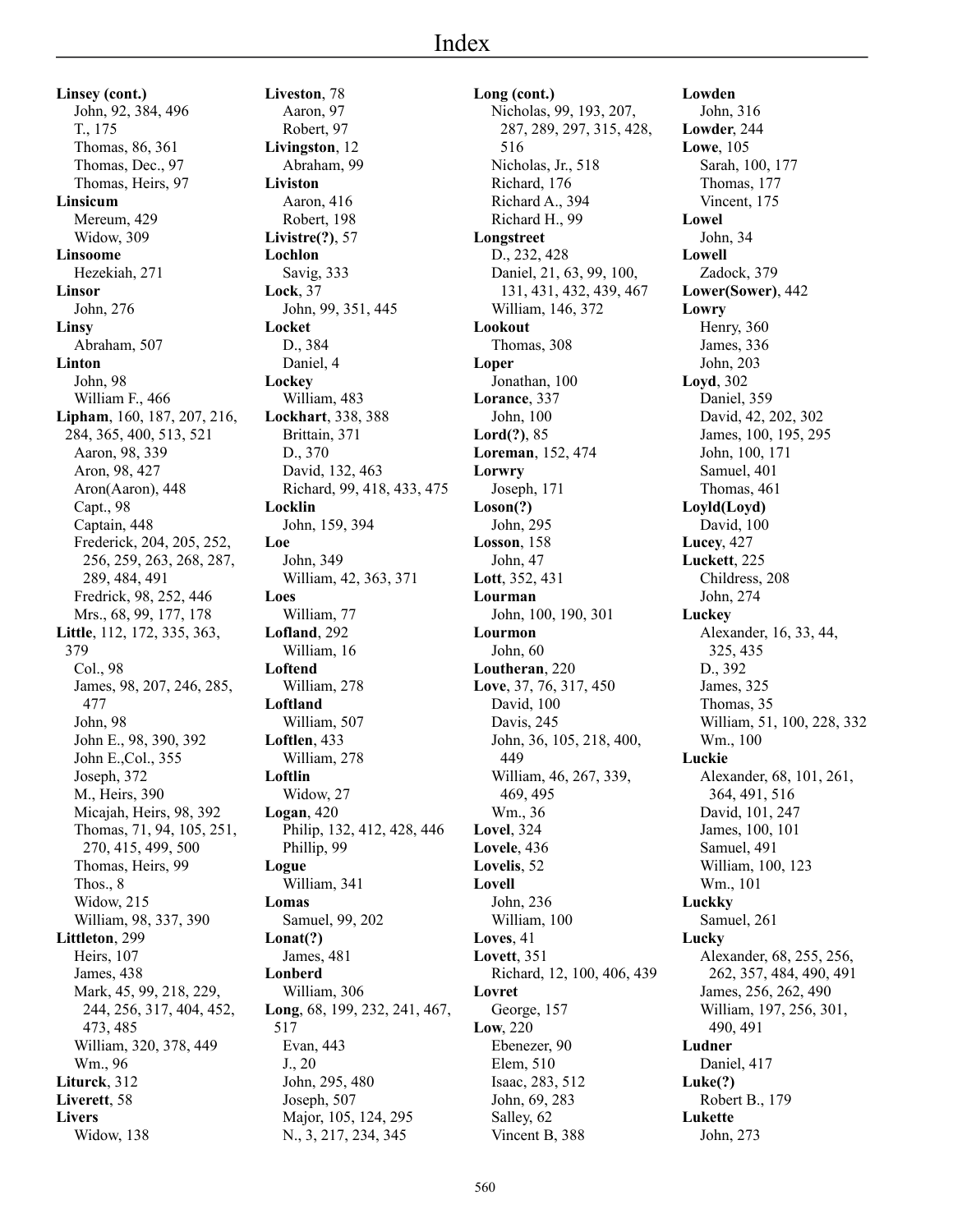**Lukin** Samuel, 283 **Lumbkins** Powers, 303 **Lumkin**, 88 G., 501 George, 36, 54, 70, 101, 113, 491 **Lumpkin**, 77, 119, 205, 212, 260, 344, 350, 438, 465, 469, 504 George, 11, 75, 79, 99, 101, 189, 191, 193, 194, 195, 198, 203, 211, 229, 240, 241, 254, 263, 273, 275, 281, 284, 300, 301, 311, 329, 330, 396, 401, 424, 483, 487, 507, 510, 511 John, 150 **Lumpkin(Lumkin)** George, 330 **Lumpkinn**, 79 **Lumpkins**, 148 George, 101, 300 **Lundsford** William, 44, 382 **Lunsarom**, 274 **Lunsford** Peter, 65, 355 **Luter** Mathew, 54 **Luther(?)**, 6 **Lyle** Henry, 55, 101, 102, 187, 260, 274, 427, 486, 504 Mathew, 379 Matthew, 52 Rhoda, 309 **Lyman** Elihu, 322 **Lyndsay**, 284 John, 265, 288 **Lyndsy** John, 490 **Lynn(?)** Harris, 450 **Lynn** William, 462 **Lyon** Nathan, 181 **Lyons** John, 126 **Lysle** Rhoda, 46, 391 **Lyttle** Thomas, 263

# **M**

**MacClendon** Isaac, 506 **Machan** Margaret, 96, 402 **Mackee**, 446 John, 307, 318, 452, 457, 464 **Mackelroy** R., 519 **Macker**, 326 John, 353 **Mackey** John, 433 Wm., 232 **Mackie**, 11, 303 John, 1, 6, 7, 49, 50, 89, 122, 207, 334, 335, 336, 459, 462 Samuel, 336 **Macklin** William, 454 **Macky** James, 324 William, 105 **Macland**, 472 **Maclendon** Travis, 145 **Macy** William, 336 **Madan**, 423 **Madd**, 455 **Madden** Richard, 464 **Maddin**, 288 Richard, 300 **Maddox** Claburn, 233 William, 225 **Madin**, 97 **Magbe** James, 462 **Magby**, 44, 272, 501 James, 462 **Magee** William, 132, 456, 511 **Magill**, 300 **Magin** Nathan, 229 **Maglotant**, 347 **Mahair**, 267 **Mahan**, 85, 495 Archibald, 95 **Mahon**, 188 Margarith, 444 **Mahoney** Dennis, 118, 177 **Mairs** Henry, 377

Hugh, 101, 102, 195 Jacob, 377 **Maise**, 20, 116, 345, 348, 474 **Malbury** Horatio, 466 **Mall**, 31 **Maller(Waller)** Joseph, 195 **Mallery** Stephen, 290 **Mallory** Stephen H., 102 William, 391 **Malory** S., 176 Stephen, 143, 398 Stephen H., 176 Stephen, Sr., 176 William, 46 **Man** Hugh, 281 John, 439 Mary, 382 Milley, 507 Milly, 102, 498 **Manadue**, 275 **Mand(?)**, 224 **Mandue** Henry, 276, 505 **Manedius**, 113 **Maner** John, 49 **Mangars**, 462 **Mann**, 303 J., 137, 293 John, 224, 314, 409 Mary, 306, 314, 367 Milley, 50, 278, 335, 457, 458, 459 Milly, 261 Mrs., 356 Widow, 306, 314, 347 **Manner**, 108, 236 **Manneron** Drury, 425 **Mannin** Drury, 304 **Manning**, 100, 428 David, 245 Drury, 208, 246, 403 **Mannor** John, 510 **Manny** John, 281 **Manor** John, 313, 435 William, 491 **Mansion(?)**, 96

**Manson**, 76, 98, 148, 168, 171, 192, 210, 247, 262, 287, 288, 405, 406, 442, 459, 498 **Manson(?)**, 427 Andrew, 384 **Manson** John, 466 William, 23, 98, 126, 185, 252, 478 **Mar** Hugh, 204 **Maramar**, 204 **Marburry** Horatio, 214 **Marbury** Horatio, 125, 143, 194, 396, 402, 407 **Marckleroy(?)** Reubin, 47 **Marcom** James, 343 **Mark**, 242 **Marklemurry**, 425 **Marks**, 77, 431, 457 James, 243, 334, 457 **Marler** John T., 24 **Mar(Mor)** Hugh, 191 **Marnach** John, 467 **Marr** Hugh, 119, 212, 465, 510 **Marrony** James, 472 **Mars** Hugh, 195 **Marscon(?)**, 140 **Marsh**, 243 **Marshal**, 80, 263, 267, 443, 495 Isaac, 179 Levy, 150, 258, 480 Mathew, 428 **Marshall**, 15, 31, 92, 147, 167, 199, 352, 411, 453 Abraham, 269, 432, 498 Dixon, 102, 190 Isaac, 102 John, 340 Levy, 18, 19, 151, 250, 517 Marion, 22 Mathew, 285, 340 Matthew, 67, 100, 285 Moses, 249 Thomas, 184 **Marshel** Dixson, 156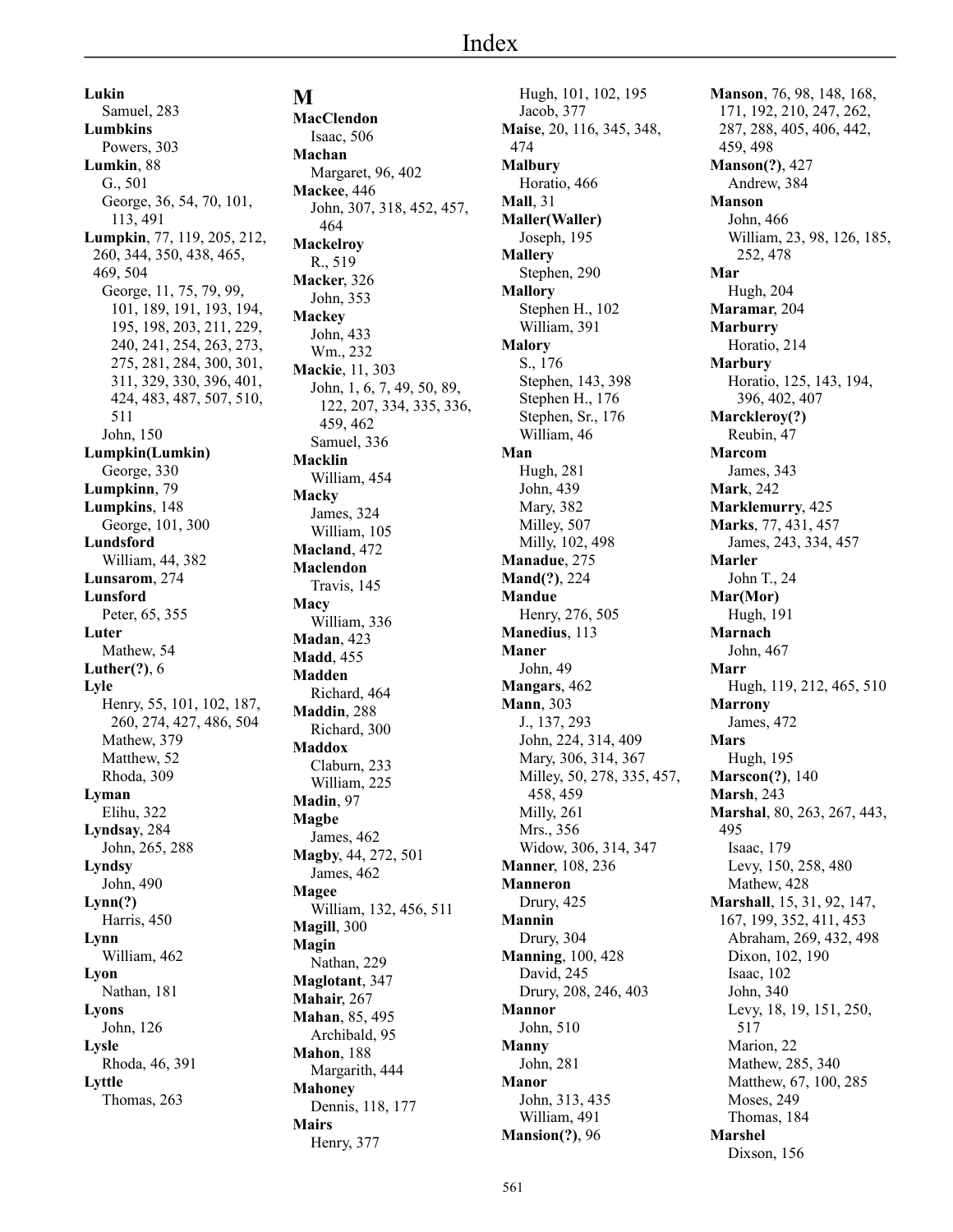**Martain**, 189, 204 Alexander, 342 Mathew, 89 Robert, 328, 370 Roger, 87 **Martin**, 19, 63, 118, 143, 166, 205, 266, 293, 345, 360, 375, 416, 421, 425, 496, 521 **Martin(?)**, 72 **Martin** Austan, 4 Austin, 102, 217, 254, 255, 279, 483 Auston, 102 David, 243, 316 Ganaway, 58, 101, 102, 133, 154, 217, 241, 254, 255, 261, 263, 267, 281, 402, 412, 420, 483, 487, 492, 495, 510 Gannarway, 431 George, 74, 90, 102, 127, 243, 296, 322, 458, 465 Hugh, 441 Jacob, 14, 520 James, 201, 464 John, 380, 390 John, Jr., 103 John, Sr., 103 John T., 185 Juston, 509 Mathew, 169, 265, 310, 454 Matthew, 266, 516 Merrit, 322 Nathaniel, 24, 208, 511 Nathaniel Marshal, 479 Nathaniel Marshall, 252, 501 Robert, 359 Rodger, 319 Samuel, 287, 510 Thomas, 98, 210, 454 William, 390 **Martins** Ganaway, 161 **Marywather**, 405 **Mason**, 145 Gideon, 171, 448 Thomas, 107, 157, 173 **Massey** Adkins, 342 **Masslastie** Round, 374 **Maswell** William, 396 **Mate** David, 257

**Mathew**, 374 George, 489 James, 85, 377 Jeremiah, 452 Oliver, 428 Ralph, 427 **Mathews**, 11, 23, 173, 213, 221, 260, 441, 457 Colonel, 219 General, 29, 256, 411 George, 221, 256, 261, 489, 498 James, 64, 102, 235, 432 James, Heirs, 184 James, Sr., Heirs, 162 Jeremiah, 102, 195 Jesse, 313 John, 339, 378 M., 377 Moses, 419, 430, 477 Oliver, 214, 414, 430 Philip, 250, 422, 477 Philips, 488 Phillip, 67 Ralph, 122, 233, 440, 473 Thomas, 381 Walter, 102 **Mathias**, 113 **Mathis**, 74, 381 Colonel, 305 Ralph, 39 **Matlok**, 471 **Matthew** Jeremiah, 212 **Matthews**, 77, 242, 323, 344, 377 Abraham, 102, 384, 395 Abraham M., 394 General, 317 George, 102, 226, 243, 287, 292, 514 James, 320, 384 Jeremiah, 86, 286 Jesse, 49 John, 124, 325 Moses, 16, 62, 153, 169, 287, 346 Oliver, 98 Phillip, 387 Ralph, 4 Robert, 99 **Mattocks** Richard, 5 **Mattoe** Richard, 380 **Maugen** John, 215 **Mawse**, 73 **Maxfield**, 38

**Maxwall** N. Thomas, 82 **Maxwell**, 91, 288 Francis, 36, 339 John, 20, 161, 182, 183 Robert, 103, 184 Thomas, 392 William, 28, 51, 321, 411 **May**, 16, 42, 202, 234, 353, 397, 438, 505 Balaam, 515 Balam, 317, 321 Balias(?), 103 Balsam, 22, 462 James, 22, 94, 103, 155, 291, 317, 320, 321, 325, 444, 515 John, 18 John, Dec., Heirs, 105 John, Heirs, 110, 207, 299, 459 Joseph, 105, 399, 456, 459 Joseph, Heirs, 456 William, 67, 420, 427, 433 Wm., 37 **Maynor** John, 218, 226, 317, 515 **Mays** James, 462, 515 William, 427 **Mayson**, 200, 344, 365 Thomas, 343 **Maze** David, 323 William, 323 **Mc Murray**, 486 **Mc Ree** Wm., 79 **McAlister(?)**, 379 **McAlphin** Solomon, 497 **McAlpin**, 518 Alexander, 103, 278, 292, 293, 507 Solomon, 263, 476 **McBeas(?)** John, 145 **McBee** James, 407 **McBride**, 133, 374 Andrew, 103, 114, 276, 371, 448, 506 **McBurnett** Daniel, 64, 313, 426 **McCain** Wm., 77 **McCalaster** Daniel, 485 **McCalister** Alexander, 196

**McCall**, 222, 299 Hugh, 306, 313 Thomas, 12, 92, 196 **McCallester** Margret, 38 **McCallister**, 85, 228 Daniel, 257 Dol, 256 **McCalphan**, 139 **McCalpin**, 411 Alexander, 4 **McCammon**, 216 James, 103, 195, 196, 210 **McCamon** James, 516 **McCaner** James, 217 **McCannon**, 133, 412 James, 49, 54, 93, 103, 163, 186, 187, 201, 237, 253, 274, 291, 296, 308, 366, 478, 517 **McCanon** James, 93 **McCapin**, 241 **McCardel** Courts, 378 **McCardell**, 239 **McCardill** Cornelius, 453 **McCarmant** James, 257 **McCarmick**, 146 **McCartee** Daniel, 189, 442 James, 227 John, 420 **McCartee(Cartee)**, 192 **McCarter**, 3, 336, 346 Daniel, 486 **McCartey** James, 217 **McCartie**, 412 **McCartney**, 168, 365 **McCarty**, 153, 199, 333 Agnes, 399 Daniel, 207, 255, 259, 267, 494 John, 105, 226, 291, 454 Samuel, 519 **McCay**, 348 **McCaynan**, 451 **McCenny** Travis, 278 **McChallons** William, 192 **McClain**, 129, 365 James, 23, 284, 300, 375 Jesse, 375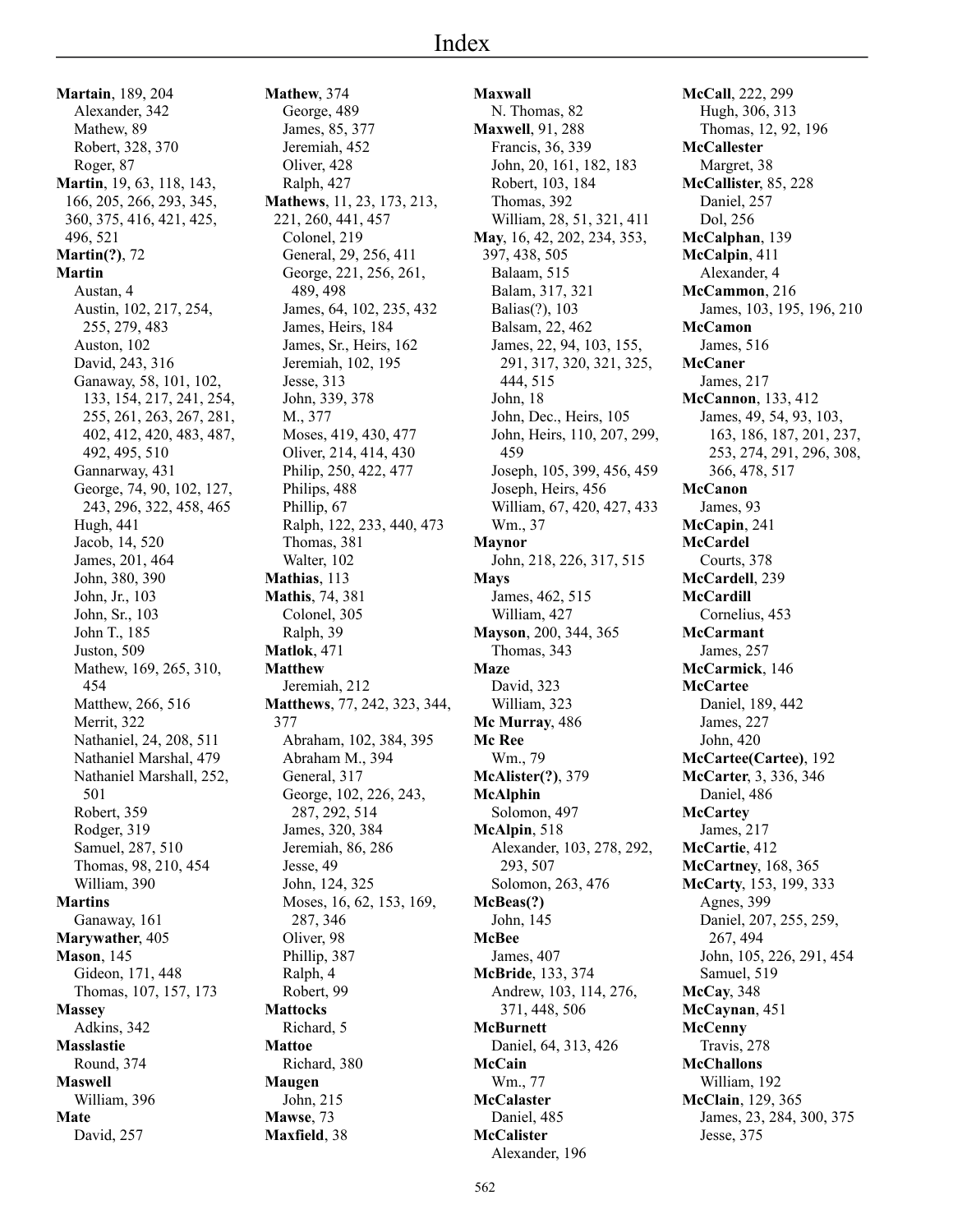**McClain (cont.)** John, 91, 150, 191 Thomas, 267, 495 **McClandon** Isaac, 103 Jacob, 103 **McClean** James, 174, 490 Samuel, 35, 174 **McCleland**, 197 **McClellan**, 54, 211 William, 402 **McClendal** Isaac, 479 **McClendall** Isaac, 254 Jacob, 220, 268 Samuel, 272 **McClendon**, 100, 108, 135, 301, 370, 436, 473 Brian, 103, 476 Bryant, 233 Denis, 106, 364 Eldad, 131 **Mcclendon** Francis, 117 **McClendon** Isaac, 124, 277, 378, 384, 398, 483 **Mcclendon** Isaac A., 117 **McClendon** Jacob, 45, 81, 103, 155, 277, 295, 359, 495, 506, 513 James, 425 Job, 122, 233, 322 Joel, 187, 233, 322, 431 Lewis, 67, 178 M., 425 Mark, 439 Mathew, 230 **McCLendon** Medad, 131 **McClendon** Simpson, 180 Stephen, 127, 388 Thomas, 322 Travis, 294, 299, 329, 337 William, 178 **McCleory** Samuel, 160 **McClery** Samuel, 292 **McClester**, 196 **McClung** John, 470 William, 381 **McClusca(?)**, 74 **McClusca**, 344

**McCluskey**, 130, 304, 311, 402, 455 David, 228, 230, 232, 303, 311 James, 36, 60, 305, 313, 342, 410, 451 **McCluskie**, 129 **McClusky** David, 49, 228, 335, 438 James, 450 **McCoey**, 476 **McCollister**, 100 **McCollom** James, 103 **McComack** James, 333 John, 205 **McCommock**, 420 **McCommon**, 326, 411 James, 339, 340, 427, 446, 458, 485 **McCommons**, 400 James, 465 Samuel, 503 **McConnel** John, 36, 105, 236, 478 Neal, 301 Newel, 106 Newell, 377 Richard, 203 **McConnell** James, 297, 305 John, 136, 173, 220, 352, 359, 475 Newel, 220, 462 **McConnels** John, 77 **McCormack**, 15, 169, 222, 342 Benjamin, 349 James, 231, 284, 312, 347 John, 291, 487 Joseph, 172 Thomas, 238, 352 **McCormath** Samuel, 186 **McCorme(?)** Andrew, 270 **McCormick**, 29, 63, 112, 211, 307, 419, 462, 470, 514 James, 2, 104, 110, 240, 321, 448 John, 105, 427, 457, 521 Joseph, 149, 158 **McCormick(?)** Robert, 93

**McCormick** Samuel, 353 Thomas, 104, 364, 366, 367 **McCormmack** John, 261 **McCowen** Navel, 237 Noble, 418 William, 385 **McCown** James, 143, 279 William, 104, 378 **McCoy**, 47, 51 Daniel, 34, 93, 226, 277, 372, 375, 506 John, 408, 454 Samuel, 142 **McCrary**, 110, 362, 363 Robert, 340 **McCreary** Robert, 286 **McCred** Richard, 410 **McCree**, 133, 348, 367 Lamert, 194 Richard, 88 William, 62, 93, 201, 308, 310, 364, 376, 421, 442, 469 Wm., 123, 186, 187 Wm., Jr., 88 **McCreed**, 411 **McCrew**, 340 **McCrory**, 38, 158, 400 John, 323, 330 Reubin, 405 Robert, 219 **McCullar** David, 58 Wm., 66 **McCullars** Abraham, 457 Amy, 104, 453 Britain, 333 Charles, 104, 500 David, 104, 500 Drury, 104, 500 William, 443 Wm., 333 **McCuller** Amey, 463 Brittain, 311 Widow, 62 William, 279 **McCullers** Amy, 498 Charles, 271 Charles, Heirs, 448 David, 271, 348

**McCullers (cont.)** David., Heirs, 448 Drury, 271 Henry, 269 Widow, 192, 288 William, 509 **McCullom** James, 369 **McCune** William, 21 **McCutchen** Joseph, 366 **McCutchon** Joseph, 92 **McDanal**, 202 **McDaniel**, 16, 62, 308 Alsy Mary, 262 Aly Mary, 104 Darling, 104, 262 **McDay** Daniel, 436 **McDermont** Joseph, 372 **McDole** Thomas, 62 William, 191 **McDonal**, 318 **McDonald**, 36, 61, 81, 323, 336, 429, 436, 437 Alexander, 390 Allan, 451 Charles, 402, 456, 518 H., 431 Hugh, 16, 26, 36, 73, 94, 105, 121, 125, 129, 136, 154, 160, 163, 173, 208, 210, 212, 225, 232, 242, 295, 331, 336, 400, 410, 417, 420, 425, 426, 432, 449, 450, 455, 457, 466, 467, 513, 514, 518 James, 6, 16, 143, 229, 303, 432 **McDonald(?)** James, 111 **McDonald** John, 69, 105, 239, 254, 299, 490, 514 P., Jr., 40 Patrick, 42, 105, 234, 236, 239, 311, 322, 435, 462 Robert, 442 **McDonnald**, 413 James, 172 **McDorick**, 406 **McDougal** Alexander, 342 **McDougall** Alexander, 193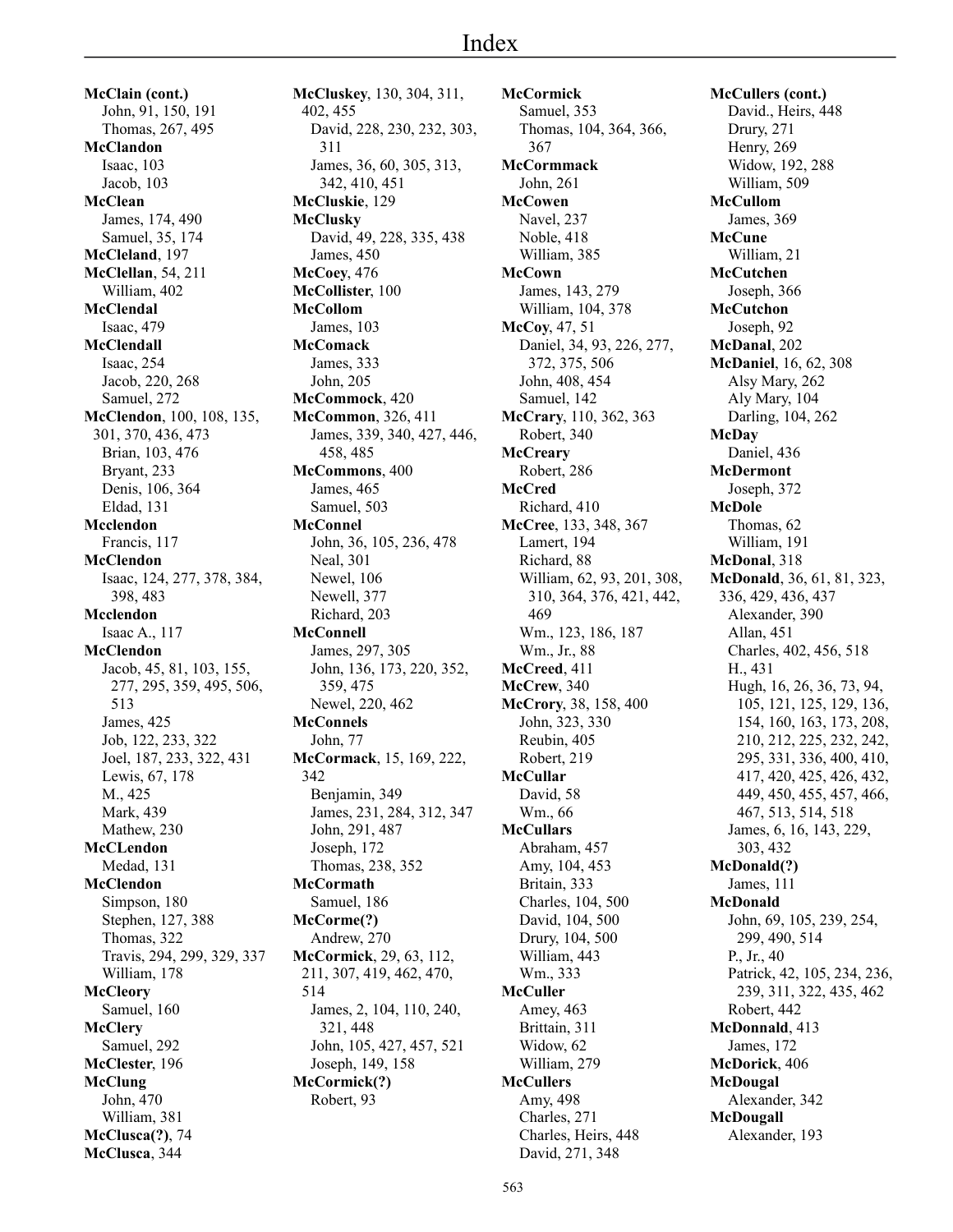# Index

**McDowal** Thomas, 416 **McDowall** Thomas, 186, 320 **McDowel**, 10, 14, 109, 208, 284, 420, 431 Alexander, 413 David, 399 John, 188, 294 Robert, 194 Thomas, 14, 93, 271, 274, 279, 476, 503, 508 **McDowel(?)** Thomas, 500 **McDowel** William, 377 **McDuffe(?)**, 82 **McDuffee**, 209, 234 **McDuffer**, 456 **McDuggle** Alexander, 264, 497 **McEIhannon** John, 110 **McElduff** William, 437 Wm., 85 **McElroy** Henry, 206, 276, 505 **McEver** Andrew, 307 Hugh, 177 John, 336 **McFall** George, 286, 340, 476 Isaac, 323 John, 340 **McFalls** George, 102, 140, 195, 358, 361 John, 222, 230 **McFarlain**, 138 **McFarland**, 119, 215, 226, 293, 336, 337, 346, 385, 389, 420 James, 105, 119, 127, 153, 207, 254, 255, 256, 262, 291, 297, 310, 399, 431, 454, 467, 483, 484, 490 James, Heirs, 390 John, 172, 199, 261, 390, 407, 467, 472, 487 Lettice, 338 Peter, 379, 380 **McFarling**, 98 James, 133 **McGa(?)** Edward, 111 **McGahee**, 7

**McGarie**, 386

**McGarrey** Edward, 75, 105 **McGarry** Edward, 193 Robert, 94, 105, 251, 499 **McGary**, 222 Edward, 193, 194, 262, 303, 479, 488, 497 Robert, 161, 166, 270, 474 **McGath** Joseph, 351 **McGee**, 90 Micajah, 78 Rueben, 378 William, 282 **McGeehee**, 488 Micajah, 78, 204, 224, 287, 294, 485 **McGehe** Micajah, 105 **McGehee**, 74, 281, 323, 330, 395, 408 James, 333, 356 John S., 166, 183 Micajah, 143, 221, 245, 257, 279, 333, 356 Micjah, 464 Thomas, 356 **McGentey** Robert, 291 **McGenty**, 119 Robert, 257, 468 **McGiboney** William, 383 **McGill**, 273, 501, 506 **McGinley(?)** Robert, 88 **McGinter** Robert, 468 **McGintey** Robert, 71, 163 **McGinty** Robert, 13, 217, 218, 413 **McGlaughlen** James, 123 **McGlaughlin** Jonas, 451 **McGough** Hugh, 200 Robert, 105, 171, 320 **McGowen**, 510 Jacob, 519 **McGowin** James, 299 John, 195 **McGown** James, 233 **McGrew**, 157

**McGuire** Alegany, 450 Aliganey(?), 105 Aligany, 449 Allagany, 425 Henry, 362 Timothy, 235 **McGunigil** William, 105 Wm., 232 **McIlhannon** John, 57, 154, 325, 326, 327, 464 **McIllor** John, 325 **McIntosh**, 467 **McIver** High, 107 **McKay** Henry, 338 **McKee** Richard, 446 **McKeen**, 193, 212, 321 William, 105, 194, 481 **McKenney** Francis, 296 Jarvis, 425 John, 106, 296, 425 Travis, 26, 60, 106, 113, 267, 481 William, 106 **McKenny** Aaron, 516 John, 420 **McKensey** Travis, 432 **McKenzer** John, 466 **McKenzie** Aron, 99 John, 19 **McKilleore**, 245 **McKingeas** John, 466 **McKinley** William, 49, 220, 436, 437 **McKinney** John, 10, 149, 368 Ruth, 212 T., 370 Travis, 80, 149, 188, 327, 368, 508 **McKinzie** John, 125 **McKlehannan** John, 31 **McKlehannon** John, 516 **McKleroy**

**McKluskey**, 245 **McKlusky**, 154 **McKnab(?)** Andrew, 95 **McKnight** Heirs, 391 James F., 65 **McKnobb**, 278 **McKormack**, 284 **McKormick**, 513 **McLandon**, 106 **McLane** Andrew, 94, 499 **McLangatin**, 347 **McLaughlin**, 431 Thomas, 182 **McLauglin** John, 430 **McLean** James, 106, 251, 255, 519 Jesse, 106 John, 106, 386, 517 **McLehan** John, 514 **McLendon**, 35, 59, 60, 175, 221, 386 Bryant, 122 D., Heirs, 17, 176 Elaad(?), 395 Frances, 185 Francis, 176, 387 Isaac, 252, 388 J., 387 Jacob, 246, 283, 289, 329, 405, 432, 482 James A., 185 Joel, 36, 122, 245 Lewis, 389 Lewis, Heirs, 176 Lucas(?), 73 **McLendon(?)** Mark, 28 **McLendon** Michael, 395 Robert, 288 Samuel, 501 Simeon, 394 Simpson, 25, 30, 121, 175, 178, 355 Travis, 59, 225 William, 30, 121, 355 **McLeroy** Isaac, 436 James, 436 John, 436 Reubin, 436 **McLesky(?)** David, 105 **McLindon**, 220

Reubin, 516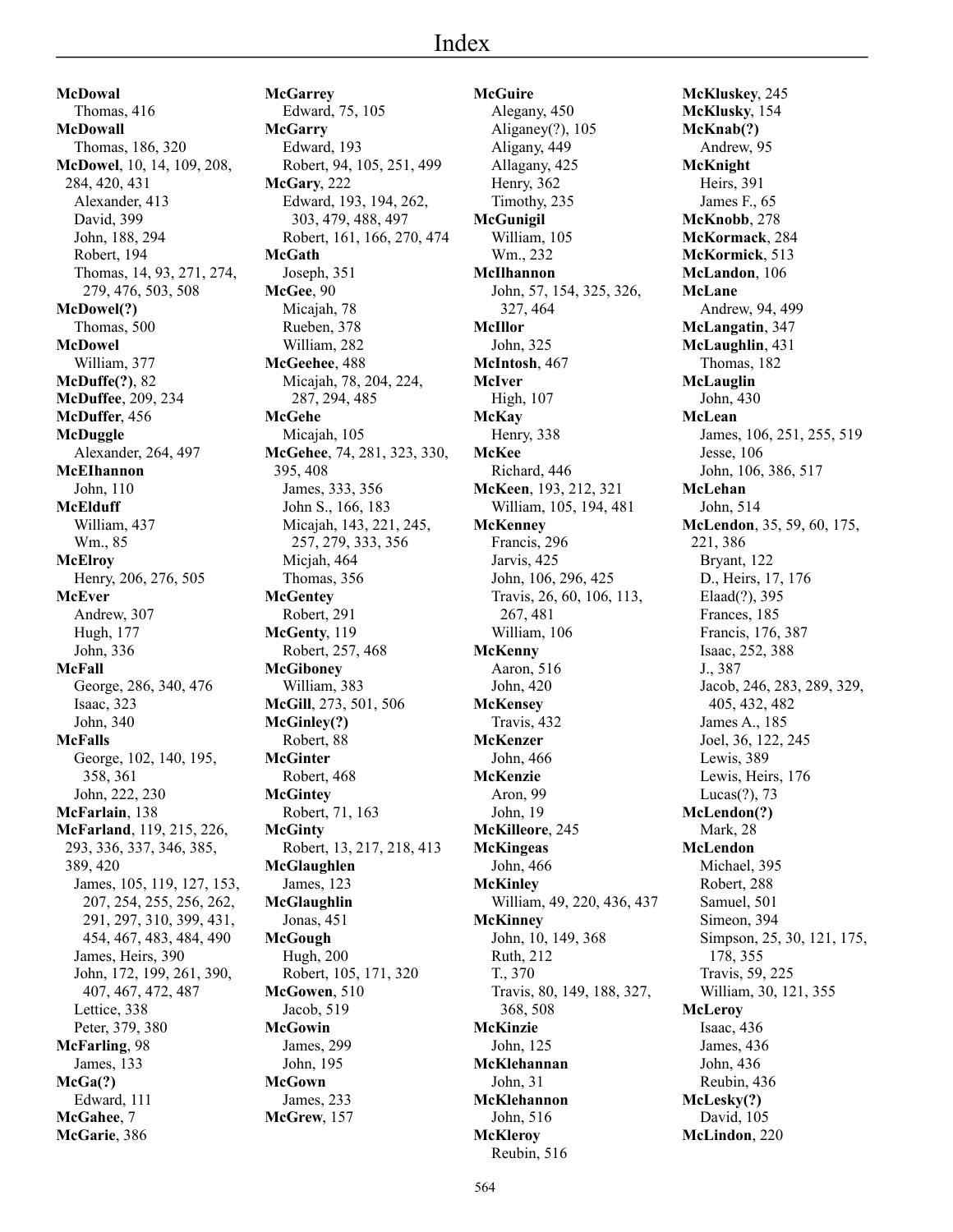**McMabbs** Robert, 189 **McMass**, 270, 499 Silas, 270 **McMath**, 417 Joseph, 191 **McMilligan**, 443 **McMoss**, 122 **McMuray**, 318 **McMurray**, 214, 259, 445 D., 10 William, 27 **McMurren**, 45 **McMurrey** James, 25 **McMurrin**, 349 **McNab**, 5, 97, 124 Andrew, 411, 477 Orphan, 412 **McNabb**, 23, 48, 199, 202, 228, 288, 289, 400, 460, 508 Andrew, 162, 271, 332, 378, 469, 500 James, 168, 214 Mary, 189, 313 **McNath** James, 444 **McNeal**, 131, 306, 435, 456, 475 Catharine, 348 James, 17, 24, 487 **McNee** John, 453 **McNeel** James, 189 **McNeil**, 23, 147, 154 Catharine(Katharine), 106 Col., 207 James, 261, 268 **McNiel**, 468 James, 106 **McNight** Charles, 53 **McRae**, 4 William, 127 **McRary**, 13 **McRay**, 132, 434 **McRea**, 386, 390 R., 372 **McReady** Peter, 149, 176 **McRee**, 202 Benjamin, 446 John, 464 William, 163, 314, 446, 516, 517, 518 **McReedy(?)** Peter, 61

**McRoan**, 323

**McRorey** Robert, 31 **McRory** John, 329 **Mcvay**, 118 **McVay** John, 106, 133, 232, 283, 512 **McWadd**, 482 **McWharton** John, 455 **McWherter**, 366 **McWhorter**, 2 **Meaders** Jonas, 327 **Meador** Jonas, 88 **Meadors** John, 88, 305 Jonas, 305 **Meadours** John, 327 **Meadow** Jonas, 452 Joshua, 373 **Meadows**, 108, 380 Isham, 108 **Meaffett** James, 169 **Meals**, 315 John, 53, 227 **Means**, 342, 462, 476 James, 476 Samuel, 342, 476 William, 476 **Medgdale**, 39 **Medlock** James, 310 **Megee**, 115 **Megehee**, 74, 322 **MeLean** Lewis, 338 **Melear**, 389 Richard, 398, 435 **Melier** Richard, 77 **Mellinder** Isaac, 473 **Mellock** James, 330 **Melseflier** Rounde, 375 **Melton** James, 47 **Mendengall**, 23 **Mendigall** Hannah, 64 Marmaduke, 64 **Mendinall**, 42 **Mending**, 378

**Mendingall**, 104, 347, 350, 489, 513 H., 280 Hannah, 489 M., 373 M. Duke, 280 Marmaduke, 40, 41, 489 Thomas, 97 **Mendinghall**, 257 Hannah, 257 Marmaduke, 257, 295 **Meran(?)**, 349 **Merann**, 345 **Mercer**, 27, 173, 211, 252, 350 H., 106, 384 Jacob, 106, 118, 151, 261, 269, 283, 345, 354, 384, 487, 512 James, 194, 297, 516 Silas, 106, 162, 192, 258, 264, 269, 272, 279, 291, 297, 305, 334, 345, 354, 384, 418, 437, 501, 509 Thomas, 106, 149, 150, 208, 218, 269, 272, 279, 280, 435, 501, 509 **Mereweather** David, 304 **Merit**, 457 **Meriweather**, 347, 433 Francis, 214 Thomas, 207 **Meriwether**, 27, 227 Benjamin, 61 David, 25, 172, 312, 474 Francis, 214 Thomas, 171, 209, 214 **Merner**, 286 **Merony** Benjamin, 34 **Merrell** John, 106 **Merret** Benjamin, 422 **Merrett**, 335 **Merrill** John, 364 **Merrit** Benjamin, 457 **Merritt** Benjamin, 519 **Merser**, 22 Silas, 163 **Messer**, 247 **Metter** Widow, 215 **Meys** John, Heirs, 399

**Miars** Jacob, 106 **Michael** Moore, 136 **Michell** Thomas, 457 **Michold** Wm., 223 **Mickleroy** Henry, 67, 129 John, 23 **Micmilen** A. C., 24 **Middleton**, 35, 79, 100, 141, 222, 275, 342, 372, 422, 428, 459, 476, 481, 503 Colonel, 166, 398, 429 Halton, 268 Hatton, 495 Holland, 63, 401 Hugh, 88 John, 107, 257, 371, 485 Robert, 80, 107, 172, 185, 197, 313, 337, 338, 397, 401, 424, 451 **Midelton**, 118 **Midleton(?)**, 46 **Midleton** Robert, 247 **Milbarn** Joseph, 357 **Milener**, 252 **Miler** John, 191 **Milere(?)**, 357 **Miles**, 237 John, 463 Samuel, 331 Widow, 17, 491 William, 190, 261 **Milican** Widow, 281 **Miligan**, 347 Ann, 346 Anne, 277, 505 John, 255 Moses, 202 Widow, 511 **Milikin**, 203 **Mill**, 481 **Millan** Ezekiel, 71 **Millar**, 157, 315, 397 Ezekiel, 191 Israel, 325 Jesse, 107, 343 John, 440 Jonathan, 467, 517 Joseph, 118, 155, 167, 233, 343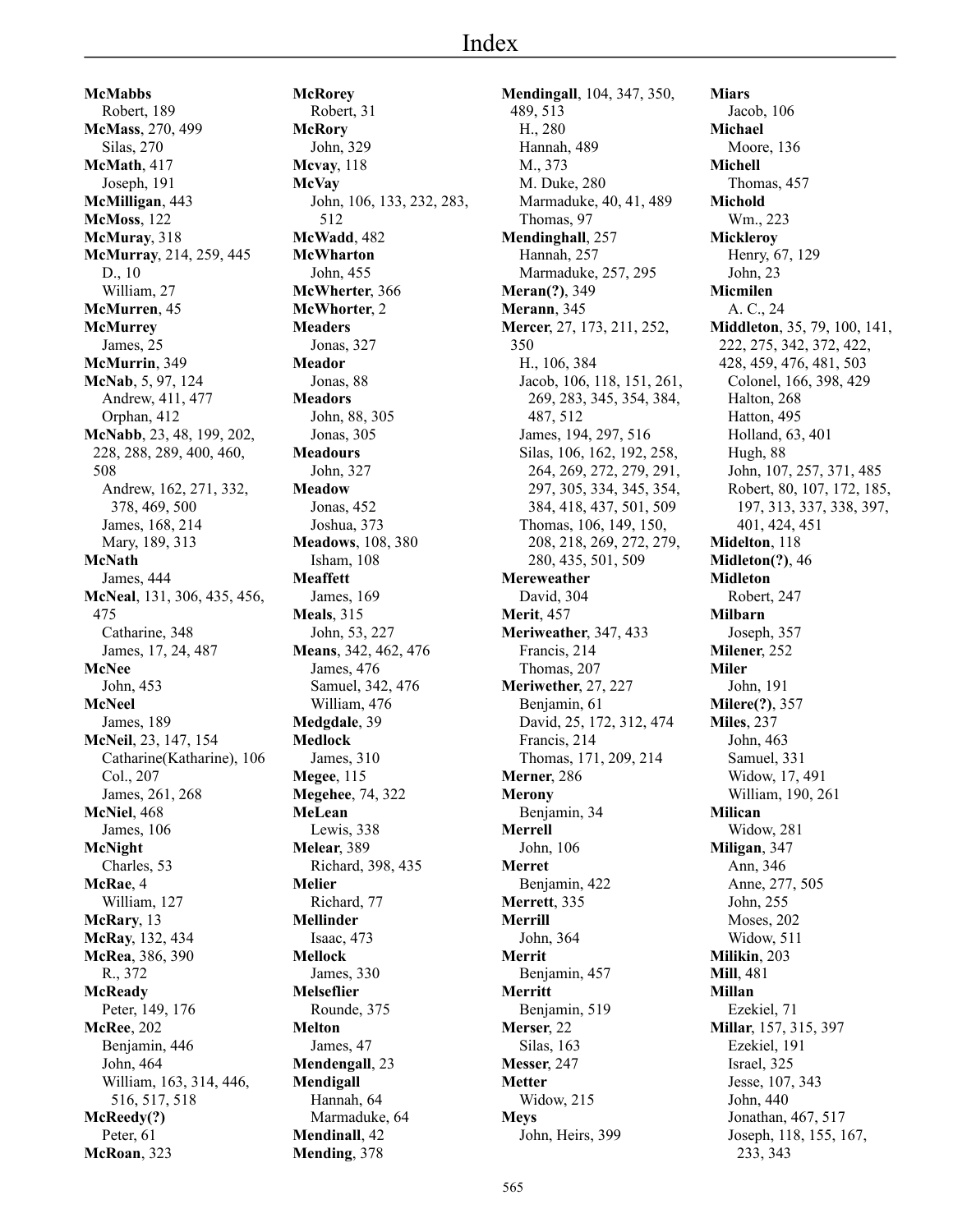**Millar (cont.)** Lewis, 467 Richard, 371 William, 322 **Millear**, 409 **Millenor**, 200 **Miller**, 13, 91, 98, 120, 153, 157, 173, 186, 238, 241, 256, 268, 307, 333, 346, 360, 371, 440, 471, 481, 485, 494, 514 Ezechiel, 154, 156 Ezekiel, 331 Israel, 195, 213, 217, 309, 458 Isreal, 410 Jacob, 21, 349, 454 Joel, 414 John, 33 Jonathan, 406 Joshua, 5, 218, 413 Les, 121 Lewis, 392 William, 28, 40, 228, 241, 303, 341, 349, 396, 398, 431, 455 **Millican**, 138, 213, 416 **Milligan**, 358, 372 Baptist, 294 Isaac, 294 James, 319 John, 490 Moses, 195 Widdow, 144 Widow, 30, 211, 231, 297, 463 **Milligen** Jamie, 9 Widow, 9 **Millinan(?)**, 54 **Milliner** John, 249, 259, 480, 486 **Milliners** John, 486 **Milliron** Christopher, 1, 21, 231, 236, 442 **Millner**, 310 **Mills**, 124, 173, 244, 282, 509, 511, 519 Alas, 269 Alex, 500 Alexander, 55, 71, 271 Alexander, Heirs, 285 Allan, 499 Allice, 209 Allis, 109, 120, 361, 362 C., 108 C. C., 177 Charles, 394

**Mills (cont.)** Charles C., 107 David Alexander, 285 Ellis, 55 Jacob, 76 Jeremiah, 463 Jessee, 285 John, 98, 408, 448 Widow, 24, 48, 121, 281, 320 William, 393 Wm. G., 118 **Milner**, 149, 346 J. H., 392 John, 71, 107, 149, 150, 208 John H., 107, 392 Pitman, 106 **Miltain**, 278 **Milton** James, 348 **Mimbs**, 6 **Mimms**, 351 Joseph, 271 Shadrick, 9, 49, 370 William, 271, 330, 457 **Mims**, 37, 152, 190, 202, 221, 222 David, 107, 252, 479 Drury, 90, 155, 220, 233, 296, 321, 330, 435, 440, 457 Fredrick, 152 Hugh, 346 James, 121 **Mims(?)** James, 426 **Mims** John, 107, 191, 220, 267, 296, 321, 435, 457 Joseph, 107, 252, 255, 479, 500 Mary, 115 S., 362 Shadrack, 190, 191 Shadrick, 171, 288, 367, 408, 461 Widow, 56, 155, 233, 400, 440 William, 296, 321, 440, 500 Wm., 90, 121 **Miner**, 481 Jacob, 494 Silas, 481 Thomas, 43, 82, 494 **Minger**, 174 **Minke** Avington, 410 **Minor**, 158

**Minton** James, 181 **Miran(?)**, 38 **Mire** Jacob, 170 **Mires**, 357 Henry, 230 Jacob, 230 **Mitchel**, 114, 144, 145, 165, 234, 417 John, 403 Robert, 4, 39 Stephen, 503 Thomas, 30, 138, 492, 493 William, 138, 498 **Mitchell**, 85, 128, 137, 146, 158, 188, 211, 293, 297, 315, 345, 347, 411, 443, 446, 465, 472 Abington, 129 Abner, 305 Francis, 211, 395 James, 87, 359 Joseph, 311 Joshua, 127, 310, 407 Robert, 158, 438 Stephen, 193, 226, 234, 275, 305, 315, 451, 453 Thomas, 41, 86, 91, 107, 109, 147, 154, 174, 213, 263, 264, 266, 330, 416, 424, 431, 443, 446, 469, 507, 517, 519 Widow, 347 William, 213, 270 **Mitchill** Thomas, 66 **Mithe(?)**, 395 **Mobley** John, 137 John, Sr., 224 **Moffet** James, 171, 429, 447 Thomas, 49, 171, 271, 406 **Moffett** James, 64, 87, 107, 314, 404, 415, 442, 515 Richard, 415 Robert, 404 Thomas, 14, 121, 238, 252, 367, 370, 380, 478, 500, 520 **Molar** Joseph, 518 **Mole** Hugh, 245 **Moler**, 321, 333 Captain, 159

**Moncrief** Jacob, 320 Marey, 401 Maxey, 225, 509 Maxy, 30 **Moncrieff** Josiah, 264 Maxey, 198, 279, 280 **Moncriff** Josiah, 492 **Mongar** Henery, 511 Sampson, 505 **Monger**, 153, 226, 230, 247, 253, 478 Henry, 145, 205, 282, 368 Sampson, 217, 270, 276, 500 **Mongomery**, 80, 383 **Mongrill**, 282 **Monk** Silace(Scilace), 417 Silas, 427 **Montcrief**, 118, 391 **Montgomery**, 181 (?), 390 H. B., 181 Hezakiah B., 102 **Moody** Thomas, 123, 412 **Moon** William, 40, 42, 234, 436, 441, 442 **Mooney** Briant, 444 **Moor**, 169, 242, 307, 387 Joseph, 482 Mary, 44 Sarah, 405 Seborn, 52 William, 405 **Moore**, 57, 128, 136, 204, 214, 325, 343, 347, 353, 358, 360, 408, 422, 454 Aaron, 281 Abednego, 76, 107, 108, 323, 366 Abednigo, 236, 454, 458 B., 470 Benjamin, 312, 378, 407 **Moore(?)** Benjamin, 359 **Moore** Blank, 216 Curtice, 107 Curtis, 4, 366 David, 6, 93, 188, 220, 224, 398, 399, 400 Edward, 379

Elisha, 22, 107, 180, 181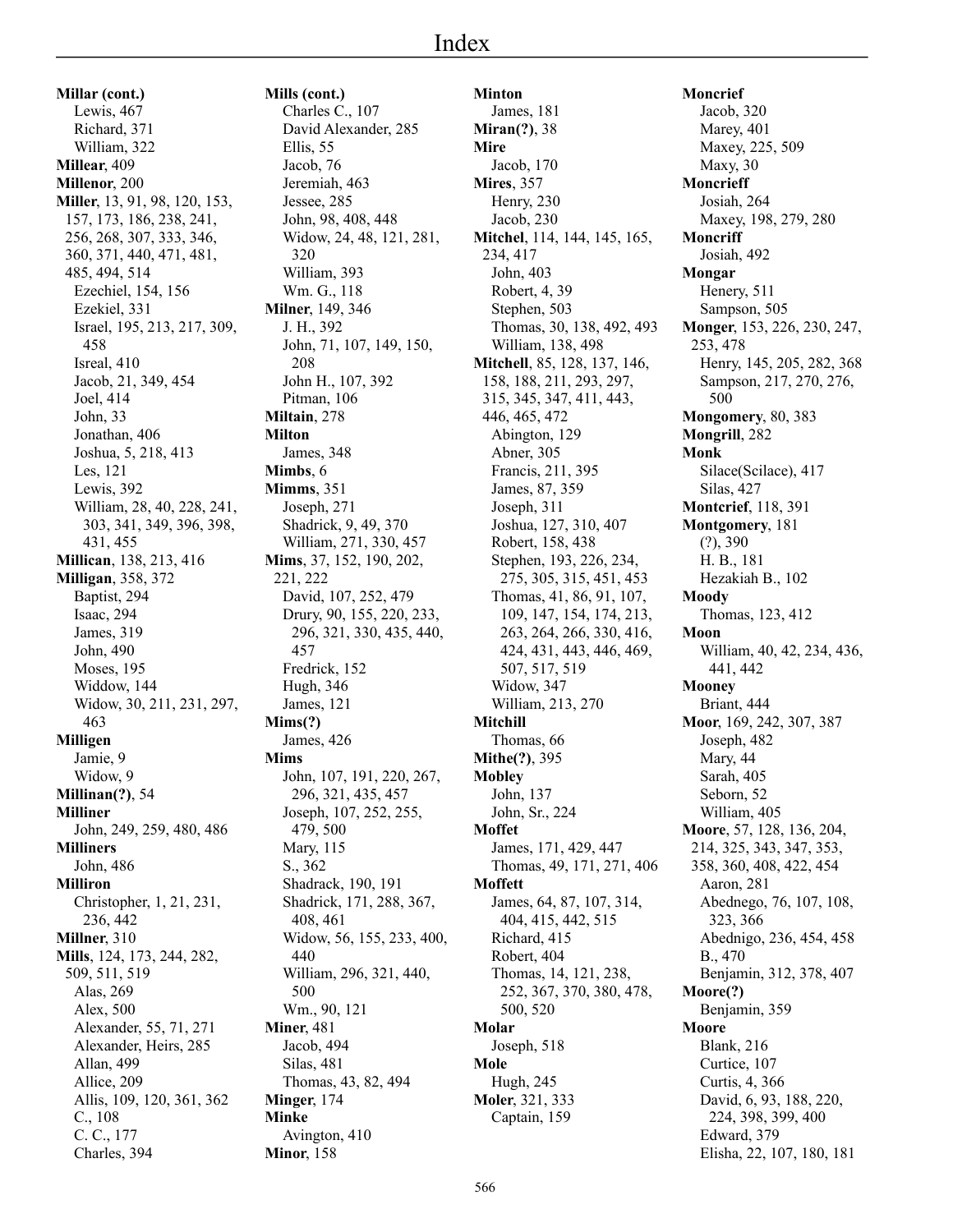**Moore (cont.)** Elizabeth, 438 Jacob, 236 James, 54, 107, 125, 126, 174, 181, 182, 361 John, 107, 108, 181, 328, 336, 361, 405 John M., 107, 176, 177 Jonas, 285, 291 Joseph, 242, 325, 475 Josh, 372 Joshua G., 181 Josiah, 246 Judath, 322 Levey, 331 Levy, 59 Lewis, 108, 181, 475 Littleberry, 70 Littlebery, 180 Lucy, 322 Mat, Heirs, 322 Mathew, 85 Matthew, 154, 257, 290 Michael, 401 Michall, 362 Micjah, 476 Mordicay, 103 R., 392 Richard, 128, 135, 147, 179, 311, 362, 444 Robert, 135 Salley, 321 Sanders, 205 Sophia, 336, 346, 419 Thomas, 108 W., 376 W. R., 4 Warren, 297, 322 William, 108, 204, 205, 212, 239, 292, 361, 411, 473, 514 Wm., 36, 58, 108 **Moore(?)** Wm., 141 **Moor(Moore)** Joseph, 255, 490 **Moran** Joseph, 83, 367 **More**, 174 Aron, 510 Joseph, 89 Samuel, 320 **Moreman** Thomas, 308, 440 **Morgain** Wm., 35 **Morgan**, 37, 53, 140, 286, 298, 308, 414, 419, 515, 518, 520 Charles, 315

**Morgan (cont.)** Isham, 109, 229, 281, 412, 510 J., 409 James, 4, 260, 392, 486, 493 Jeremiah, 222, 435 Jerimiah, 95 John, 18, 53, 70, 151, 196, 234, 282, 439, 465 Joshua, 72, 182, 306 Luke, 9, 18, 120, 267, 495, 496 Mary, 48, 108 N., 159, 321 Nathan, 235, 521 Robert, 108, 361 Thomas, 259, 260, 486 Widow, 93, 216, 250, 295, 350 William, 196, 198, 250, 311, 314, 349, 361, 420 Wm., 88, 108 **Morgen** John, 512 William, 512 **Morgin** James, 265 John, 289 Luke, 264 William, 282 **Moris**, 13 **Moris(?)**, 75 **Moris** Daniel, 421 **Morison**, 12 **Moriss**, 180 **Mornack** John, 450 **Morrell**, 376 **Morrice** John, 361 **Morris**, 9, 84, 93, 135, 202, 216, 317, 324, 503 **Morris(?)**, 192 **Morris** Alexander, 316 Daniel, 327 Griffin, 378 Henry, 106 James, 52, 208, 327, 379 John, 10, 11, 108, 203, 290, 394 Joseph, 191 Mordacai, 299 Patrick, 83, 320 Richard, 79 Robert, 450, 495 Thomas, Heirs, 342 William, 108, 394

**Morrison** Steve, 181 **Morriss**, 32 **Morron**, 379 **Morrow** Ewing, 108, 373 James, 376, 475 Joseph, 376, 377, 382, 383 Robert, 23, 383 **Morrrow** Widow, 362 **Morse** Robert, 269 **Morten** Thomas, 448 **Mortin** Mathew, 493 **Morton(?)**, 90 **Moseley**, 138, 378, 409 Benjamin, 269, 290 William, 151 **Mosely**, 81, 421 George, 94, 348, 404 Henry, 404 Robert, 64, 404 Wm., 66, 108 **Moses**, 343, 437 David, 16 John, 69, 177 Mr., 288 Robert, 108, 116, 331, 339, 414 Samuel, 56 Warrin, 11 Wm., 217 **Mosley**, 34, 40, 99, 149, 244, 250, 359, 472 B., 441 Ben, 108, 201, 298 Benjamin, 448, 453, 494 Henry, 202, 304 John, 304 Les, 127 Lewis, 465 Robert, 127, 202, 313 Robert, Jr., 304 Thomas, 40, 119, 243, 301, 406, 484 William, 108, 307, 366, 453 Wm., 114 **Moslice(?)** Thomas, 424 **Moss**, 20, 45, 62, 80, 135, 225, 303, 322, 404 A., 118, 393 Alexander, 109, 393 John, 17, 131, 157, 183, 345, 395 Lamentation, 246

**Moss (cont.)** M., 24, 26, 499 Nathaniel, 9, 83, 208, 229, 423 Robert, 110, 459 Samuel, 400 W., 270 William, 109, 152, 171, 189, 192, 238, 246, 283, 362, 415, 512 **Moss(?)** William, 235, 425 Wm., 71 **Moss** Wm., 152 **Mosses**, 111 John, 113 **Mossley** Benjamin, 20 Robert, 465 William, 473 **Mote** David, 106, 489 **Mott**, 413 Joseph, 191 **Moungan** Henry, 109 **Mounger** Henry, 363 **Mountain**, 328 **Mour**, 54 **Mowener(?)**, 132 **Mower** John, 219 **Muckel** John, 454 **Muckelmurry**, 407 James, 424 **Muckelroy** Avington, 448, 473 Henry, 406 James, 109 **Muckels(?)**, 119 **Muckle**, 340, 498, 518 Arington, 343 Aventon, 398 Avinton, 320 Henry, 164, 418 James, 434 John, 126, 164, 226, 418, 434, 440 Reubun, 434 William, 227 **Mucklehannon** John, 290 **Mucklemurry**, 86, 207, 449 P., 130 Reuben, 260, 488 **Mucklemury**, 319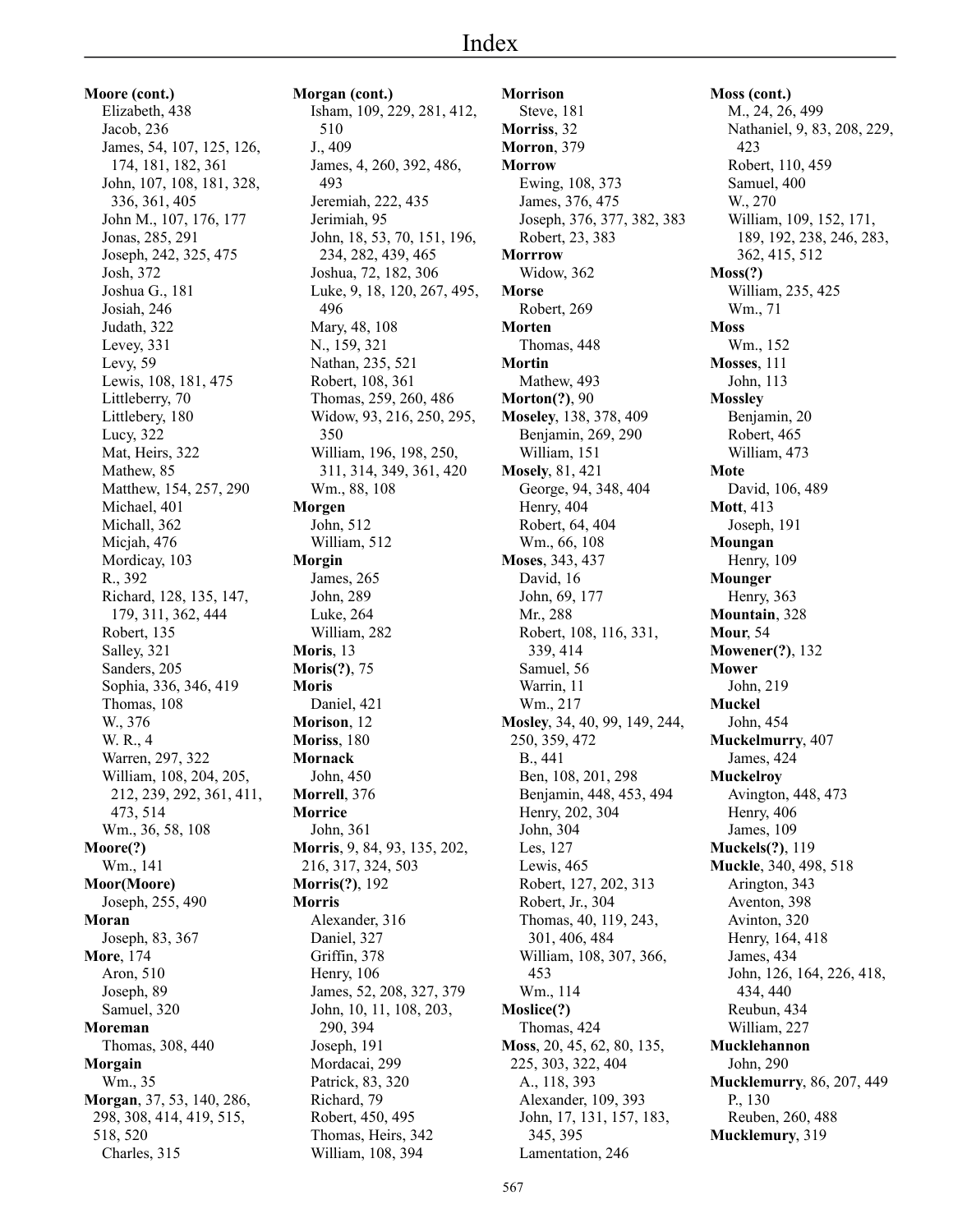**Muckleroy** Ab., 171 Absolom, 265 Aventon, 127, 488 Avington, 288, 465 Avinton, 237 Henry, 214 Isaac, 159, 227, 359, 398 Isaiah, 290 James, 290, 356, 384 John, 164, 359, 460 Reuben, 356, 359, 398 William, 290 **Muclemurry**, 74 **Muhom** William, 215 **Mukle** Henry, 424 **Mulbury** John, 481 **Muligan**, 216 James, 93 Moses, 160 **Mulkey**, 42, 51, 83, 272, 275, 500, 504 Bridget, 298 Briget, 157 John, 106, 142, 162, 271, 354, 384 John, Heirs, 305 **Mulkey(?)** Widow, 44 **Muller** Joseph, 79 **Mulligan**, 93 Baptist, 188, 321, 411 Isaac, 79, 194, 223, 321, 411 James, 231, 321 Moses, 515 Moss, 201 Widow, 211 **Mullin** Clem, 409 **Mullory** Stephen H., 181 **Munger**, 76 **Mungomery**, 23 **Mungrill**, 512 **Munjoy** Jordan, 121 Jordon, 466 **Munk** Silas, 38, 351 **Murfey(?)** W., 75 **Murfey** W., 385

**Murphey**, 315 Edward, 73, 109, 283, 288, 512 James, 208 John, 135, 375, 388 Miles, 126, 182 **Murphy**, 131, 493 Daniel, 259, 486 Edward, 268, 494 John L., 22, 177 Wm., 39 **Murray**, 46, 137, 213, 227, 266, 494, 512 Captain, 247 David, 73, 137, 445, 456 George, 135, 204, 280, 284, 509, 513 Rev., 369 Thomas, 369 **Murrey**, 2, 70, 76, 138, 175, 221, 242, 244 **Murrey(?)**, 70 **Murrey** Capt., 498 Captain, 34 Thomas, 116 **Murrie**, 433 **Murriel**, 228 **Murroney** Nathan, 238 **Murry**, 311, 319, 347, 409, 474, 493 **Murry(?)**, 421 **Murry** David, 413 George, 509 John, 421 Thomas, 345, 464 **Murry(Murrey)** George, 463 **Muses** George, 376 **Muston** Isaac, 438 **Myer** William, 466 **Myers**, 241 Jno, 133 John, 109, 309 **Myres**, 358 **Myrick** John, 115, 155, 367, 435, 440 Owen, 467 **Nabb** Mack, 313

**N**

**Nacery** Wm., 222 **Nail**, 21, 84, 331, 379, 442 Aquila, 492, 493 Aquilla, 109, 245, 263, 266 Arquillas, 41 Henry, 274, 329, 502 Jalan, 474 John, 461 Joseph, 109, 329 Julian, 109, 329 Julis, 109, 371 Julis(Julius), 109 Julius, 133 Nathan, 494 Quiller, 446 Quillian, 66 Reuben, 337 Thomas, 231 Tutor(?), 152 Widow, 324, 472 William, 307 Wm., 88, 109 **Naile** Thomas, 363 Wm., 187 **Nall** John, 201, 300 Martin, 3, 206 Nathan, 3, 267, 460 Richard, 49 **Nally** Henley, 388 **Nanedue(?)**, 504 **Naper** Benjamin, 105 Benjamin, Heirs, 490 Richard, 454 **Napper** Ben, 297 Ben, Heirs, 255 Benjamin, 254, 291, 483 James, 341 Richard, 255 **Nappier** Caleb, 109 James, 109, 302 **Nappur** Caleb, 333 James, 333 **Naren** Josiah, 360 **Nassbett** Thomas, 18 **Nathaniel** Jackson, 367 **Naul** Nathan, 254, 265 Nathaniel, 49, 205

**Naull** Nathan, 229 **Naw** Hardy, 204 Josias, 204 **Nawl**, 241 Nathan, 349 **Nay** Andrew, 245 **Nazary** Wm., 242 **Nazercey** Wm., 57 **Nazery** William, 516 **Nazras** William, 57 **Neal**, 333, 441 David, 2, 104, 231, 240, 291, 353, 462 Geo., 483 George, 247 John, 57 Robert, 313, 336, 519 Samuel, 104, 231 Thomas, 104, 198, 291, 305, 353, 363, 453 William, 496 **Nealey** I., 153 J., 344 **Neall** William, 266 **Nealson** John, 48 **Nealy** Jacob, 109, 431 **Neasbet** Thomas, 316 **Neasbett** Thomas, 306 **Neasbitt** Thomas, 109 **Nece** Widow, 303 **Neel**, 232 John, 109, 517 **Neele** Thomas, 110, 363 **Neeley**, 62 **Neel(Nele)** John, 386 **Neely** Joseph, 444 **Neice**, 421 **Neil**, 105 Daniel, 459 John, 356, 361, 362, 369, 382, 474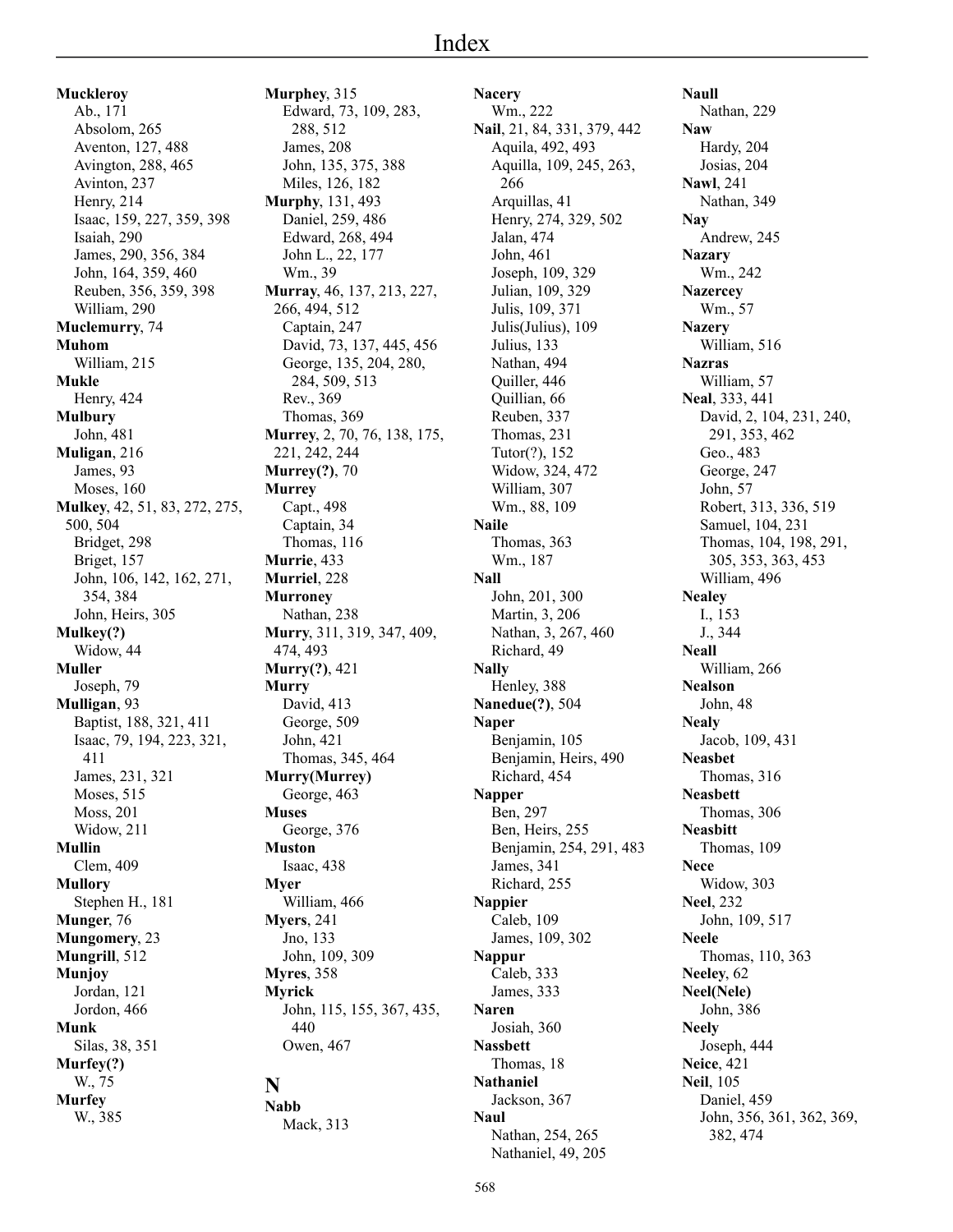**Neil (cont.)** Samuel, 110, 266, 414, 496 **Neile** Thomas, 363 **Neill** John, 65 **Neilson** Samuel, 110, 154, 437 **Neisbet** Jeremiah, 47 **Neisbett** Jeremiah, 326 T., 474 **Nell** David, 66, 464 **Nellems** Nyel, 357 **Nellum** William, 450 **Nelm** Noyal, 371 **Nelms** John, 110, 438, 515 Noyal, 110, 376 **Nelson**, 31, 46, 68, 127, 129, 162, 177, 209, 214, 306, 314, 324, 328, 372, 419, 442, 463, 513 Charles, 381 David, 235 Edward, 320 John, 13, 38, 48, 89, 124, 169, 227, 243, 268, 271, 273, 274, 276, 290, 297, 310, 316, 373, 379, 454, 494, 500, 502, 505, 516 Mr., 82 Samuel, 47, 56, 110, 238, 290, 298, 316, 325, 326, 422, 464 **Nelson(?)** Thomas, 87 **Neper** Widow, 407 **Nesbet** Thomas, 312 **Nesbett** Thomas, 314, 332 **Neugent** Edmund, 497 **Neugeon**, 456 **Newbell** James, 362 **Newbill** James, 168 **Newby**

Jesse, 472

**Newgent** Edmond, 110 Edward, 263 **Newget** John, 384 **Newman**, 92, 95, 210, 221, 332 Garret, 182 George, 67, 211, 321, 433 Samuel, 110, 207 **Newmon**, 148 **Newsom**, 27, 155, 243, 254, 343, 414, 417, 490 Captain, 433 Clabom, 212 Claborn, 353, 415 Claibon, 122 Claiborn, 104, 110, 270, 499 Samuel, 330 Soloman, 23, 37, 108, 110, 116, 212, 460 Solomon, 1, 71, 104, 140, 148, 223, 240, 269, 270, 271, 291, 299, 321, 331, 339, 350, 413, 415, 468, 471, 495, 498, 499 **Newsome**, 69 **Newson** Soloman, 454 **Newton**, 209 Carter, 454 Isaac, 67, 82, 83, 109, 148, 236, 307, 320, 333, 471 James, 439 Levi, 223 **Niblet** Tilman, 39 Tilmon, 383 **Nicarstaff** James, 398 **Nichol** Wm., 120 **Nicholas**, 456 Harris, 470 William, 279, 457, 458 **Nicholls** Benjamin, 470 **Nichols**, 473, 499 William, 26, 42, 111, 346, 361, 476, 508 William, Sr., 111 Wm., 103 **Nicholson**, 428 Benjamin, 99, 420, 516 **Nicols** William, 147, 515 **Nicolson**, 428

**Niel** David, 321 John, 95, 166 **Niell** John, 97 **Nillion(?)**, 416 **Niper** Widow, 310 **Nipper** James, 111 Widow, 311 **Nixon** John, 71, 331 **Noble**, 213, 233, 338, 409 Stephen, 15, 338 William, 273, 282, 338, 447, 502 Wm., 86 **Nobles**, 51 Stephen, 249, 481 William, 511 **Nolan** James, 24, 185 **Noland**, 428, 451, 472 Aubry, 511 Awbry, 282, 503 Perce, 280 William, 130, 372 **Nolend**, 83 **Nols (?)** David, 512 **Norilie** Abraham, 375 **Norman**, 149, 176 Charles, 1 G. G., 39, 181 Gideon G., 159, 180 Jesse, 377 John, 138, 178 John L., 134 Lewis, 355 Lewis, Heirs, 68 Sterns, 16 Thomas, 58 William, 111, 392 Wm., 111 Wm. B., 159 **Norrington**, 383 **Norris**, 58, 165, 297, 342, 520 Alexander, 111, 169, 454 Hardy, 31, 111 John, 9 Josiah, 49, 111, 458 Josias, 411, 427 Josin, 31 Thomas, 111, 127, 316, 372, 480 Walton, 487

**Norris (cont.)** William, 274, 303, 411, 427, 503, 518 Wm., 75, 111 **Norriss** William, 194 **North**, 379 Robert, 106 Thomas, 513 **Northington** Samuel, 383 **Norton**, 199, 276, 305, 408 John, 102, 131, 302, 346 Lemuel, 177 Thomas, 59, 163, 187, 458, 472, 520 **Novardekis(?)**, 51 **Nowdite**, 271 **Nowell** James, 22 **Nowlan** John, 371 **Nowland**, 383 George, 383 Pearce, 64 William, 271, 500 **Nowland(Noland)** William, 379 **Nowlin**, 239 John, 111, 452 **Nox**, 351 John, 231 Samuel, 428 **Nox(Knox)** Ben, 202 **Nuegeon**, 304 **Nugent** Edmund, 111, 462 Edward, 236 William, 318, 462 Wm., 111, 113 **Nugeon** Edmond, 229 Edmund, 429 **Nuguet** John, 385 **Nuley**, 416 **Numan** G., 232 **Nunelle**, 404 **Nunelley** James, 227 **Nunnalley**, 305 James, 201 **Nunnally** James, 141 James F., 410 **Nunnaly** James F., 112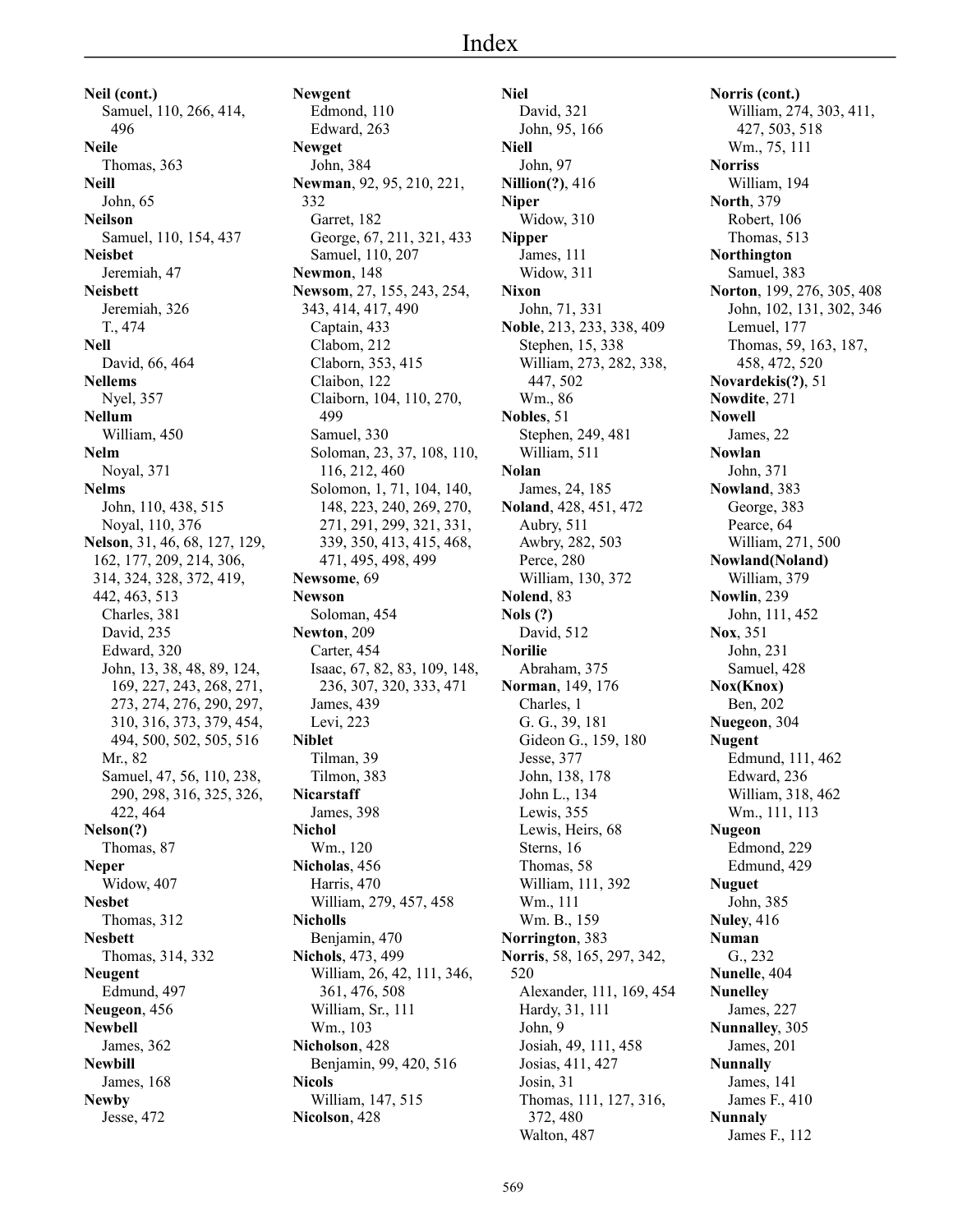**Nunnelee** W., 35 **Nunneley**, 412, 413 **Nunnelle**, 309 James F.(?), 451 William, 451 **Nunnellee**, 35, 316, 328 James, 309 Walter, 309 William W., 309 **Nunnelly**, 121 **Nunnely** Franklin, 342 **Nunnilee** James F., 112 Wates(?), 112 Wm. W., 112 **Nunnille** Nathaniel, 454 **Nusam** Soloman, 23, 85 Solomon, 79 **Nusom** Soloman, 26

#### **O**

**Oader(?)**, 273 **Oaks** Jeremiah, 117 **Oaley** John, 173 **Oar**, 326 Christopher, 322 **Oat**, 253, 413 Jeremiah, 287, 401 **Oats**, 499 Jeremiah, 258, 279, 485, 508 **Obar(?)**, 68 **Obar** Richard, 463 Robert, 309 **Obare** Mr., 146 **Obarr**, 299 Michael, 112, 229 William, 190 **Ockard** Richard, 302 **Odaer(Odair)** William, 441 **Odair**, 198 William, 425 **Odair(Odare)** William, 112 **Odear** William, 206, 298 **Offett**, 232, 310 Ezekiel, 327, 345, 350

**Offut** Ezechiel, 90 **Offutt**, 141, 144, 445 Ezekiel, 173, 453 **Ogburn** John, 318 Samuel, 318 **Ogeletree** John, 300 **Ogg** George, 425 **Oglesbey** Garrot, 25, 59 Garrott, 69 **Oglesby** Garrott, 394, 395 **Ogletree**, 132 David, 52, 60, 112, 185, 190, 291, 387 John, 60, 112, 190, 291 Thomas, 112, 363 William, 2, 112, 185 **Oins** Glen, 507 Thomas, 125, 264, 460 **Ole**, 270 **Olford**, 153, 232, 333 **Olive** Anthony, 237 **Olive(Oliver)** Anthony, 112 **Oliver**, 2, 57, 139, 148, 155, 168, 172, 203, 204, 227, 241, 242, 244, 255, 303, 308, 335, 348, 350, 365, 368, 369, 421, 422, 436, 472 Anthony, 84, 198, 220, 405 Antony, 157 Capt., 372 D., 214, 449 Deonisius, 423, 426, 472 Deonitious, 421 Dion, 99 Dionicious, 209 Dionicius, 84 Dionisious, 197 Dionisius, 437, 446, 448, 464 Dionitavius, 45 Dionitious, 38, 101, 112, 113 Dionsus, 67 Dionycious, 100, 113 Dionysious, 113, 275, 277, 280, 281, 282, 288, 504, 506, 516 Dionysirus, 511

**Oliver (cont.)** Dionysius, 97, 112, 113, 197, 410, 461, 504 Dionysius, Sr, 113 Dionysus, 365, 497 Dioysious, 509 Dynatious, 70 Dyonicious, 204, 230, 263 Ignatius, 96 John, 142, 299 Peter, 341 Petur, 113 Widow, 380 William, 365, 367 Wm., 113 **Olliver** D., 121 William, 42 **Onail**, 340 **O'neaa** John, 517 **Oneal**, 25, 38, 209, 217, 224, 234 Axom(Axum), 112 Axome, 304 Axum, 15, 112, 280, 481, 509 John, 112, 186, 284, 295, 296, 332 William, 26, 28, 113, 171, 288, 327, 425, 432, 461, 474, 477 **Oneel** William, 113 **Oneil**, 12, 376, 427 Nathaniel, 357 William, 357 **Oneill** John, 363 **Ons** Glen, 91 **Opandlin**, 242 **Ophill** Francis, 63 **Orgin**, 323 **Orick** James, 490 John, 279 **Orphan**, 251, 479 **Orr** Christopher, 392, 423 Daniel, 433 Robert, 372 **Orrick** Samuel, 508 **Osborn**, 72 Benjamin, 327 John, 113 Samuel, 113

**Osborn (cont.)** William, 159, 439 Wm., 128 **Osborne** Benjamin, 327 William, 378 **Osborn(Osborne)** Benjamin, 327 **Otes**, 248 **Otree**, 255 **Otree(?)**, 490 **Otterey**, 365 **Ottery** Absalom, 334 Absolom, 169 Alexander, 169, 334 **Ottrey**, 44 **Outley(?)** Nedday, 484 **Overby** Burwell, 238 **Overstreet** John D., 113, 393 William, 113, 127, 345 Wm., 113, 388 **Overton** David, 322 **Owans** Thomas, 459 **Owen**, 488 Glen, 96, 204, 223, 241, 263 John, 249 Thomas, 346 William, 67, 387 **Owens**, 101, 147, 205, 281, 340, 431, 509 Demcy C., 123 Dempsey C., 393 Glen, 211, 278, 359, 492 John, 50, 84, 103, 113, 259, 477 M., 386 Mr., 48 Thomas, 56, 111, 190, 203, 257, 346, 519 W., 30 W. D., 19, 184 **Owins** Thomas, 489, 497 **Owl** James, 401 **Ownell**, 275 **Owsby** Nicrady(?), 163 **Owsley**, 287, 357, 422 Needy, 267 Nuday, 69, 494 Weldon, 69 William, 272, 502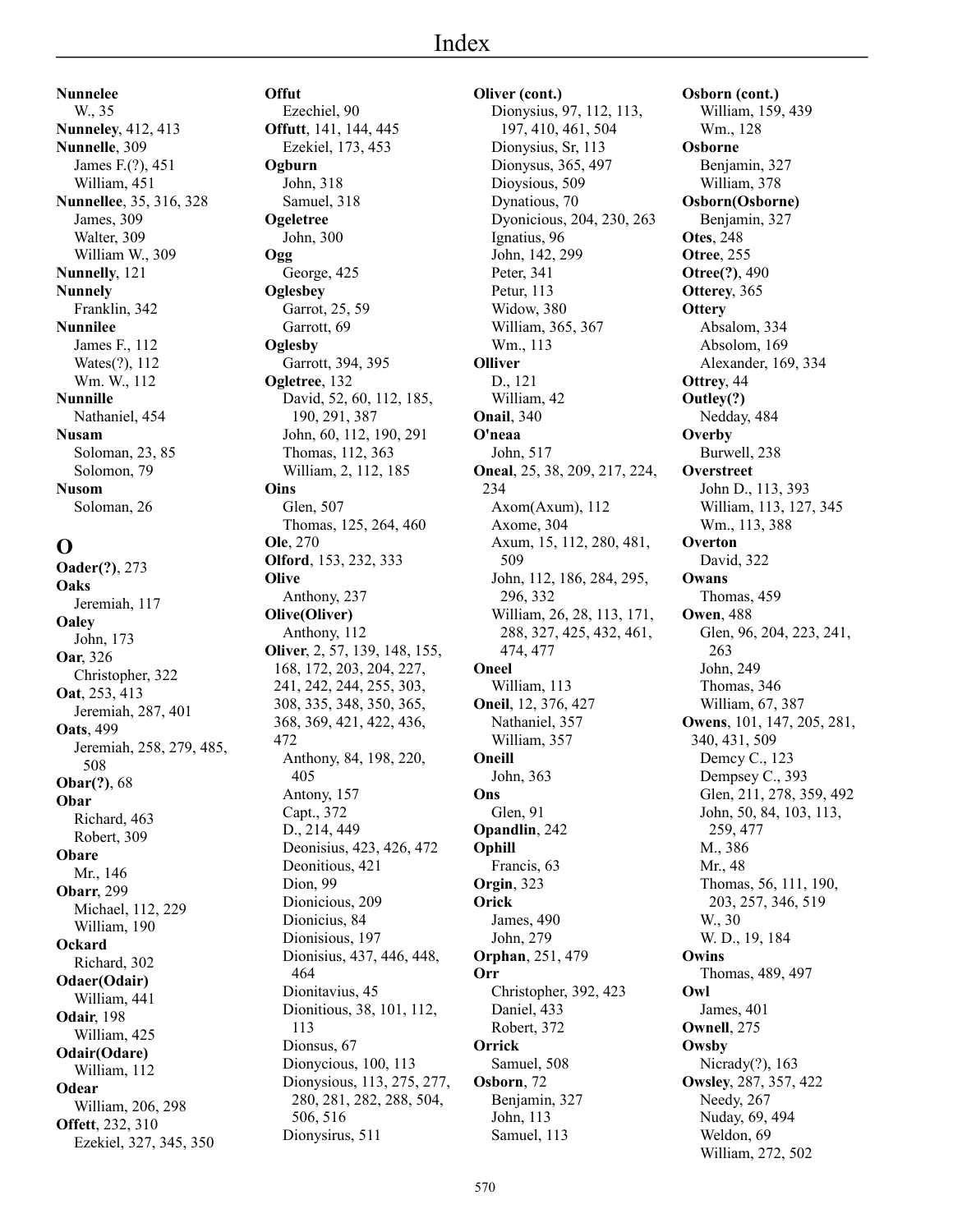**Oxford**, 387 J., 16 **Oytetice**, 327 **Ozborn** Benjamin, 379 J., 459 Samuel, 29, 459, 470

#### **P**

**Pace**, 10, 280, 363, 449 **Pace(?)**, 121 **Pace** B., 325 Barnabas, 112, 171, 263, 294, 296, 397, 403, 497 Barnabus, 464 Barnard, 1, 2, 214 Benjamin, 507 Dreadsil, 296 Drury, 152, 171, 209, 294, 403 Henry, 231, 399, 447 Noel, 266, 496 **Page** John, 170, 201 John, Jr., 209 **Pagen**, 363 **Pain**, 41 John, 412, 458 Thomas, 88, 458, 459 **Pale** Thomas, 125 **Pallhill** Thomas, 149 **Palls**, 455 **Palmer**, 33, 64, 70, 251, 252, 315, 452, 478, 479 Edward, 114, 325, 339 George, 114, 269, 440, 498 John, 326, 452 Mildred, 137, 449 Soloman, 14, 73, 114, 173 Solomon, 70, 71, 227, 255, 267, 269, 291, 295, 326, 400, 401, 490, 493, 494, 495 Widow, 339 **Panil** Joseph, 139 **Pannell**, 227 Colonel, 361, 363 **Pannill** Colonel, 10, 227 James, Col., 53 **Panton** Joseph, 379

**Paradice**, 306, 313 William, 168, 326 Wm., 114, 335 **Paradise**, 151 James, 114 **Param**, 115 **Pardice** Wm., 334 **Paridice**, 128 **Parish** Henry, 351 Hezekiah, 351 John, 45, 114, 266, 351, 493 **Park**, 212 James, 114 Robert, 204, 216 **Parkenson**, 325 Jacob, 327 **Parker**, 49, 83, 118, 128, 135, 332, 367, 391, 463, 465 Aaron, 2, 114, 122, 125, 233, 308, 319, 475 Charles, 114, 150, 492, 496 Daniel, 209, 345, 402, 435, 437 Dempsey, 391 James, 374 John, 114, 347 Lewis, 225 Peter, 305 Richard, 193, 225 W., 82 William, 114, 198, 235, 263, 307, 352, 492 Wm., 88, 225 **Parkerson** Levin, 76, 317, 364 **Parkes** Charles, 264, 265 John, 386 William, 386 **Parks**, 193, 201, 439, 460 Charles, 114, 471, 474 Daniel, 403 James, 133, 371 John, 471 Patrick, 140, 361 Robert, 101, 195 **Parks(?)** Robert, 152 **Parks** William, 30, 393 **Parmer**, 457 B., 443 Mildred, 371 Solomon, 481 **Parradise**, 428

**Parrish** Henry, 57, 233, 303, 422 **Parrnuel(?)** Joseph, 434 **Parson** Jones, 110 **Parsons** Jones, 363 **Partain**, 62 **Partee** Benjamin, 187 Elizabeth, 293 **Parten**, 412 John, 433 Robert, 196 William, 433 **Partin**, 144, 202, 231, 283 Benjamin, 263, 497 John, 55, 117, 167, 199, 446, 454 Richmond, 144, 391 William, 144, 167, 199, 432 **Parton**, 220 John, 81, 196 **Partrick**, 194 **Partridge** Jesse, 513 John, 15, 393 Nicholas, 99, 176 **Partrige** Jesse, Heirs, 34 John, 166 **Partu** Elizabeth, 114 **Parvel** Widow, 455 **Pascal**, 430 **Pascall**, 30 **Paschal** S., 393 Samuel, 17 William, 114 **Paschall** William, 328 **Pascull** William, 323 **Pashall** William, 447 **Passick(?)**, 4 **Paster** John, 11 **Pate**, 287, 424, 426 James, 223 John, 221, 367 **Pateet** Richard, 238 **Paten** John, 432

**Paterson** John, 129 **Patite** Richard, 426 **Paton**, 84, 459 Benjamin, 380 William, 286 **Patrick**, 75, 89, 128, 172, 193, 198, 212, 328, 409 A., 378 Elizabeth, 399, 400 James, 22, 220, 292 L., 378 Milikan, 162 Paul, 101, 162, 195, 203, 396, 444, 469 Samuel, 347 Sandey, 230 Solomon, 444 William, 33, 95, 195, 277, 283, 332, 339, 396, 411, 469, 506, 512 Wm., 102, 114 **Patridge**, 240, 383 Jesse, 218, 472 **Patron** Matthew, 406 **Patterson**, 90, 382 Jacob, 324 James, 374, 468 John, 155, 165, 197, 321, 337, 413, 449, 450 **Patton**, 244, 260 Ginna, 143 Hinna, 291 Jean, 67, 129, 310, 320, 410 Jean, Widow, 123 John, 193, 324 Mat, 322 Mathew, 161, 479 Matthew, 9, 195, 215, 253, 291, 292 Samuel, 61, 115, 205, 241, 360, 398 Thomas, 61, 110, 113, 115, 161, 213, 238, 246, 267, 270, 291, 292, 303, 341, 398, 406, 494, 499 Thos., 11 Widow, 257, 489 **Paul** Andrew, 248 **Pavey** J., 120 **Payn(?)**, 176, 521 **Payn** Charles, 514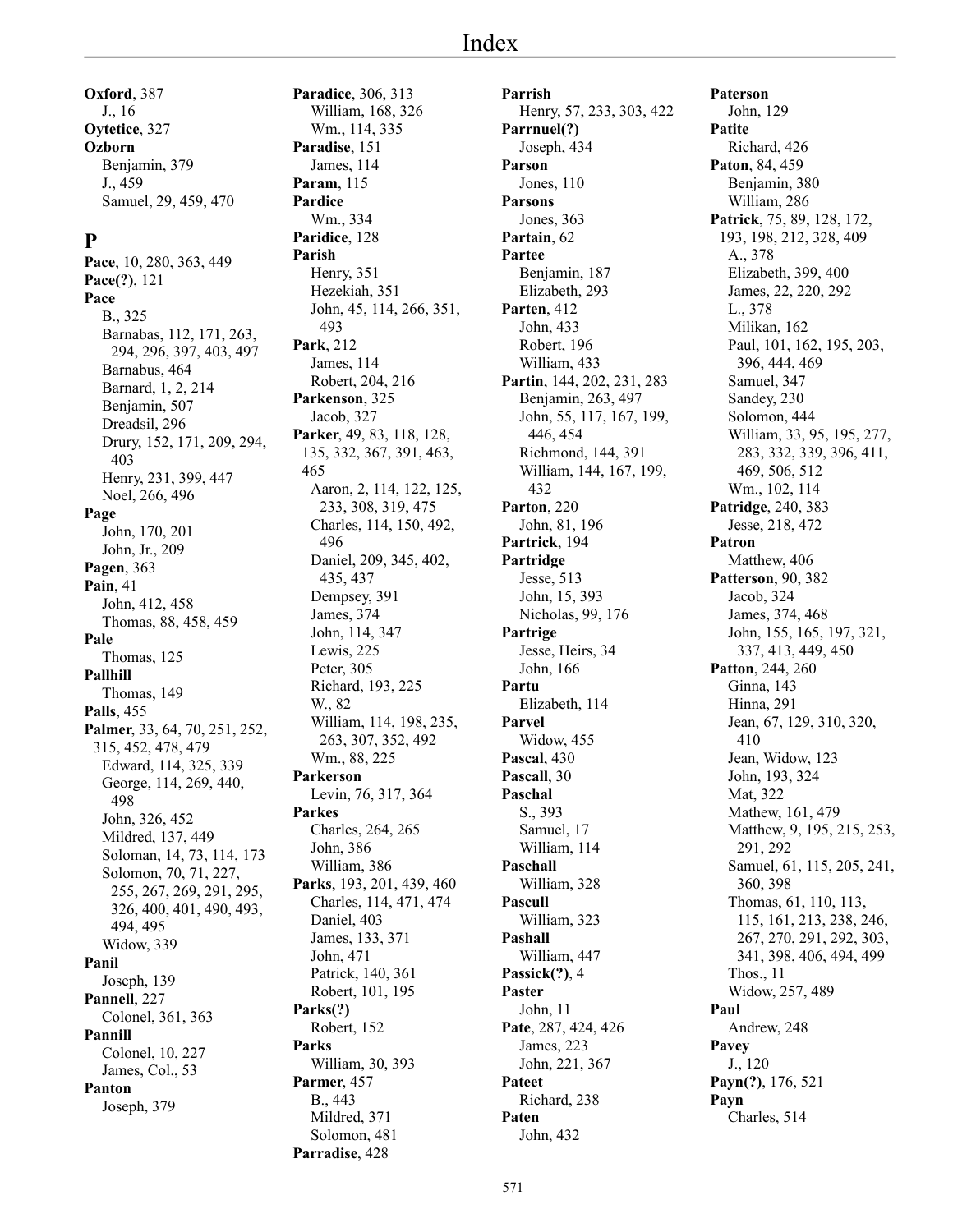**Payn (cont.)** Samuel, 115, 170, 264, 497 William, 171 **Payne**  $(?)$ , 410 John, 333 S., 201 Samuel, 285 Thomas, 31, 45, 88, 298, 349, 414, 446 **Payton** James L., 68 Valentine, 423 **Peace** Drury, 287 **Pearce** Lewis, 46, 52, 244 **Pearman**, 45, 182 Jesse, 319, 463 Thomas, 319 **Peavey**, 213, 273, 339, 441 Abram, 517 Dial, 517 Joseph, 351, 517 **Peavy** Deal, 263, 264, 492 **Peay** Joseph, 441 **Peeble** Henry, 344 **Peebles** Henry, 115, 352 Henry, Jr., 115, 352 Henry, Sr., 115, 352 **Peetete** Richard, 152 **Peevey**, 72 Dial, 435 **Peevy**, 120 Dial, 399 Joseph, 81 **Pellison** William, 211, 442 **Pemberton** Wm., 24 **Pendal** Jarert, 200 Sarah, 290, 516 **Pendall** Sarah, 313, 456 **Pendergrass** George, 502 **Penion** Thomas, 344 **Penitant(?)**, 160 **Pennetant**, 289

**Pennington**, 282, 335, 512 Abel, 115, 333 Stephen, 28, 143, 260, 283, 297, 486, 512 Steven, 115 **Penten**, 408 **Pereman**, 190 **Peridice**, 335 **Perite** Agnis, 115 **Perkins**, 11, 76, 103, 151, 155, 156, 193, 206, 209, 217, 264, 268, 284, 362, 403, 491, 495, 511 Andrew, Gen., 261 Andrew Gen, 487 Averellas, 468 Averilla, 294 Avington, 468 Ben, 190, 221 Benjamin, 155, 186, 289, 295, 517 Edmond, 492 Jesse, 468 John, 237, 315, 341, 343, 369, 388, 414, 429, 447 Joshua, 288, 290 Moses, 187, 425, 460 Sabrith, 95, 173, 211, 214, 468 Sabuth, 187 Widow, 96, 134, 212, 239 **Perkins(Peters)** Widow, 517 **Perret** Agnes, 367 Nathaniel, 367 **Perrett**, 241 Nathaniel, 115 **Perrey** Isaac, 410 **Perriman**, 452 Daniel, 96 David, 449 **Perrin** John, 17 **Perring** Abner, 430 **Perrit** Agness, 399 John, 71 **Perry**, 201, 206, 515 Isaac, 83, 170, 190, 266, 304, 496 Joseph, 427 Joshua, 115, 278, 282, 508, 511

**Person**, 372 John, 372 Jones, 115, 367 Michael, 372 **Persons**, 101 **Pertee** Benjamin, 518 **Pertee (Peters)** Benjamin, 298 **Perteet**, 161 Richard, 36, 450 **Perteete** Richard, 196 **Perten**, 414 **Pery**, 233 Joshua, 54, 507 **Pestridge** John, 421 **Peteet** Absalom, 185 John, 382 Richard, 222, 381, 467, 519 Simon, 179 Wm., 185 **Peteete** Simeon, 146 **Petegrew** Hance, 131 **Peter**, 17 Isacc, 215 **Peters**, 95, 153, 203, 307, 363, 397, 458, 462 Elijah, 276, 407, 505 Jesse, 18, 359, 370 John, 115, 149, 191, 227, 290, 422, 517 Widow, 360 William, 199 **Peterson** Jacob, 91, 469 Samuel, 464 **Petet(?)** E. Richard, 92 **Petete** Richard, 391 **Peteze**, 59 **Petijohn** Abraham, 116 Jacob, 116 **Petite** Richard, 420 **Pettee(Pittee)** Benjamin, 427 **Pettegrew**, 344 **Petters** Benjamin, 138 **Petteson** John, 324

**Pettet** Richard, 419 **Pettigrew** George, 116, 270, 272, 309, 352 Homer, 115 Honce, 354 **Pettigrow** George, 499 **Pettigrow(?)** George, 501 **Pettison** John, 143, 413 **Pettyfoot** Ephraim, 269 **Pettyjohn**, 456 Isham, 172 Jacob, 116, 172, 446 **Pevey** Joseph, 151 **Pew**, 112, 363 Elijah, 351 Jehu, 520 Jesse, 92, 365 Jessy, 487 John, 371 **Peye** James, 353 **Phair** Edward, 163 Jacob, 173 **Pharoah**, 211 **Pharr**, 460, 474 Edward, 116, 264, 448, 492 Edward, Jr., 448 Ephraim, 199, 448, 474 Jacob, 5, 116, 129, 136, 360, 465, 520 Samuel, 116, 345, 364, 474 William, 345, 373 Wm., 116 **Philips**, 63, 83, 157, 250, 430, 476 Aron(?), 74 Hilery, 502 Joel, 96, 112, 249, 480, 486 Joel, Jr., 487 John, 76, 399 Joseph, 258 Mark, 245 Newton, 480 Reuben, 249 Samuel, 129 Sarah, 96 William, 29, 76, 257, 484, 485, 489, 491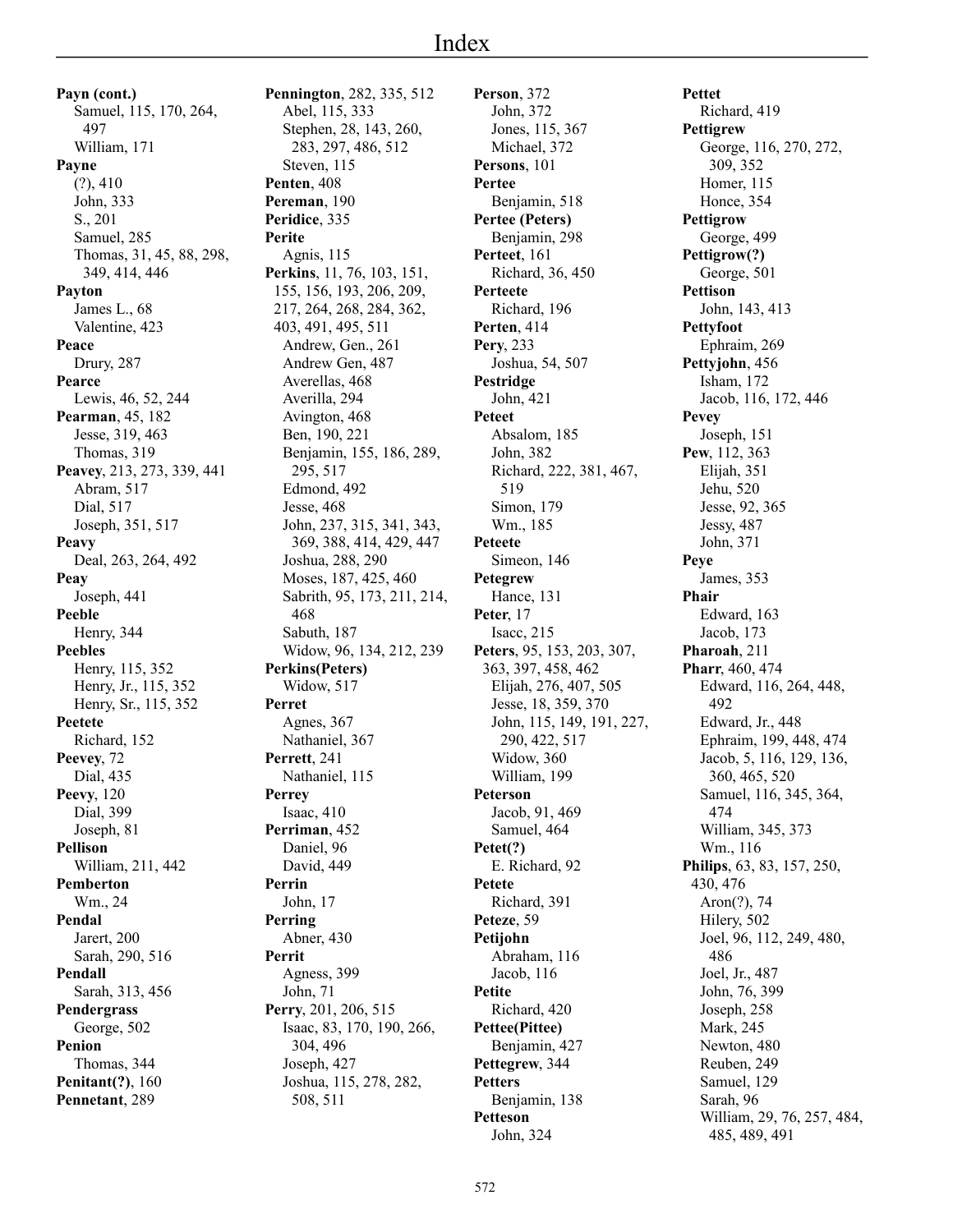# Index

**Philips (cont.)** William, Jr., 509 Wm., 101 Zachariah, 251, 260, 286, 479, 487, 509 **Phillip** Daniel, 183 John, 434 Mark, 205, 213 William, 226 **Phillips**, 2, 44, 66, 86, 169, 170, 192, 218, 221, 225, 228, 231, 234, 291, 295, 359, 366, 373, 383, 396, 405, 480 Aaron, 330 Ambrose, 4, 162, 184 Charles, 52, 387 David, 203 Demcy, 157 Elijah, 96, 387 Hillery, 273 Isaac, 302 J., 277 James, 375 Joel, 24, 75, 86, 111, 112, 190, 209, 259, 261, 270, 275, 291, 295, 300, 311, 312, 327, 472, 499, 504 Joel, Jr., 116 John, 1, 116, 200, 235, 261, 312, 423, 435 Joseph, 23, 116, 297, 488 Leonard, 111, 392 Levi, 136, 353 Mark, 11, 12, 19, 61, 68, 223, 303, 341, 357, 359, 364 Mark, Jr., 44 Reubin, 435 Samuel, 116, 294, 465 Stephen, 241 Walton, 132 Whiteman, 327, 472 Whitmill, 132 William, 15, 32, 34, 37, 209, 219, 255, 258, 261, 262, 263, 268, 281, 297, 301, 304, 311, 327, 353, 372, 494, 497 Wm., 116, 132, 155, 156, 221 Zachariah, 32, 116, 158, 160, 261, 275, 280, 405, 504 **Phillips Mill Church**, 513 **Phillips(Fillips)** John, 116

**Phillops** John, 487 William, 487 **Phips** Aron, 474 **Phisk** William, 357 **Pickard** Thomas, 35, 156, 305, 452 **Pickens**, 200 Andrew, 304 Andrew, Gen., 34, 116 Benjamin, 60 Gabriel, 470 General, 28 **Pickenson** Jacob, 328 **Pickins**, 116 Andrew, 308 **Pickring** Samuel, 190 **Pie(?)**, 238 **Pierce** John, 116, 300, 441 **Pierman** Jesse, 84 **Pilgrim**, 173 **Pilub**, 402 **Pine** Jesse, 117 John, 117 **Pingston** John, 224 **Pinion** Thomas, 74 **Pinkerstund**, 488 **Pinkerton**, 59, 187 John, 485 William, 219, 235, 259, 488 **Pinkinton**, 403 **Pinkston**, 78, 96, 393 John, 117, 148, 163, 273, 484, 485, 502 Shaderick, 68 Shadrick, 177 **Pinkstone** John, 202, 255, 256, 257 **Pitman** Jesse, 194 John, 51, 194, 195, 267 John, Jr., 516 Patty, 194 Phillip, 194 **Pitte John** Abraham, 441 Jacob, 441 **Pittman** John, 420

**Pitts** John, 200 **Pitty** Ephriam, 108 **Pointer** William, 190, 270, 499, 521 Wm., 60 **Polard** Wm., 74 **Pollard**, 19, 21, 35, 189, 249, 342, 426, 481 James, 197 John, 333 Thomas, 321 William, 6, 48, 188, 189, 198, 200, 213, 276, 285, 289, 297, 312, 321, 505 Wm., 24 **Pollen** Mathew, 488 **Ponder** Amos, 117, 262, 491 **Pool**, 291, 462 Ephraim, 302 Ephraim Petty, 116, 299 Philip, 302 **Pool(?)** Phillip, 104 **Pool** Stoveall, 159 William, 59, 117, 118, 149, 175, 177, 185 Wm., 118 **Poole** Stoveal, 180 William, 10 **Pooler** A., 136 **Pope**, 7, 64, 80, 127, 136, 141, 165, 173, 216, 238, 318, 362, 364, 369, 385, 452 B., 74, 206, 463 Burnwell, 143 Burrel, 11, 239, 482 Burrell, 241, 366 Burwell, 19, 55, 117, 166, 223, 244, 246, 324, 423, 435, 444 Elijah, 435 Henrey, 164 Henry, 245, 268, 372, 417, 494 J., 177 John, 60, 127, 174, 259, 277, 281, 290, 318, 321, 361, 396, 415, 488, 506, 510, 520, 521 John, Heirs, 34

**Pope (cont.)** Wiley, 384, 433 William, 312, 408, 435 Willie, 144, 455 Willis, 21, 67, 167, 199, 231, 366, 370, 374, 377, 398, 455 Wyler, 361 Wylie, Col., 136, 395 **Porit** John, 269 **Porter**, 315 B., 140, 384 Ben, 138, 379 Benjamin, 299, 370 Cecilia, 122, 178 Solomon, 69, 294 Thomas, 172, 372 W., 1 Widow, 427 **Portlon(?)**, 119 **Portwood** Benjamin, 118, 391 **Poss** C., 1, 385 George, 125, 389 H., 389 Henry, 125, 463 **Poteat** Richard, 379 **Potridge**, 122 **Pots** Moses, 169, 191, 334 William, 334, 411 **Potts**, 469 James, 207 Moses, 44, 192, 353, 365 Senior, 96 Stephen, 209, 273, 503 William, 95, 195, 209, 218, 278, 396, 507 Wm., 101 **Pound** John, 198 **Powdy** Lewis, 500 **Powel**, 253 Cadar, 508 Cader, 248, 258, 397, 476 Jesse, 218 Kadar(Cadar), 508 Lewis, 258, 271, 289, 485 Moses, 247, 248, 252, 255, 470, 488 Nelson, 395 Richard, 25 Ruth, 49, 487 Widow, 82, 283, 432, 509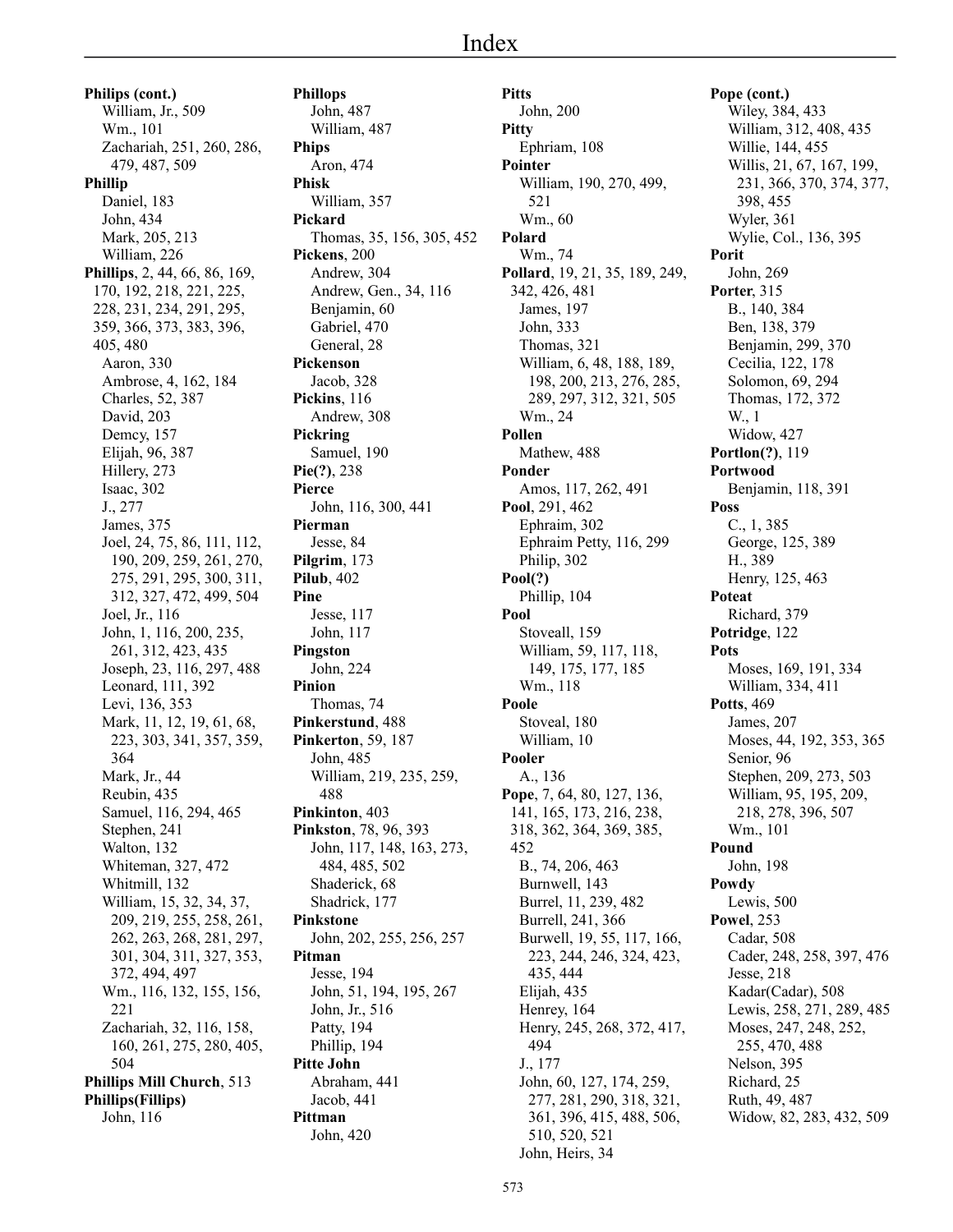**Powell**, 309, 357, 401, 448, 473 Andrew, 117 Cadar, 519 Cader, 19, 54, 75, 117, 163, 187, 196, 485 Cedar, 203 Jesse, 456 Kedar, 26, 440 Kedar(Cadar), 279 Lewis, 32, 94, 118, 197 Moses, 79, 117, 149, 186, 218, 276, 287, 436, 478, 490, 505 Nelson, 33 Richard, 68, 117, 136, 304, 344, 434, 439, 450 Ruth, 118, 261, 313, 456 William, 167, 201 **Power** John, 118 **Powers**, 153, 333 F., 138 Francis, 210 francis, 217 Francis, 322, 409 John, 223, 261 **Prasdill** Widow, 422 **Prater**, 383 Joseph, 383 **Prather** Benajah, 184 Elias J., 32, 182 **Pratt** Martha, 241 **Pressdrige** John, 3 **Prestage** John, 211, 290 **Prestin(?)**, 512 **Prewet** Jacob, 342 Lemuel, 343 **Prewett**, 476 Jacob, 475 Levi, 343 William, 476 **Price** Daniel, 380 E., 382 Ilelum, 40 John, 79, 248, 438, 459 Kelum, 450 Lewis, 237 Meredith, 207 Meridith, 230 **Prick** James, 255

**Priest** Joseph, 207 **Prince** John, 226 **Prior** Edward, 320, 458 Joseph, 324 **Providence** Jacob, 255 **Pruett** Jacob, 118, 275, 476, 503 Widow, 332 **Pruitt** Lemuel, 118 Levi, 118 Levi, Capt., 107 **Pryer** Matthew, 153, 344 Phillip, 153, 344 **Pryor**, 353 **Psalmon**, 117, 175 Thomas, 109, 118, 177, 393 **Psalmond** Thomas, 183 Thomas L., 43 **Psmond** John, 353 **Pugh** Elijah, 170, 247, 326 Jehu, 118 Jesse, 17, 71, 118, 249, 257, 260, 277, 285, 294, 418, 421, 481, 489, 506 **Pulham** Robert, 464 **Puliam(?)** William, 143 **Pullam** Joseph, 187, 223, 286 Robert, 216, 224, 312, 413 Thomas, 195 William, 197, 223, 286, 292, 293 Wm., 90, 187, 217 **Pullen**, 20 Elijah, 43, 182 James, 43 Joseph, 374 M., 149, 175 Silas M., 185 Thomas, 118, 178, 179, 180, 183 **Pullen(Pullin)** Elijah, 118 **Pullham** Robert, 118, 349 **Pulliam**, 7, 246, 338

John, Heirs, 325 Joseph, 37, 146, 520 **Pulliam (cont.)** Robert, 341, 445, 468, 514 William, 90, 146, 208, 308, 458, 468, 473, 516, 521 **Pullim** William, 143 **Pullin**, 108, 183, 473 Eliza, 183 James, 183 Joseph, 118, 139, 182 Mr., 471 Robert, 69, 343 Thomas, 27, 179, 183 William, 473 William G., 118, 183 Wm., 108 **Pullium** Robert, 140 **Pullum**, 451, 520 William, 520 **Purby** William, 520 **Purdise** James, 187 **Purkins**, 135, 262, 466 Benjamin, 112 Isaac, 391 John, 118, 119, 391 Lunsford, 119, 388 Moses, 166, 419, 435 Peter, 447, 473 William, 441 **Push** Jesse, 22 **Putnell**, 296 **Py**, 142, 407 **Pye** Harry, 418 James, 119, 410, 473 Jesse, 3, 171, 304 **Pyeburn** John, 173 Richard, 173 **Q Quarns** John, 334 **Quearns**, 143 **Quere** William, 464 **Querens** John, 96

**Querns (cont.)** John, 32, 42, 77, 82, 83, 84, 88, 106, 119, 133, 157, 218, 251, 260, 268, 277, 293, 295, 320, 354, 373, 384, 385, 390, 413, 431, 449, 479, 486, 494, 504, 506 **Quinnes** John, 119 **Qurlis(?)** John, 356 **Qurnes** John, 255 **R Rachal** Miles, 351 **Rachele** Miles, 234, 315 **Rachell** Miles, 470 **Raden** Benjamin, 312 **Radford** John, 119 R., 119 Reuben, 119, 195, 204, 212 **Raferty** Michael, 340 **Raffata** Michael, 352 **Rafferty**, 63, 375, 400 Michael, 103 **Raffetar(?)** Richard, 136 **Raffeter** Richard, 350 **Raffeth** Richard, 136 **Raffety** Michael, 280 **Raffitie** Richard, 150 **Ragan**, 308, 408 Jonathan, 58, 61, 119, 205, 226, 253, 255, 258, 269, 301, 359, 415, 479, 484, 485, 498 Mark, 119, 368 Richard, 516 **Raggan** Mark, 145, 356 **Raglan**, 466 Benjamin, 312

**Querns(?)**, 27

417, 501

**Querns**, 168, 172, 224, 272, 336, 337, 344, 346, 381,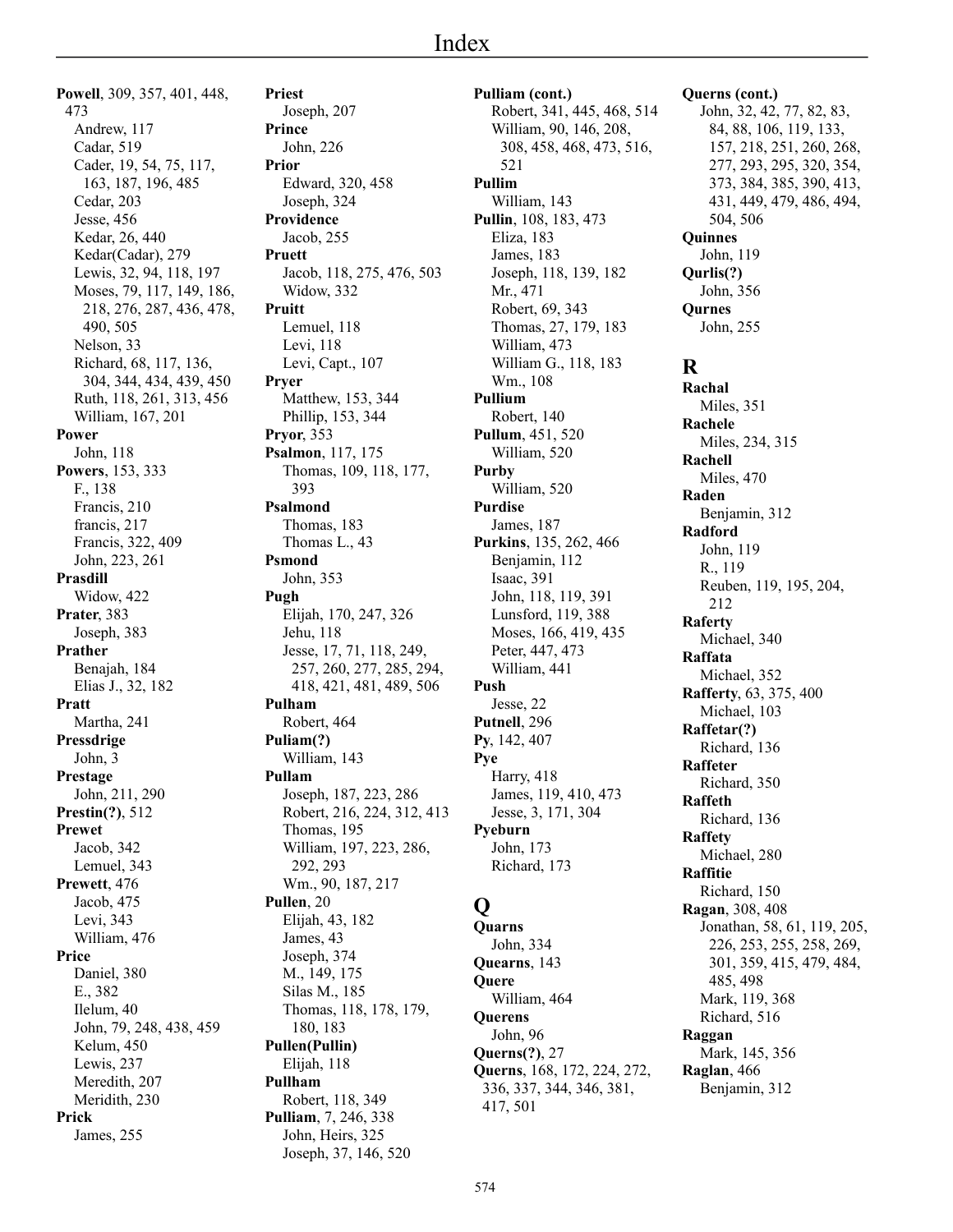**Ragland**, 121, 142, 170, 351, 454 Ben, 119 Benjamin, 488 Coleman, 422 **Ragland(?)** Erin, 55 **Ragland** Evan, 120, 187, 246, 258, 274, 299, 300, 408, 488 Evans, 119 **Raglin**, 22, 220, 298, 403 Ben, 258 Benjamin, 322, 472 Evan, 11, 72, 284, 469 **Ragling** Evan, 120 Even, 503 **Ragsdale** James, 59, 69, 394, 395 Vamez, 25 **Rail** Wyatt, 163, 184 **Railey** James, 476 **Raines**, 268 **Rainey** Edmund, 102 **Rains** Ignatious, 120 Ignatius, 371 **Raley** James, 197 **Ralston**, 30, 292 James, 285, 358 **Rameny** Keindal, 434 **Ramse** William, 216 **Ramsey**, 22, 24, 156, 189, 206, 268, 285, 306, 435, 465, 475, 494 John, 23, 70, 256, 375 Randal, 331, 348 Randall, 418 Randle, 468 Randolph, 160, 261, 292, 461, 487 William, 120, 252 **Ramshearil** Daniel, 316 **Ramsy** Randle, 154 William, 478 **Ranald(?)** Fredrick, 8 **Randolph** Richard, 141

**Raney** Edmond, 140 Edmund, 179 Edward, 390 William, 424 **Rankin** Andrew, 59 **Rasberrey**, 456 **Rasberry**, 62, 345, 404 Philip, 45 William, 517 **Rashberry**, 45 **Ratleigh**, 271 **Ratliff**, 53, 151, 174, 257, 306, 313, 324, 330, 343, 485 Robert, 428 William, 330, 369, 469, 472 **Rattiff**, 151 **Rawles**, 309 **Ray**, 15, 183, 326, 393 Charles, 159, 222, 440 Chester, 180 Chestley, 127 Christly, 15, 393 David, 237 E.(?), 111 George, 514 Hugh, 521 Jacob, 47, 348, 520 John, 368 John, Heirs, 423 Moses, 162, 368 Murry, 392 Samuel, 4 Sanders, 520 William, 162, 368 **Rayan** Joseph, 439 **Rayley** James, 476 **Rayney** William, 97 **Raynolds** George, 8, 498 **Rea(?)** Howell, 112 **Read**, 197 Ajanadab, 197 Alexander, 351 **Reading(?)** Widow, 521 **Ready** James, 412 **Reagan** Mark, 431 **Reatherford**, 74

**Reaves**, 42, 367, 412 Alexander, 418 B., 391 Daniel, 231, 346 John, 375, 385 Jonathan, 94 **Reddar**, 221 **Redden**, 405 **Reddick**, 297, 429 Abraham, 99, 204, 246, 267, 287, 397, 494 Absolom, 516 William, 435 **Reddock**, 437 Absalom, 207 **Rede**, 375 **Redford** Reuben, 396 Rubin, 101 **Redgdell** Samuel, 333 **Redick** Abraham, 470 Absolom, 309 **Redmonds**, 86 **Reed**, 309 George, 200, 322, 476 George, Jr., 476 George, Sr., 476 James, 308 John, 255 **Reedee**, 338 **Reedy** John, 338 **Rees**, 321, 465 Captain, 320 Hugh, 103, 110, 135, 192, 212, 288, 321, 324, 339, 353, 415, 448, 462, 463, 464 Hugh, Capt., 444 Roger, 2, 37, 353, 420, 427 **Reese**, 104, 121, 184 Daniel, 338 **Reeves**, 180, 375 Alexander, 120 B. B., 82, 182 Bennet, 52, 385 Bennett, 165, 376 Daniel, 56, 57, 109, 120, 216, 361, 362 Elijah, 92 Jeremiah, 273, 501 John, 63 Thomas, 10, 149, 175 **Reid**, 43 George, 120 George, Jr., 120 George, Sr, 120

**Reid (cont.)** John, 490 Widow, 171 **Reight**, 423 **Remby** John, 376 **Renbro** John, 411 **Render** James, 39, 69, 159, 180, 181, 379 Joshua, 69 Joshua, Jr., 69 Robert L., 132, 180 **Renfroe**, 307, 315 **Rennol** Widow, 31 **Rentfroe**, 351 George, 28, 273 **Retty(?)**, 427 **Revere**, 32 Wyat, 372 **Reves** Elijah, 391 R., 387 **Reyley**, 72 Joseph, 285 **Reynolds**, 13, 299, 434 Elzy B, 107 Elzy B., 392 George, 120, 269, 287 Silas, 128, 179 **Rheney** William, 496 **Rheny** William, 263, 264, 497 **Rhodes**, 119, 381, 388 Benjamin, 272, 278, 502, 507 Eurtis H., 63 Thomas, 61, 176 **Rhony** William, 254, 483 **Rials** Widow, 216 **Rice** Anderson, 475 John, 39, 46, 51, 89, 334, 381, 383, 476, 520 **Richard** Ryan, 191 **Richards**, 56, 147, 156 William, 52, 190 Wm., 120 **Richardson**, 21, 35, 40, 62, 138, 199, 225, 243, 309, 326, 409, 437, 443, 451, 458, 459 Agness, 200, 404

Amos, 343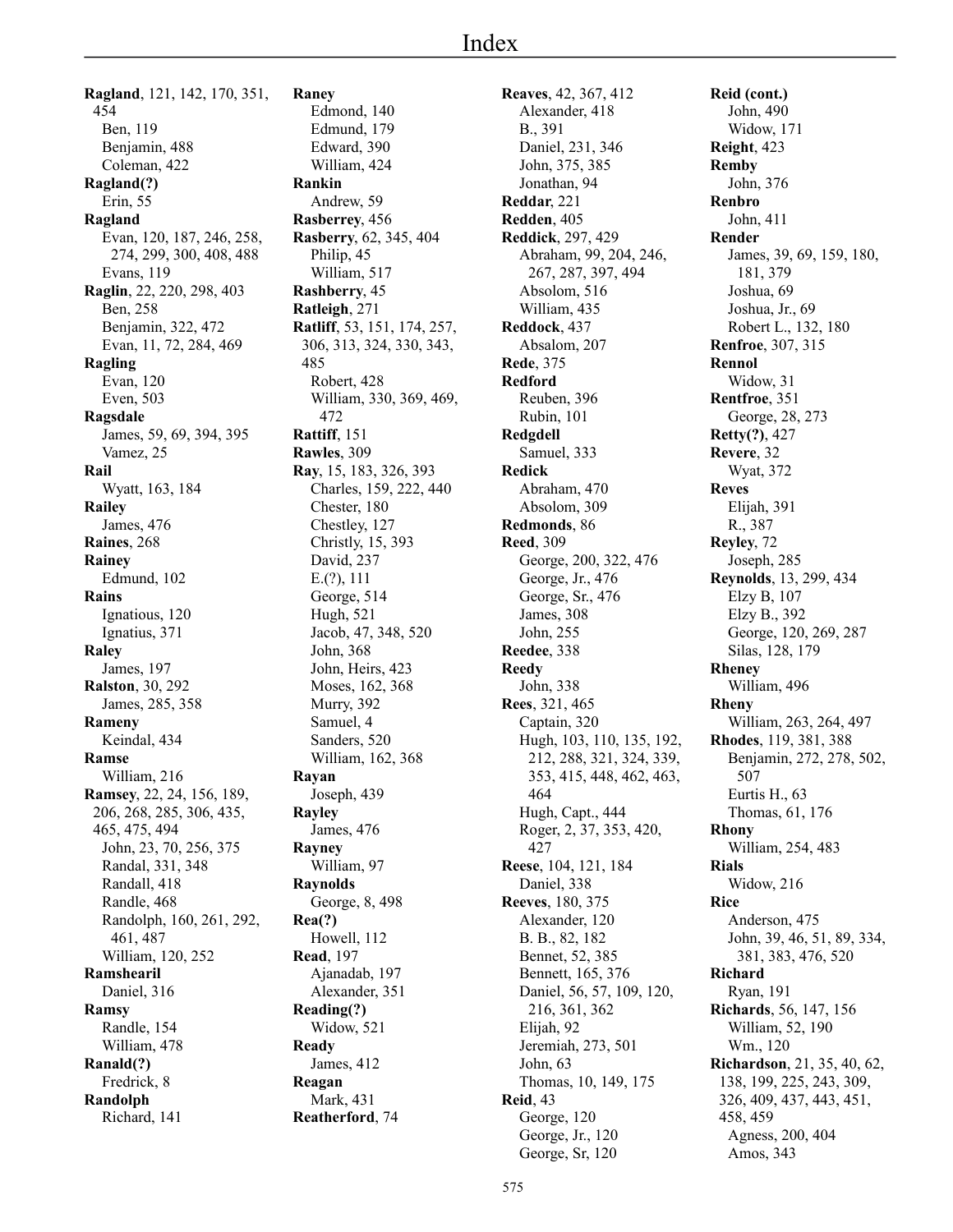**Richardson (cont.)** Burrell, 211 Burwell, 161, 217 Captain, 321 Isham, 11, 120, 183, 381, 402, 403 J., 302 J, Jr., 120 John, 87, 120, 197, 360, 396 Joseph, 120, 265, 339, 492 Mr., 64 Richard, 105, 449 Thomas, 377, 518 W., 429 Walker, 21, 39, 121, 171, 200, 228, 230, 289, 290, 329, 333, 356, 400, 402, 432, 439, 449, 451, 518 Walter(?), 73 Widow, 201, 259 **Richardson(?)** Widow, 488 **Richardson** William, 109, 166, 241, 245, 314, 362, 398 William, Heirs, 393 **Richarson** Wm., Heirs, 118 **Richeson** Heirs, 117, 175 **Richieson**, 8 **Richinson** Heirs, 175 **Richson** Heirs, 30 **Rickerson**, 471 **Ricketson** Benjamin, 463 **Riddle** A., 395 Madden, 375 Thomas, 166, 183 **Rideley**, 29, 385 **Ridelle**, 362 **Riden** Benjamin, 121 **Rider**, 302 Benjamin, 251 **Ridgale** Daniel, 83 Samuel, 148, 302 **Ridgdell** Samuel, 109 **Ridgle(Ridgole)** Samuel, 471 **Ridler**, 257 **Rigann** Jonathan, 484

**Rigby** Joseph, 478 **Riggans** Jonathan, 116 Jonathon, 186 **Riggin**, 430 **Riggins**, 128 **Riggs**, 30 **Right**, 9 Arthur, 276 Basil, 240 Reuben, 386 **Rightrie(?)**, 287 **Rights**, 66 **Riley**, 144 Joseph, 299, 338, 346 Samuel, 270 Samuel, Sr., 499 **Rilley**, 23 **Ring** John, 112 **Rite** N., 343 Nathan, 339 **Rivers**, 433 Jeremiah, 507 **Rivers(?)** R., 16 **Rivers** Richard, 448 **Rivier** Hearbert(?), 30 Holland, 30 **Roadon** John, 224 **Roads** Benjamin, 157, 396 H., 375 **Roan**, 336, 344 Dunstal, 223 Hudstall, 483 James, 518 Tudstall, 31, 33, 495 Tunstall, 254, 265, 493, 500, 501, 507 **Roane** Tunstall, 216, 254, 268, 278 **Rob** Henry, 220 **Robenett** John, 188 **Robenette** John, 289 **Robert** John, 209

**Roberts**, 218, 226, 290, 404 John, 14, 49, 83, 121, 170, 191, 201, 217, 238, 252, 271, 277, 367, 370, 406, 410, 500, 506 Milton G., 20, 121, 184 Thomas, 379 **Robertson**, 13, 59, 106, 227, 232, 300, 375, 426, 475, 519 David, 230 John, 175, 218, 273, 303, 357 Jonathan, 283 Thomas, 47, 226 W., 382 William, 172, 377, 475 **Robeson**, 238 John, 43 **Robinett**, 499 John, 199, 472 **Robinnett**, 270 John, 6 **Robinson**, 132, 143, 432, 494 David, 449, 513 John, 163, 502, 513 Jonathan, 512 **Robison**, 196, 200, 267, 286, 290, 401, 411 David, 283 John, 253, 414 **Robuner** John, 408 **Rochele** Miles, 58 **Rochell** Miles, 234 Ralph, 234 **Rockamore**, 262 **Rockmore**, 491 **Rocquemore** James, 269 **Rodgers** Demsey, 35 John, 223, 225, 313, 328, 466 Reuben, 217 Taylor, 316 **Roding** John, 204 **Roe** Samuel, 121, 392 **Roferty** Michael, 475 **Rogers**, 34, 347, 369, 445, 466 Demsey, 459 Drury, 51, 166, 249, 261, 477, 498

**Rogers (cont.)** John, 44, 49, 135, 193, 335, 344, 351, 382, 462, 474 Peleg, 302 Peley, 438 William, 344, 351 Wm., 334 **Roguemoore** James, 324 **Roguemore**, 329, 349 James, 133, 247, 337, 371 John, 211 **Roiley** Joseph, 516 **Roiquimore** James, 494 **Roland** Richard, 23, 154 **Rolins**, 303 **Rolls**, 53 **Rone**, 274 James, 277, 506 Tunsdal, 192 Tunstal, 10 Tunstall, 193, 198, 270, 272 **Roqueniore** James, 483 **Roquimore**, 76 **Rorie** John, 154, 392 **Rose**, 77, 421 Henry, 24, 185, 281, 510 John, 236 Samuel, 236, 517 Stephen, 489 Thomas, 193, 413, 497 **Ross**, 112, 154, 226, 304  $(?)$ , 410 James, 325 Jesse, 35 John, 92, 121, 196, 206, 328, 402, 410, 518 Robert, 121, 210, 328 Samuel, 236 Thomas, 121 **Rosser** John, 227 **Rottiff(?)** Wm., 91 **Roudon** John, 38 **Round**, 518 **Routon** John, 198 **Rowan** Lewis D., 92, 391 **Rowden** John, 109, 476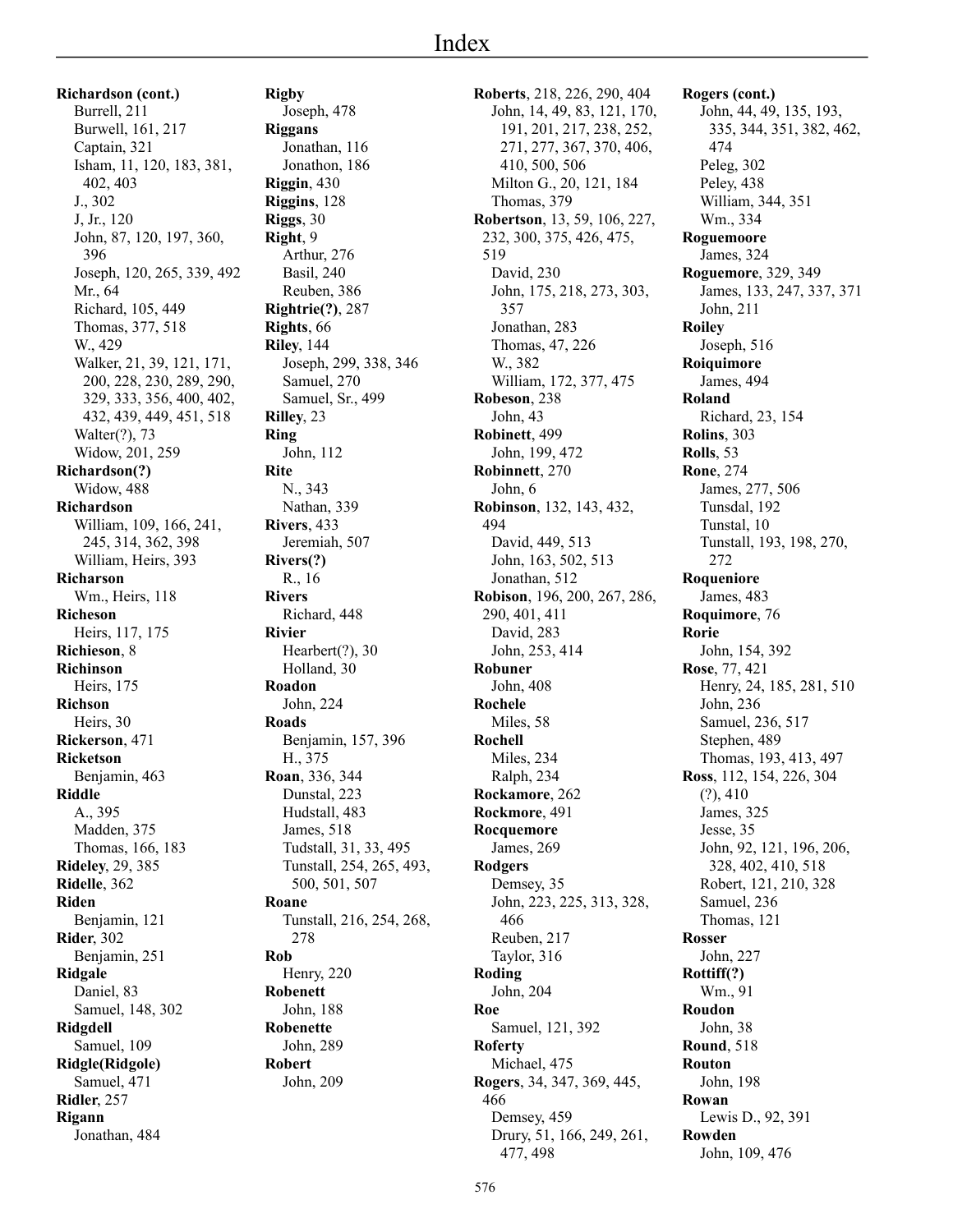**Rowe**, 246 **Rowel** Jesse, 475 **Rowland** Richard, 331, 434, 468 **Royal** Anna, 454 **Roylin(Raglin)**, 190 **Ruchele** John, 315 Miles, 315 **Rucker** Gideon P., 163, 184 John, 143, 441 Presley, 196 Presly, 413 Willis, 136, 280 **Ruff**, 176, 455 Susanah, 41, 121, 443 Widdow, 245 Widow, 98, 427 **Rumley** John, 132 **Rumsey** Henry, 55 **Run**, 103, 104, 349, 462, 469 **Runald** George, 15 **Runalds**, 501 Dudley, 135 Preston, 135 **Runells**, 207 **Runnal** Ben, 372 **Runnalds** George, 282 Richard, 270 Spencer, 436 **Runnalls** George, 250, 255 Hermon, 262 James, 253 Richard, 249 **Runnals** Benjamin, 146 Frederick, 301 George, 9, 60, 108 Ignatius, 273 Jane, 279 Preston, 408 Richard, 292 Spencer, 281 **Runnell** George, 120 **Runnells** George, 402, 490 Preston, 338 Spencer, 338

**Runnels**, 13, 232, 284, 513 Frederick, 484 George, 459 James, 508 Jane, 479 Richard, 520 Silas, 107 Spencer, 25, 510 **Runnolds(?)**, 221 **Runnolds**, 225, 241, 338, 496 George, 302, 512 Harmon, 408 Richard, 481 Spencer, 217 Thomas, 410 **Runnols**, 124 Silas, 392 **Runolds** Thomas, 224 **Rupell** Marke, 96 **Rush** Jephtha, 121, 466 Widow, 330 **Rushing**, 351 **Russel**, 252, 253, 381, 476 Henry, 102 Hilory, 32 Jeremiah, 42 John, 76, 126, 192, 202, 372, 432 Robert, 17, 77, 190 Thomas C., 459 **Russell**, 207, 342, 476, 479, 519 David, 477 Hilory, 180 James, 185 Jeremiah, 302 John, 146 Mark, 394 Robert, 212, 218, 324, 399, 466 Thomas, 324, 331 Thomas C., 121, 320 Thomas Commander, 322 **Ruston** John B., 340, 468 **Ruth(?)**, 100 **Rutherford**, 23, 37, 92, 202, 211, 221, 321, 350, 486 Benjamin, 21, 442 H., 500 John, 110, 121, 207, 210, 222, 271, 330, 332, 500 Robert, 315 Samuel, 214

**Rutledge**, 53, 99, 193, 204, 206, 241 George, 135, 235, 320 James, 13, 96 Thomas, 23, 101, 192, 194, 195, 197, 241, 306, 313 **Rutlidge** Joseph, 21, 179 **Ruttledge**, 420 **Ryan**, 362 John, 461 Joseph, 78, 303, 304, 332, 358, 422 Richard, 91, 288, 415 **Ryley**, 65, 250, 480 Joseph, 252 **Rynolds** Dudley, 311 Frederick, 269, 498 George, 267, 495 Presley, 311 Richard, 500 Spencer, 240 **Rynolds(Runnalds)** Spencer, 36 **S Sackson**, 327 **Saffold**, 102, 181, 196, 200, 269, 310, 311, 498

Bird, 59, 177, 178, 395 Daniel, 123 Reuben, 192, 205, 206, 319, 327 Reubin, 140, 155, 187, 336, 406 Richard, 224 William, 59, 121, 175, 355 **Saffole** William, 30 **Safford** Bird, 144 **Safold** Reuben, 521 Rubin, 166 Wm., 68 **Sailor**, 11 **Sailors**, 410 Michael, 406 **Sales**, 196, 413 **Sallas** John, 24, 26, 110, 499 **Sallis** John, 24, 122, 212, 270, 308, 321, 353, 413, 414, 499 **Salmon**

**Salors** Michael, 477 **Sammon** James, 489 Lewis, 501 Lewis, Heirs, 274, 503 **Sammons** David., Heirs, 503 Heirs, 124 **Samon(Psalmon)** Thomas, 118 **Sampson** James, 413 **Samson** James, 146, 507 William, 154 Wm., 36 **Samuel** Crocket, 372 **Sanchet** B., 237 **Sandage** Jacob, 186 John, 223 **Sanderford** H., 141 Harris, 122 R., 122 **Sanders**, 204, 327, 408, 496 Abraham, 300 Jacob, 298, 503 Jesse, 119 Joshua, 83, 122, 173, 187, 195, 237, 249, 447, 477 **Sandford**, 446 J., 445, 453 Jesse, 71, 122, 331, 440, 445 L. B., 127 **Sandidge** John, 169, 517 **Sanding** Claiborne, 246 **Sandridg** John, 130 **Sandridge**, 312 John, 455 **Sanerford** Richard, 122 **Sanford**, 34, 103, 125, 345, 349, 445, 456, 476 Harris, 178 Henry, 95, 121, 392, 393 J., 80, 145 Jesse, 64, 122, 233 L. B., 180 Richard, 178

Lewis, 113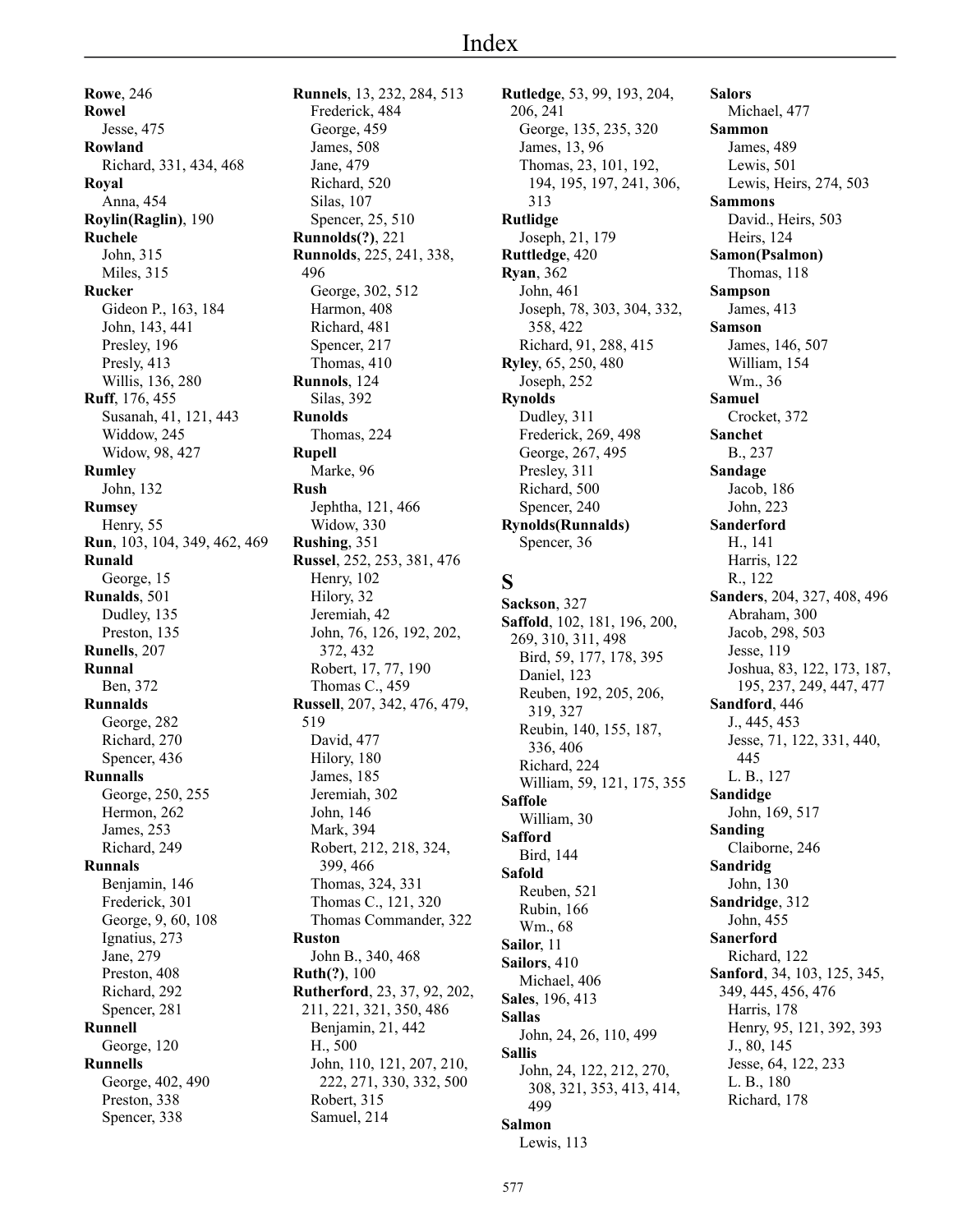**Sansom** James, 81, 190, 197, 278, 286, 511 William, 196, 299, 410, 467, 519, 520 Wm., 222 **Sansom(?)** Wm., 392 **Sanson** William, 463 **Saphanton** Richard, 132 **Sapington** Richard, 332 **Sappington** John, 122, 383 Richard, 122, 376, 383 **Saterdwhite** Wm., 100 **Saterwhite**, 327, 422 Francis, 226, 325, 326, 346 John, 464 William, 234, 406 **Sattawhite** William, 263 **Satter** Matthew, 11 **Satterwhite** Frances, 122, 123 Francis, 122, 334 Frank, 58, 423 William, 492 Wm., 12 **Saturwhite**, 233 **Sauder**, 50 **Saunders** Robert, 123, 337, 345, 347 **Savadge** Love, 190 **Savage** Lovelass, 367 Loveles, 408 Loveless, 49, 277, 370, 506 **Savel**, 124 **Savidage** John, 287 **Savidge** Loveless, 152, 171, 238, 362, 404, 415 **Sawyear** John, 423 **Sawyer**, 336 John, 82, 123, 133, 259, 358, 451, 456, 520 **Saxon** David, 310

Davis, 123, 442

**Saxon (cont.)** Hugh, 305, 404 Samuel, 304 **Saxton**, 365, 413 **Saylor** Christopher, 236 **Saylors**, 333, 422 Christopher, 123 **Sayton** Michael, 260 **Scales** Thomas, 123 **Scarlet**, 443 James, 98, 403 **Scarlett**, 98, 121, 176, 187, 287 James, 245, 252, 286, 427, 479 **Scarlock**, 139 William, 138 **Scoals** Robert, 125, 182 **Scoles** R., 182 **Scot**, 75, 270, 413, 419, 420, Benjamin, 21, 505 James, 460 Joseph, 460 Peter, 113 S., 257, 489 Samuel, 248 William, 460 **Scot(Scott)** Reuben, 393 **Scott**, 19, 169, 174, 212, 248, 282, 335, 362, 412, 417, 443 Alexander, 199, 200 Ben, 189 Benjamin, 123, 253, 266, 293, 396, 397, 493 James, 123, 187, 196, 245, 269 John, 123, 245 Joseph, 196, 444 R., 178 Reuben, 123 Samuel, 3, 119, 123, 197, 199, 258, 274, 488, 511, 519 Thomas, 112, 123, 137, 227, 228, 243 William, 123, 234, 471 **Scrivner** Thomas, 365 **Scroggin** Humphrey, 347 Thomas, 347

499

**Scudder** William, 469 Wm., 123 **Scurlock**, 21, 137, 200, 409, 417, 426, 459 Joshua, 124, 137, 336, 396, 445 William, 137, 213, 445 **Sea** John, 44 **Seaburry** Esther, 124 **Seabury** Esther, 271, 500 **Seal** Anthony, 124, 314, 339, 397, 398 Charles, 222 Jarvis, 124, 397 John, 339, 417 Joshua, 313 William, 266 **Seale**, 329 Anthony, 124 Anthony, Jr., 314 Jarvis, 314 Jervis, 345 John, 124, 339 **Sealmuse** William, 124, 264, 289, 496 **Seals**, 4, 62, 225, 273, 337 Anthony, 9, 62, 83, 124, 208, 306, 423, 437 Anthony, Jr., 306 Benjamin, 157, 297 Charles, 92, 212, 443 Enoch, 92, 210, 212, 315 James, 437, 498 Jarvis, 306 Jervis, 45, 62, 124 **Seals(?)** John, 36 **Seals** John, 124 Robert, 126 Thomas, 64, 92, 99, 210, 212, 237, 282, 302, 315, 443, 445, 511 William, 201, 256, 289, 437, 484 **Seal(Seals)** Jervis, 359 **Searing** Joseph, 121, 320, 459 **Seay** James, 363 **Sebrow** Easter, 169

**Sedwill** David, 138 **Seemes(?)** M., 392 **Seer** Joshua, 134 **Sefridge** John, 513 **Selemuse** William, 124 **Selfradge**, 52 Robert, 20, 124, 324 **Selfrage** Robert, 444, 461 **Selfredge** Robert, 236 **Sellers** John, 270, 510, 520 Mr., 281 **Sells**, 352 John, 98, 499 Samuel, 252 **Semmes** Ignatus, 125 **Semmons**, 257 **Serviner** Jesse, 125 Thomas, 125 **Settles** James, 55, 60 **Seudder** William, 375 **Sewall** Lewis, 114, 371 **Sewel**, 78, 221, 335 Henry, 219, 268 Joshua, 336 Sam, 129 Samuel, 41, 338, 402, 497 William, 287, 493 Zedick, 381 **Sewell**, 11, 56, 230, 233, 303, 316, 317, 437, 451, 457 Henery, 495 Henry, 125 James, 203, 311 Joseph, 311 Joshua, 199, 262 Samuel, 243, 262, 374, 504 William, 305, 374 **Sexon**, 439 **Shackleford**, 302 John, 518 Richard, 215 **Shakleford** John, 337 John, Jr., 155, 337 John, Sr., 155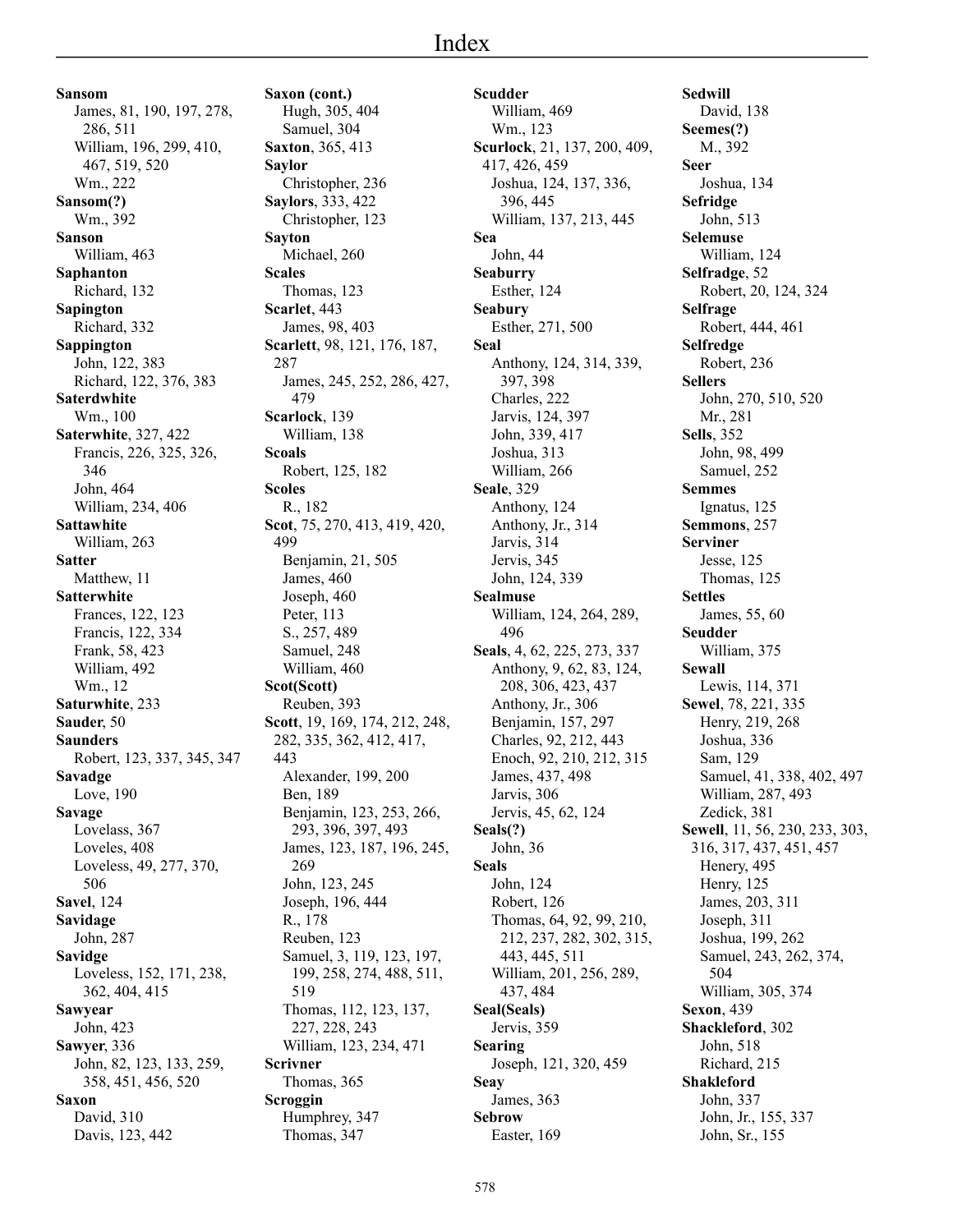**Shakler** Thomas, 462 **Shamolin** Isaias, 348 **Shank** Henry, 125, 169, 176, 389 John, 125, 389 **Shanks** John, 162, 385 **Shannon**, 282, 439, 511 John, 45, 96, 274, 404, 503 **Shannon(?)** John, 212 **Shannon** Thomas, 125, 264, 489, 497, 518, 519 **Shannon (Sannon)** Thomas, 257 **Sharerman** Rob., 48 **Sharman**, 140 Robert, 418 **Sharp**, 475 Ann, 125, 490 Anne, 255 Isham, 4, 296, 521 Joseph, 17, 26, 248, 262, 491 **Shaw**, 35, 295, 357, 413, 515, 518 Amos, 125, 418 D., 235 Daniel, 315, 333 David, 273, 503 Weymouth, 8, 187, 199 **Shay(?)** Isham, 406 **Sheales** Samuel, 344 **Shearman**, 490 Robert, 165 **Shears**, 286 **Shedd** John, 92 **Sheerman** Robert, 514 **Sheets**, 89 Nicholas, 33, 373 **Sheffield** Zachariah, 114, 125, 233, 446, 475, 516 **Sheffteal** Zachariah, 345 **Sheilds** James, 125 **Shekes** Elias, 446 Jonas, 446

**Shelman** John, 295 **Shelton**, 110, 459 Henry, 220, 404 **Shepard**, 57, 102, 141 James, 57, 376 **Sheperd** Peter, 236 **Shephard**, 41, 108, 487 James, 14, 39, 84, 244 Peter, 464 **Shepheard**, 86, 212, 394, 398 James, 62, 222, 441 John, 194 **Shepheards**, 195 **Shepherd**, 7, 57, 115, 186, 204, 222, 242, 355, 423 A., 7 Andrew, 7, 178, 354 J., 39 James, 225, 334, 516 Peter, 122, 125, 334, 473 Robert, 125, 473 Robison, 186 T., 176 **Shepley** Robert, Jr., 304 Robert, Sr., 304 **Sheppard** James, 369 Joseph, 181 **Shepperd** James, 165, 418 **Sheril** David, 125, 497 **Sherill** David, 441 **Sherman**, 255, 390 Clement, 355 George, 256 James, 89 John, 30, 220, 386, 392 Robert, 216, 267, 385 **Shermon**, 226 **Sherral** William, 502 **Sherrall** David, 186 **Sherrer**, 183 David, 251 Peter, 249 William, 48 Wm., 118 **Sherrill**, 24, 272 David, 24, 25, 219, 220, 263 **Sherrod**, 385

**Shields**, 467 James, 466 John, 125, 450 **Shiffle** Zachariah, 345 **Shiftel** Zachariah, 437 **Shirk**, 517 **Shoder** William, 399, 459 **Shoel** Calbreath, 371 **Shopshear** William, 513 **Shopshere** William, 48 **Shore** Reuben, 196 Reubin, 518 **Shores** Simeon, 125, 309 **Shorin(?)** Peter, 480 **Short**, 49, 215, 273, 378, 380, 384, 502 Francis, 296 Mr., 38 **Shorte**, 109 **Shorter** Elijah, 387 Jacob, 126, 387 James, 126, 384 Reuben C., 387 Russel, 126 Russell, 384 **Shourd**, 416 **Shropshire** Matthew, 353 William, 266, 297, 353, 465, 496 **Shuffield** Zachariah, 285 **Shurman** John, 154 William, 439 **Sibrow** Easter, 454 **Sidwell**, 163 Daniel, 513 David, 5, 31, 126, 253, 267, 273, 283, 370, 380, 478, 502 Sidwell, 310 Thomas G., 182 Thomas Y., 126 Wm., 224 **Silves**, 163 **Silvey**, 200, 376, 432 Abraham, 126, 185

**Simeon** Samuel, 492 **Simmermon** Barney, 401, 424 Simon, 424 **Simmes** Ignatius, 126, 182 **Simmon**, 374 William, 377 **Simmons**, 15, 83, 86, 107, 137, 154, 244, 328, 360, 396, 410, 475 Adam, 3, 126, 166, 192, 209, 290, 305, 421 Addam, 397 Asa, 126, 251, 479 Charles, 150 Henry, 126, 219, 336 J., 137, 293 James, 414 John, 168, 276, 403, 409, 422, 436, 457, 505, 517 S., 53 Stern, 517 Will, 377 William, 34, 366, 377, 397 Wm., 85 **Simmonson** Isaac, 463 **Simmons(Simons)**, 443 **Simms** F., 35 James, 434 Joel, 126, 454 **Simon**, 274 John, 106 **Simon(?)** John, 506 **Simons**, 211, 350 A., 389 Abraham, 126 Adam, 159 Wm., 159 **Simonson**, 343, 349 Isaac, 419 **Simonton** Thomas, 235 **Simpson**, 69, 222, 226, 243, 397 Archibald, 127, 372 James, 42, 93, 100, 127, 177, 203, 228, 230, 308, 402, 465, 516 John, 100, 102, 105, 177, 228, 232, 388 Lucy, 384 Samuel, 127 William, 127, 180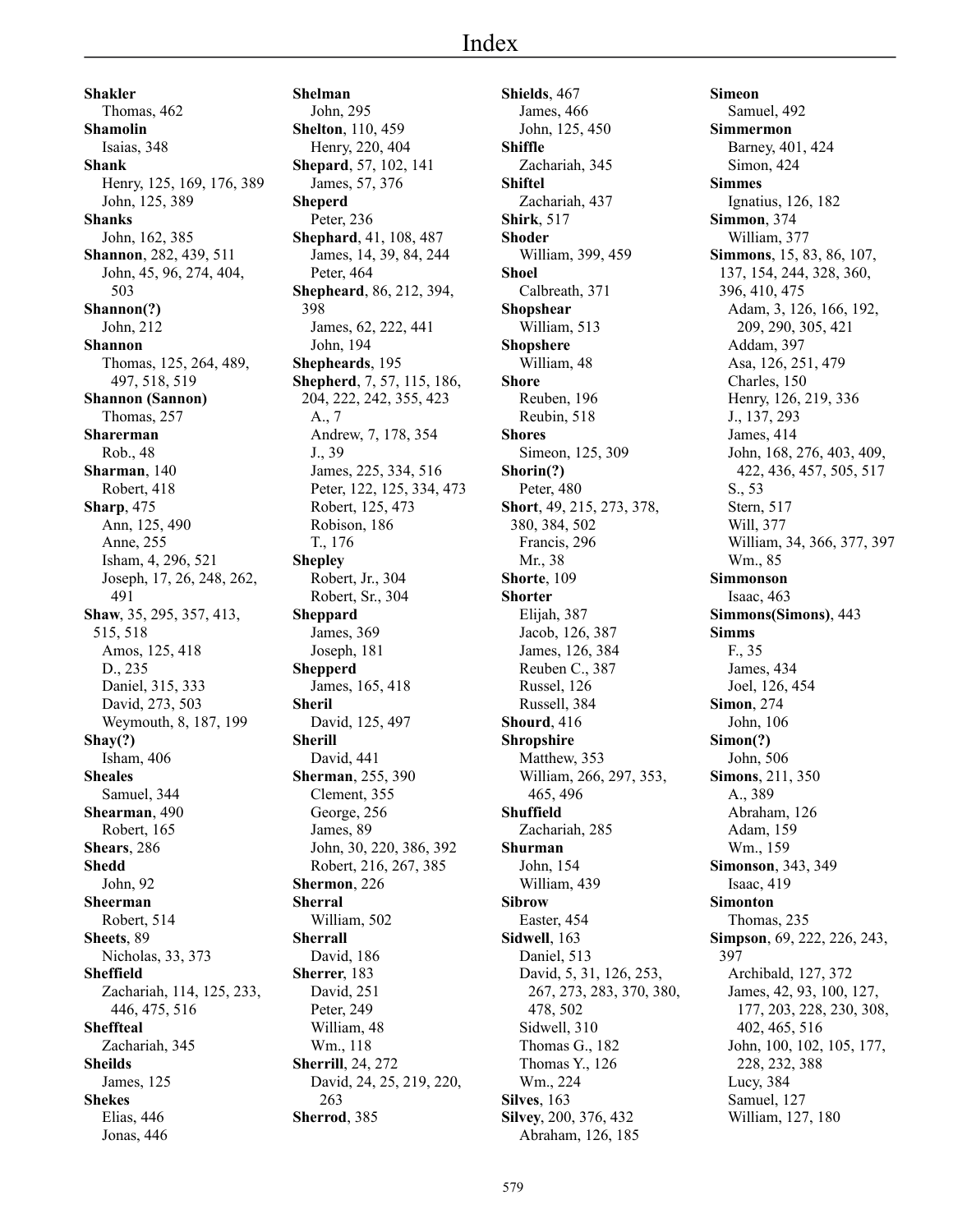**Sims**, 163, 164, 376, 460 C., 183 F., 311 Frederick, 410, 419, 420 Fredrick, 450 Ignatius, 381 James, 47, 127, 359, 364, 405, 435 Joel, 123, 310 John, 379 Joseph, 198 Martin, 170 Mrs., 34 Robert, 127, 214, 273 William, 227 **Simson** James, 127, 274, 503 Lucy, 62 Samuel, 265 **Singleton** Robert, 200, 298 **Sinquefield**, 215 **Sirat** Leonard, 127 **Sisam(?)**, 491 **Sisson**, 227 **Sizemore** Henry, 517 Mary, 127, 420 **Skinner** Archer, 127, 465 **Slack** Jese, 388 Jesse, 127, 394 John, 35, 127, 178, 388, 394 John, Jr., 127, 388 **Slade** Nicholas, 42, 127, 310, 311 **Slahon** Duke, 219 **Slaten** John, 357 Joseph, 320 **Slater** Wm., 186 **Slatham** John, 144 **Slation** Goardvine, 251 **Slaton**, 509 John, 356, 357, 360 Joseph, 359, 376 Obadiah, 391 Samuel, 127, 391 William, 185 **Slaughter**, 54, 397 Ezekiel, 217, 218, 219, 286, 429

**Slaughter (cont.)** Reuben, 286, 401, 402 Samuel, 401, 402, 520 W., 208 **Slayer**, 521 **Slayton** Elizabeth, 173 **Sled** Joshua, 121, 127, 466, 467 **Slester** James R, 20 John T., 20 Simeon, 20 **Sloan(?)** David, 78 **Sloan** David, 272, 278, 501, 507 **Smaley** Michael, 505 **Smalley** Michael, 32 **Smallshire**, 93 **Smallwood**, 515 Elisha, 13, 127, 128, 260, 486, 487 William, 128 Wilson, 387 **Smalwood**, 435 Elisha, 261 **Smart** David James, 208 James, 128, 188, 208, 323, 364, 465 **Smawwood**, 236 **Smiley** Robert, 128 **Smith**, 3, 7, 23, 34, 35, 39, 47, 51, 53, 55, 63, 66, 69, 84, 85, 97, 104, 108, 112, 114, 122, 124, 127, 133, 136, 144, 150, 154, 157, 160, 161, 164, 165, 168, 189, 198, 205, 217, 222, 226, 233, 237, 245, 249, 256, 262, 271, 274, 275, 276, 278, 280, 284, 297, 298, 306, 308, 314, 323, 328, 334, 339, 348, 353, 354, 372, 373, 383, 385, 404, 411, 415, 416, 424, 425, 427, 430, 436, 437, 442, 445, 450, 466, 476, 481, 484, 500, 506, 507, 510 Aaron, 203 Abraham, 101, 128, 263, 452, 491 Alexander, 49, 56, 322, 333, 367, 369, 370 Anthon(?), 91

**Smith (cont.)** Arthur, 100, 212, 217, 284, 513 B., 85 Barnard, 128, 172, 507 Barney, 57, 235, 360, 460 Barny, 48 Ben, 71, 208 Benajah, 43, 67, 128, 209, 387, 439, 521 Benjamin, 101, 136, 155, 190, 316, 373, 395 Burill, 130 Burrell, 128, 335 Cally, 182 Charles, 128, 129, 146, 407, 408 Charles T., 20, 183 David, 19, 93, 150, 173, 250, 254, 258, 295, 299, 480, 517 Davis, 483 Drew, 128, 452 Dru, 403 Drury, 66, 324, 366 E., 388 Earane(?), 85 Ebenezer, 129, 159, 166, 180, 182, 309 Esaw, 377 Francis, 150, 152, 171, 216, 292, 415, 416, 421 G., 1 Gabriel, 129, 236, 413, 450, 467, 475 Gall, 40 George, 129, 132, 386, 419 George B., 185 Griffin, 383 Guy, 68, 100, 129, 214, 228, 235, 245, 268, 270, 312, 341, 494 Hannah, 234, 298, 300 Henrey, 83 Henry, 49, 152, 190, 209, 238, 367, 370, 404, 410 Israel, 287 Ivy, 164, 499 J., 378 Jacob, 8, 12, 77, 113, 129, 153, 193, 215, 229, 283, 318, 430, 513 Jacob, Heirs, 269, 494 James, 15, 54, 62, 78, 83, 86, 113, 129, 130, 152, 191, 207, 216, 265, 280, 288, 323, 324, 339, 372, 398, 416, 465, 471, 472, 509

**Smith (cont.)** James B., 45 James R., 182 Jane, 265, 492 Jasper, 60, 105, 203, 230, 232, 275, 319, 335, 337, 402, 410, 504 Jesper, 129 Joel T., 386 John, 16, 27, 44, 48, 55, 62, 99, 129, 130, 131, 139, 187, 203, 246, 256, 305, 309, 320, 323, 333, 338, 348, 357, 362, 365, 368, 369, 382, 400, 403, 419, 428, 444, 446, 448, 449, 451, 455, 460, 465, 469, 470, 485 John E., 450 John E., Esq., 129 Jonathan, 448 Jordan, 208 Joseph, 463, 521 Josiah, 164, 402 Jug(?), 251 Marther, 372 Mr., 28 N., 153, 456 N. A., 441 N. M.(?), 5 Nathan, 70, 78, 216, 253, 317, 365, 471 Nathaniel, 53, 73, 130, 153, 173, 257, 298, 322, 333, 339, 343, 441, 472, 485 Nathaniel Alexander, 5, 130, 300 Needam, 155 Needham, 22, 130, 466, 516 Needom, 324, 325 Neeham, 321 P., 14, 68, 105, 138, 170, 305, 366, 375, 407, 420 Patty, 448 Peter, 11, 61, 76, 78, 114, 130, 147, 174, 179, 185, 186, 192, 202, 206, 210, 219, 223, 234, 241, 247, 259, 269, 274, 278, 284, 289, 295, 300, 312, 317, 328, 334, 362, 383, 397, 405, 408, 414, 418, 431, 443, 454, 463, 482, 485, 486, 503, 507 Porter, 9 Richard, 8, 130, 135, 201, 214, 221, 324, 455, 466, 516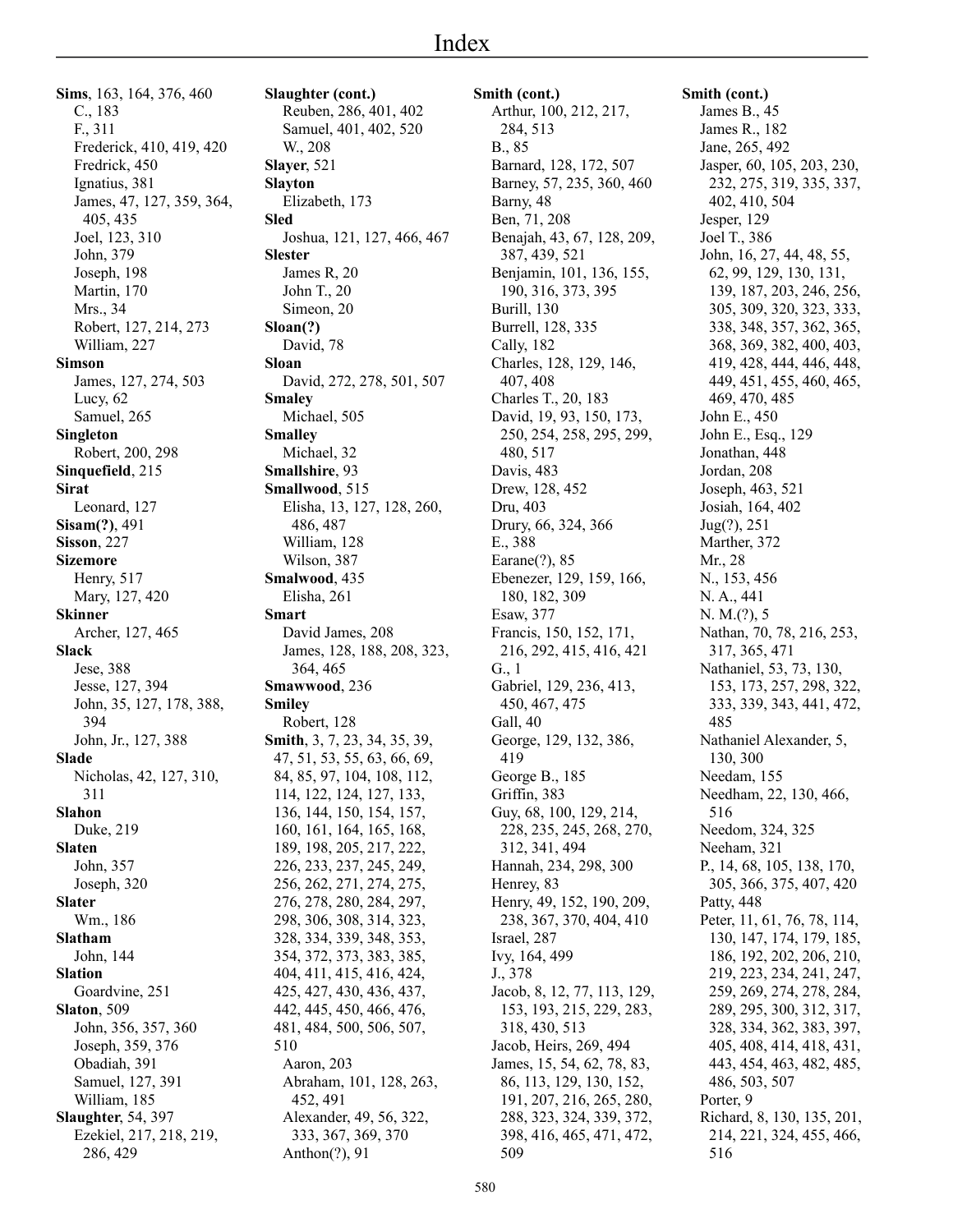**Smith (cont.)** Robert, 131, 226, 456 Samuel, 48, 128, 131, 172, 199, 204, 276, 292, 302, 305, 408, 460, 493, 505 Shadrick, 395 Thomas, 92, 190, 279, 443, 508 Timothy, 184 Timothy T., 163 Valentine, 338, 514 Widdow, 146 Widow, 85, 137, 188, 235, 406 William, 14, 29, 40, 42, 49, 55, 89, 90, 131, 140, 144, 171, 177, 189, 200, 210, 213, 220, 236, 240, 253, 259, 275, 279, 280, 281, 296, 302, 307, 310, 311, 312, 315, 343, 351, 366, 367, 370, 403, 410, 412, 413, 425, 435, 436, 437, 444, 448, 450, 451, 466, 467, 474, 483, 486, 504, 507, 510 William, Heirs, 287, 377 Willis, Heirs, 377 Wm., 40, 43, 100, 127, 218, 301, 333 Zadock, 131, 177, 183, 395 Zadok, 184 **Smyth**, 119, 388 E., 84 **Snead**, 307 Charles, 59, 99, 407 John, 9, 215 **Snead(Sneed)** John, 193 **Snealey** Michael, 289 **Snealy** Michael, 276 **Sneed**, 151, 287, 323, 324, 443 Charles, 132, 337 Dudley, 313 **Sneede** Dudley, 223 **Snelson** Nat., 138 Nathaniel, 132, 180 W., 386 William, Jr., 159, 180 William, Sr., 159, 180 Wm., 69 **Snider**, 175 Charles, 389 John Godlip, 219

**Snither** John Godlip, 132 **Snow** Henery, 132 Henry, 374 **Snyder**, 19, 178 **Solar** Michael, 250 **Solmon**, 96 **Soloman**, 448 **Solomon** Newsom, 226 William, 150 **Sorpet**, 249 **Sorpet(?)**, 481 **Sorrel**, 25 George, 292, 326, 487 John, 293, 326 Robert, 286 **Sorrell**, 367, 400 Erin, 131 George, 131, 396 Green, 131 John, 131 **Sorrells**, 83 Benone, 393 **Sorrow**, 368 Henry, 131, 334, 411, 429 J., 368 John, 334 P., 411 **Sorry**, 61 **South(?)** Samuel, 503 **Southerton** Gibson, 132 **Soward**, 169, 515 **Sowel** George, 261 **Spalding** John, 267 **Speake**, 424 **Spearman** John, 132, 386 **Spencer** Alexander, 32 William, 430, 514 **Spenson** William, 358 **Spike** Elias, 233 **Spikes**, 437 Elias, 122, 125 Josiah, 213 Nathan, 132, 446 Nathaniel, 428 William, 426, 428, 446 Wm., 132 **Spingust** John, 226

**Spivey** Thomas, 227 **Spouser** Precilla, 327 **Spousett** Lewis, 311 **Spowser**, 472 Precilla, 132 **Spradler**, 418 **Spradlin** John, 165 **Spradling** John, 495 Joseph, 93, 132, 216, 295 **Spratlin**, 378, 380 James, 23, 33, 515, 516 **Spratling**, 109, 384 Jesse, 4 Joseph, 463 **Springer**, 463 Job, 37, 118, 221, 349, 361 Joel, 463 John, 376 Jonothan, 135 **Springfellow**, 402 Benjamin, 423 Enoch, 423 **Springfield** Aaron, 123, 302 **Spurling** Jeremiah, 296 **Spurlock** Allen, 359 **Stacy**, 39, 383 **Stairs** Henry, 373 John, 441 **Stake**, 427, 462 **Stalling** Jesse, 208 Malekiah, 252 Matthew, 259 **Stallings** Jesse, 445 **Stallion** Malika, 486 Malliciah, 148, 150 **Stamper** Daniel, 132, 370 Robert, 106, 132, 370, 375 **Standley**, 274, 502 **Stanley** Adar, 290 **Stapler**, 87, 115, 156, 167, 202, 237, 239, 274, 344, 473, 503 John, 289 **Staplers**, 235, 237 **Staples**, 243

**Star** Henry, 52, 60, 387, 405 James, 438 John, 42 Juliah, 387 Jussah(?), 52 **Stardlin(?)** Jimmie B., 185 **Stare(?)** James, 63 **Stare** James, 237 **Stark** Ben, 190 John, 268 Thomas, 283, 377 William, 132, 424, 508 **Starke**, 245 William, 203, 278 **Starks**, 79, 364, 378, 421, 436 Thomas, 9 **Starling** James, 201 **Starn(?)**, 49 **Starn** Ebenezer, 466 **Starnes**, 236 **Starnes(?)**, 313 **Starns**, 82 Ebenezer, 415 Ebneazer, 132 **Starr** Ebenezer, 456 **Starr(?)** Henery, 146 **Starr** Henry, 132, 407 J., 452 James, 114, 339 **Starr(?)** James, 365 **Starr** John, 114, 339 **Starts** Thomas, 382 **Statam** William, 339 **Staten** Joseph, 132 **Statham** Charles, 129, 310 John, 123, 310, 317 **Stathham** John, 216 **Stathom**, 469, 473 **Stathum** Charles, 231 **Station**, 173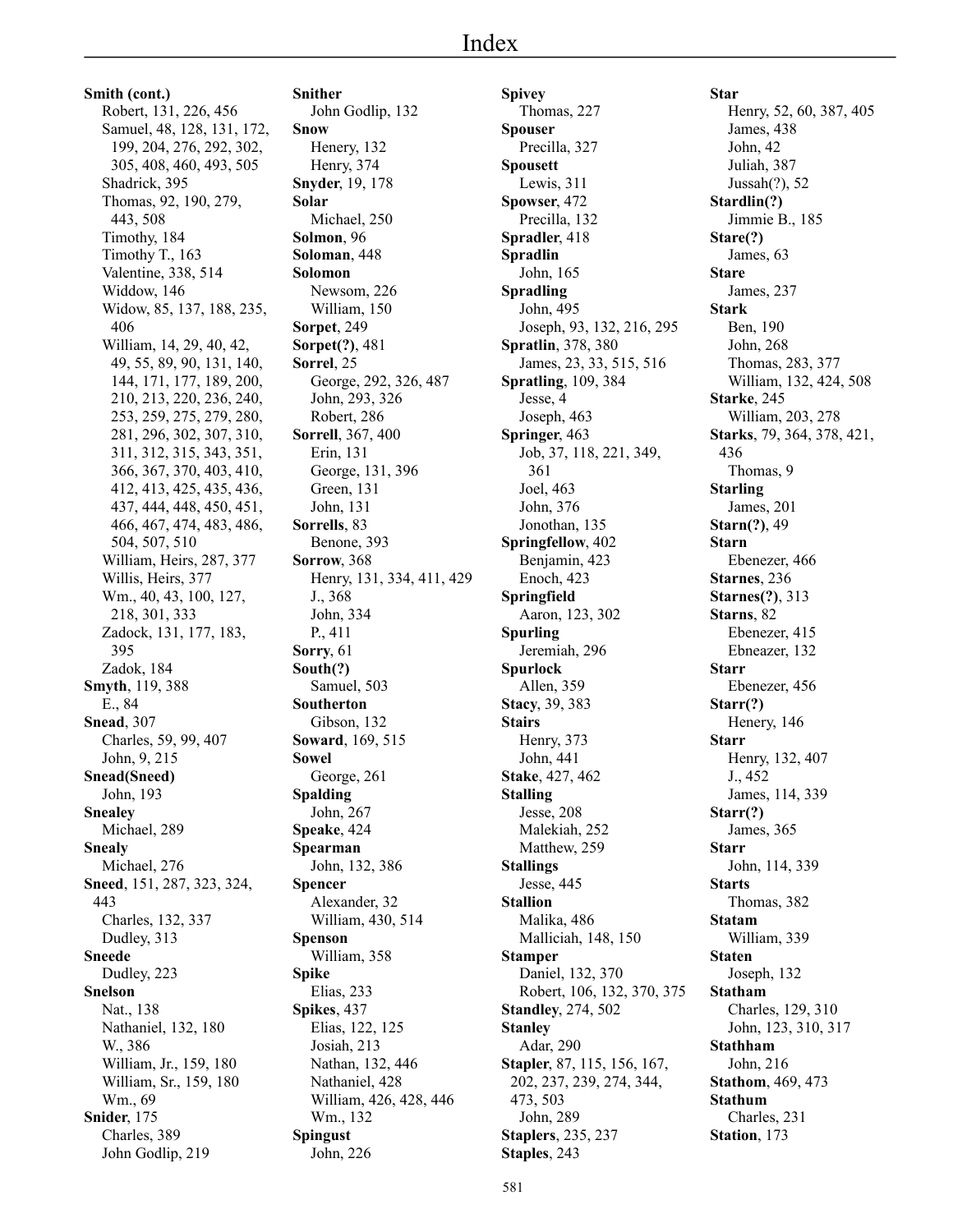**Statom** Charles, 469 Thomas, 254 **Staton** John, 194 Joseph, 132, 300 **Statum** John, 173 Joseph, 396 Wm., 36 **Stawball** Joseph, 366 **Steal** Culbrath, 371 Culbreath, 133 **Stedham** John, 480 **Stedman** John, 250 **Steel**, 240, 301, 434, 475 Harry, 450 Henry, 514 Margaret, 133, 404 Peter, 470 William, 263, 497 **Steele** Hary, 40 **Stepens** Stephen, 56 **Stephen**, 373 John, 210 Moses, 141 **Stephens**, 108, 140, 141, 148, 243, 325, 327, 380, 400, 405, 421, 463, 521 Edward, 350 James, 202 John, 94, 204 Joshua, 345 Moses, 278, 279, 400, 421, 508 Nancy, 400 Soloman, 94 Solomon, 385 Stephen, 41, 316, 338 Thomas, 43, 108, 212, 242, 291, 296, 337, 345 Widow, 247, 482 **Stephenson** James, 411 Thomas, 133, 134, 331, 411 **Stephens(Stevens)** John, 385 **Sterk**, 423 **Stern** Ebenezer, 56 **Steth** Thomas, 208 William, 60, 207

**Steven**, 371 **Stevens**, 110, 142, 159 John, 133 Solomon, 133, 385 **Stevenson** Thomas, 134 **Steward**, 4, 42, 78, 91, 396, 491 **Steward(?)**, 85 **Steward** A., 133 James, 409 John, 93 **Stewart**, 2, 89, 104, 134, 214, 234, 235, 249, 262, 305, 332, 351, 364, 366, 367, 416, 444 A., 232, 374 Amos, 341, 468 Charles, 163, 194, 472 Elender, 263 Elenor, 133 George, 2, 133, 358, 360 Gravener, 328, 507 Gravenger, 273 Gravenor, 28, 502 Gravner, 133 Isaac, 133, 232, 350, 374, 465 James, 9, 134, 408 James M., 426 John, 6, 44, 98, 238, 264, 359, 365, 406 John, Col., 425 Mill, 401 Nancy, 133, 263 Robert, 472 Samuel, 331 Thomas, 83, 134, 360 William, 287 **Stewman** George, 338, 514 **Stigin** Peter, 183 **Stingfellow**, 154 **Stinsar** Elijah, 99 **Stinson**, 197 Elijah, 186 Susanah, 134 Susannah, 182 Thomas, 28 **Stinton** Elijah, 426 **Stipling** Francis, 239 **Stirk** Ben, 284 Benjamin, 112 John, 103, 495

**Stirks**, 135 Benjamin, 186 **Stith** Peter, 323 William, 241, 396, 431 William, Jr., 133 **Stocks** Isaac, 134, 315, 326, 332, 472 **Stokes**, 8, 106, 112, 127, 363, 364 A., 355 Armstead E., 134 Armsted, 27 Armsted E., 386 Henry, 135, 416, 425 John, 425 William, 31, 135, 199, 201, 210, 221, 244, 277, 350, 364, 366, 369, 386, 436, 438, 471, 505, 506, 515, 520 William M., 366 William, Sr., 106 Wm., 106, 110 **Stoltzclan** Henry, 30 **Stone**, 8, 141, 366, 451 Daniel, 199 Goliah, 81, 404, 428 Henry, 47 John, 67, 265 Mecajah, 463 Micaijah, 135 Micajah, 345, 437 Osborn, 135 Sam, 191 William, 394, 425 Wm., 96 **Storger** Mary, 385 **Stories** Edward, 155 Richard, 155 **Story**, 135 Anthony, 456 BazeI(Bazzel), 135 Bazell, 456 Edward, 135, 321, 324, 325, 456 Reed, 325 Richard, 135, 324 **Stovall** Charles, 135, 388 George, 21 **Stowball**, 74 **Strahman(?)** Wm., 78 **Straten** Joseph, 232

**Stratton** Thomas, 490 **Strawbale(?)** Joseph, 66 **Strawder** Frances, 62 George, 62 **Strawther** William, 309 **Street** Waddy, 366 **Stribling** F. M., 185 Francis, 134, 185 Thomas M., 185 **Strickland** B., 135, 474 Barney, 303 Ephraim, 350 Henry, 49, 335, 345, 350 Soloman, 474 Solomon, 135, 303 **Stringer** James, 135, 311 John, 322 **Stringfellow**, 288 Benjamin, 78, 190, 396 Enoch, 141, 272, 283, 293, 501, 512 Enock, 190 **Stripland** Francis, 425 **Striplin**, 510 Francis, 510, 517 **Stripling**, 45, 220, 359 Francis, 281, 429 Thomas, 23, 113, 393 **Stroder** Isble, 135, 235 William, 134, 162, 331 **Strokes** John, 135 **Strong** Elijah, 135, 429 William, 328, 421, 514 **Strongfellow**, 90 **Strosier**, 382 Peter, 259, 263, 265, 266, 295, 491, 511 **Stroter** Ezekiel, 253 **Strother** William, 134 **Stroud** Isham, Heirs, 413 Sarah, 258, 488 **Strouman** Jarett, 262 **Strowsur** Peter, 96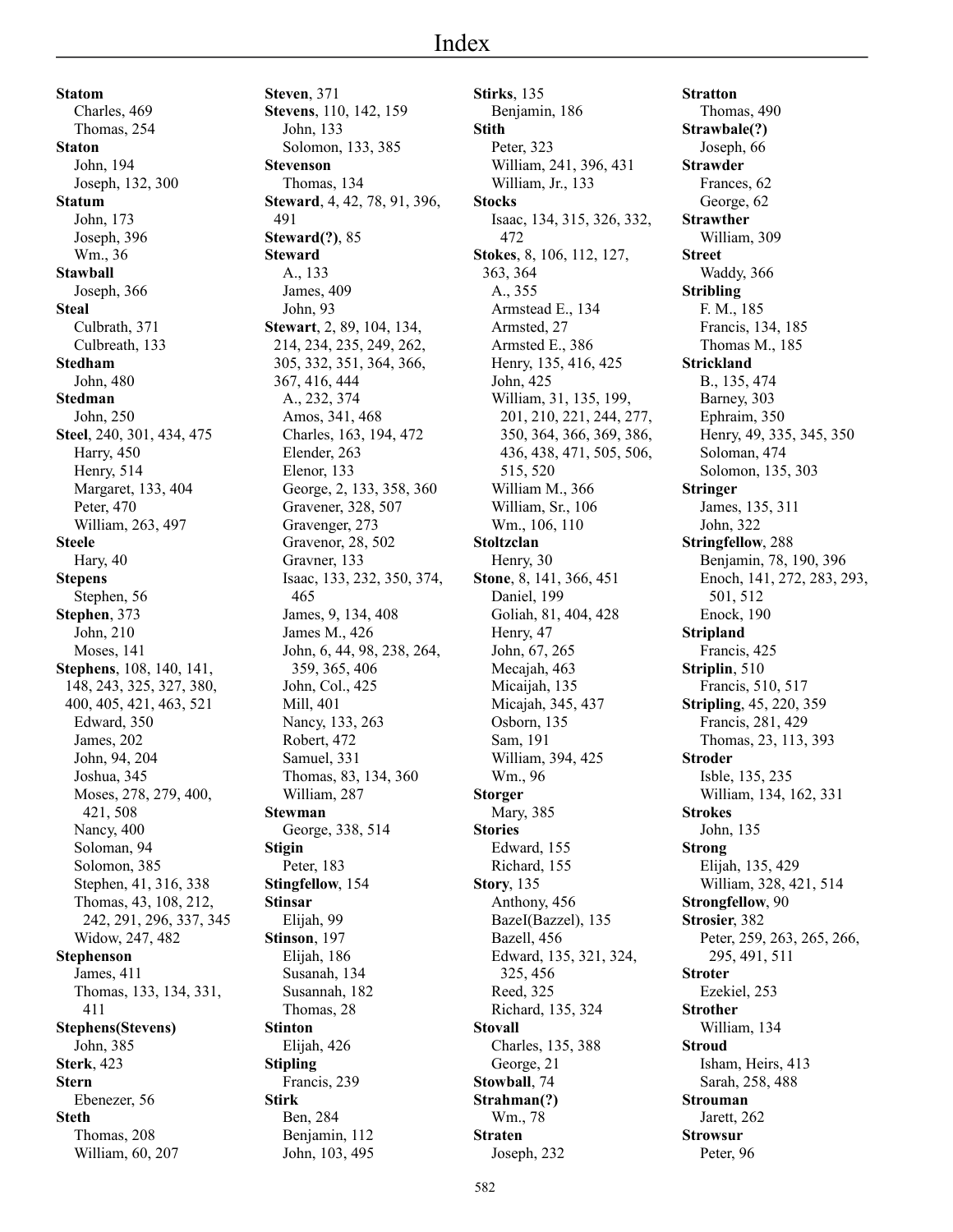# Index

**Strozer** Peter, 16, 65, 87, 95, 136, 355 Peter, Jr., 136 Peter, Sr, 136 Reuben, 29 **Strozier**, 81, 387 John, 382 Peter, 65, 222, 230, 312, 382, 398, 486, 493 Peter, Jr., 312 Peter, Sr., 312 Rubin, 182 William, 4 **Stuart**, 25, 26, 160, 169, 205, 215, 224, 228, 237, 279, 477 Amos, 334 Col., 508 Edmond(?), 119 Eleanor, 497 Gravener, 277 Heirs, 28 Henry, 59, 419, 521 Isaac, 277 James, 204 John, 18, 191, 202, 216, 252, 478 John, Col., 28 Martha, 277, 506 Nancy, 497 Thomas, 240 William, 401 Wm., 63 **Stubblefield**, 111, 137, 238, 239, 241, 277, 300, 318, 337, 371, 376, 396, 506 John, 383 Peter, 136, 344, 396, 397, 409, 443 Seth, 274, 503, 514 Theodorick, 378 Theodrick, 136, 395 William, 18, 136, 139, 168, 240, 280, 286, 306, 312, 352, 362, 383, 402, 417 **Stubbs**, 60, 69, 223, 471 John, 203, 288, 447 Joseph, 62, 95, 136 Peter, 231, 358, 514 **Stublefield**, 3, 71, 188, 211, 227, 438 Peter, 124 Seth, 191, 195 Sith, 101 William, 22, 188, 197, 213 Wm., 96, 130

**Stubs** John, 463 Peter, 430 **Stubtrine** Nicholas, 136 **Stuck** William, 373 **Stuman**, 186, 193 **Stumar**, 413 **Stuoman** Jane H., 497 **Stureman** George, 489 **Sturemon** George, 26 **Sturges** Robert, 136, 450 **Sturgis**, 50 Andrew, 209 Robert, 92, 449, 467 **Sturk**, 146, 188 **Sturkes**, 106 **Sturman**, 77 **Subbrine**, 386 **Subtrine** Joseph, 136, 257, 489 Nicholas, 136, 249, 257, 481, 489 **Sudath**, 468 **Suddeth** James, 118, 393 S., 118 **Sudduth** S., 177 **Suduth**, 460 **Suel**, 204 Christopher, 137 Samuel, 137, 319 **Sulfrage**, 436 **Sulivan**, 110 **Sullivan** Andrew, 240, 301 Owen, 377 **Sumer(?)** Henry, 26 **Sumerlain** Henery, 511 **Sumerland** A. Henry, 35 Harry, 450 **Summer**, 377 Henry, 136 **Summerland** Henry, 311, 353, 431 **Summers** James, 320 **Supentine**, 332 **Surlock** Joshua, 396

**Suter** Matthew, 394 **Sutten(Sutton)** James, 137 **Sutton(?)**, 89 **Sutton** James, 442 **Swan**, 38, 40, 241, 287, 414, 444 Aquila, 215, 480 Aquilla, 250 Equilla, 235 Equlla(Equilla), 137 Joseph, 202 **Swan(?)** Samuel, 275 **Swann**, 369 **Swanson**, 352 William, 466 **Switzer** L., 62, 153, 344, 368 Leonard, 137, 146, 371 **Sword** James, 74, 107, 130, 404, 415, 449 **Syllavan**, 432 **Syllaven(?)** Andrew, 101 **Sylovy**, 459 **Sylva(?)** Abraham, 76 **Sylvia** Abraham, 192 **Syms**, 124, 496 **T Tabel(?)** Howell, 53 **Tabor** John, 234 **Tabour** John, 473 Zachariah, 473 **Tabourn** John, 315 **Taff** William, 340 **Taft** William, 468 **Tailiaferro** Ben, 368 **Tait**, 309, 328, 451 J., 328 **Talberd**, 336 **Talbert**, 2, 404, 439, 474 Cally, 183 Jesse, 96, 407, 418, 429 Joseph, 103

**Talbird**, 114 **Talbit**, 244 **Talbolt, Jr** John, 137 **Talbot**, 53, 114, 139, 232, 237, 371, 409, 414, 439, 479, 518 Captain, 476 Eliza, 184 James, 443 Jesse, 378, 449 John, 30, 137, 138, 153, 183, 213, 248, 277, 293, 303, 351, 354, 379, 409, 432, 439, 443, 445, 481, 506 John F., 184 Joseph, 184 Mathew, 138, 174, 370, 376, 379, 409, 424, 445 Matthew, 24, 138, 184, 185, 355, 379, 394 Miles, 126 Sarah, Mrs., 184 Thomas, 325 Thomas, Estate, 185 William, 428 **Talbott**, 18, 20, 81, 137, 144, 211, 251, 299, 357, 364, 389, 457 James, 137, 443 Jesse, 137, 454 John, 199, 313, 368, 396, 409, 413, 443, 476, 515 John R., 118 Joseph, 29 Mathew, 422 Matthew, 314 Thomas, 383 William, 137, 408 **Taledom** John, 472 **Taliafero** Benjamin, 421 **Taliaferro** B., Heirs, 178 Benjamin, 27, 138 Calton, 465 Nicholas, 178 Thornton, 27 **Talifero** Benjamin, 166 **Tallefero**, 211 **Talliaferro**, 457 Benjamin, 355 Thornton, 355 **Tallifero** Benjamin, 207 **Talon**, 103

Mathew, 32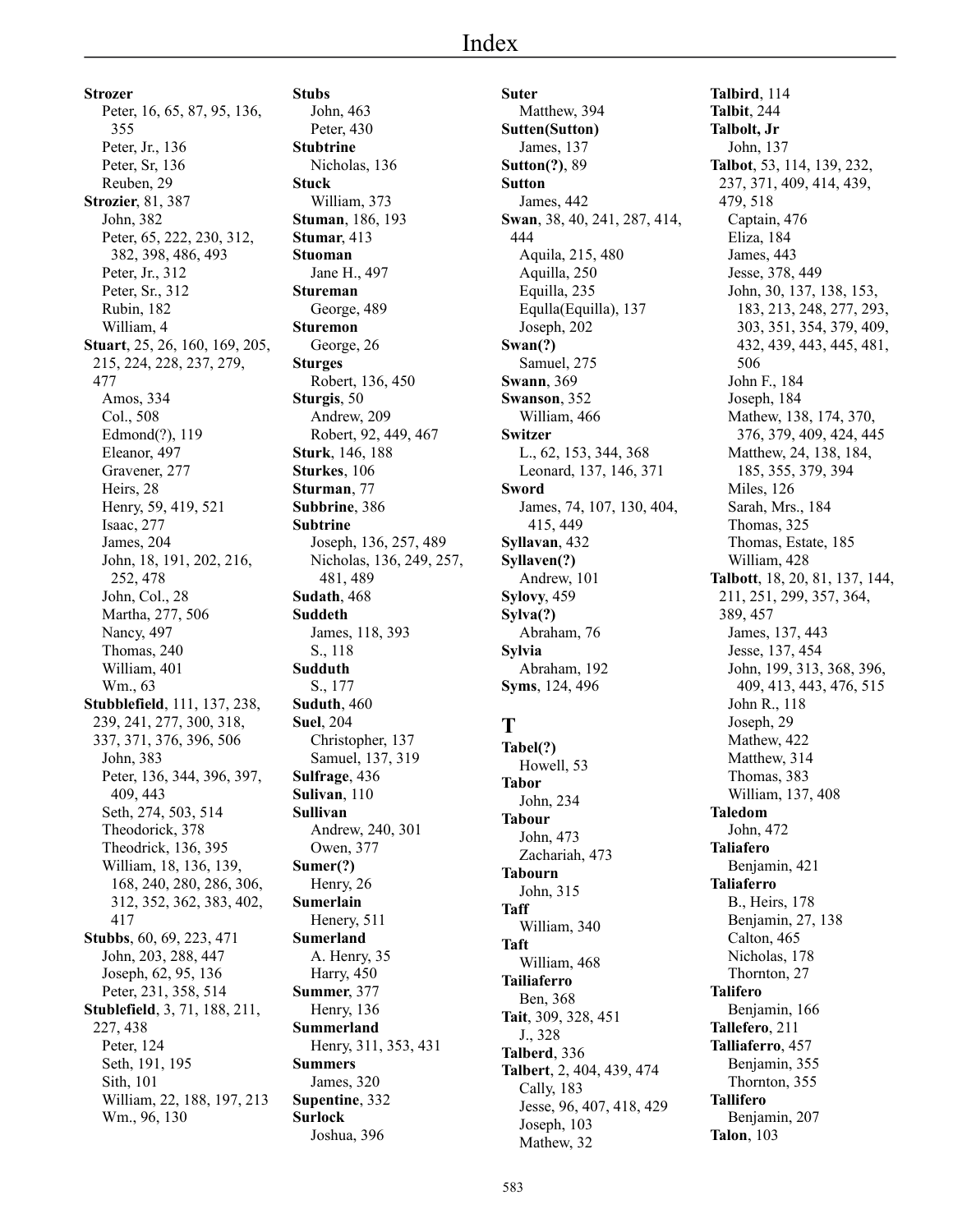**Talor**, 158, 293 Armstead, 510 John, 139 **Tankersley** John, 171, 255, 484 **Tankersly** John, 100 **Tanner**, 51, 460 John, 51, 102, 163, 194, 346, 351, 365, 472 **Tapps** William, 336 **Tarance**, 346 **Tarondatte** Daniel, 215, 226 **Tarondett** Daniel, 311 **Tarrance**, 26 **Tarrence** John, 470 **Tarrondet** Daniel, 139 **Tarrondett** Daniel, 139, 433 **Tarver**, 366, 392 Andrew, 107, 177 Benjamin, 135 James, 431 John, 359, 465 **Tate**, 47, 57, 242, 329, 332, 413, 516 **Tate(?)**, 90 **Tate** Henry, 139, 287, 413 James, 72, 139, 142, 169, 187, 228, 238, 284, 303, 342, 412 Robert, 139, 287 William, 349, 518 **Tatom**, 34, 232, 320, 359 John, 37, 84 **Tatom(Tatum)** John, 331 **Tatum** Abel, 448 John, 317, 330, 331 Peter, 75, 157, 396, 412 **Tatum(Taitom)** Abner, 222 Abnor, 137 **Tayler**, 369 Edmond, 90 **Taylor**, 4, 67, 153, 262, 296, 520 Alexander, 57 Arche, 356 Armsed, 260 Armstead, 67, 139, 281, 356, 395, 486 Arstead, 55

**Taylor (cont.)** Benjamin, 111, 120, 166, 167, 206, 207, 346, 361, 397, 434, 435, 452 Duke, 265 Edmond, 154, 235, 331, 332, 334, 348, 441, 444, 452 Edmund, 237, 430 Edward, 147 George, 457 Grant, 25, 57, 147, 162, 303, 304, 309, 312, 316, 323, 327, 328, 348, 442, 444, 461 James, 30, 38, 107, 128, 142, 165, 235, 251, 297, 407, 429, 452 John, 57, 139, 342, 374, 377, 414, 451, 452 Joseph, 139, 160, 450, 467 Joseph G., 139 Joseph J., 38 Joshua, 451 Michael, 488 Robert, 3, 188, 240, 363, 521 Roland(Royland), 377 Samuel, 139, 262, 498 Sarah, 98, 107, 139, 268, 275, 343, 494, 503 William, 139, 160, 237, 258, 343, 450, 451, 467 Wm., 63 **Teasley**, 324, 411, 450, 467 John, 139, 143, 281, 424, 466, 467, 509 Robert, 10 Silas, 225, 424, 450, 466, 467, 516 Silis, 205 William, 139, 207, 212, 450, 461 Wm., 225 **Teasly** John, 139 Silas, 139 William, 160 **Teather** Charles, 148 **Teathers** Charles, 251, 509 **Teaver** Jacob, 165, 231 **Tedom**, 396 Joseph, 195 **Telear(?)** Heirs, 19 **Telear** Heirs, 175, 178

**Telefero** Ben, 206 **Tellear**, 387 **Teller**, 420 **Tellerey** John, 231 **Tellery** John, 443 **Templeton**, 46, 306, 314 J., 147, 167, 444 John, 236, 309, 335, 444, 445, 446, 453, 464, 514 **Tench** William, 18 **Tendall** John, 445 **Tenden**, 252 **Tenicee** William, 470 **Tennel**, 378, 498 William, 206 **Tennell**, 269 Francis, 302 **Tennill** Francis, 140, 405 **Tennin** John, 434 **Tennison** Robert, 17 **Terondate** Daniel, 140, 211 **Terondet** Daniel, 140, 210 **Terondett** Daniel, 417 **Terral** Joel, 38 **Terrel** W., 381 William A., 178 **Terrell**, 326, 356, 363, 461, 462, 490 David, 140, 384, 390 David S., 390 H., 390 Henry, 140, 390 Jacob, 477 Joel, 373 P., 38, 373 Peter, 312, 381, 444 Peter B., 388 Thomas, 140, 390 William, 46, 140, 171, 173, 219, 469, 487, 506 Wm., 60, 302, 334 **Terril**, 255, 520 William, 146 **Terrill**, 172 David, 274, 503 John, 211

**Terrill (cont.)** William, 200, 210, 261 Wm., 11, 97 **Terry** Isaac, 209 Jasper, 45, 343 Jesse, 341 Joseph, 343 Samuel, 102, 179 **Thackabee** Isham, 222 **Tharp**, 353 Vincen Allen, 353 **Thatcher** Daniel, 358 **Thener(?)** Michael, 53 **Therman** John, 262 **Thermon**, 62, 90 **Thirman** Abraham, 140 John, 140 **Thomas**, 8, 45, 57, 62, 141, 244, 273, 334, 339, 348, 349, 358, 369, 423, 449, 457 Abel K., 5 Benjamin, 140, 141, 143, 266, 361, 364, 395, 420, 455, 496 Cannon, 231 Dread, 462 Edmond, 21 Edward B., 80, 390 Etheldred, 140, 350, 454, 455 Evan, 58, 348 James, 141, 227, 236, 318, 429, 432, 448, 465 John, 141, 420 Mary, 141, 407 Michael, 277 Michael, Jr., 141 Peter, 235, 468 Philip, 141, 411 Phillip, 223, 421 S., 330 Samuel, 325, 443, 457, 468 Samuel, Jr., 457 Wheat, 236 Widow, 62, 87, 104, 271, 288, 461, 500 William, 14, 87, 138, 424 Zachariah, 58 **Thomason** James, 365 John, 51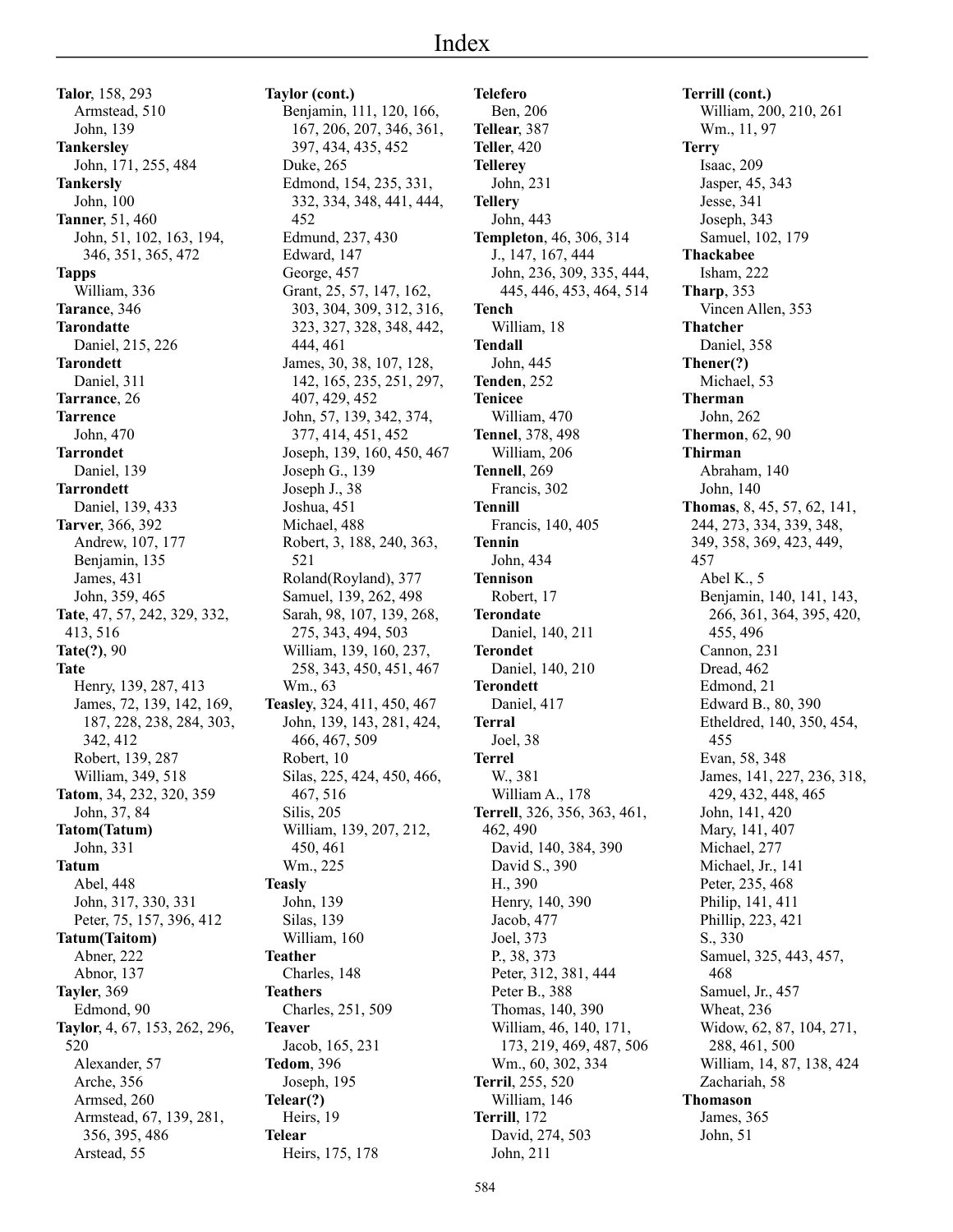**Thomison** John, 455 **Thomkins** Humphrey, 225 **Thomlin**, 298 **Thompkins**, 206 Humphrey, 8 Humphry, 484 Samuel, 520 **Thompson**, 43, 44, 87, 121, 140, 152, 191, 218, 223, 228, 233, 242, 258, 283, 292, 296, 299, 307, 309, 319, 365, 369, 380, 410, 412, 413, 450, 488, 513, 514, 519 Alexander, 110, 141, 232, 327, 328, 400, 438 Archibald, 353, 455 Ben, 271 Benjamin, 15, 86, 117, 118, 141, 167, 255, 257, 277, 279, 401, 403, 435, 480, 484, 485, 500, 506, 508 Benjamin, Esq., 250 Benjamin, Jr., 141 Elizabeth, 141, 186, 401 George, 141, 201 Heirs, 44, 295, 312 Henery, 141 Henry, 135, 140, 141, 229, 235, 278, 327, 380, 400, 507 Isham, 141, 142, 196, 274, 305, 404, 410 James, 142, 178, 209, 218, 312, 328, 380 Jesse, 141 John, 6, 48, 61, 87, 176, 202, 227, 228, 241, 249, 266, 268, 276, 314, 342, 364, 410, 421, 445, 447, 494, 503, 505 John D., 141 John F., 142, 201, 225 John Farley, 141, 342 John Farlor, 142, 224 John, Heirs, 240, 294, 295 John Tarlor, 94 John Taylor, 288 Joseph, 101, 125, 142, 182, 195, 368, 381, 405, 465 Michael, 506 Moses, 12, 427 Nat., 360 Peter, 130, 455 Reuben, 400

**Thompson (cont.)** Robert, 130, 142, 178, 210, 260, 342, 403, 421, 455, 487 Samuel, 126, 364, 384, 472 Tabitha, 6, 289, 295 Wells, 342 Wels, 171 Widow, 299 William, 11, 72, 139, 141, 142, 148, 164, 171, 187, 194, 201, 210, 216, 225, 227, 228, 246, 252, 279, 280, 286, 315, 325, 342, 348, 397, 402, 403, 410, 413, 421, 465, 478, 484, 508, 509 William, Jr., 142 Wm., 100, 132, 221, 223 **Thomson**, 23, 87, 383, 518 Alexander, 515 Isham, 518 Ivan, 112 John, 75, 112, 493 Reuben, 23 Robert, 75 William, 75 Wm., 112 **Thomton** D., 235 R., 235 Thomas, 235 **Thornal** J., 20 **Thornbrook**, 273 **Thornhill**, 63 John, 237, 434, 438 **Thornton**, 2, 7, 61, 90, 96, 111, 165, 170, 244, 282, 291, 308, 316, 387, 411, 418, 420, 439, 512, 518 D., 321 Daniel, 464 David, 63, 100 Dogur, 441 Doshe, 521 Dosier, 458 Doster, 208, 229 Dozer, 79, 263, 497 Dozier, 4, 142, 143, 159, 195, 284, 296 Dread, 320 Dred, 129, 410 Etheldred, 142, 343, 348, 404 Ethrald, 249 Ethreld, 477

**Thornton (cont.)** Herod, 43, 84, 119, 142, 143, 238, 279, 296, 407, 410, 468 Herrod, 337, 353 John, 83, 162, 179, 275, 451, 467, 481, 504 John, Heirs, 86, 142 Joseph, 208 Mark, 143, 212, 225, 281, 451, 467, 509 Natt., 407 Noah, 142 Noel, 143, 279, 303, 353, 464 Nowel, 473 Owen, 119, 303, 353, 410, 473 Prior, 143 Quad(?), 119 Richard, 353 S., 160 Samuel, 143, 157, 224, 285, 396, 412 Soloman, 211 Solomon, 76, 82, 154, 242, 395, 402, 451 Thomas, 94, 143, 197, 242, 413, 441 Thomas H., 449 William, 28, 77, 128, 140, 141, 143, 244, 260, 266, 268, 273, 403, 412, 420, 443, 451, 452, 455, 486, 494, 502 Wm., 155 **Thorp**, 37 **Thorpe** Vinsin Allen, 2 **Thorral**, 409 **Thorton** Etheldred, 473 John, 375 John, Heirs, 375 Mark, 139 **Thrantham** Ann, 413 **Thrash**, 126, 384 Jacob, 28, 70, 365 **Thrasher(?)** Jesse, 286 **Thrasher** Joseph, 515 **Thrat(?)**, 108 **Thratcher**, 299 **Threat**, 376 **Threet**, 373 **Thresher** George, 230

**Thrumon** Elias, Heirs, 143 **Thrumond**, 326 **Thurman**, 57, 158, 242, 247, 290, 357 Absalam, 224 Absalom, 206, 291 Absolom, 239, 449 B., 61 Charles, 148, 175 Daniel, 206 David, 223, 228, 239, 366, 449, 464 Elijah, Heirs, 239 Elisha, 291 George, 312 John, 59, 101, 143, 193, 196, 224, 261, 271, 292, 296, 395, 398, 455, 487, 491, 498 Martin, 223 Nathaniel, 290 P. B., 27, 177, 178, 354 P. B.(Powatan B), 144 Phillip, 144, 391 T. R., 178 William, 183, 231, 239, 366, 455 **Thurmon**, 332, 345, 516 Absalam, 143 Absolem, 143 Absolom, 166 David, 143, 151, 166, 423, 433 Elis, Heirs, 449 Elisha, 143 John, 423, 464 William, 143, 144, 151 **Thurmond**, 24, 75, 117, 324, 332, 406 Absalom, 354, 380 Absolam, 407 Absolom, 423 Benjamin, 184 D., 368 David, 19, 143, 174, 423 F., 185 J. R., 144 James, 387 Jesse, 380 John, 143, 500 **Thurmond(?)** Nat., 433 **Thurmond** William, 423, 433 **Thurmun**

B., 176 **Tidwell**, 264 David, 495 William, 142, 497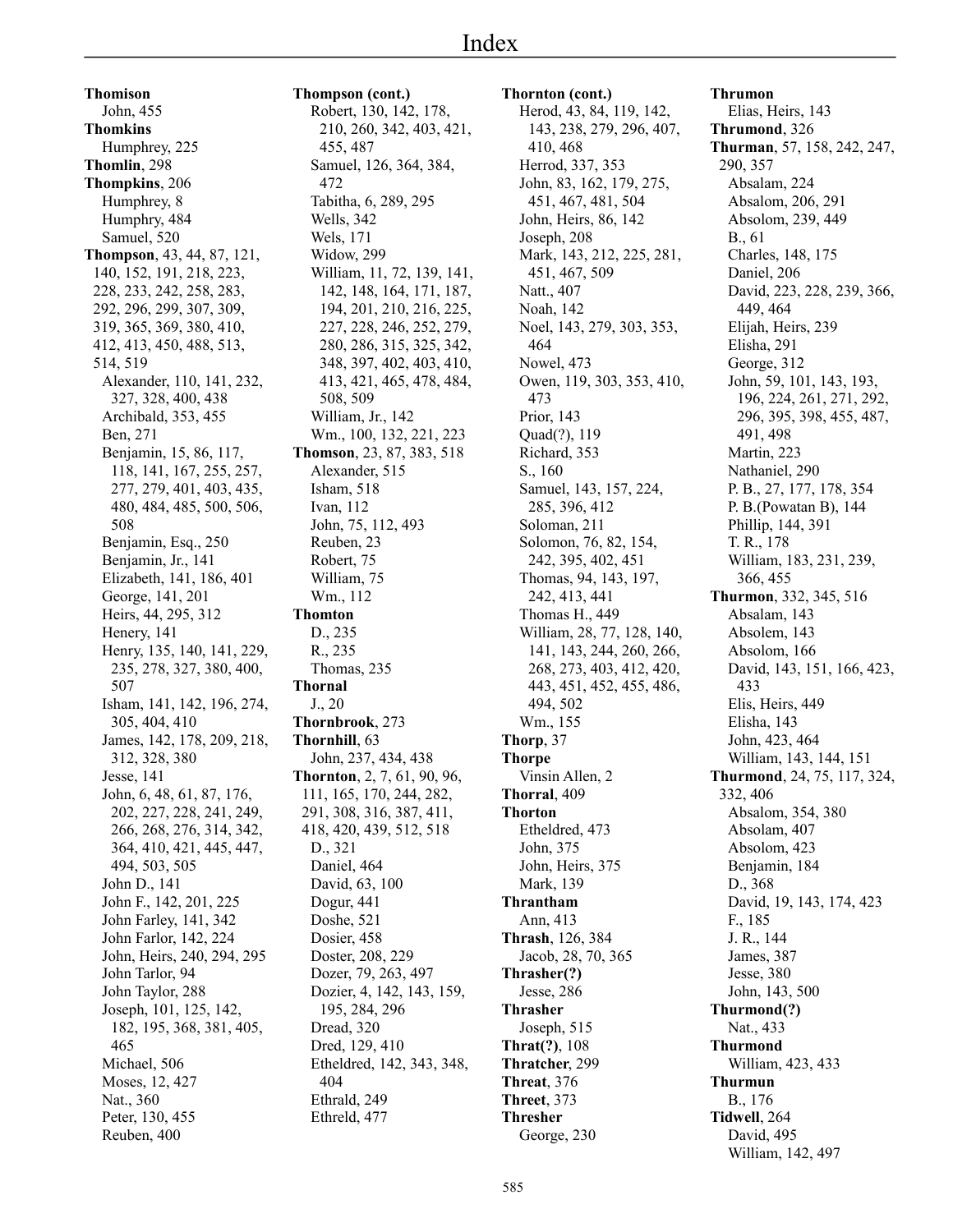**Tillary(?)**, 76 **Tillary** John, 219 **Tillene** John, 297 **Tiller**, 61, 81 John, 429 **Tillerey**, 407 **Tillery** John, 144, 211, 213, 244 **Tillet**, 211 **Tillett**, 290 Giles, 293 Goiler, 103 **Tince** Wm., 29 **Tindall** John, 318 **Tindell** William, 18 **Tindill** John, 144 **Tindle**, 203 **Tindly**, 365 **Tindsley** John, 338, 342 **Tiner** Richard, 281, 510 **Tinley** James, 158 Samuel, 60 **Tinnen** John, 166, 167 **Tinnin(?)**, 11 **Tinsley** John, 340 **Tissey(?)** Wm., 80 **Toad**, 298 **Tod(?)**, 15 **Tod**, 31, 123, 133, 190, 385 John, 144 **Todd**, 17, 34, 84, 256, 352, 363, 393, 463, 470, 484 Benjamin, 72, 384, 389 Cabell, 445 Caleb, 80, 221 Calib, 34 James, 144 Jesse, 398 John, 169, 217, 278, 307, 424, 507 William, 72, 367, 384, 389 Wm., 91 **Tode** Caleb, 144 **Tolar(?)** Demsey, 50

**Tolbert**, 89, 128, 151, 159, 233 Jesse, 96 John, 124 **Tolbet** John, 21 **Tolbett** John, 217 **Tolbot** John, 136 Mitchell, 136 **Tolbott** John, 397 Mitchell, 397 **Toler**, 360 **Toler(?)** Eliz., 457 **Toles** James, 68, 355 **Tolet**, 464 **Tolett** John, 451 **Toliver** Benjamin, 166 **Toll**, 377 **Toller**, 18, 448 **Toller(?)**, 395 **Toller** Dempsey, 461 Demsey, 308 Demsy, 414 **Tollet**, 442 J., 514 James, 231 John, 445 **Tollett** Andrew, 469 John, 73, 129, 144, 216, 219, 305, 423 **Tolley** D., 461 **Tolliver** John, 104 **Tolor(Toler)** Demcey(Demsey), 144 **Tombinson** David, 144 **Tombs** Gabriel, 144 R. A., 181 Robert, 144, 372 William, 278, 507 Wm., 241 **Tomherson(?)** David, 399 **Tomkins**, 354 Hannah, 279 Humphrey, 143 Humphry, 407

Timothy, 206

**Tomlindson** David, 198 **Tomlinson** David, 337, 419 **Tompkins** Humphrey, 55, 145, 256, 311, 329 Mr., 38 **Tompson**, 11, 147 Robert, 159 **Tomson**, 72, 74, 344, 431 Wm., 60 **Tomsson(?)** John, 43 **Tooler** Demsey, 319 **Toombs**, 4, 139, 390, 433 Gabriel, 194, 413 Robert, 145, 388 **Toombs(?)** William, 146 **Tooms** Robert, 350 **Torance**, 157 **Torence** J., 5 **Torrance**, 324 John, 153, 441 **Torrandett** Daniel, 135 **Torrence**, 45, 131, 167, 173, 179, 227, 315, 324, 349, 370, 399, 428, 429, 456 John, 6, 17, 56, 99, 113, 123, 145, 160, 191, 192, 204, 233, 254, 265, 277, 302, 309, 312, 318, 357, 369, 400, 412, 414, 446, 448, 458, 459, 470, 471, 490, 492, 505 T., 292 **Torrondatt** Daniel, 286 **Torrondatte** Daniel, 216 **Touser** Roshele, 235 **Towers** John, 369 **Town** Bartlett, 134 Joel, 134 John, 381 **Townley** Henry, 192, 518 **Towns** Bartlett, 360 Joel, 56, 366

**Towns (cont.)** John, 31, 138, 145, 365, 373, 375, 394 John, Jr., 40 **Townsen**, 329 John, 414 **Townsend**, 363, 401, 426 Henry, 141, 158, 287, 401 John, 14, 15, 59, 145, 273, 405, 446 Mary Scott, 521 Nancy, 145 **Townson**, 38 **Towsend** John, 502 **Trailer** William, 431 **Trailor** Thomas, 304, 332 **Trala(?)** Thomas, 117 **Tralor** Wm., 78 **Tramell** Daniel, 376 **Trammel** Daniel, 106 **Trammell** Daniel, 83 **Trammer** Daniel, 375 **Trantham**, 155, 337 Ann, 143 Nancy, 518 **Traver**, 435 **Travis** Thomas, 145, 222, 415 **Trawake** Francis, 283 **Trawick**, 1, 282, 292, 347, 365, 512 F., 424 Frances, 145 Francis, 14, 253, 279, 403, 478, 508, 512 **Traylor**, 119, 368, 460 Benjamin, 356 Thomas, 145, 356 Thos., 25 William, 136, 237, 353 **Traywick**, 289, 469 F., 14, 138 Francis, 318, 339, 471 Frank, 130 Jesse, 471 **Tredwell(?)** Benjamin, 50 **Tredwell** Richard, 19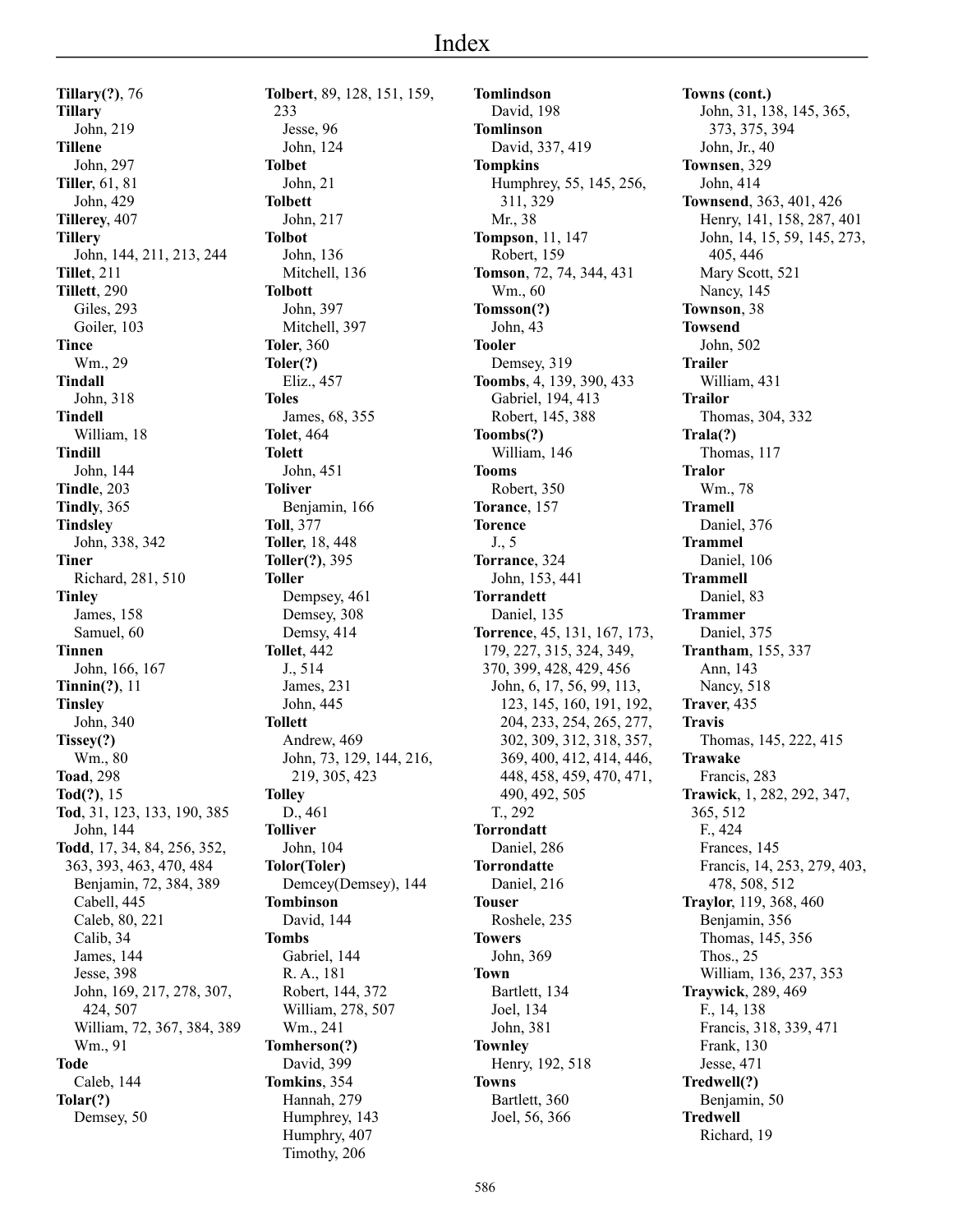**Tremble** Moses, 22, 195, 217, 280, 297, 333, 509 **Trent** Henry, 352 **Tresher** George, 199 Jacob, 199 **Tretwell** Richard, 196 **Trewack**, 38 **Trewett** Pernal, 391 **Trewick**, 125 Francis, 160, 283 **Treywick**, 220 Francis, 8 **Tribet(?)** Richard, 105 **Trimble**, 475 John, 145, 399 Moses, 79, 145, 158, 406 **Triplet** William, 36, 413 **Triplett**, 39, 320, 328, 433 U., 114 William, 146, 169, 190, 194, 195, 198, 386, 408, 419, 423, 443 Wm., 62 **Triplin**, 171 **Tripplet** William, 179, 368, 372 **Trish** Jacob, 520 **Troy** John, 146, 151, 289, 290 **Truax** Isaac, 156 **Truit(?)** Henry, 461 **Truit** Iran, 200 **Truitt** Jacob, 107 Nathan, 39, 181 Pernal, 127 Purnal, 132 **Truman**, 510 George, 146, 243 John, 146, 427 **Tucker**, 27, 86, 97, 171, 210, 259, 387 Daniel, 323 George, 14, 78, 146, 292, 342, 373 Isham(?), 96 Spencer(?), 284

**Tucker (cont.)** Thomas, 39, 62, 114, 146, 188, 284, 328, 342, 373, 416 Thomas, Sr., 146 **Tuckers** George, 373 **Tudell** William, 306 **Tuggle** Charles, 132 **Tuggles** Charles, 374 **Tulles** Moses, 146, 240 **Tullett** John, 469 **Tulley**, 62, 116, 345, 368, 474, 476 Moses, 364 **Tullis**, 312 J., 461 Moses, 417 **Tultless**, 304 **Tunis** Henry, 302 **Tunstal** F., 384 **Tureman**, 148, 159, 170 Garrot, 519 George, 514, 519 Martin, 169 **Turk**, 342 Theodesus, 273 Theodosius, 280, 502, 508 Theodotius, 13, 79 Thodosea, 485 Thomas, 258 **Turke** Theodotius, 147 **Turley** Thomas, 107 **Turman**, 37, 321, 510 George, 436 **Turnbell**, 211 **Turnbull** Joseph, 54, 272, 488, 502, 520 **Turner**, 52, 116, 128, 153, 313, 326, 336, 345, 379, 439, 474 Henry, 43, 183 James, 112, 146, 211, 363 Luke, 128, 147, 180, 183 Luke, Capt., 179 M., 80, 351 Meshack, 381 Mishock, 472

N., 4

**Turner (cont.)** Shadrick, 323 William, 190 **Turnor** (?), 471 **Turrent**, 53 **Tuttel** Nichlas, 125 Nicholas, 122 **Tuttle**, 335, 473 James, 1, 116, 305, 352, 417, 437, 451, 453 James, Jr., 305 Nicholas, 147, 204, 305, 334, 341, 464 **Twedell** Benjamin, 436 **Twedle** John, 147 **Twedwell** Ben, 219 William, 219 **Tweedell** Benjamin, 458 John, 432 **Tweedle** John, 330, 413 John, Capt., 329 William, 476, 514 **Tweedwell** Ben, 147 Benjamin, 147 William, 147 **Twitty** George, 60, 210 **Tylar**, 491 Thomas, 107, 392 **Tyler**, 213 Henery, 147 Henry, 243, 397 James, 173 William, 81, 133, 147, 164, 401, 465, 485 **Tylor**, 31 William, 406 **Tyner**, 411, 425 Richard, 147, 412 Samuel, 518 **Tyson**, 119, 388

# **U**

**Unigtus(?)**, 371 **Upshaw** John, 327, 346, 464 **Upton**, 50, 309, 467, 517 Ben, 268 Benjamin, 94, 99, 428, 494

# **V**

**Van**, 400, 460 **Vance**, 20 Patrick, 203, 448 **VanDemon** William, 515 **Vandiver** Hollonsworth, 334 **Vann**, 40, 404 James, 114, 147 John, 207 Martha, 147, 451 **Vannallan** Wm., 30 **Vannallen** W., 386 **Vannnkle** John, 147 **Vanwinkle** John, 196, 206 Michael, 187 **VanWinkle** Nicholas, 518 **Varcer** Jonah, 120 **Vardaman** William, 293 **Vardamon**, 481 **Vardimus** William, 183 **Vardum**, 226 **Varner(?)**, 439 **Varner** Frederick, 147, 362, 366 George, 147, 366 **Vason** W., 383 William, 376 **Vasser**, 422 **Veasey** William, 147, 152, 431 **Veazey** James, 116, 118, 186, 300 Jesse, 191 William, 147, 275, 411, 504 **Venon** Jephtlean, 461 **Verdan**, 433 **Verdel** Anthony, 147 **Verdell** Anthony, 444 **Verden** Egeniah, 147 Ejenijah, 223 **Verdian** Ejaniah, 456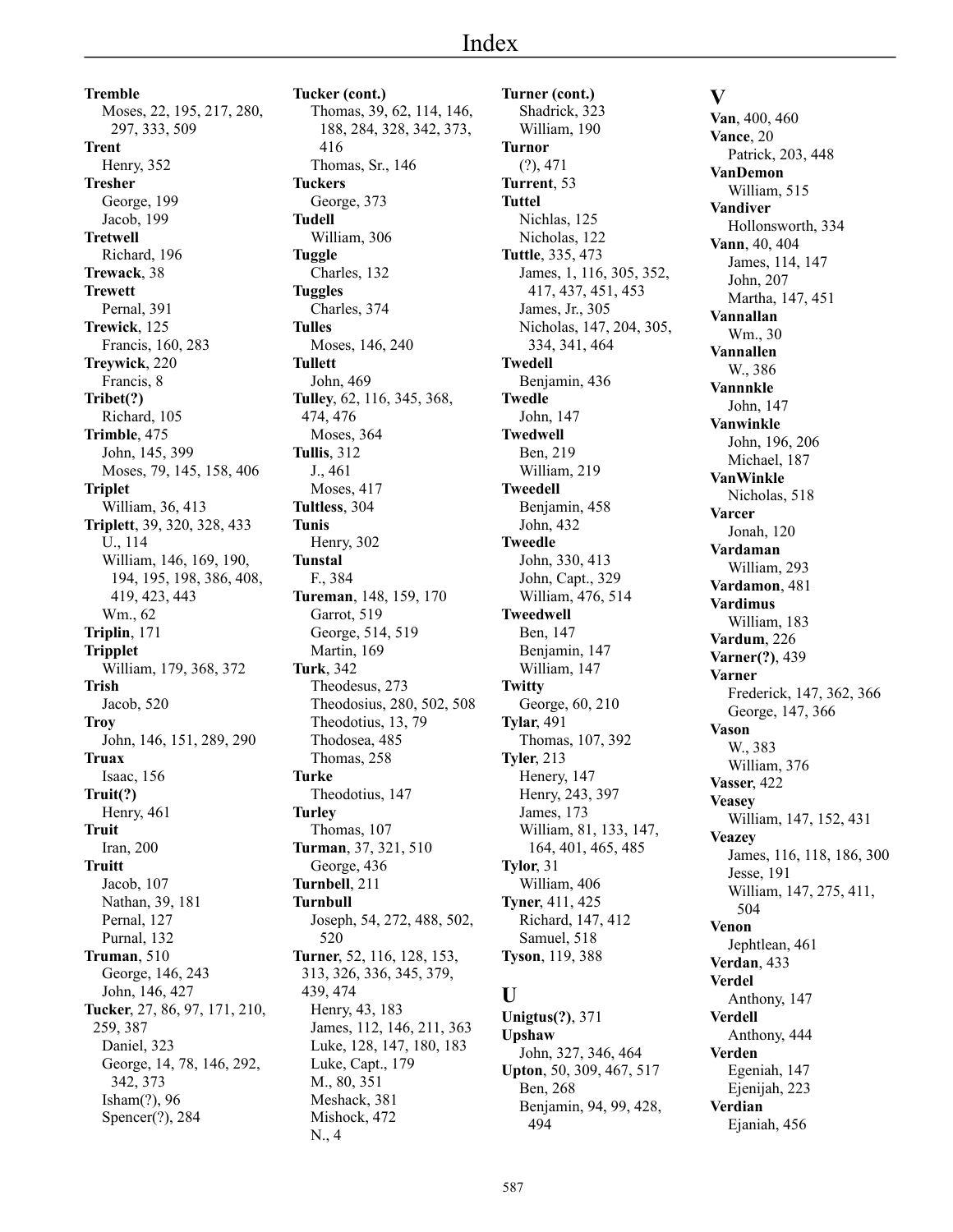**Verdian (cont.)** James, 456 William, 456 **Verdiman**, 302 William, 188, 293 Wm., 188 **Verdin** Edgenighal(?), 36 **Verdiun**, 462 **Verdon**, 172 **Verdury** Gillum, 77 **Verner**, 434 George, 147 **Vernon** George, 202 Jephhah(?), 87 Widow, 69, 223 **Vesee**, 476 **Veyellen** Eyanior, 471 **Vezey** Wm., 230 **Vicanstaff** James, 81 **Viccory** William, 170, 236 **Vickery** William, 327, 437 Wm., 335 **Vicory** Wm., 105, 230 **Vine** Hirom, 380 **Vineyard**, 160, 450 Ishmael, 170, 231, 437 Ishmal, 309 James, 170, 231, 437 John, 464 Jonathan, 309 Philip, 21, 442 Phillip, 1, 231 **Vining**, 29 **Vinson**, 350 **Vinyard** John, 66 **Virelen** Ejenior, 471

#### **W**

**Wad**, 481 **Wadd** Thomas, 253 **Waddle** Moses, 336, 340, 468 **Wade**, 54, 298, 375, 419, 500 Bryant, 258 James, 27, 134, 377, 379 Mrs., 27

**Wade (cont.)** N., 169 Nathaniel, 454 Nehemiah, 71, 124, 129, 255, 257, 271, 407, 489 Sally, 27, 355 Sarah, 178, 179 Thomas, 508, 515 William, 27, 377 **Wadkins**, 199 James, 377 John, 336 Robert, 147, 164, 418, 424 **Wadsworth** James, 148, 224 Thomas, 28, 153, 278, 279, 403, 425, 458, 508 **Wagger** James, 148 **Waggon** Wm., 155 **Waggoner**, 98, 273, 287, 380 George, 253, 288, 370 James, 148, 202, 232 William, 148, 194, 202, 253, 255, 256, 375, 480, 484 Wm., 117 **Waggons** George, 138 **Wagner**, 374 Daniel, 85 James, 109, 148, 333 **Wagnon**, 163, 502 Daniel, 366, 377, 379, 381 **Wagnor** George, 148 **Wagoner**, 96, 317 George, 148, 478 James, 253, 471, 478 John, 485 William, 250, 485 **Wahnew(?)**, 174 **Waid**, 153, 461 **Walden**, 128 **Waler** Henry, 131 **Walker**, 16, 32, 42, 50, 56, 103, 117, 120, 144, 175, 197, 198, 203, 246, 247, 249, 251, 269, 282, 286, 289, 290, 307, 328, 329, 330, 360, 363, 364, 367, 371, 378, 403, 430, 477, 479, 481, 507, 509, 511, 517 Bersheba, 169 Burwell, 469

Charles, 297

Daniel, 117, 249, 276, 505

**Walker (cont.)** G., 32 George, 501, 517 Henry, Dec., Heirs, 344 Henry, Heirs, 148 J., 109, 393 J .G., 109 J. G., 393 James, 169, 307, 355 Jeremiah, 70, 71, 148, 208, 214, 251, 255, 310, 422, 490, 509 John, 112, 148, 175, 177, 340, 341, 355, 363, 447 Joseph, 148, 382 Micajah, 68 Moses, 83, 148, 341, 367 Pleasant, 104, 112, 149, 235, 366 Richard, 148, 175 Robert, 108, 151 S., 10, 26, 107, 370, 386, 445 Samuel, 342, 366 Sanders, 8, 9, 10, 18, 30, 33, 45, 55, 58, 64, 70, 76, 80, 83, 86, 91, 100, 106, 107, 117, 119, 141, 148, 149, 150, 151, 161, 162, 163, 167, 171, 185, 186, 191, 198, 200, 208, 214, 227, 228, 230, 246, 247, 248, 249, 250, 252, 254, 258, 259, 264, 266, 268, 269, 272, 273, 276, 280, 281, 287, 289, 291, 295, 298, 301, 310, 366, 397, 399, 400, 411, 420, 422, 424, 425, 429, 430, 436, 441, 478, 480, 481, 482, 484, 485, 487, 491, 495, 496, 501, 505, 509, 511, 517 Sarah, 108, 150, 212, 431 Saunders, 3, 76, 314, 454, 480, 486, 488, 493, 494, 495, 498 Silvanus, 258 **Walker(?)** Walton, 483 **Walker** Widow, 56, 108, 169, 212, 411, 424 William, 116, 147, 149, 150, 169, 170, 186, 206, 237, 248, 266, 267, 282, 296, 300, 328, 350, 358, 366, 400, 402, 411, 465, 482, 493, 495, 511

**Walker (cont.)** William, Capt., 70, 264, 289, 447, 492 William, Captain, 150 Wm., 31, 39, 108, 122 Wm., Capt., 97 **Wall**, 20, 70, 191, 213, 221, 285, 359 Arthur, Heirs, 150, 228 **Wall(?)** Edward, 94 **Wall** George, 209 John, 323 Mary, 150, 197 Michael, Heirs, 276, 505 Susanah, 505 Susannah, 276, 509 Widow, 11, 303 **Wallace**, 502 Alison, 89 James, 150, 191, 404 John, 46, 89, 150, 409, 410, 411 Joseph, 348 Margery, 150, 191 Oliver, 150, 407, 409 William, 150, 206, 398 **Wallas**, 274 **Waller**, 99, 201, 412, 442, 517 Briton, 426 Burwell, 123 Henry(?), 183 James, 4, 392 Mr., 30 Newford, 382 Nimrod, 10, 55, 61, 149, 175, 176 Samuel, 16, 151, 194, 271, 323, 400, 500 **Wallis**, 89 James, 41, 74, 369, 495 Samuel, 272, 502 William, 152, 415 **Walters**, 139 Charles, 208 George, 129 William, 133 **Walton**, 12, 14, 40, 53, 56, 66, 87, 108, 137, 144, 190, 201, 211, 224, 231, 234, 244, 246, 247, 249, 281, 310, 409, 416, 439, 443, 448, 453, 458, 470, 472, 481, 482, 494 Charles, 154 David, 453 G., 138, 424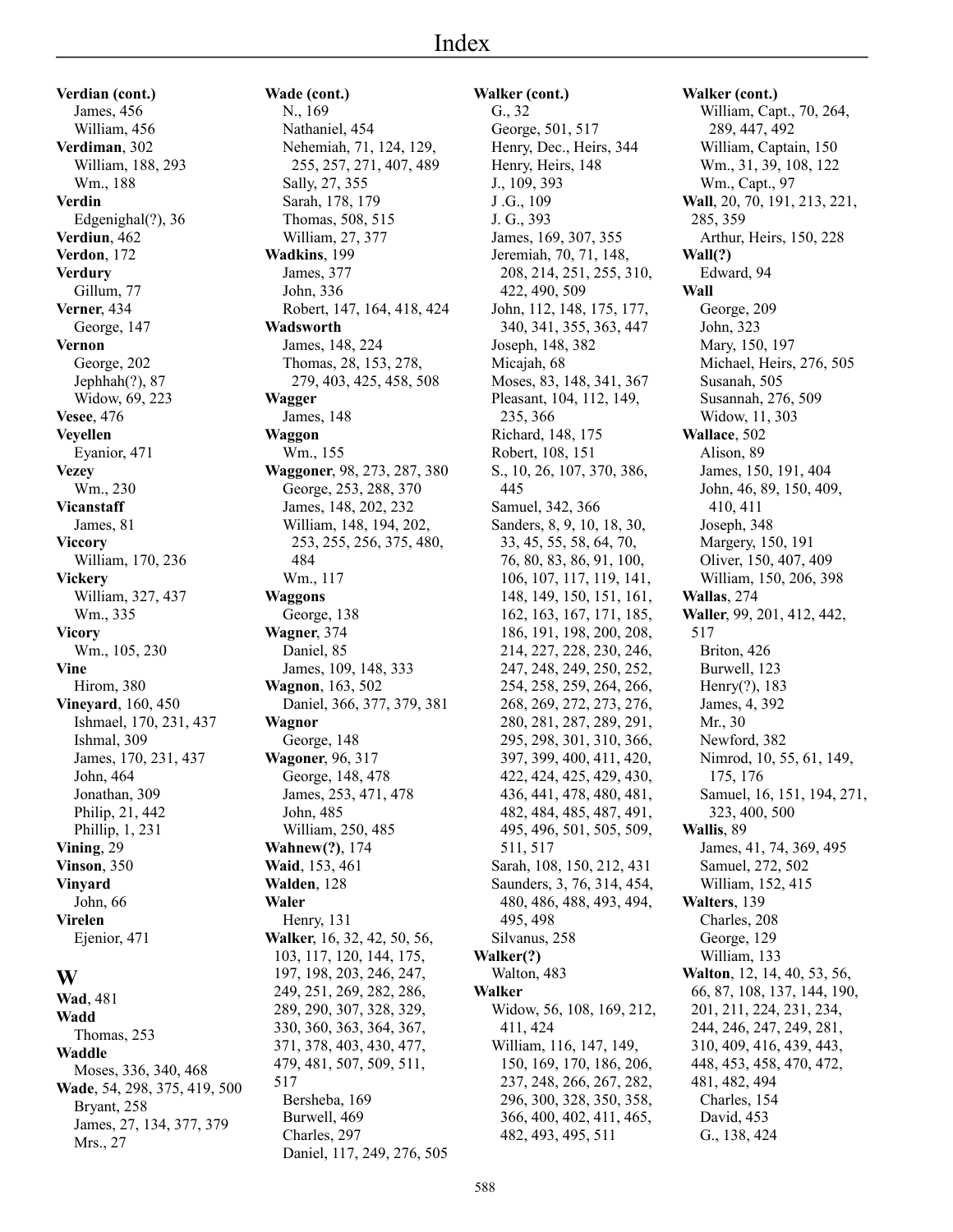# Index

**Walton (cont.)** George, 18, 28, 150, 151, 246, 247, 248, 250, 254, 264, 271, 272, 282, 292, 314, 480, 482, 483, 490, 496, 500, 501, 511 Jacob, 301 Jesse, 220, 249, 481 John, 151, 216, 363, 460, 471 Josiah, 143, 148, 151, 175, 177, 239, 355, 423 Newel, 151, 307, 330, 371, 465 Nuril, 345 Robert, 34, 41, 64, 146, 151, 152, 216, 290, 306, 313, 315, 359, 424 Simon, 137 Thomas, 151, 246, 262, 276, 282, 460, 472, 482, 491, 505, 511, 518 William, 152, 177, 371, 473, 474 **Wamach** William, 8, 455 **Wamache** Wm., 130 **Wamack**, 197, 415 Abraham, 262, 457 William, 199, 466 **Wambersee** Emanuel, 426 **Wambersie**, 199, 299 Emanuel, 152, 286, 434 **Wambroze(?)** Emanuel, 68 **Wammock**, 81 **Ward**, 91, 121, 443 Ben, 283 Benjamin, 513 Breand, 247 Brian, 482 Briant, 209, 269, 499 Bryant, 119, 472, 488 M., 442 Mr., 247 Richard, 152, 293 Thomas, 5, 152, 408 William, 498 **Ware**, 40, 244 Daniel, 152 Henery, 147 Henrey, 496 Henrey, Jr., 152 Henry, 152, 171, 238, 242, 266, 294, 362, 403, 415, 431, 496 Henry, Sr., 152, 287

**Ware(?)** Isaac, 282 **Ware** James, 49, 152, 171, 362, 367, 370 Nicholas, 152, 171, 191, 266, 461, 496 Robert, 106, 128, 150, 152, 171, 238, 362, 367, 386, 391, 398, 415, 465 Robert, Sr., 152 Roland, 241 **Warnock** Alexander, 511 **Warran** Lot, 153, 344 Lott, 346 **Warren** Jane, 153, 461 Lot, 377 **Washington**, 247 **Waters**, 259, 340 Benjamin, 125 Charles, 18, 460 Martha, 256, 484 Thomas, 142, 224, 519 **Watkins**, 57, 119, 346 Benjamin, 153, 356, 471 John, 153, 458, 471 Joseph, 129 Reas, 129 Robert, 142 **Watley**, 173 Michael, 153, 494 Michel, 481 Ornon, 458 Richard, 274 Samuel, 413 Sherly, 487 Thomas, 439 Tisdal, 481 Walton, 396 Willy, 481 **Watly**, 72 Ornon, 508 Tudel, 153 Walton, 123 Willy, 153 **Watson**, 69, 123, 222, 236, 471 **Watson(?)**, 85 **Watson** Douglas, 153, 262, 269, 292, 299, 498 Douglass, 160 Duglas, 153, 420 Duglass, 193 J., 378 John, 27, 110, 153, 238, 333, 456, 471

**Watson (cont.)** Thomas, 153 William, 174 **Watt**, 129 Richard, 153, 246 **Watters** Martha, 153 **Watthall** Edward, 454 **Watthell** Edward, 381 **Watthill** Edward, 519 **Wattley** Richard, 120 **Watts**, 21, 213, 225, 279, 400, 426 Edward, 154, 236 George, 59, 73, 154, 236, 298 Richard, 52, 139, 377, 382, 383, 417 Richard, Jr., 383 Thomas, 383, 398, 462 **Wattson**, 295 **Weaver**, 326, 382 John, 154, 238 **Web**, 311 Austin, 477 **Webb**, 11, 110, 129, 142, 221, 303, 318, 335, 337, 402, 434, 462, 464 Austin, 250, 256, 489 Benjamin, 403 John, 266, 321, 496 John, Jr., 257, 489 John, Sr., 154 Richard, 12, 143, 174 Thomas, 12, 154, 209, 290, 325, 464 Thomas, Heirs, 154, 293 William, 154, 214, 228, 245, 262, 264, 275, 289, 438, 497 **Weber(?)** Widow, 127 **Webster**, 43, 72, 90, 205, 267, 288, 293, 309, 360, 389, 390, 495 Abner, 4, 76, 102, 133, 154, 242, 254, 279, 331, 395, 402, 431, 468, 509 **Webster(?)** Alen, 483 **Webster** Anne, 72, 261, 300 Arche, 154, 331, 468 Jacob, 261 Jesse, 73

**Webster (cont.)** John, 26, 83, 87, 105, 152, 154, 232, 309, 331, 349, 392, 395, 420, 425, 426, 431, 432, 435, 451, 513 Jonathan, 90, 154, 236, 422 Jonathon, 13 Jordan(?), 487 Samuel, 133, 431 **Welbon** Thomas, 435 **Welborn** Charles, 419 Clement, 412 Curtis, 235, 405 Edward, 419, 440 Joshua, 440 Thomas, 277, 419 **Welburn**, 296 Curtis, 428 Joshua, 155 Thomas, 424 **Welch**, 31, 58, 292 Ben, 293, 301 Benjamin, 82, 143, 155, 244, 443 Caleb, 155 Widow, 31 **Welcha** Benjamin, 484 **Welcher** Jeremiah, 201 **Weldon**, 41 **Wellbond** Carlton, 179 **Wellborn** Abner, 78, 179 Certis, 369 John W., 39, 181 Mg(?), 377 Shelton, 155, 390 Thomas, 244, 247, 377 William, 155, 390 **Wellenham** Jesse, 422 **Welley** Elizabeth, 397 **Wellmaker**, 17, 125, 182, 389 John, 162, 385 **Wells**, 200, 256, 323, 336, 369 Arthur, 369 Daniel, 492 David, 195, 263 Humphrey, 265, 281 Humphrey, Heirs, 190, 191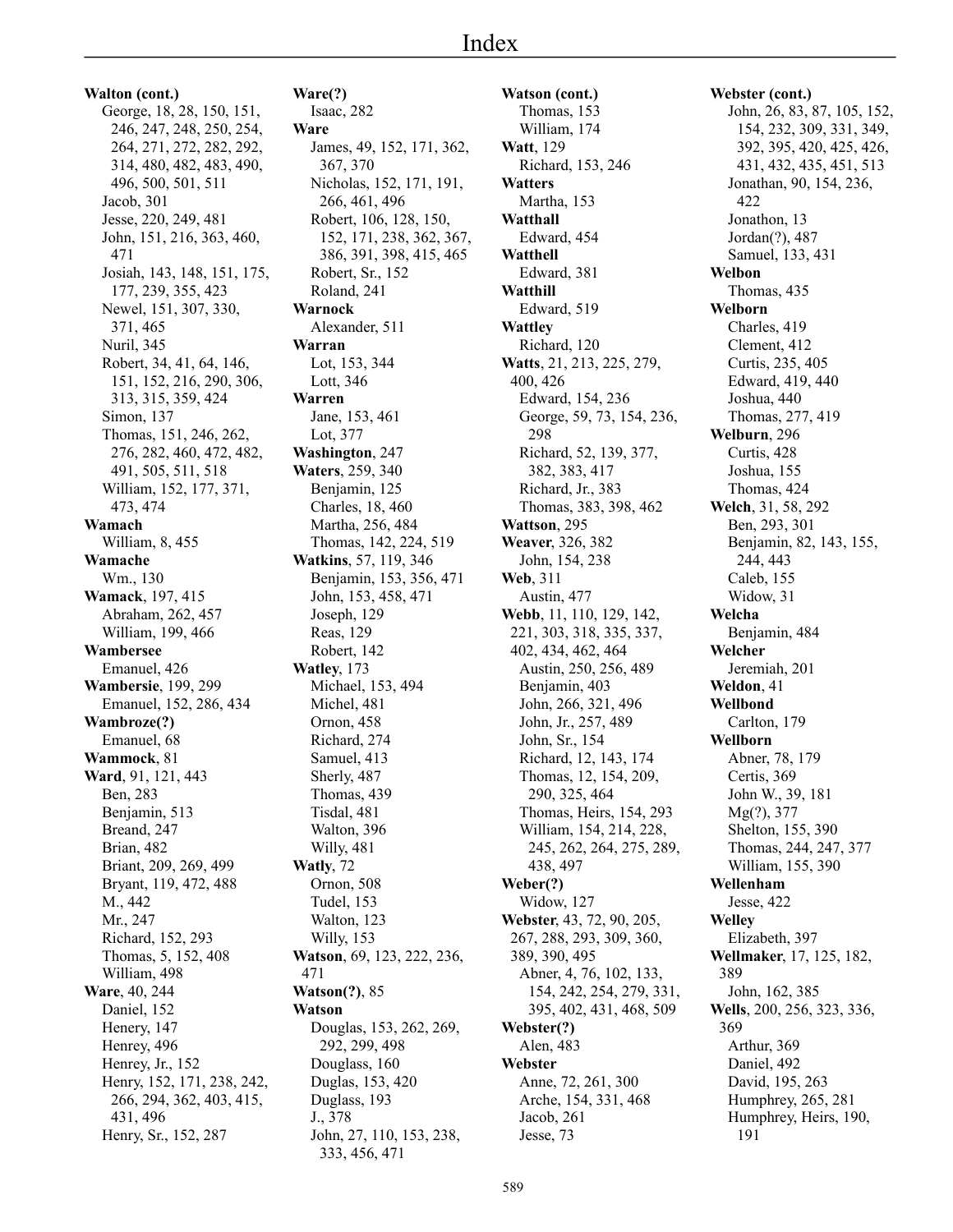**Wells (cont.)** Humphry, 70, 91, 101, 150, 259, 492, 511 Humphry, Heirs, 155 Jerimiah, 84 John, 127, 329 Martin, 240 Rachael, 22, 155, 317, 320, 325 Rachele, 515 Richard, 11 Richardson, 378 Robert, 42, 155, 242, 309, 371 Susannah, 440 William, 77, 363, 504 **Welmouth**, 129, 467 **Welsh**, 308 Benjamin, 30, 511 Caleb, 263, 492 **Welthew** Joseph, 450 **Werrell** William, 357 **West**, 229 Andrew, 214, 280, 384, 415, 509 Christian, 155, 219 Widow, 155, 390 William, 155, 236, 243, 304, 318, 382, 420 Wm., 57 **Westbrook**, 35, 103, 119, 217, 228, 254, 268, 275, 306, 314, 459, 483, 495 John, 12, 155, 235, 256, 289, 295, 329, 337, 461, 489, 519 **Westbrouck** John, 12 **Wetherby** Septimus, 155 Stephen, 440 **Whaley** John, 504, 505 Wm., 2 **Whalis** Abner, 156, 362 Isham, 156, 362 **Whallie**, 83 **Whally** John, 156 **Whartley** Phinihes, 156 **Whatley**, 15, 24, 53, 65, 96, 101, 120, 131, 137, 139, 167, 193, 196, 215, 228, 229, 245, 275, 289, 292, 298, 299, 311, 326, 358,

**Whatley (cont.)** 360, 367, 375, 405, 414, 418, 429, 491, 503 Abell, 393 Arnold, 156, 412, 467 Daniel, 156, 230 David A, 157 David A., 390 James, 156, 190, 417 John, 156, 200, 274, 282, 414, 511 Lucy, 156, 417 M., 234 Mary, 261, 412, 487 Micaiah, 295 Michael, 35, 69, 156, 158, 160, 185, 204, 221, 233, 235, 237, 248, 268, 289, 292, 305, 357, 467, 515 Michal, 351, 406 Michel, 30, 414, 452 Mitchell, 449 Nicholas, 418 Orman, 357 Ormon, 102 Ornan, 156, 158, 160, 220, 227, 261, 278, 279, 282 Ornon, 292, 412, 483, 487, 502, 507, 511 Phineas, 250 R., 123 Rebecah, 282 Rebeckah, 156, 511 Rebekah, 285, 505 Richard, 154, 156, 157, 158, 191, 238, 248, 262, 346, 397, 471, 477, 503 Samuel, 95, 157, 298, 354, 384, 390 Shirley, 260 Tesdal, 248 Theo., 56 Thomas, 12, 88, 422 Tisdal, 502 Tisdale, 157 Tisdell, 272 Walton, 131, 157, 326, 412 Whallon, 75 Wharton, 156, 253, 285, 511 Wheston, 505 Whorton, 282 Wiley, 157, 248, 272, 502 William, 157, 390 Willis, 157, 227, 282, 511 **Whatly** Daniel, 426

**Whatson** Douglas, 318 Douglass, 8 **Whealer**, 440 William, 39 **Whealor** Embrey, 73 **Wheat**, 4, 113, 224, 273, 323, 423 John, 157, 224, 340 Mathew, 157 Thomas, 49, 108, 502 William, 521 William, Heirs, 157, 340 **Wheatley** Abel, 23 Joseph, 17, 157, 176, 177 **Wheatly** Joseph, 34 **Wheeler**, 38, 206, 350, 357 Amos, 157, 323, 340 Emperor, 157, 323, 470 Emphry, 238 Emprey, 218, 501 Empry, 157, 272 John, 369 Mr., 173 William, 158, 240, 310, 321, 330, 350 Wm., 223, 301 Zachariah, 116, 261, 280, 509 **Wheelor** Amos, 470 **Wheelright** Joseph, 158, 357 **Wheet**, 306, 313 John, 53 **Wheler**, 170 Joseph, 266, 493 Zachariah, 158, 487 **Wheless**, 17, 447 **Wheller**, 438 Amo(?), 423 **Where** Wm., 104 **Whillingham** James, 97 **Whinny** John, 146 Travas, 146 **Whitacor**, 99 **Whitaker** Isaac, 381, 386 John, 246, 482 Mark, 143, 291 **White**, 165, 193, 256, 294, 302, 321, 414 **White(?)**, 192

**White (cont.)** Daniel, 257, 413, 489 Demcy, 158 Demsey, 287 Isaac, 187, 518 James, 282 Jesse, 335 Joab, 426 John, 28, 59, 69, 132, 157, 158, 201, 214, 219, 257, 370, 388, 400, 489, 511 Joseph, 158, 276, 505 Moses, 133, 186, 411 Reuben, 257, 489 Rhoda, 158, 275, 504 Rhodes, 24 Rody, 237 Thomas, 123, 158, 248, 298, 300, 471, 477 William, 141, 158, 212, 401 **Whitecar**, 404 **Whitecur**, 45 **Whitehead** Benjamin, 158, 222 Samuel, 468 **Whiteside** John, 294 **Whitesider** John, 158 **Whitfield** George, 189 **Whitham** Thomas, 253 **Whitman**, 130, 312 **Whitsel**, 85 George, 158, 411 **Whitsell**, 221 George, 111, 411 **Whitsil** George, 291 **Whittehead** Benjamin, 172 **Whittica** Abraham, 53 **Whittick** F., 68, 355 **Whitticker**, 375 **Whittington** Cornelius, 158 **Whittinton** James, 158 William, 158 **Whittock** John, 55 **Whotley** Michael, 100 **Wicks** James A., 158, 192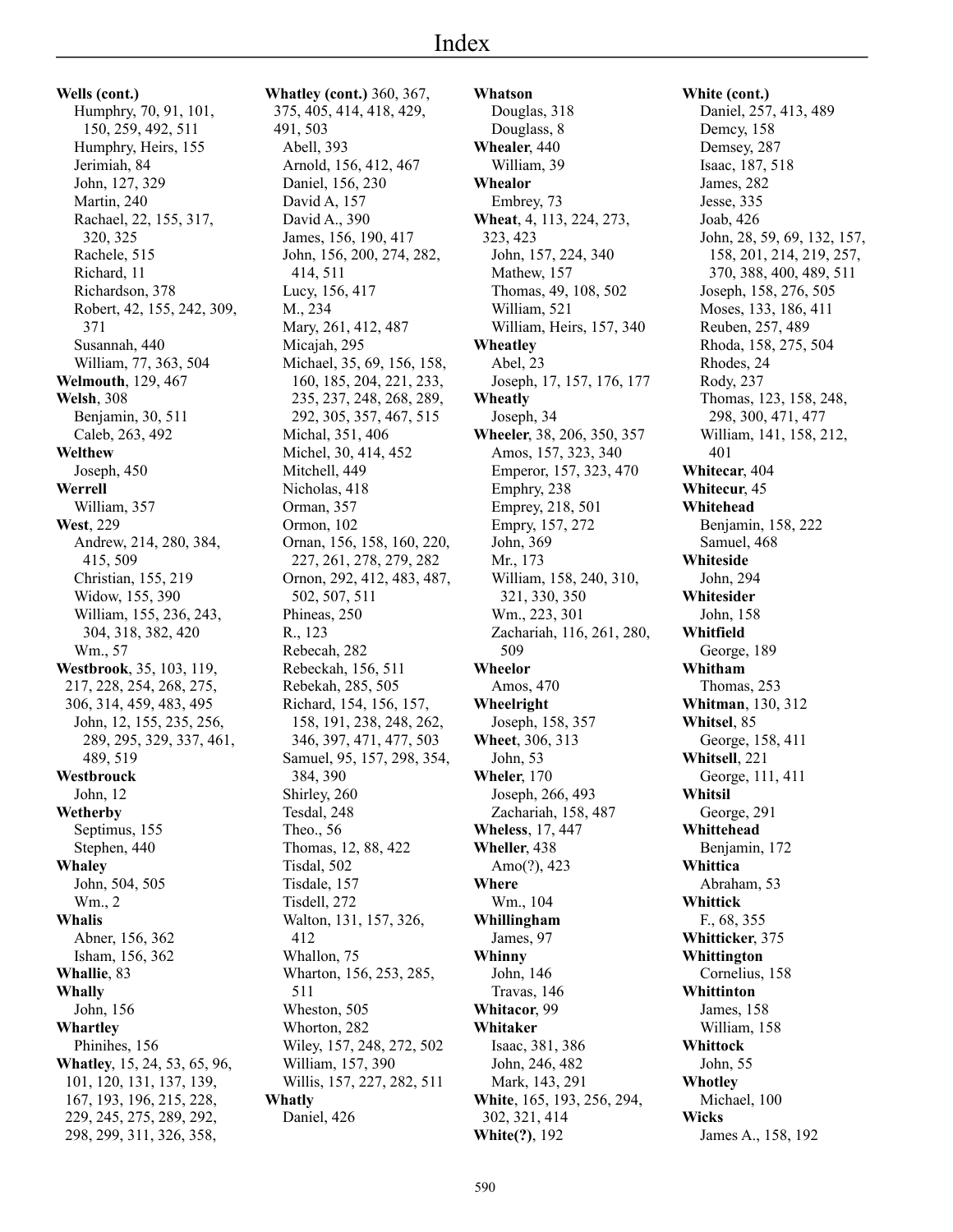**Wideman** Henry, 264 **Wideman(?)** Isaac, 127 **Widemon** Henry, 264, 497 **Wiggans** William, 158 **Wiggins**, 492 William, 295 **Wikersham** Johus(?), 93 **Wilborn**, 85, 214 Carter, 158 Cosvitious, 49 Courtiss, 159 Curtis, 1, 103, 336, 510 Edward, 86, 510 Thomas, 86, 103, 159, 169, 336, 490 **Wilborne** Curtis, 227 Edmund, 281 **Wilbourn** Curtis(?), 479 Edward, 159 Joshua, 159 **Wilburn**, 116, 195 Curtis, 253, 281, 398 Edward, 301, 490 Joseph, 158 Thomas, 101, 301, 369, 506 **Wilcher**, 67 Jeremiah, 170 **Wilder**, 37, 74, 104, 216, 235, 330, 387, 512 Dead, 161 Dread, 159, 374, 465, 498, 500, 504 Elizabeth, 159, 471 Widow, 71, 331 William, 20, 284, 299, 311, 342 **Wildersham**, 283 **Wiler** Peter, 358 **Wiley**, 470 Peter, 51, 460 **Wilie** Mr., 151 **Wilkens** Clement, 159 **Wilkerson**, 68, 178, 471 John, 180 William, 462 **Wilkey** John, 127, 214, 351, 362, 454

**Wilkie** John, 133 **Wilkins**, 142, 216, 296, 345, 433 Clem, 338 Clement, 259, 321, 348, 408, 488 Clemont, 65 Glenn, 130 John, 9, 60, 159, 173, 210, 263, 477, 480, 497 Leroy, 159, 394 **Wilkinson** John, 159, 180 **Will** Joseph, 245 **Willard**, 114 **Willey** Elizabeth, 159 **William** Ezekiel, 151, 500 John, 389 Thomas, 505 Widow, 208 **Williams**, 45, 47, 65, 73, 82, 101, 110, 120, 122, 145, 159, 161, 169, 193, 203, 265, 268, 278, 292, 330, 336, 350, 352, 369, 429, 431, 436, 438, 446, 457, 465, 468, 469, 496, 507, 515 Benjamin, 510 Charles, 12, 159, 233 Christopher, 160, 448, 474 Daniel, 132, 158, 160, 195, 201, 217, 294, 370, 411 Edward, 46, 147, 202, 219, 334, 454 Elisha, 160 Elizabeth, 274, 504 Ezehiel, 416 Ezekiel, 49, 160, 166, 224, 332, 515 **Williams(?)** Ezekiel, 271 **Williams** Fred(?), 156 Frederick, 160, 189, 193, 292, 318, 405, 412, 418, 494 Fredrick, 8, 156, 160, 228, 268, 448 George, 46, 334, 458, 469 Henry, 200, 249, 273, 353, 354, 463, 480, 502 Isaac, 160, 191, 194, 286, 321, 395, 405 J., 137, 483

591

**Williams (cont.)** James, 454 Jesse, 184 John, 73, 160, 172, 210, 272, 300, 316, 439, 501 Jonathan, 349 Joseph, 4, 15, 77, 82, 115, 119, 141, 143, 156, 160, 211, 251, 268, 279, 282, 283, 289, 293, 297, 340, 402, 403, 409, 420, 427, 467, 494, 509, 512 Joshaway, 381 Joshua, 113, 318, 459 Kit, 115 Macajah, 508 Martha, Mrs., 185 Micajah, 515 Morgan, 131, 326 Nehemiah, 160, 450 R., 391 Roben, 222 Roland, 300 Rolen, 160 Rowland, 44, 375 Sally, 298 Shedrack, 225 Stephen, 50, 352 Susanah, 160, 498, 504 Susannah, 247, 274 Thomas, 8, 269, 276, 459, 479, 498 W., 141 Widow, 152, 188 William, 160, 178, 192, 216, 371, 432 **Williamson**, 40, 75, 85, 97, 108, 126, 152, 172, 197, 201, 205, 216, 247, 267, 299, 335, 336, 371, 384, 482, 494, 495 Aleden, 269 Col., 13, 507 Colonel, 277 F., 387 John, 161, 253 Joseph, 480 M., 217, 241, 260, 406, 486, 487, 501 Micajah, 12, 29, 54, 60, 64, 68, 71, 76, 81, 119, 144, 147, 151, 161, 164, 189, 190, 195, 210, 217, 220, 228, 247, 253, 254, 255, 256, 257, 258, 263, 264, 265, 266, 268, 271, 273, 275, 276, 281, 286, 289, 293, 294, 295, 298, 397, 401, 402, 483, 485, 487, 489, 492, 493, 498,

#### **Williamson (cont.)** Micajah (cont.) 500, 504, 505, 510, 511, 520 Michael, 313 Miden, 498 Peter, 161, 315, 356, 357 William, 371 **Willie** Joseph, 375 **Willingham**, 77, 242, 326 Jesse, 243, 334, 457 Micajah, 101 **Willis**, 32 Ann, 161 Anne, 222 Brittain, 109, 362 George, 161, 369 James D., 118, 161, 182, 183 John, 60, 161, 195, 291, 292, 302, 406 John W., 32, 394 Les, 142 Lewis, 178 R. J., 184 Richard J., 162 Robert, 77 **Willmouth** Thomas, 154 William, 162 **Wills**, 54, 70, 489 Col., 49 William, 371 **Willson**, 71, 232 John, 294, 473, 512 Samuel, 162, 512 Widow, 277 William, 214 Wm., 185 **Wilmouth**, 133 Stephen, 475 Thomas, 162, 172, 475, 519 William, 55, 280, 475, 504, 509 **Wilmuth**, 404 **Wilomoth** William, 275 **Wilsher** Benjamin, 162, 340 **Wilson**, 44, 51, 56, 98, 133, 164, 171, 202, 249, 271, 298, 322, 341, 350, 359, 399, 402, 426, 428, 435, 476, 500 A., 513 Andrew, 106, 162, 305, 354, 374, 468, 481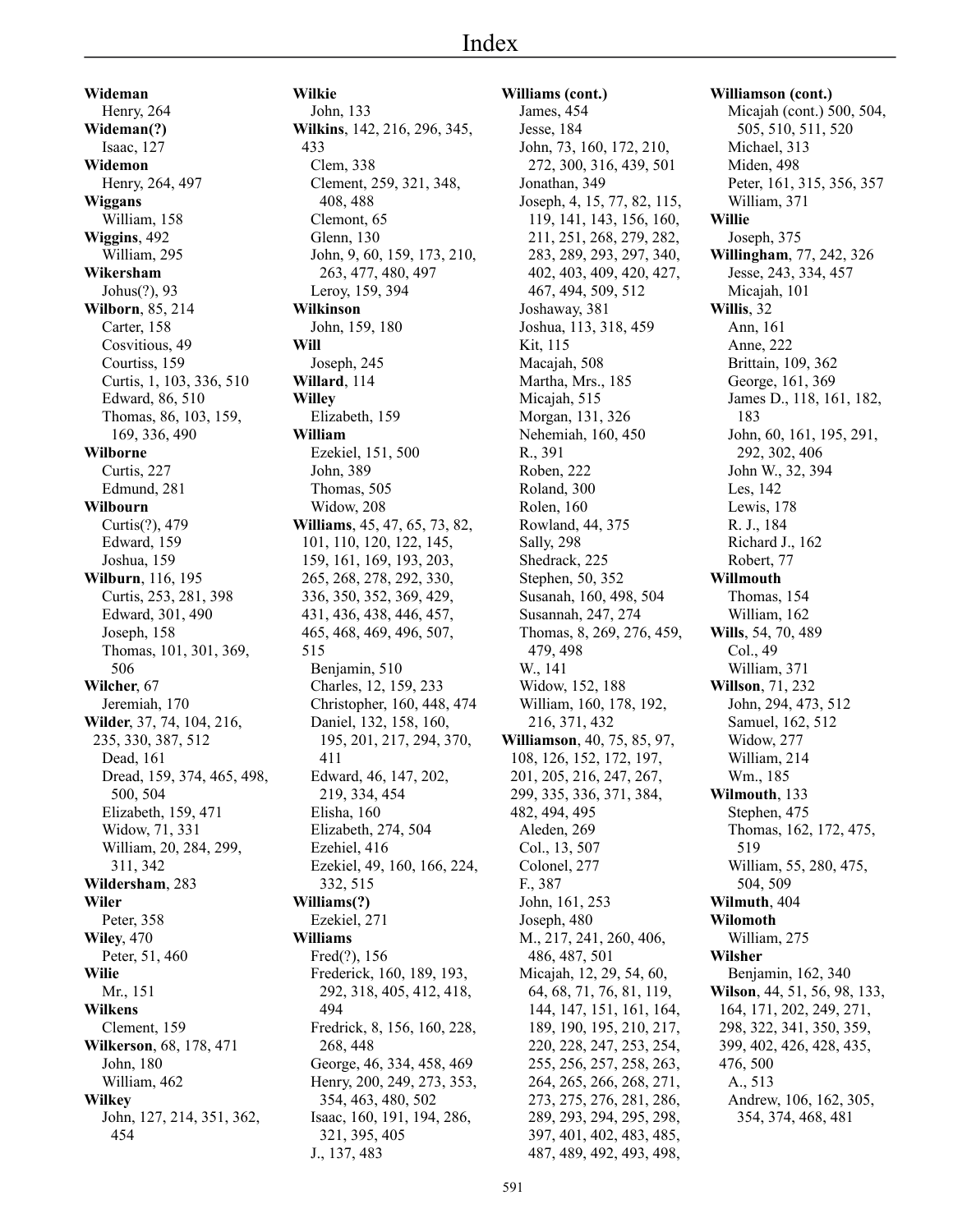# Index

**Wilson (cont.)** Benjamin, 162, 189, 275, 276, 280, 398, 399, 401, 459, 504, 506 George, 383 Hugh, 126, 249, 477 James, 162, 368, 379, 430 Jason, 462 John, 126, 162, 163, 186, 216, 226, 230, 283, 337, 432 Joseph, 117, 162, 163, 317, 439, 442, 472 Mary, 160, 272, 501 Samuel, 50, 85, 111, 163, 230, 283, 316, 385, 392, 512 Thomas, 126, 432 Widow, 382, 506, 518 William, 46, 110, 126, 163, 296 **Win**, 221 **Winbush** Samuel, 194 **Windfield**, 336 Garland, 163 John, 163, 336, 342 **Winfield**, 326 John, 502 **Wingfield**, 27, 95, 253, 433, 478, 510 Charles, 163, 388 G., 389, 392 Garland, 18, 27, 78, 121, 389, 390, 393 J ., 140 John, 16, 31, 163, 220, 376, 384, 388, 412, 502 Samuel, 163, 388 Thomas, 163, 289, 433 Widow, 18 **Winkfield**, 15, 265, 281, 493 Garland, 292 James, 27 John, 148, 256, 257, 273, 278, 292, 485, 507 Thomas, 27, 151, 291 **Winn** John, 163, 218, 494 Thomas, 336, 382 **Winne** Thomas, 126 **Winningham**, 131, 315 **Winson**, 171 **Winston** Jacob, 267 Job, 13 **Winter** John, 305

**Winters** George, 451 John, 36, 173 **Winton** Doomsey, 260 Jacob, 494 **Wise**, 266, 268, 396 John, 278 Joseph, 44, 61, 94, 123, 125, 126, 164, 200, 226, 263, 265, 266, 267, 271, 310, 357, 364, 404, 410, 418, 435, 440, 454, 460, 490, 494, 496, 497, 500 Patton, 164, 460 Sherod, 322 Sherrard, 164, 268, 494 Sherril, 426 Sherrod, 245 **Wiseman**, 223 **Witherby** Septimus, 440 **Woldredge** Gibson, 460 **Wollis** James, 268 **Womack**, 193, 277 Abraham, 164 Abram, 282, 491 William, 131, 164, 240, 323, 466 **Womak** William, 442 **Wommack**, 506 Abraham, 508 Abram, 115 **Wood**, 52, 100, 120, 139, 173, 223, 245, 373 Andrew, 406 Aristarchus, 156 Aristarcus, 164, 339 Austamus, 190 D., 412 Henry, 327, 437 James, 54, 164, 319, 339, 401 John, 81, 164, 225 M., 418, 462 Middleton, 6, 189, 202, 211, 212, 216, 218, 219, 232, 287, 321, 335, 348, 395, 418, 425, 467 Midleton, 165 R., 374 Richard, 109, 246, 257, 270, 362, 386, 482 Widow, 382 William, 310 **Woodal** John, 257, 489

**Woodale** Robt., 1 **Woodall**, 43, 120, 141, 309, 322, 400, 471, 476 John, 135, 165, 235 Jonathan, 165, 372 Joseph, 165, 372 Michael, 165 Michal, 380 Michal(Michael), 387 Robert, 347 William, 179 **Woodard**, 355 **Wooddruf** Richard, 455 **Woodey** William, 16, 432 **Woodroff** Richard, 165 **Woodruff** James, 32, 180 Richard, 385 **Woods**, 128 Henry, 450 James, 164, 198, 402 Middleton, 1, 165, 173, 193, 194, 418, 514, 518 Richard, 95, 139, 166, 474, 499 Thomas, 483 **Woodward**, 121 **Woody**, 310, 329 Jonathan, 101 Richard, 105 **Woostin** Richard, 441 **Wooten**, 319, 352, 449, 466 Benjamin, 452 James, 166 James, Heirs, 166, 416 Jeremiah, 166, 245 Lemuel, 90 Thomas, 2, 13, 132, 199, 206, 265, 312, 329, 340, 354, 446, 515 **Woothen** Charles, 166 Thomas, 143 **Wooton**, 50, 121, 193 Jeremiah, 223 Thomas, 406, 415, 423 **Wootten**, 378 Absalom, 182 Benjamin, 356 Gilbert H., 166, 183 James, 166, 167, 434, 435 James B., 166, 182 Jeremiah, 237 Lemuel, 379

**Wootten (cont.)** Thomas, 109, 140, 164, 166, 167, 239, 241, 298, 354, 356, 357, 362, 398, 399, 407, 418, 421, 425, 428, 429, 432, 433, 434, 435, 449, 452, 455, 474, 493 Wylie P., 166, 183 **Wootton** Thomas, 9, 215, 224 **Wordich** Abraham, 142 **Worsham**, 380, 452 R., 5 Richard, 167, 444 **Worter** Samuel, 337 **Wortham** Thomas, 165, 385 **Worthan** William C., 177 **Worthen** Richard, 167, 284, 425 William, 167, 287, 425 **Worthin** Wm., 53 **Wottens**, 369 **Wotton**, 301 **Wouldridge**, 345 **Wray** Samuel, 110, 371 **Wright**, 9, 74, 111, 201, 207, 239, 319, 320, 399, 426, 441, 481 Abednago, 299 Amos, 6, 167, 233, 240, 414, 430 Anthony, 149 Arther, 80 Arthur, 167, 200, 269, 273, 295, 399, 505 Bardell, 344 Basdel, 115 Basil, 239 Bazil, 167 Elijah, 240 Elisha, 115, 167, 240, 344 Elizabeth, 430 Francis, 87, 283, 512 Jesse, 115, 167, 239, 344 John, 127, 131, 391, 395 Johnston, 132, 466 Joseph, 124, 397 Les, 167 Lewis, 240 Nathan, 494 R., 382 Reuben, 76 Richard, 168, 365, 516